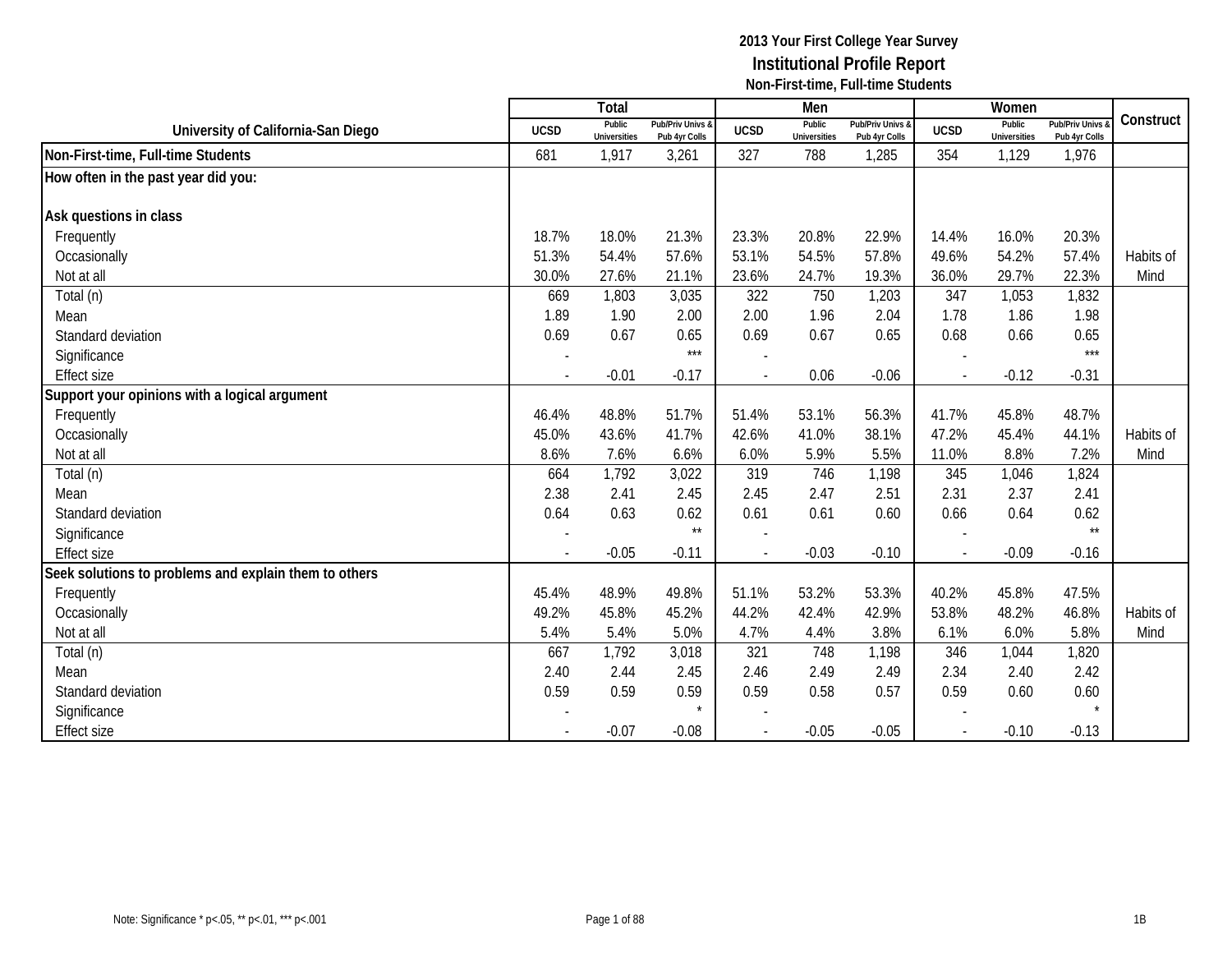|                                                                 |                          | Total                         |                                   |                | Men                           |                                   |             | Women                         |                                        |           |
|-----------------------------------------------------------------|--------------------------|-------------------------------|-----------------------------------|----------------|-------------------------------|-----------------------------------|-------------|-------------------------------|----------------------------------------|-----------|
| University of California-San Diego                              | <b>UCSD</b>              | Public<br><b>Universities</b> | Pub/Priv Univs &<br>Pub 4yr Colls | <b>UCSD</b>    | Public<br><b>Universities</b> | Pub/Priv Univs &<br>Pub 4yr Colls | <b>UCSD</b> | Public<br><b>Universities</b> | <b>Pub/Priv Univs</b><br>Pub 4yr Colls | Construct |
| How often in the past year did you:                             |                          |                               |                                   |                |                               |                                   |             |                               |                                        |           |
|                                                                 |                          |                               |                                   |                |                               |                                   |             |                               |                                        |           |
| Revise your papers to improve your writing                      |                          |                               |                                   |                |                               |                                   |             |                               |                                        |           |
| Frequently                                                      | 46.3%                    | 52.0%                         | 54.0%                             | 43.4%          | 47.9%                         | 48.5%                             | 49.0%       | 55.0%                         | 57.6%                                  |           |
| Occasionally                                                    | 40.8%                    | 38.9%                         | 38.3%                             | 42.5%          | 41.6%                         | 42.4%                             | 39.2%       | 36.9%                         | 35.5%                                  | Habits of |
| Not at all                                                      | 12.9%                    | 9.1%                          | 7.7%                              | 14.1%          | 10.4%                         | 9.1%                              | 11.8%       | 8.1%                          | 6.8%                                   | Mind      |
| Total (n)                                                       | 667                      | 1,791                         | 3,014                             | 320            | 747                           | 1,194                             | 347         | 1,044                         | 1,820                                  |           |
| Mean                                                            | 2.33                     | 2.43                          | 2.46                              | 2.29           | 2.37                          | 2.39                              | 2.37        | 2.47                          | 2.51                                   |           |
| Standard deviation                                              | 0.69                     | 0.65                          | 0.64                              | 0.70           | 0.67                          | 0.65                              | 0.69        | 0.64                          | 0.62                                   |           |
| Significance                                                    |                          | $***$                         | $***$                             |                |                               |                                   |             | $\star$                       | $***$                                  |           |
| <b>Effect size</b>                                              | $\overline{\phantom{a}}$ | $-0.15$                       | $-0.20$                           | $\sim$         | $-0.12$                       | $-0.15$                           | $\sim$      | $-0.16$                       | $-0.23$                                |           |
| Evaluate the quality or reliability of information you received |                          |                               |                                   |                |                               |                                   |             |                               |                                        |           |
| Frequently                                                      | 51.0%                    | 49.1%                         | 49.2%                             | 50.2%          | 51.3%                         | 51.0%                             | 51.9%       | 47.5%                         | 48.0%                                  |           |
| Occasionally                                                    | 43.6%                    | 44.9%                         | 45.2%                             | 44.9%          | 43.8%                         | 44.7%                             | 42.4%       | 45.7%                         | 45.5%                                  | Habits of |
| Not at all                                                      | 5.4%                     | 6.0%                          | 5.6%                              | 5.0%           | 5.0%                          | 4.3%                              | 5.8%        | 6.8%                          | 6.5%                                   | Mind      |
| Total (n)                                                       | 668                      | 1,789                         | 3,008                             | 321            | 747                           | 1,197                             | 347         | 1,042                         | 1,811                                  |           |
| Mean                                                            | 2.46                     | 2.43                          | 2.44                              | 2.45           | 2.46                          | 2.47                              | 2.46        | 2.41                          | 2.41                                   |           |
| Standard deviation                                              | 0.60                     | 0.61                          | 0.60                              | 0.59           | 0.59                          | 0.58                              | 0.60        | 0.61                          | 0.61                                   |           |
| Significance                                                    |                          |                               |                                   |                |                               |                                   |             |                               |                                        |           |
| <b>Effect size</b>                                              | $\overline{\phantom{a}}$ | 0.05                          | 0.03                              | $\blacksquare$ | $-0.02$                       | $-0.03$                           | $\sim$      | 0.08                          | 0.08                                   |           |
| Take a risk because you felt you had more to gain               |                          |                               |                                   |                |                               |                                   |             |                               |                                        |           |
| Frequently                                                      | 32.5%                    | 32.7%                         | 34.0%                             | 35.9%          | 37.9%                         | 38.6%                             | 29.4%       | 29.0%                         | 31.0%                                  |           |
| Occasionally                                                    | 51.6%                    | 54.3%                         | 53.8%                             | 50.0%          | 50.7%                         | 51.5%                             | 53.0%       | 56.9%                         | 55.3%                                  | Habits of |
| Not at all                                                      | 15.9%                    | 13.0%                         | 12.2%                             | 14.1%          | 11.4%                         | 10.0%                             | 17.6%       | 14.1%                         | 13.7%                                  | Mind      |
| Total (n)                                                       | 667                      | 1,787                         | 3,010                             | 320            | 745                           | 1,195                             | 347         | 1,042                         | 1,815                                  |           |
| Mean                                                            | 2.17                     | 2.20                          | 2.22                              | 2.22           | 2.26                          | 2.29                              | 2.12        | 2.15                          | 2.17                                   |           |
| Standard deviation                                              | 0.68                     | 0.65                          | 0.64                              | 0.67           | 0.65                          | 0.64                              | 0.68        | 0.64                          | 0.65                                   |           |
| Significance                                                    |                          |                               |                                   |                |                               |                                   |             |                               |                                        |           |
| <b>Effect size</b>                                              |                          | $-0.05$                       | $-0.08$                           |                | $-0.06$                       | $-0.11$                           |             | $-0.05$                       | $-0.08$                                |           |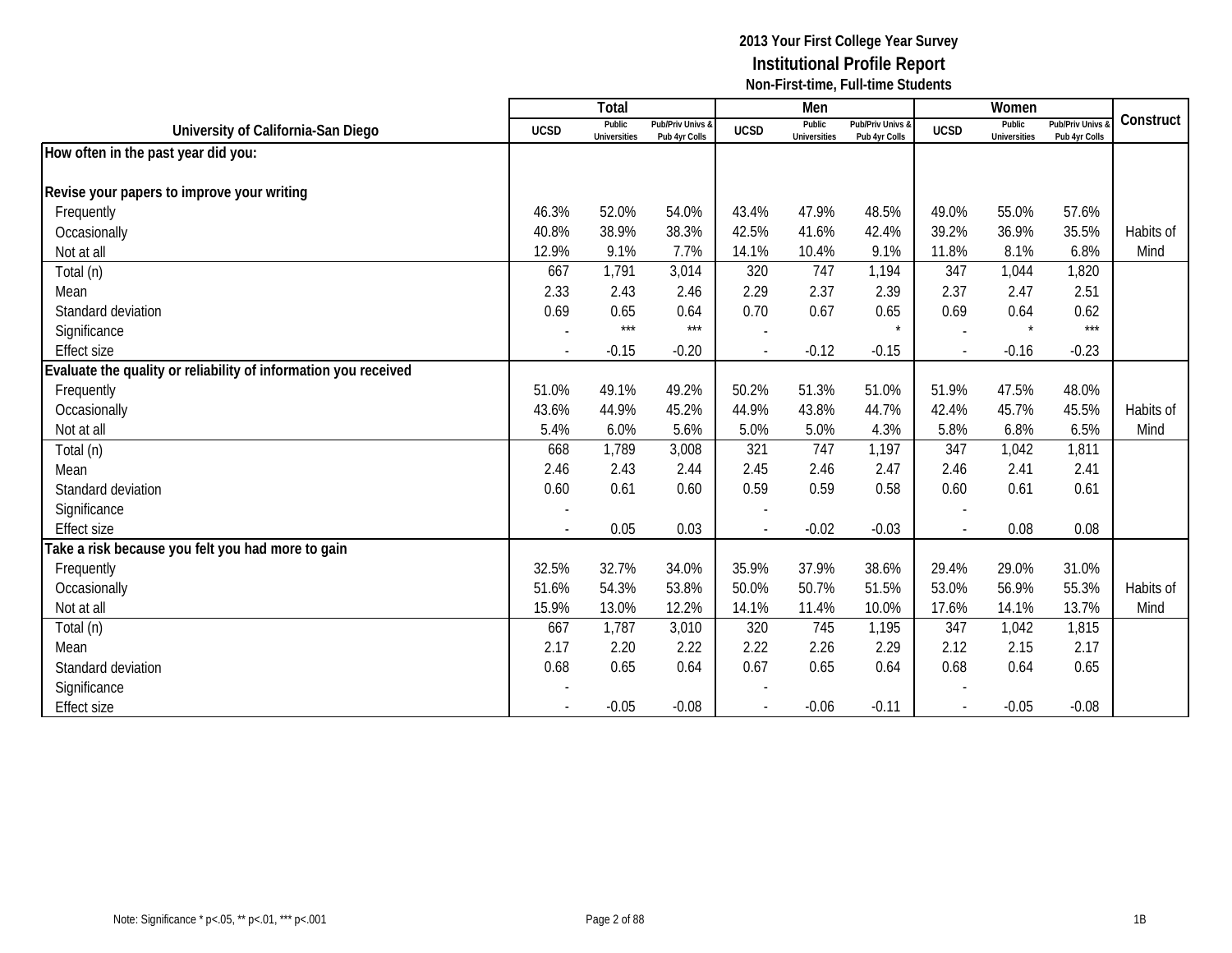|                                                                         |                          | Total                         |                                   |                          | Men                           |                                   |              | Women                         |                                        |           |
|-------------------------------------------------------------------------|--------------------------|-------------------------------|-----------------------------------|--------------------------|-------------------------------|-----------------------------------|--------------|-------------------------------|----------------------------------------|-----------|
| University of California-San Diego                                      | <b>UCSD</b>              | Public<br><b>Universities</b> | Pub/Priv Univs &<br>Pub 4yr Colls | <b>UCSD</b>              | Public<br><b>Universities</b> | Pub/Priv Univs &<br>Pub 4yr Colls | <b>UCSD</b>  | Public<br><b>Universities</b> | <b>Pub/Priv Univs</b><br>Pub 4yr Colls | Construct |
| How often in the past year did you:                                     |                          |                               |                                   |                          |                               |                                   |              |                               |                                        |           |
|                                                                         |                          |                               |                                   |                          |                               |                                   |              |                               |                                        |           |
| Seek alternative solutions to a problem                                 |                          |                               |                                   |                          |                               |                                   |              |                               |                                        |           |
| Frequently                                                              | 48.4%                    | 44.7%                         | 45.0%                             | 50.6%                    | 48.3%                         | 48.0%                             | 46.4%        | 42.1%                         | 43.0%                                  |           |
| Occasionally                                                            | 45.4%                    | 50.1%                         | 50.2%                             | 42.2%                    | 46.6%                         | 47.6%                             | 48.4%        | 52.5%                         | 51.9%                                  | Habits of |
| Not at all                                                              | 6.1%                     | 5.3%                          | 4.8%                              | 7.2%                     | 5.1%                          | 4.4%                              | 5.2%         | 5.4%                          | 5.0%                                   | Mind      |
| Total (n)                                                               | 667                      | 1,786                         | 3,000                             | 320                      | 745                           | 1,190                             | 347          | 1,041                         | 1,810                                  |           |
| Mean                                                                    | 2.42                     | 2.39                          | 2.40                              | 2.43                     | 2.43                          | 2.44                              | 2.41         | 2.37                          | 2.38                                   |           |
| Standard deviation                                                      | 0.61                     | 0.59                          | 0.58                              | 0.63                     | 0.59                          | 0.58                              | 0.59         | 0.58                          | 0.58                                   |           |
| Significance                                                            |                          |                               |                                   |                          |                               |                                   |              |                               |                                        |           |
| <b>Effect size</b>                                                      | $\overline{a}$           | 0.05                          | 0.03                              | $\overline{\phantom{a}}$ | 0.00                          | $-0.02$                           | $\mathbf{r}$ | 0.07                          | 0.05                                   |           |
| ook up scientific research articles and resources                       |                          |                               |                                   |                          |                               |                                   |              |                               |                                        |           |
| Frequently                                                              | 43.2%                    | 36.8%                         | 37.4%                             | 40.0%                    | 36.2%                         | 37.1%                             | 46.1%        | 37.1%                         | 37.6%                                  |           |
| Occasionally                                                            | 43.2%                    | 48.1%                         | 48.6%                             | 46.3%                    | 48.6%                         | 48.6%                             | 40.3%        | 47.8%                         | 48.6%                                  | Habits of |
| Not at all                                                              | 13.6%                    | 15.1%                         | 14.0%                             | 13.8%                    | 15.2%                         | 14.3%                             | 13.5%        | 15.1%                         | 13.8%                                  | Mind      |
| Total (n)                                                               | 667                      | 1,787                         | 3,002                             | 320                      | 745                           | 1,191                             | 347          | 1,042                         | 1,811                                  |           |
| Mean                                                                    | 2.30                     | 2.22                          | 2.23                              | 2.26                     | 2.21                          | 2.23                              | 2.33         | 2.22                          | 2.24                                   |           |
| Standard deviation                                                      | 0.69                     | 0.69                          | 0.68                              | 0.69                     | 0.69                          | 0.68                              | 0.70         | 0.69                          | 0.68                                   |           |
| Significance                                                            |                          | $\star$                       | $\star$                           |                          |                               |                                   |              | $\star$                       |                                        |           |
| <b>Effect size</b>                                                      | $\overline{\phantom{a}}$ | 0.12                          | 0.10                              | $\overline{a}$           | 0.07                          | 0.04                              | $\sim$       | 0.16                          | 0.13                                   |           |
| Explore topics on your own, even though it was not required for a class |                          |                               |                                   |                          |                               |                                   |              |                               |                                        |           |
| Frequently                                                              | 40.3%                    | 35.7%                         | 33.9%                             | 45.0%                    | 41.8%                         | 39.1%                             | 36.0%        | 31.3%                         | 30.4%                                  |           |
| Occasionally                                                            | 45.4%                    | 48.2%                         | 50.0%                             | 45.0%                    | 46.9%                         | 49.2%                             | 45.8%        | 49.0%                         | 50.5%                                  | Habits of |
| Not at all                                                              | 14.2%                    | 16.2%                         | 16.1%                             | 10.0%                    | 11.3%                         | 11.7%                             | 18.2%        | 19.7%                         | 19.1%                                  | Mind      |
| Total (n)                                                               | 667                      | 1,786                         | 3,006                             | 320                      | 744                           | 1,191                             | 347          | 1,042                         | 1,815                                  |           |
| Mean                                                                    | 2.26                     | 2.19                          | 2.18                              | 2.35                     | 2.31                          | 2.27                              | 2.18         | 2.12                          | 2.11                                   |           |
| Standard deviation                                                      | 0.69                     | 0.69                          | 0.68                              | 0.65                     | 0.66                          | 0.66                              | 0.72         | 0.70                          | 0.69                                   |           |
| Significance                                                            |                          | $\star$                       | $\star\star$                      |                          |                               |                                   |              |                               |                                        |           |
| <b>Effect size</b>                                                      |                          | 0.10                          | 0.12                              | $\blacksquare$           | 0.06                          | 0.12                              |              | 0.09                          | 0.10                                   |           |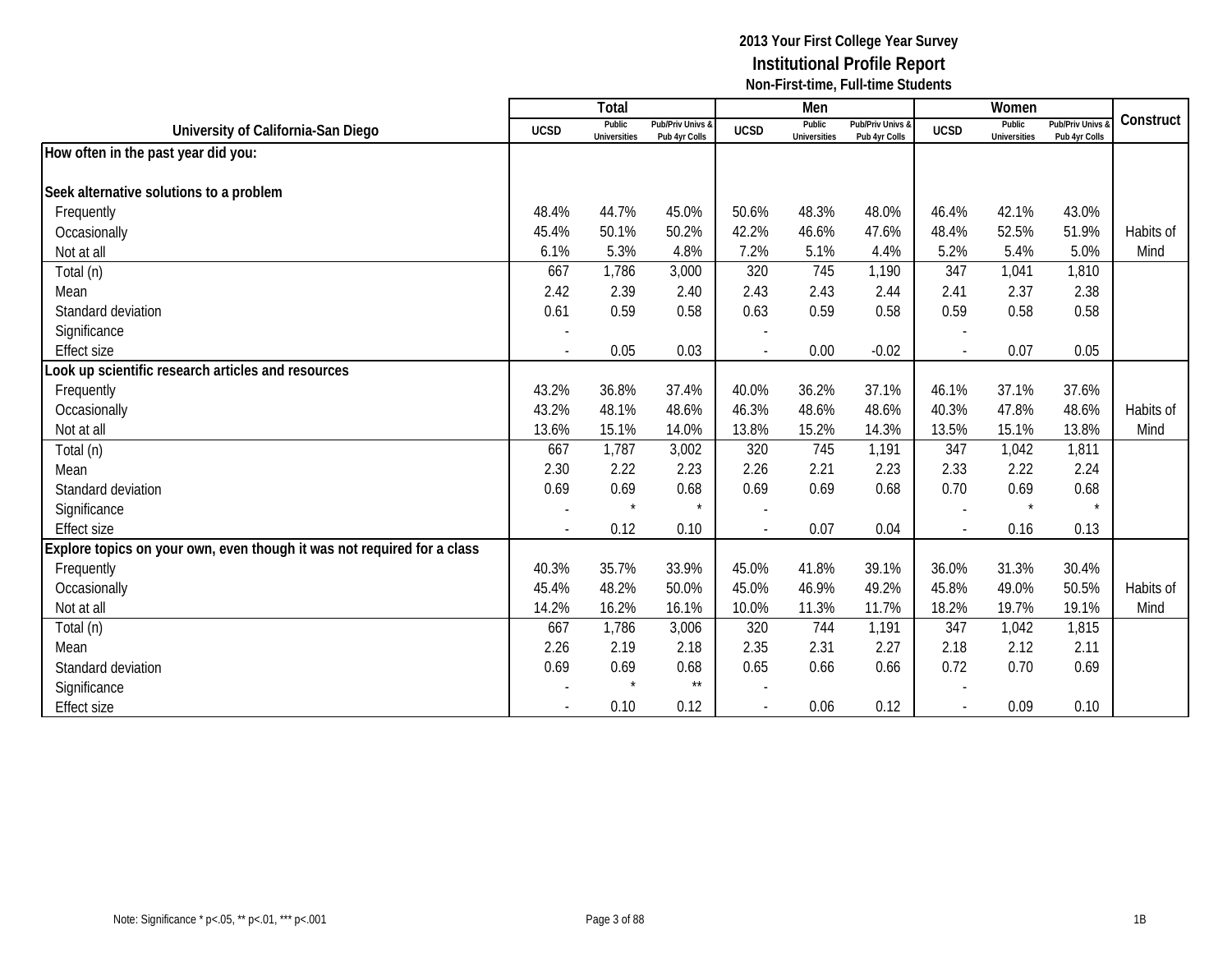|                                                                       |                          | <b>Total</b>                  |                                   |                          | Men                           |                                   |             | Women                         |                                        |           |
|-----------------------------------------------------------------------|--------------------------|-------------------------------|-----------------------------------|--------------------------|-------------------------------|-----------------------------------|-------------|-------------------------------|----------------------------------------|-----------|
| University of California-San Diego                                    | <b>UCSD</b>              | Public<br><b>Universities</b> | Pub/Priv Univs &<br>Pub 4yr Colls | <b>UCSD</b>              | Public<br><b>Universities</b> | Pub/Priv Univs &<br>Pub 4yr Colls | <b>UCSD</b> | Public<br><b>Universities</b> | <b>Pub/Priv Univs</b><br>Pub 4yr Colls | Construct |
| How often in the past year did you:                                   |                          |                               |                                   |                          |                               |                                   |             |                               |                                        |           |
|                                                                       |                          |                               |                                   |                          |                               |                                   |             |                               |                                        |           |
| Accept mistakes as part of the learning process                       |                          |                               |                                   |                          |                               |                                   |             |                               |                                        |           |
| Frequently                                                            | 64.8%                    | 64.0%                         | 62.3%                             | 64.4%                    | 64.0%                         | 62.8%                             | 65.1%       | 64.0%                         | 61.9%                                  |           |
| Occasionally                                                          | 32.5%                    | 33.5%                         | 35.4%                             | 31.9%                    | 32.3%                         | 34.2%                             | 33.1%       | 34.4%                         | 36.1%                                  | Habits of |
| Not at all                                                            | 2.7%                     | 2.5%                          | 2.4%                              | 3.8%                     | 3.6%                          | 3.0%                              | 1.7%        | 1.6%                          | 1.9%                                   | Mind      |
| Total (n)                                                             | 667                      | 1,787                         | 3,004                             | 320                      | 745                           | 1,192                             | 347         | 1,042                         | 1,812                                  |           |
| Mean                                                                  | 2.62                     | 2.62                          | 2.60                              | 2.61                     | 2.60                          | 2.60                              | 2.63        | 2.62                          | 2.60                                   |           |
| Standard deviation                                                    | 0.54                     | 0.53                          | 0.54                              | 0.56                     | 0.56                          | 0.55                              | 0.52        | 0.52                          | 0.53                                   |           |
| Significance                                                          |                          |                               |                                   |                          |                               |                                   |             |                               |                                        |           |
| <b>Effect size</b>                                                    | $\overline{\phantom{a}}$ | 0.00                          | 0.04                              | $\overline{\phantom{a}}$ | 0.02                          | 0.02                              | $\sim$      | 0.02                          | 0.06                                   |           |
| Seek feedback on your academic work                                   |                          |                               |                                   |                          |                               |                                   |             |                               |                                        |           |
| Frequently                                                            | 50.1%                    | 49.7%                         | 51.2%                             | 50.6%                    | 49.1%                         | 47.5%                             | 49.6%       | 50.1%                         | 53.6%                                  |           |
| Occasionally                                                          | 43.2%                    | 43.7%                         | 42.9%                             | 42.5%                    | 44.2%                         | 46.6%                             | 43.8%       | 43.3%                         | 40.5%                                  | Habits of |
| Not at all                                                            | 6.7%                     | 6.7%                          | 5.9%                              | 6.9%                     | 6.7%                          | 5.9%                              | 6.6%        | 6.6%                          | 6.0%                                   | Mind      |
| Total (n)                                                             | 667                      | 1,786                         | 3,002                             | 320                      | 744                           | 1,191                             | 347         | 1,042                         | 1,811                                  |           |
| Mean                                                                  | 2.43                     | 2.43                          | 2.45                              | 2.44                     | 2.42                          | 2.42                              | 2.43        | 2.43                          | 2.48                                   |           |
| Standard deviation                                                    | 0.62                     | 0.62                          | 0.61                              | 0.62                     | 0.62                          | 0.60                              | 0.62        | 0.62                          | 0.61                                   |           |
| Significance                                                          |                          |                               |                                   |                          |                               |                                   |             |                               |                                        |           |
| <b>Effect size</b>                                                    | $\overline{\phantom{a}}$ | 0.00                          | $-0.03$                           | $\sim$                   | 0.03                          | 0.03                              | $\sim$      | 0.00                          | $-0.08$                                |           |
| Integrate skills and knowledge from different sources and experiences |                          |                               |                                   |                          |                               |                                   |             |                               |                                        |           |
| Frequently                                                            | 63.7%                    | 63.9%                         | 63.9%                             | 63.1%                    | 64.0%                         | 63.1%                             | 64.3%       | 63.9%                         | 64.5%                                  |           |
| Occasionally                                                          | 34.3%                    | 34.3%                         | 33.9%                             | 35.0%                    | 34.9%                         | 35.2%                             | 33.7%       | 33.8%                         | 33.1%                                  |           |
| Not at all                                                            | 1.9%                     | 1.8%                          | 2.1%                              | 1.9%                     | 1.1%                          | 1.8%                              | 2.0%        | 2.3%                          | 2.4%                                   |           |
| Total (n)                                                             | 667                      | 1,786                         | 3,003                             | 320                      | 745                           | 1,192                             | 347         | 1,041                         | 1,811                                  |           |
| Mean                                                                  | 2.62                     | 2.62                          | 2.62                              | 2.61                     | 2.63                          | 2.61                              | 2.62        | 2.62                          | 2.62                                   |           |
| Standard deviation                                                    | 0.52                     | 0.52                          | 0.53                              | 0.53                     | 0.51                          | 0.52                              | 0.53        | 0.53                          | 0.53                                   |           |
| Significance                                                          |                          |                               |                                   |                          |                               |                                   |             |                               |                                        |           |
| <b>Effect size</b>                                                    |                          | 0.00                          | 0.00                              |                          | $-0.04$                       | 0.00                              |             | 0.00                          | 0.00                                   |           |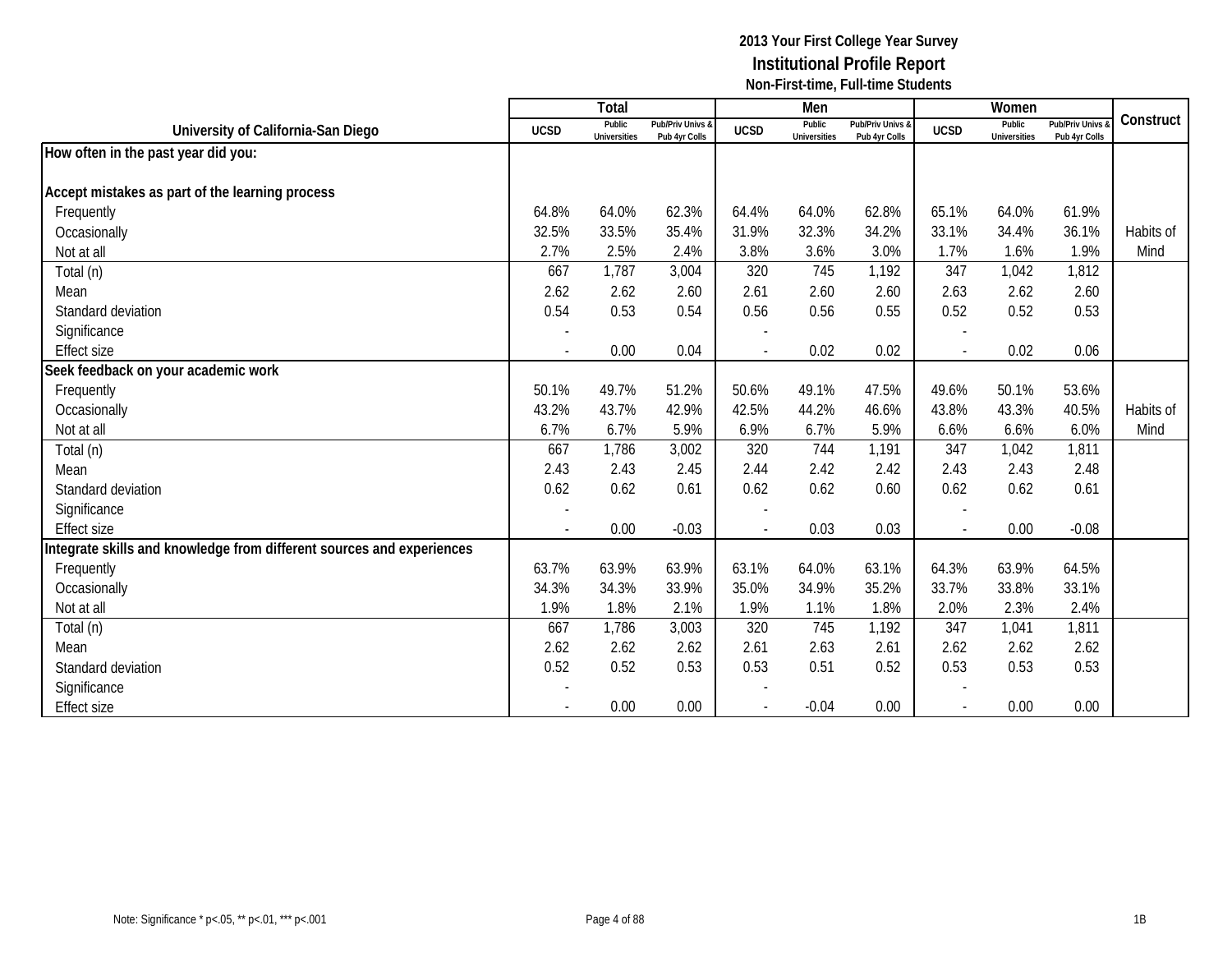|                                                                          |                          | Total                         |                                   |                | Men                           |                                   |              | Women                         |                                 |             |
|--------------------------------------------------------------------------|--------------------------|-------------------------------|-----------------------------------|----------------|-------------------------------|-----------------------------------|--------------|-------------------------------|---------------------------------|-------------|
| University of California-San Diego                                       | <b>UCSD</b>              | Public<br><b>Universities</b> | Pub/Priv Univs &<br>Pub 4yr Colls | <b>UCSD</b>    | Public<br><b>Universities</b> | Pub/Priv Univs &<br>Pub 4yr Colls | <b>UCSD</b>  | Public<br><b>Universities</b> | Pub/Priv Univs<br>Pub 4yr Colls | Construct   |
| Since entering college, how often have you interacted with the following |                          |                               |                                   |                |                               |                                   |              |                               |                                 |             |
| people (e.g., by phone, e-mail, Instant Messenger, or in person):        |                          |                               |                                   |                |                               |                                   |              |                               |                                 |             |
| Faculty during office hours                                              |                          |                               |                                   |                |                               |                                   |              |                               |                                 |             |
| Daily                                                                    | 1.1%                     | 1.2%                          | 1.9%                              | 1.9%           | 1.7%                          | 2.5%                              | 0.3%         | 0.9%                          | 1.5%                            | Faculty     |
|                                                                          | 9.3%                     | 8.1%                          | 8.4%                              | 10.1%          | 9.7%                          | 10.1%                             | 8.5%         | 6.9%                          | 7.3%                            |             |
| 2 or 3 times per week                                                    | 17.0%                    | 15.9%                         | 15.2%                             | 18.9%          |                               |                                   | 15.2%        | 14.9%                         | 14.9%                           | Interaction |
| Once a week                                                              |                          |                               |                                   |                | 17.2%                         | 15.6%                             |              |                               |                                 |             |
| 1 or 2 times per month                                                   | 26.7%                    | 25.8%                         | 27.4%                             | 28.1%          | 26.4%                         | 28.8%                             | 25.4%        | 25.4%                         | 26.6%                           |             |
| 1 or 2 times per term                                                    | 32.3%                    | 34.6%                         | 34.0%                             | 27.4%          | 29.9%                         | 29.6%                             | 36.8%        | 38.0%                         | 37.0%                           |             |
| <b>Never</b>                                                             | 13.7%                    | 14.3%                         | 13.1%                             | 13.6%          | 15.0%                         | 13.5%                             | 13.7%        | 13.8%                         | 12.9%                           |             |
| Total (n)                                                                | 659                      | 1,723                         | 2,857                             | 317            | 719                           | 1,136                             | 342          | 1,004                         | 1,721                           |             |
| Mean                                                                     | 2.79                     | 2.72                          | 2.77                              | 2.90           | 2.82                          | 2.87                              | 2.69         | 2.66                          | 2.71                            |             |
| Standard deviation                                                       | 1.21                     | 1.20                          | 1.21                              | 1.26           | 1.26                          | 1.27                              | 1.16         | 1.15                          | 1.17                            |             |
| Significance                                                             |                          |                               |                                   |                |                               |                                   |              |                               |                                 |             |
| <b>Effect size</b>                                                       | $\overline{\phantom{a}}$ | 0.06                          | 0.02                              | $\blacksquare$ | 0.06                          | 0.02                              | $\mathbf{r}$ | 0.03                          | $-0.02$                         |             |
| aculty outside of class or office hours                                  |                          |                               |                                   |                |                               |                                   |              |                               |                                 |             |
| Daily                                                                    | 0.6%                     | 1.0%                          | 1.2%                              | 1.3%           | 1.5%                          | 1.4%                              | 0.0%         | 0.6%                          | 1.0%                            |             |
| 2 or 3 times per week                                                    | 4.9%                     | 5.9%                          | 6.1%                              | 6.0%           | 6.8%                          | 6.8%                              | 3.8%         | 5.2%                          | 5.7%                            |             |
| Once a week                                                              | 9.6%                     | 9.3%                          | 10.0%                             | 12.0%          | 11.9%                         | 12.9%                             | 7.3%         | 7.5%                          | 8.1%                            | Faculty     |
| 1 or 2 times per month                                                   | 17.3%                    | 17.5%                         | 19.1%                             | 17.0%          | 16.3%                         | 17.8%                             | 17.5%        | 18.4%                         | 19.9%                           | Interaction |
| 1 or 2 times per term                                                    | 27.2%                    | 27.3%                         | 27.3%                             | 26.8%          | 26.9%                         | 26.8%                             | 27.5%        | 27.5%                         | 27.7%                           |             |
| <b>Never</b>                                                             | 40.5%                    | 39.0%                         | 36.3%                             | 36.9%          | 36.5%                         | 34.2%                             | 43.9%        | 40.8%                         | 37.6%                           |             |
| Total (n)                                                                | 659                      | 1,721                         | 2,852                             | 317            | 717                           | 1,133                             | 342          | 1,004                         | 1,719                           |             |
| Mean                                                                     | 2.13                     | 2.19                          | 2.26                              | 2.27           | 2.30                          | 2.35                              | 2.00         | 2.10                          | 2.20                            |             |
| Standard deviation                                                       | 1.22                     | 1.26                          | 1.27                              | 1.30           | 1.33                          | 1.32                              | 1.12         | 1.20                          | 1.24                            |             |
| Significance                                                             |                          |                               |                                   |                |                               |                                   |              |                               | $\star\star$                    |             |
| <b>Effect size</b>                                                       |                          | $-0.05$                       | 0.10                              |                | 0.02                          | 0.06                              |              | 0.08                          | 0.16                            |             |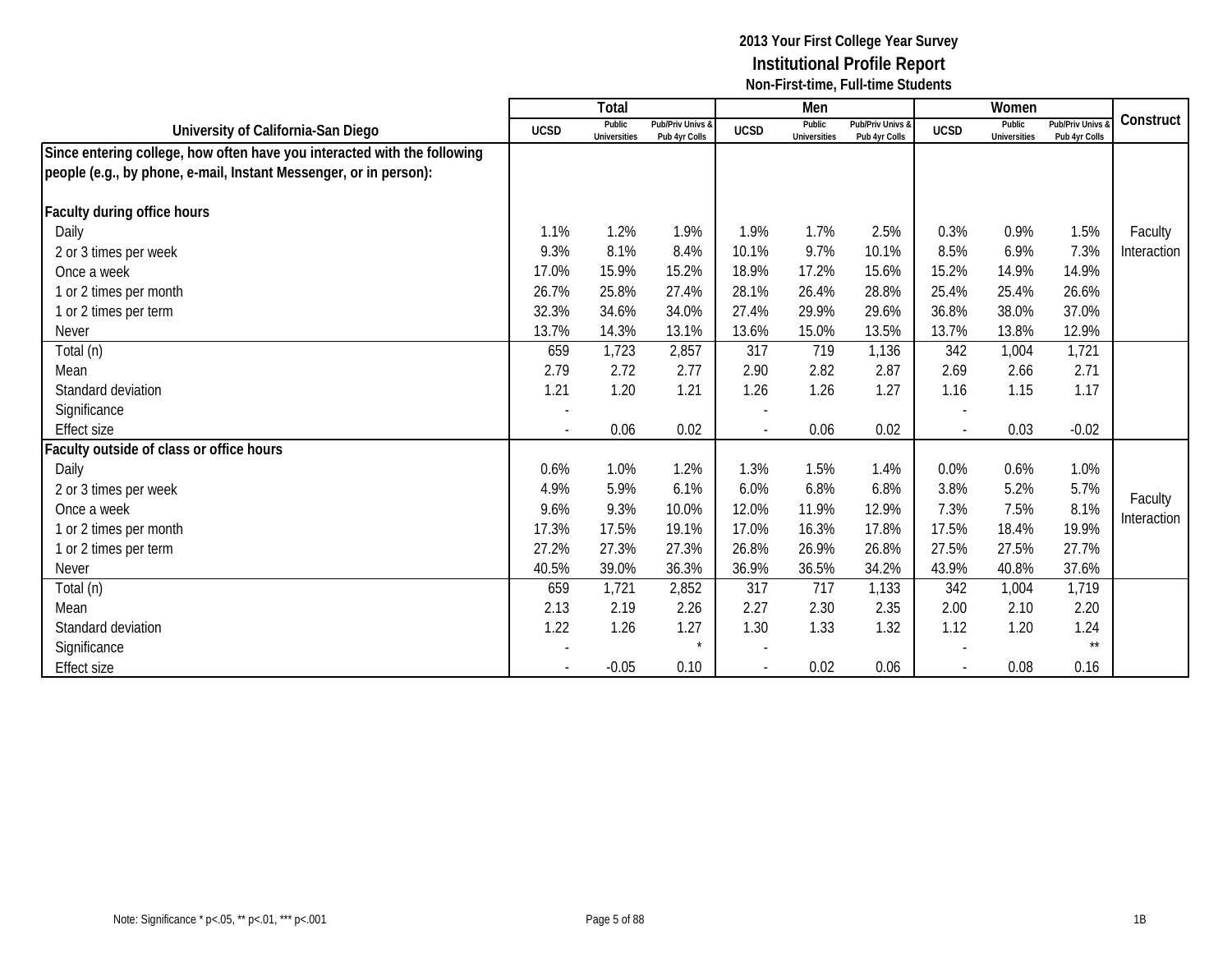|                                                                          |             | Total                         |                                   |                          | Men                           |                                   |                | Women                         |                                 |           |
|--------------------------------------------------------------------------|-------------|-------------------------------|-----------------------------------|--------------------------|-------------------------------|-----------------------------------|----------------|-------------------------------|---------------------------------|-----------|
| University of California-San Diego                                       | <b>UCSD</b> | Public<br><b>Universities</b> | Pub/Priv Univs &<br>Pub 4yr Colls | <b>UCSD</b>              | Public<br><b>Universities</b> | Pub/Priv Univs &<br>Pub 4yr Colls | <b>UCSD</b>    | Public<br><b>Universities</b> | Pub/Priv Univs<br>Pub 4yr Colls | Construct |
| Since entering college, how often have you interacted with the following |             |                               |                                   |                          |                               |                                   |                |                               |                                 |           |
| people (e.g., by phone, e-mail, Instant Messenger, or in person):        |             |                               |                                   |                          |                               |                                   |                |                               |                                 |           |
| Academic advisors/counselors                                             |             |                               |                                   |                          |                               |                                   |                |                               |                                 |           |
| Daily                                                                    | 1.1%        | 1.2%                          | 1.6%                              | 1.3%                     | 1.1%                          | 1.6%                              | 0.9%           | 1.2%                          | 1.6%                            |           |
|                                                                          | 2.4%        | 2.8%                          | 2.9%                              | 2.5%                     | 3.3%                          | 3.1%                              | 2.3%           | 2.4%                          | 2.9%                            |           |
| 2 or 3 times per week                                                    |             | 5.9%                          |                                   |                          |                               |                                   |                |                               |                                 |           |
| Once a week                                                              | 4.6%        |                               | 6.0%                              | 5.0%                     | 6.3%                          | 7.0%                              | 4.1%           | 5.6%                          | 5.3%                            |           |
| 1 or 2 times per month                                                   | 19.6%       | 22.2%                         | 23.0%                             | 20.5%                    | 23.4%                         | 24.1%                             | 18.7%          | 21.4%                         | 22.2%                           |           |
| 1 or 2 times per term                                                    | 55.2%       | 56.0%                         | 55.9%                             | 51.4%                    | 52.3%                         | 52.2%                             | 58.8%          | 58.7%                         | 58.4%                           |           |
| <b>Never</b>                                                             | 17.1%       | 11.9%                         | 10.6%                             | 19.2%                    | 13.6%                         | 12.1%                             | 15.2%          | 10.7%                         | 9.6%                            |           |
| Total (n)                                                                | 659         | 1,719                         | 2,850                             | 317                      | 719                           | 1,136                             | 342            | 1,000                         | 1,714                           |           |
| Mean                                                                     | 2.23        | 2.35                          | 2.40                              | 2.24                     | 2.37                          | 2.42                              | 2.22           | 2.34                          | 2.38                            |           |
| Standard deviation                                                       | 0.94        | 0.94                          | 0.97                              | 0.99                     | 0.98                          | 1.00                              | 0.90           | 0.92                          | 0.95                            |           |
| Significance                                                             |             | $\star\star$                  | $***$                             | $\overline{\phantom{a}}$ |                               | $\star\star$                      |                | $\star$                       | $\star\star$                    |           |
| <b>Effect size</b>                                                       |             | $-0.13$                       | $-0.18$                           | $\overline{\phantom{a}}$ | $-0.13$                       | $-0.18$                           | $\overline{a}$ | $-0.13$                       | $-0.17$                         |           |
| Close friends at this institution                                        |             |                               |                                   |                          |                               |                                   |                |                               |                                 |           |
| Daily                                                                    | 46.9%       | 63.5%                         | 66.7%                             | 47.6%                    | 61.6%                         | 64.9%                             | 46.2%          | 64.8%                         | 67.9%                           |           |
| 2 or 3 times per week                                                    | 22.3%       | 16.5%                         | 15.3%                             | 22.1%                    | 17.1%                         | 15.3%                             | 22.5%          | 16.1%                         | 15.3%                           |           |
| Once a week                                                              | 12.0%       | 9.2%                          | 7.8%                              | 13.2%                    | 10.0%                         | 9.2%                              | 10.8%          | 8.6%                          | 6.9%                            |           |
| 1 or 2 times per month                                                   | 5.6%        | 3.7%                          | 3.6%                              | 5.0%                     | 3.2%                          | 3.4%                              | 6.1%           | 4.0%                          | 3.7%                            |           |
| 1 or 2 times per term                                                    | 5.0%        | 3.3%                          | 3.0%                              | 5.4%                     | 3.8%                          | 3.4%                              | 4.7%           | 2.9%                          | 2.8%                            |           |
| <b>Never</b>                                                             | 8.2%        | 4.0%                          | 3.6%                              | 6.6%                     | 4.3%                          | 3.9%                              | 9.6%           | 3.7%                          | 3.4%                            |           |
| Total (n)                                                                | 659         | 1,721                         | 2,851                             | 317                      | 719                           | 1,134                             | 342            | 1,002                         | 1,717                           |           |
| Mean                                                                     | 4.76        | 5.21                          | 5.28                              | 4.82                     | 5.17                          | 5.23                              | 4.70           | 5.25                          | 5.32                            |           |
| Standard deviation                                                       | 1.59        | 1.32                          | 1.29                              | 1.53                     | 1.36                          | 1.32                              | 1.64           | 1.30                          | 1.26                            |           |
| Significance                                                             |             | $***$                         | $***$                             |                          | $***$                         | ***                               |                | $***$                         | $***$                           |           |
| <b>Effect size</b>                                                       |             | $-0.34$                       | $-0.40$                           | $\overline{\phantom{a}}$ | $-0.26$                       | $-0.31$                           |                | $-0.42$                       | $-0.49$                         |           |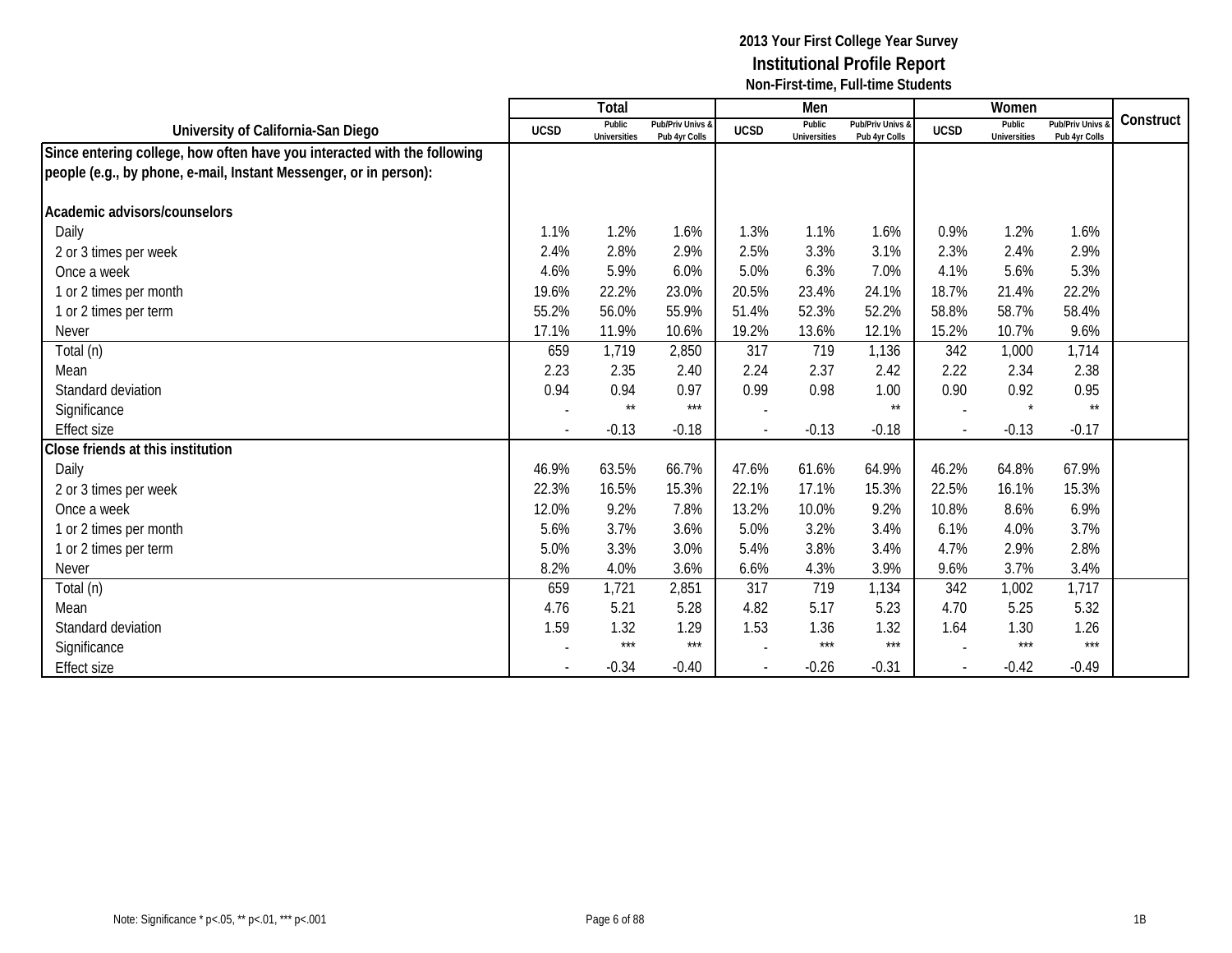|                                                                          |             | <b>Total</b>                  |                                   |             | Men                           |                                   |             | Women                         |                                 |           |
|--------------------------------------------------------------------------|-------------|-------------------------------|-----------------------------------|-------------|-------------------------------|-----------------------------------|-------------|-------------------------------|---------------------------------|-----------|
| University of California-San Diego                                       | <b>UCSD</b> | Public<br><b>Universities</b> | Pub/Priv Univs &<br>Pub 4yr Colls | <b>UCSD</b> | Public<br><b>Universities</b> | Pub/Priv Univs &<br>Pub 4yr Colls | <b>UCSD</b> | Public<br><b>Universities</b> | Pub/Priv Univs<br>Pub 4yr Colls | Construct |
| Since entering college, how often have you interacted with the following |             |                               |                                   |             |                               |                                   |             |                               |                                 |           |
| people (e.g., by phone, e-mail, Instant Messenger, or in person):        |             |                               |                                   |             |                               |                                   |             |                               |                                 |           |
| Close friends not at this institution                                    |             |                               |                                   |             |                               |                                   |             |                               |                                 |           |
| Daily                                                                    | 24.6%       | 24.5%                         | 25.3%                             | 20.8%       | 21.4%                         | 22.0%                             | 28.1%       | 26.6%                         | 27.4%                           |           |
| 2 or 3 times per week                                                    | 21.9%       | 23.1%                         | 24.4%                             | 24.3%       | 22.8%                         | 23.0%                             | 19.6%       | 23.4%                         | 25.4%                           |           |
| Once a week                                                              | 18.2%       | 17.8%                         | 17.3%                             | 19.2%       | 19.6%                         | 19.2%                             | 17.3%       | 16.6%                         | 16.0%                           |           |
| 1 or 2 times per month                                                   | 15.2%       | 16.2%                         | 15.4%                             | 14.8%       | 16.1%                         | 15.9%                             | 15.5%       | 16.2%                         | 15.1%                           |           |
| 1 or 2 times per term                                                    | 12.9%       | 11.9%                         | 11.2%                             | 12.0%       | 11.5%                         | 11.0%                             | 13.7%       | 12.1%                         | 11.2%                           |           |
| <b>Never</b>                                                             | 7.3%        | 6.6%                          | 6.5%                              | 8.8%        | 8.5%                          | 8.9%                              | 5.8%        | 5.2%                          | 4.9%                            |           |
| Total (n)                                                                | 659         | 1,721                         | 2,852                             | 317         | 719                           | 1,135                             | 342         | 1,002                         | 1,717                           |           |
| Mean                                                                     | 4.08        | 4.12                          | 4.18                              | 4.01        | 4.01                          | 4.02                              | 4.15        | 4.21                          | 4.28                            |           |
| Standard deviation                                                       | 1.59        | 1.56                          | 1.55                              | 1.58        | 1.57                          | 1.59                              | 1.59        | 1.54                          | 1.52                            |           |
| Significance                                                             |             |                               |                                   |             |                               |                                   |             |                               |                                 |           |
| <b>Effect size</b>                                                       |             | $-0.03$                       | $-0.06$                           |             | 0.00                          | $-0.01$                           |             | $-0.04$                       | $-0.09$                         |           |
| Your family                                                              |             |                               |                                   |             |                               |                                   |             |                               |                                 |           |
| Daily                                                                    | 29.9%       | 29.6%                         | 33.0%                             | 24.9%       | 22.9%                         | 24.1%                             | 34.5%       | 34.3%                         | 38.9%                           |           |
| 2 or 3 times per week                                                    | 24.3%       | 25.1%                         | 24.2%                             | 24.3%       | 24.8%                         | 25.2%                             | 24.3%       | 25.3%                         | 23.5%                           |           |
| Once a week                                                              | 15.9%       | 19.5%                         | 19.0%                             | 18.3%       | 21.6%                         | 21.7%                             | 13.7%       | 18.1%                         | 17.3%                           |           |
| 1 or 2 times per month                                                   | 14.1%       | 13.0%                         | 12.3%                             | 12.9%       | 13.8%                         | 13.0%                             | 15.2%       | 12.4%                         | 11.9%                           |           |
| 1 or 2 times per term                                                    | 9.6%        | 8.3%                          | 7.6%                              | 10.1%       | 10.0%                         | 9.7%                              | 9.1%        | 7.0%                          | 6.2%                            |           |
| <b>Never</b>                                                             | 6.2%        | 4.6%                          | 3.9%                              | 9.5%        | 7.0%                          | 6.3%                              | 3.2%        | 2.9%                          | 2.2%                            |           |
| Total (n)                                                                | 659         | 1,721                         | 2,851                             | 317         | 719                           | 1,135                             | 342         | 1,002                         | 1,716                           |           |
| Mean                                                                     | 4.32        | 4.41                          | 4.51                              | 4.13        | 4.16                          | 4.22                              | 4.50        | 4.59                          | 4.70                            |           |
| Standard deviation                                                       | 1.56        | 1.46                          | 1.44                              | 1.62        | 1.52                          | 1.50                              | 1.48        | 1.39                          | 1.36                            |           |
| Significance                                                             |             |                               | $\star\star$                      |             |                               |                                   |             |                               |                                 |           |
| <b>Effect size</b>                                                       |             | $-0.06$                       | $-0.13$                           |             | $-0.02$                       | $-0.06$                           |             | $-0.06$                       | $-0.15$                         |           |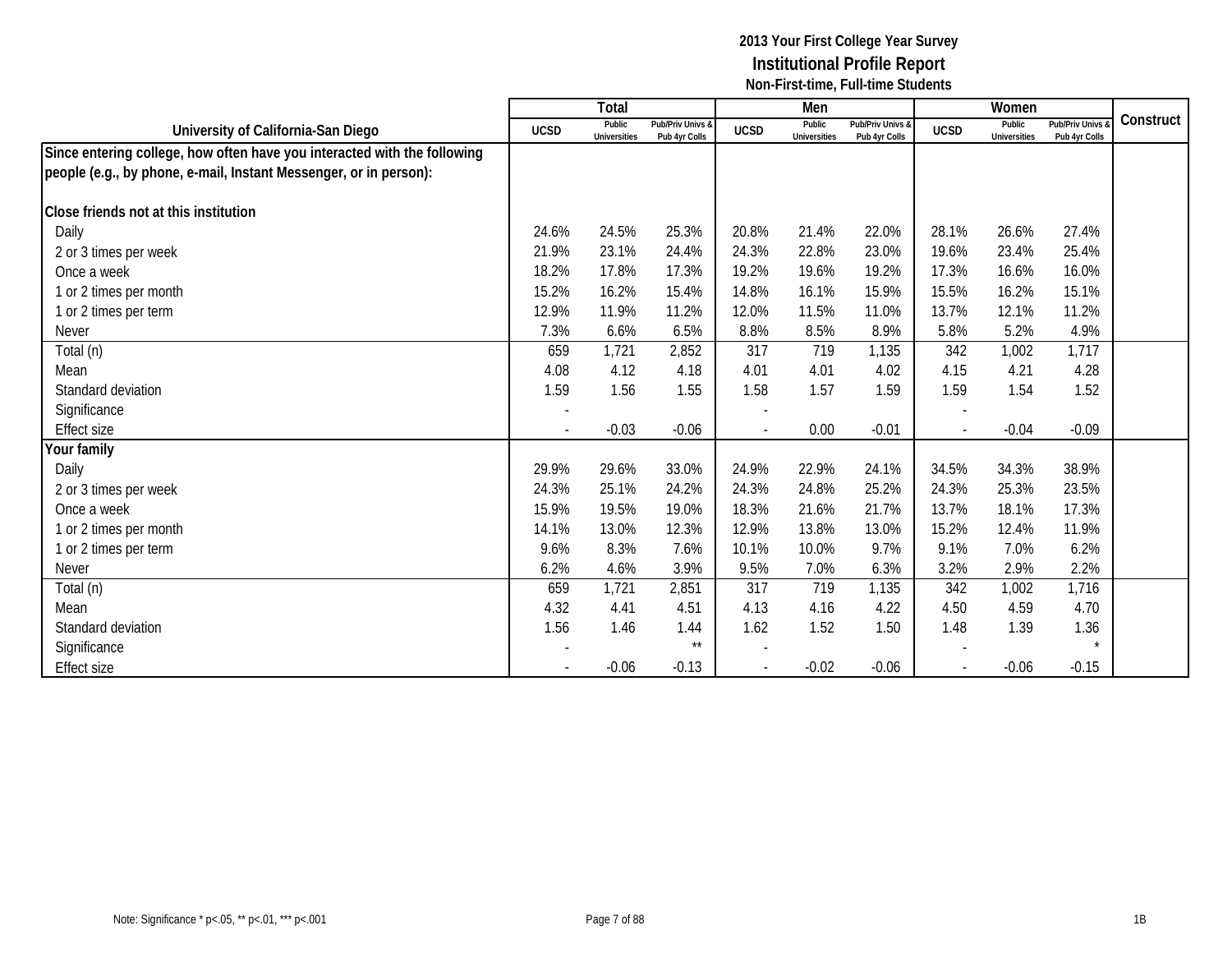|                                                                          |             | Total                         |                                   |                          | Men                           |                                   |             | Women                         |                                 |           |
|--------------------------------------------------------------------------|-------------|-------------------------------|-----------------------------------|--------------------------|-------------------------------|-----------------------------------|-------------|-------------------------------|---------------------------------|-----------|
| University of California-San Diego                                       | <b>UCSD</b> | Public<br><b>Universities</b> | Pub/Priv Univs &<br>Pub 4yr Colls | <b>UCSD</b>              | Public<br><b>Universities</b> | Pub/Priv Univs &<br>Pub 4yr Colls | <b>UCSD</b> | Public<br><b>Universities</b> | Pub/Priv Univs<br>Pub 4yr Colls | Construct |
| Since entering college, how often have you interacted with the following |             |                               |                                   |                          |                               |                                   |             |                               |                                 |           |
| people (e.g., by phone, e-mail, Instant Messenger, or in person):        |             |                               |                                   |                          |                               |                                   |             |                               |                                 |           |
|                                                                          |             |                               |                                   |                          |                               |                                   |             |                               |                                 |           |
| Graduate students/teaching assistants                                    |             |                               |                                   |                          |                               |                                   |             |                               |                                 |           |
| Daily                                                                    | 3.8%        | 4.2%                          | 4.0%                              | 4.4%                     | 5.0%                          | 4.8%                              | 3.2%        | 3.6%                          | 3.6%                            |           |
| 2 or 3 times per week                                                    | 19.3%       | 17.6%                         | 15.1%                             | 21.2%                    | 19.8%                         | 17.2%                             | 17.5%       | 16.1%                         | 13.7%                           |           |
| Once a week                                                              | 21.9%       | 23.5%                         | 20.1%                             | 21.5%                    | 24.5%                         | 22.5%                             | 22.2%       | 22.9%                         | 18.5%                           |           |
| 1 or 2 times per month                                                   | 22.0%       | 19.2%                         | 17.6%                             | 23.7%                    | 18.9%                         | 18.3%                             | 20.5%       | 19.4%                         | 17.1%                           |           |
| 1 or 2 times per term                                                    | 20.2%       | 19.8%                         | 19.8%                             | 17.7%                    | 17.5%                         | 17.9%                             | 22.5%       | 21.5%                         | 21.1%                           |           |
| <b>Never</b>                                                             | 12.8%       | 15.6%                         | 23.4%                             | 11.4%                    | 14.2%                         | 19.3%                             | 14.0%       | 16.7%                         | 26.1%                           |           |
| Total (n)                                                                | 658         | 1,720                         | 2,848                             | 316                      | 718                           | 1,134                             | 342         | 1,002                         | 1,714                           |           |
| Mean                                                                     | 3.26        | 3.20                          | 2.96                              | 3.37                     | 3.33                          | 3.15                              | 3.16        | 3.11                          | 2.83                            |           |
| Standard deviation                                                       | 1.41        | 1.45                          | 1.52                              | 1.40                     | 1.46                          | 1.51                              | 1.41        | 1.44                          | 1.51                            |           |
| Significance                                                             |             |                               | $***$                             |                          |                               | $\star$                           |             |                               | $***$                           |           |
| <b>Effect size</b>                                                       |             | 0.04                          | 0.20                              | $\overline{\phantom{a}}$ | 0.03                          | 0.15                              |             | 0.03                          | 0.22                            |           |
| Close friends from your high school                                      |             |                               |                                   |                          |                               |                                   |             |                               |                                 |           |
| Daily                                                                    | 10.3%       | 16.6%                         | 18.2%                             | 12.0%                    | 16.3%                         | 18.0%                             | 8.8%        | 16.7%                         | 18.3%                           |           |
| 2 or 3 times per week                                                    | 15.6%       | 20.2%                         | 20.5%                             | 14.2%                    | 19.1%                         | 18.9%                             | 17.0%       | 21.0%                         | 21.5%                           |           |
| Once a week                                                              | 12.7%       | 14.9%                         | 15.5%                             | 11.7%                    | 14.2%                         | 15.2%                             | 13.7%       | 15.4%                         | 15.7%                           |           |
| 1 or 2 times per month                                                   | 15.2%       | 17.0%                         | 18.0%                             | 14.8%                    | 17.0%                         | 17.5%                             | 15.5%       | 16.9%                         | 18.2%                           |           |
| 1 or 2 times per term                                                    | 18.1%       | 15.4%                         | 14.8%                             | 17.4%                    | 15.0%                         | 15.2%                             | 18.7%       | 15.8%                         | 14.6%                           |           |
| <b>Never</b>                                                             | 28.1%       | 16.0%                         | 13.1%                             | 30.0%                    | 18.5%                         | 15.2%                             | 26.3%       | 14.2%                         | 11.6%                           |           |
| Total (n)                                                                | 659         | 1,722                         | 2,852                             | 317                      | 719                           | 1,135                             | 342         | 1,003                         | 1,717                           |           |
| Mean                                                                     | 3.01        | 3.58                          | 3.70                              | 2.99                     | 3.49                          | 3.61                              | 3.03        | 3.64                          | 3.76                            |           |
| Standard deviation                                                       | 1.73        | 1.71                          | 1.67                              | 1.77                     | 1.74                          | 1.71                              | 1.69        | 1.68                          | 1.64                            |           |
| Significance                                                             |             | $***$                         | $***$                             |                          | $***$                         | ***                               |             | $***$                         | $***$                           |           |
| Effect size                                                              |             | $-0.33$                       | $-0.41$                           |                          | $-0.29$                       | $-0.36$                           |             | $-0.36$                       | $-0.45$                         |           |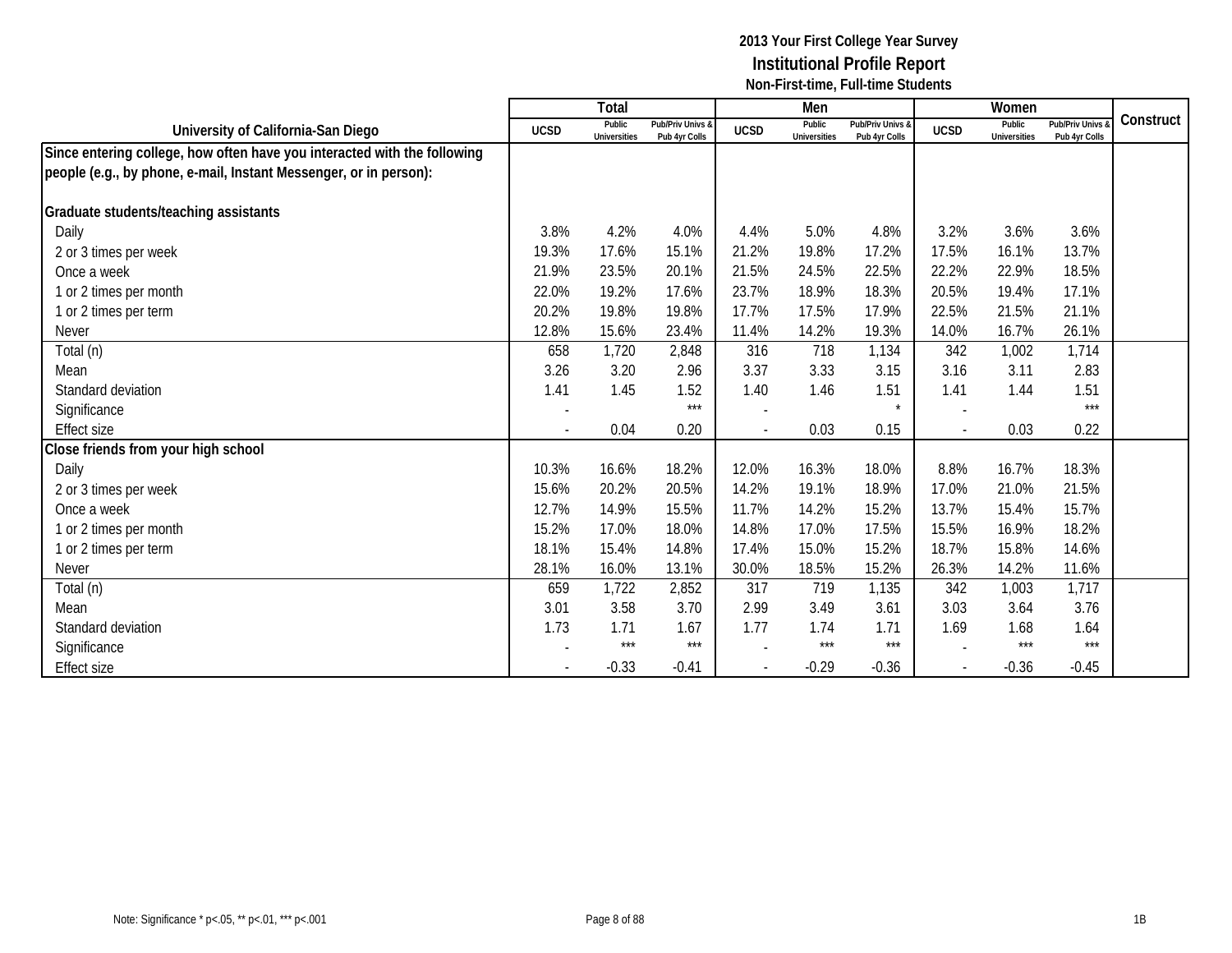|                                                                    |             | Total                         |                                   |                          | Men                           |                                   |             | Women                         |                                        |           |
|--------------------------------------------------------------------|-------------|-------------------------------|-----------------------------------|--------------------------|-------------------------------|-----------------------------------|-------------|-------------------------------|----------------------------------------|-----------|
| University of California-San Diego                                 | <b>UCSD</b> | Public<br><b>Universities</b> | Pub/Priv Univs &<br>Pub 4yr Colls | <b>UCSD</b>              | Public<br><b>Universities</b> | Pub/Priv Univs &<br>Pub 4yr Colls | <b>UCSD</b> | Public<br><b>Universities</b> | <b>Pub/Priv Univs</b><br>Pub 4yr Colls | Construct |
| Do you have any concern about your ability to finance your college |             |                               |                                   |                          |                               |                                   |             |                               |                                        |           |
| education?                                                         |             |                               |                                   |                          |                               |                                   |             |                               |                                        |           |
| Major (not sure I will have enough funds to complete college)      | 25.6%       | 22.1%                         | 22.0%                             | 22.1%                    | 18.4%                         | 17.8%                             | 28.9%       | 24.7%                         | 24.8%                                  |           |
| Some (but I probably will have enough funds)                       | 56.6%       | 56.9%                         | 56.0%                             | 55.8%                    | 55.8%                         | 54.1%                             | 57.3%       | 57.7%                         | 57.2%                                  |           |
| None (I am confident that I will have sufficient funds)            | 17.8%       | 21.0%                         | 22.1%                             | 22.1%                    | 25.7%                         | 28.2%                             | 13.7%       | 17.7%                         | 18.0%                                  |           |
| Total (n)                                                          | 659         | 1,708                         | 2,822                             | 317                      | 711                           | 1,121                             | 342         | 997                           | 1,701                                  |           |
| Mean                                                               | 2.08        | 2.01                          | 2.00                              | 2.00                     | 1.93                          | 1.90                              | 2.15        | 2.07                          | 2.07                                   |           |
| Standard deviation                                                 | 0.65        | 0.66                          | 0.66                              | 0.67                     | 0.66                          | 0.67                              | 0.64        | 0.65                          | 0.65                                   |           |
| Significance                                                       |             | $\star$                       | $\star\star$                      |                          |                               | $\star$                           |             | $\star$                       | $\star$                                |           |
| <b>Effect size</b>                                                 |             | 0.11                          | 0.12                              | $\overline{\phantom{a}}$ | 0.11                          | 0.15                              |             | 0.12                          | 0.12                                   |           |
| Since entering this college, how often have you felt:              |             |                               |                                   |                          |                               |                                   |             |                               |                                        |           |
|                                                                    |             |                               |                                   |                          |                               |                                   |             |                               |                                        |           |
| Lonely or homesick                                                 |             |                               |                                   |                          |                               |                                   |             |                               |                                        |           |
| Frequently                                                         | 19.1%       | 15.8%                         | 14.6%                             | 14.4%                    | 10.6%                         | 10.4%                             | 23.5%       | 19.5%                         | 17.5%                                  |           |
| Occasionally                                                       | 45.6%       | 50.8%                         | 50.4%                             | 40.6%                    | 44.1%                         | 44.9%                             | 50.3%       | 55.6%                         | 53.9%                                  |           |
| Not at all                                                         | 35.2%       | 33.3%                         | 35.0%                             | 45.0%                    | 45.3%                         | 44.7%                             | 26.2%       | 24.9%                         | 28.6%                                  |           |
| Total (n)                                                          | 653         | 1,656                         | 2,738                             | 313                      | 687                           | 1,082                             | 340         | 969                           | 1,656                                  |           |
| Mean                                                               | 1.84        | 1.82                          | 1.80                              | 1.69                     | 1.65                          | 1.66                              | 1.97        | 1.95                          | 1.89                                   |           |
| Standard deviation                                                 | 0.72        | 0.68                          | 0.67                              | 0.71                     | 0.66                          | 0.66                              | 0.71        | 0.66                          | 0.67                                   |           |
| Significance                                                       |             |                               |                                   |                          |                               |                                   |             |                               | $\star$                                |           |
| <b>Effect size</b>                                                 |             | 0.03                          | 0.06                              |                          | 0.06                          | 0.05                              |             | 0.03                          | 0.12                                   |           |
| solated from campus life                                           |             |                               |                                   |                          |                               |                                   |             |                               |                                        |           |
| Frequently                                                         | 28.0%       | 19.1%                         | 17.8%                             | 27.8%                    | 18.6%                         | 16.5%                             | 28.2%       | 19.4%                         | 18.7%                                  |           |
| Occasionally                                                       | 44.0%       | 43.3%                         | 41.8%                             | 42.8%                    | 39.3%                         | 39.8%                             | 45.0%       | 46.2%                         | 43.1%                                  |           |
| Not at all                                                         | 28.0%       | 37.6%                         | 40.4%                             | 29.4%                    | 42.1%                         | 43.7%                             | 26.8%       | 34.4%                         | 38.2%                                  |           |
| Total (n)                                                          | 653         | 1,655                         | 2,737                             | 313                      | 687                           | 1,082                             | 340         | 968                           | 1,655                                  |           |
| Mean                                                               | 2.00        | 1.82                          | 1.77                              | 1.98                     | 1.77                          | 1.73                              | 2.01        | 1.85                          | 1.80                                   |           |
| Standard deviation                                                 | 0.75        | 0.73                          | 0.73                              | 0.76                     | 0.74                          | 0.73                              | 0.74        | 0.72                          | 0.73                                   |           |
| Significance                                                       |             | $***$                         | $***$                             |                          | $***$                         | $***$                             |             | $***$                         | $***$                                  |           |
| <b>Effect size</b>                                                 |             | 0.25                          | 0.32                              |                          | 0.28                          | 0.34                              |             | 0.22                          | 0.29                                   |           |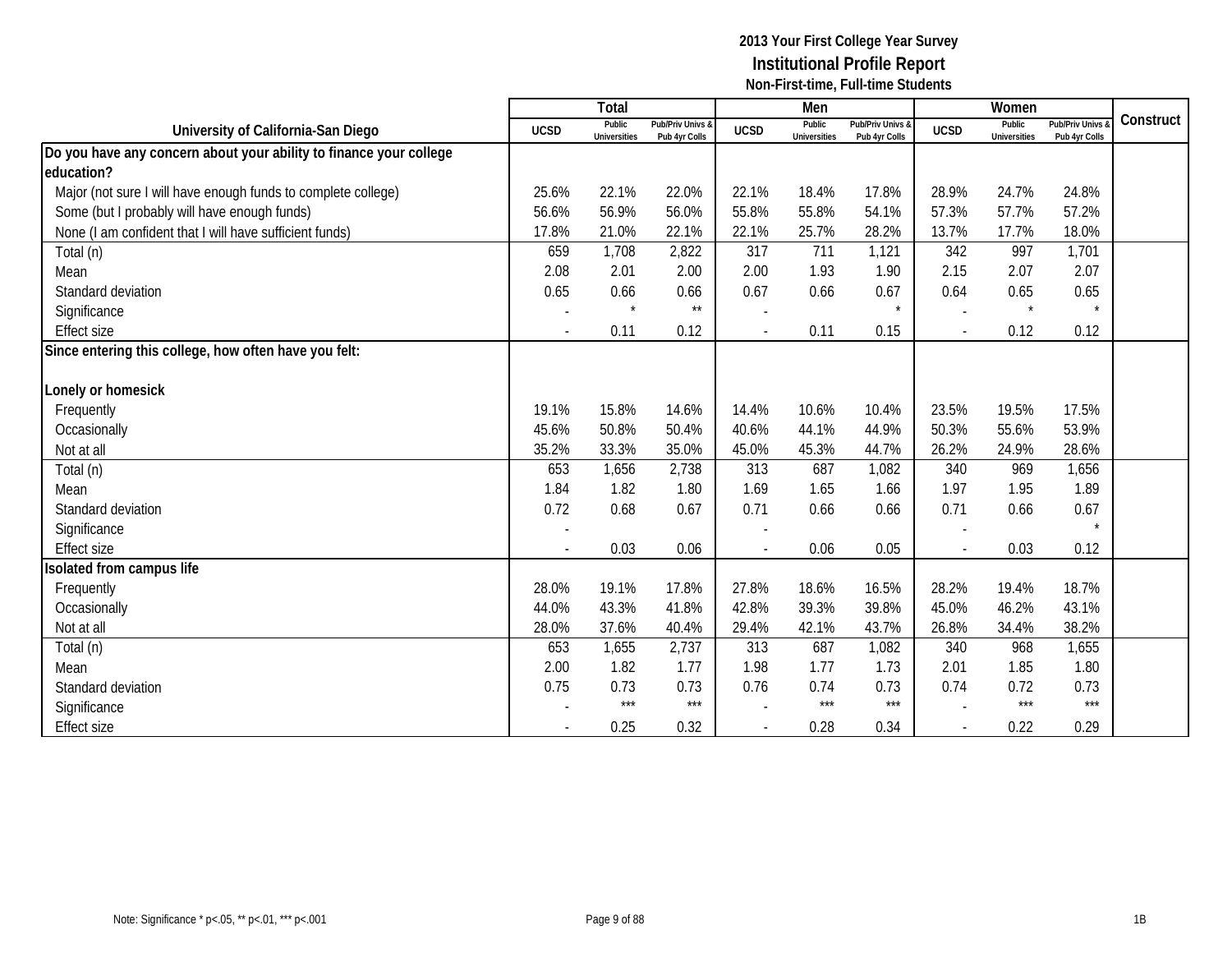|                                                       |                | Total                         |                                   |                          | Men                           |                                   |                          | Women                         |                                        |           |
|-------------------------------------------------------|----------------|-------------------------------|-----------------------------------|--------------------------|-------------------------------|-----------------------------------|--------------------------|-------------------------------|----------------------------------------|-----------|
| University of California-San Diego                    | <b>UCSD</b>    | Public<br><b>Universities</b> | Pub/Priv Univs &<br>Pub 4yr Colls | <b>UCSD</b>              | Public<br><b>Universities</b> | Pub/Priv Univs &<br>Pub 4yr Colls | <b>UCSD</b>              | Public<br><b>Universities</b> | <b>Pub/Priv Univs</b><br>Pub 4yr Colls | Construct |
| Since entering this college, how often have you felt: |                |                               |                                   |                          |                               |                                   |                          |                               |                                        |           |
|                                                       |                |                               |                                   |                          |                               |                                   |                          |                               |                                        |           |
| Unsafe on this campus                                 |                |                               |                                   |                          |                               |                                   |                          |                               |                                        |           |
| Frequently                                            | 1.7%           | 2.4%                          | 2.4%                              | 1.6%                     | 1.6%                          | 1.3%                              | 1.8%                     | 2.9%                          | 3.1%                                   |           |
| Occasionally                                          | 24.3%          | 26.8%                         | 25.6%                             | 14.1%                    | 14.7%                         | 16.0%                             | 33.8%                    | 35.3%                         | 31.9%                                  |           |
| Not at all                                            | 74.0%          | 70.9%                         | 72.0%                             | 84.3%                    | 83.7%                         | 82.7%                             | 64.4%                    | 61.8%                         | 65.0%                                  |           |
| Total (n)                                             | 653            | 1,656                         | 2,736                             | 313                      | 687                           | 1,082                             | 340                      | 969                           | 1,654                                  |           |
| Mean                                                  | 1.28           | 1.31                          | 1.30                              | 1.17                     | 1.18                          | 1.19                              | 1.37                     | 1.41                          | 1.38                                   |           |
| Standard deviation                                    | 0.48           | 0.51                          | 0.51                              | 0.42                     | 0.42                          | 0.42                              | 0.52                     | 0.55                          | 0.55                                   |           |
| Significance                                          |                |                               |                                   |                          |                               |                                   |                          |                               |                                        |           |
| <b>Effect size</b>                                    | $\overline{a}$ | $-0.06$                       | $-0.04$                           | $\overline{a}$           | $-0.02$                       | $-0.05$                           | $\overline{a}$           | $-0.07$                       | $-0.02$                                |           |
| Worried about your health                             |                |                               |                                   |                          |                               |                                   |                          |                               |                                        |           |
| Frequently                                            | 10.4%          | 9.2%                          | 9.1%                              | 10.2%                    | 7.6%                          | 6.9%                              | 10.6%                    | 10.3%                         | 10.5%                                  |           |
| Occasionally                                          | 46.9%          | 44.3%                         | 42.0%                             | 42.5%                    | 37.2%                         | 36.3%                             | 50.9%                    | 49.4%                         | 45.7%                                  |           |
| Not at all                                            | 42.7%          | 46.5%                         | 49.0%                             | 47.3%                    | 55.2%                         | 56.8%                             | 38.5%                    | 40.3%                         | 43.8%                                  |           |
| Total (n)                                             | 653            | 1,654                         | 2,731                             | 313                      | 686                           | 1,081                             | 340                      | 968                           | 1,650                                  |           |
| Mean                                                  | 1.68           | 1.63                          | 1.60                              | 1.63                     | 1.52                          | 1.50                              | 1.72                     | 1.70                          | 1.67                                   |           |
| Standard deviation                                    | 0.65           | 0.65                          | 0.65                              | 0.66                     | 0.63                          | 0.62                              | 0.64                     | 0.65                          | 0.66                                   |           |
| Significance                                          |                |                               | $^{\star\star}$                   |                          | $\star$                       | $\star\star$                      |                          |                               |                                        |           |
| <b>Effect size</b>                                    |                | 0.08                          | 0.12                              | $\overline{\phantom{a}}$ | 0.17                          | 0.21                              | $\overline{\phantom{a}}$ | 0.03                          | 0.08                                   |           |
| That your courses inspired you to think in new ways   |                |                               |                                   |                          |                               |                                   |                          |                               |                                        |           |
| Frequently                                            | 42.6%          | 39.7%                         | 38.7%                             | 40.6%                    | 36.7%                         | 34.4%                             | 44.4%                    | 41.9%                         | 41.4%                                  |           |
| Occasionally                                          | 48.4%          | 50.8%                         | 52.1%                             | 48.9%                    | 52.1%                         | 54.8%                             | 47.9%                    | 49.9%                         | 50.4%                                  |           |
| Not at all                                            | 9.0%           | 9.4%                          | 9.2%                              | 10.5%                    | 11.2%                         | 10.8%                             | 7.6%                     | 8.2%                          | 8.2%                                   |           |
| Total (n)                                             | 653            | 1,656                         | 2,734                             | 313                      | 687                           | 1,081                             | 340                      | 969                           | 1,653                                  |           |
| Mean                                                  | 2.34           | 2.30                          | 2.29                              | 2.30                     | 2.25                          | 2.24                              | 2.37                     | 2.34                          | 2.33                                   |           |
| Standard deviation                                    | 0.64           | 0.63                          | 0.63                              | 0.65                     | 0.64                          | 0.63                              | 0.62                     | 0.62                          | 0.62                                   |           |
| Significance                                          |                |                               |                                   |                          |                               |                                   |                          |                               |                                        |           |
| <b>Effect size</b>                                    |                | 0.06                          | 0.08                              |                          | 0.08                          | 0.10                              |                          | 0.05                          | 0.06                                   |           |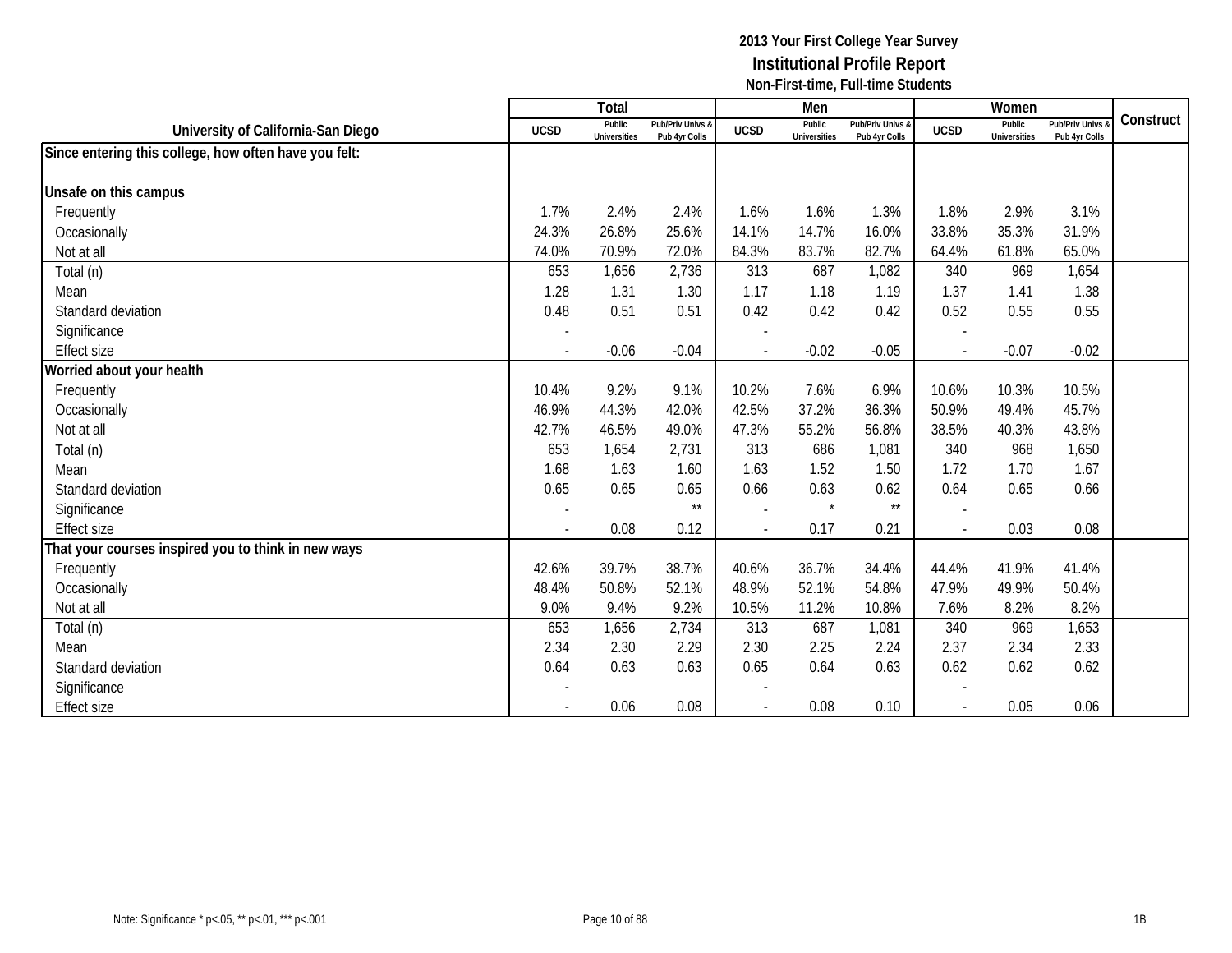|                                                                   |                          | Total                         |                                   |                          | Men                           |                                   |              | Women                         |                                        |           |
|-------------------------------------------------------------------|--------------------------|-------------------------------|-----------------------------------|--------------------------|-------------------------------|-----------------------------------|--------------|-------------------------------|----------------------------------------|-----------|
| University of California-San Diego                                | <b>UCSD</b>              | Public<br><b>Universities</b> | Pub/Priv Univs &<br>Pub 4yr Colls | <b>UCSD</b>              | Public<br><b>Universities</b> | Pub/Priv Univs &<br>Pub 4yr Colls | <b>UCSD</b>  | Public<br><b>Universities</b> | <b>Pub/Priv Univs</b><br>Pub 4yr Colls | Construct |
| That your job responsibilities interfered with your schoolwork    |                          |                               |                                   |                          |                               |                                   |              |                               |                                        |           |
| Frequently                                                        | 18.7%                    | 12.9%                         | 11.9%                             | 14.1%                    | 10.9%                         | 10.6%                             | 22.9%        | 14.3%                         | 12.7%                                  |           |
| Occasionally                                                      | 36.4%                    | 29.5%                         | 30.4%                             | 37.7%                    | 30.1%                         | 29.8%                             | 35.3%        | 29.1%                         | 30.8%                                  |           |
| Not at all                                                        | 44.9%                    | 57.5%                         | 57.7%                             | 48.2%                    | 59.0%                         | 59.6%                             | 41.8%        | 56.6%                         | 56.5%                                  |           |
| Total (n)                                                         | 653                      | 1,656                         | 2,733                             | 313                      | 687                           | 1,080                             | 340          | 969                           | 1,653                                  |           |
| Mean                                                              | 1.74                     | 1.55                          | 1.54                              | 1.66                     | 1.52                          | 1.51                              | 1.81         | 1.58                          | 1.56                                   |           |
| Standard deviation                                                | 0.75                     | 0.71                          | 0.70                              | 0.71                     | 0.68                          | 0.68                              | 0.78         | 0.73                          | 0.71                                   |           |
| Significance                                                      |                          | $***$                         | $***$                             |                          | $^{\star\star}$               | $***$                             |              | $***$                         | $***$                                  |           |
| <b>Effect size</b>                                                |                          | 0.27                          | 0.29                              | $\blacksquare$           | 0.21                          | 0.22                              | $\sim$       | 0.32                          | 0.35                                   |           |
| That your family responsibilities interfered with your schoolwork |                          |                               |                                   |                          |                               |                                   |              |                               |                                        |           |
| Frequently                                                        | 15.0%                    | 10.2%                         | 9.3%                              | 13.5%                    | 9.5%                          | 8.0%                              | 16.5%        | 10.7%                         | 10.1%                                  |           |
| Occasionally                                                      | 42.9%                    | 33.8%                         | 32.9%                             | 40.4%                    | 32.5%                         | 31.4%                             | 45.3%        | 34.6%                         | 33.9%                                  |           |
| Not at all                                                        | 42.0%                    | 56.1%                         | 57.8%                             | 46.2%                    | 58.0%                         | 60.6%                             | 38.2%        | 54.7%                         | 56.0%                                  |           |
| Total (n)                                                         | 652                      | 1,653                         | 2,730                             | 312                      | 686                           | 1,081                             | 340          | 967                           | 1,649                                  |           |
| Mean                                                              | 1.73                     | 1.54                          | 1.52                              | 1.67                     | 1.51                          | 1.47                              | 1.78         | 1.56                          | 1.54                                   |           |
| Standard deviation                                                | 0.71                     | 0.67                          | 0.66                              | 0.70                     | 0.66                          | 0.64                              | 0.71         | 0.68                          | 0.67                                   |           |
| Significance                                                      |                          | $***$                         | $***$                             |                          | $***$                         | $***$                             |              | $***$                         | $***$                                  |           |
| <b>Effect size</b>                                                | $\overline{\phantom{0}}$ | 0.28                          | 0.32                              | $\overline{\phantom{a}}$ | 0.24                          | 0.31                              | $\mathbf{r}$ | 0.32                          | 0.36                                   |           |
| amily support to succeed                                          |                          |                               |                                   |                          |                               |                                   |              |                               |                                        |           |
| Frequently                                                        | 52.3%                    | 56.8%                         | 59.1%                             | 48.4%                    | 49.5%                         | 51.0%                             | 55.9%        | 61.9%                         | 64.4%                                  |           |
| Occasionally                                                      | 34.4%                    | 32.8%                         | 31.5%                             | 36.9%                    | 37.7%                         | 36.5%                             | 32.1%        | 29.3%                         | 28.2%                                  |           |
| Not at all                                                        | 13.3%                    | 10.5%                         | 9.4%                              | 14.7%                    | 12.8%                         | 12.5%                             | 12.1%        | 8.8%                          | 7.4%                                   |           |
| Total (n)                                                         | 652                      | 1,654                         | 2,728                             | 312                      | 685                           | 1,077                             | 340          | 969                           | 1,651                                  |           |
| Mean                                                              | 2.39                     | 2.46                          | 2.50                              | 2.34                     | 2.37                          | 2.38                              | 2.44         | 2.53                          | 2.57                                   |           |
| Standard deviation                                                | 0.71                     | 0.68                          | 0.66                              | 0.72                     | 0.70                          | 0.70                              | 0.70         | 0.65                          | 0.63                                   |           |
| Significance                                                      |                          |                               | $***$                             |                          |                               |                                   |              |                               | $***$                                  |           |
| <b>Effect size</b>                                                |                          | $-0.10$                       | $-0.17$                           | $\overline{\phantom{a}}$ | $-0.04$                       | $-0.06$                           |              | $-0.14$                       | $-0.21$                                |           |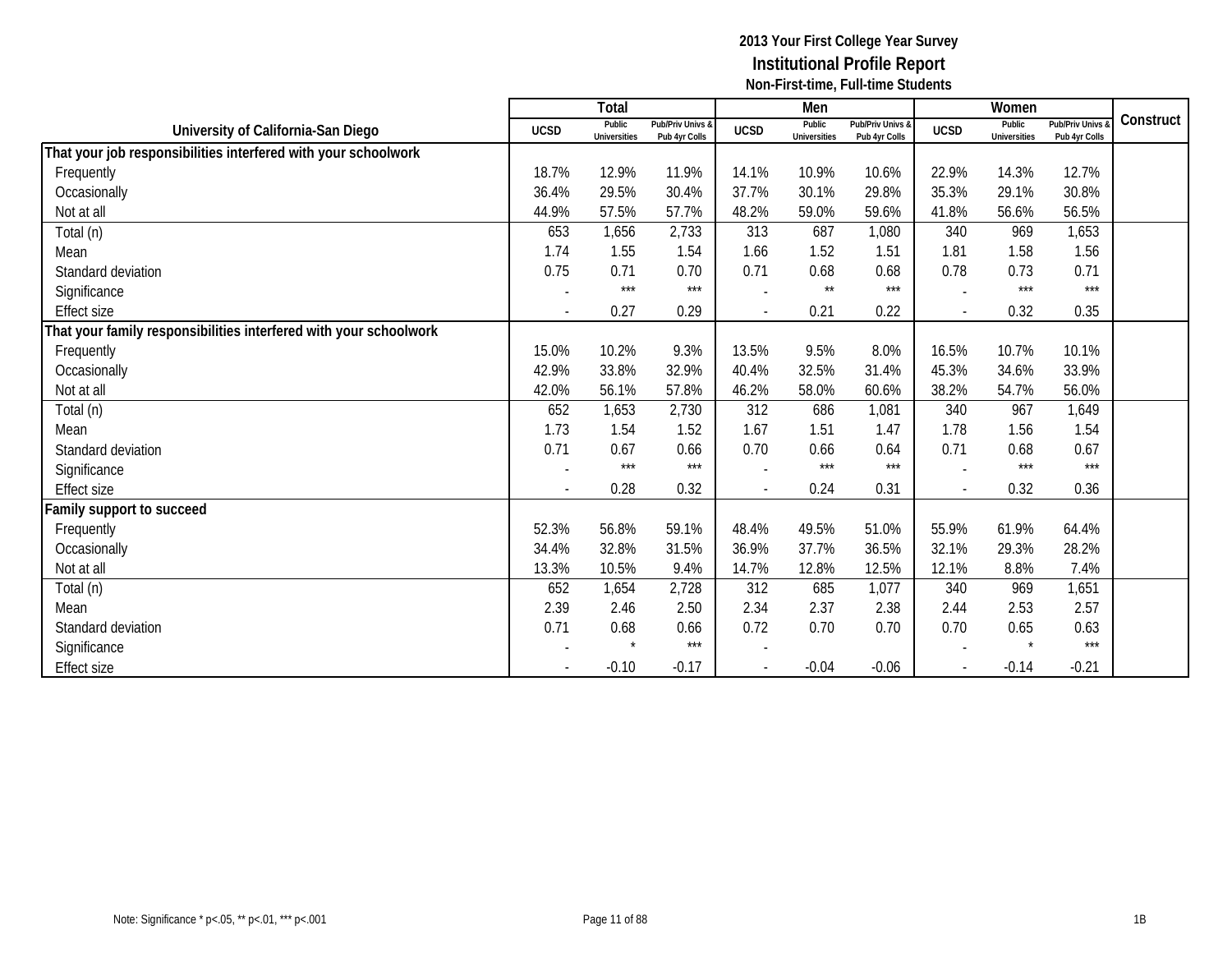|                                                                          |             | Total                         |                                   |             | Men                           |                                   |             | Women                         |                                 |           |
|--------------------------------------------------------------------------|-------------|-------------------------------|-----------------------------------|-------------|-------------------------------|-----------------------------------|-------------|-------------------------------|---------------------------------|-----------|
| University of California-San Diego                                       | <b>UCSD</b> | Public<br><b>Universities</b> | Pub/Priv Univs &<br>Pub 4yr Colls | <b>UCSD</b> | Public<br><b>Universities</b> | Pub/Priv Univs &<br>Pub 4yr Colls | <b>UCSD</b> | Public<br><b>Universities</b> | Pub/Priv Univs<br>Pub 4yr Colls | Construct |
| Since entering this college, how often have you felt:                    |             |                               |                                   |             |                               |                                   |             |                               |                                 |           |
|                                                                          |             |                               |                                   |             |                               |                                   |             |                               |                                 |           |
| That faculty provided me with feedback that helped me assess my progress |             |                               |                                   |             |                               |                                   |             |                               |                                 |           |
| in class                                                                 |             |                               |                                   |             |                               |                                   |             |                               |                                 |           |
| Frequently                                                               | 24.4%       | 27.0%                         | 30.3%                             | 24.7%       | 24.1%                         | 26.5%                             | 24.1%       | 29.0%                         | 32.8%                           |           |
| Occasionally                                                             | 62.7%       | 61.8%                         | 59.5%                             | 61.9%       | 62.5%                         | 61.2%                             | 63.5%       | 61.3%                         | 58.4%                           |           |
| Not at all                                                               | 12.9%       | 11.2%                         | 10.2%                             | 13.5%       | 13.4%                         | 12.3%                             | 12.4%       | 9.7%                          | 8.8%                            |           |
| Total (n)                                                                | 652         | 1,654                         | 2,731                             | 312         | 686                           | 1,081                             | 340         | 968                           | 1,650                           |           |
| Mean                                                                     | 2.12        | 2.16                          | 2.20                              | 2.11        | 2.11                          | 2.14                              | 2.12        | 2.19                          | 2.24                            |           |
| Standard deviation                                                       | 0.60        | 0.60                          | 0.60                              | 0.61        | 0.60                          | 0.61                              | 0.59        | 0.59                          | 0.60                            |           |
| Significance                                                             |             |                               | $\star\star$                      |             |                               |                                   |             |                               | $***$                           |           |
| <b>Effect size</b>                                                       |             | $-0.07$                       | $-0.13$                           |             | 0.00                          | $-0.05$                           |             | $-0.12$                       | $-0.20$                         |           |
| That my contributions were valued in class                               |             |                               |                                   |             |                               |                                   |             |                               |                                 |           |
| Frequently                                                               | 22.5%       | 26.8%                         | 29.4%                             | 23.1%       | 25.4%                         | 27.5%                             | 21.9%       | 27.7%                         | 30.7%                           |           |
| Occasionally                                                             | 56.2%       | 56.5%                         | 57.1%                             | 58.3%       | 57.9%                         | 58.5%                             | 54.1%       | 55.6%                         | 56.2%                           |           |
| Not at all                                                               | 21.4%       | 16.7%                         | 13.5%                             | 18.6%       | 16.8%                         | 14.1%                             | 24.0%       | 16.7%                         | 13.1%                           |           |
| Total (n)                                                                | 650         | 1,652                         | 2,727                             | 312         | 686                           | 1,081                             | 338         | 966                           | 1,646                           |           |
| Mean                                                                     | 2.01        | 2.10                          | 2.16                              | 2.04        | 2.09                          | 2.13                              | 1.98        | 2.11                          | 2.18                            |           |
| Standard deviation                                                       | 0.66        | 0.65                          | 0.64                              | 0.64        | 0.64                          | 0.63                              | 0.68        | 0.66                          | 0.64                            |           |
| Significance                                                             |             | $\star\star$                  | $***$                             |             |                               | $\star$                           |             | $\star\star$                  | $***$                           |           |
| <b>Effect size</b>                                                       |             | $-0.14$                       | $-0.23$                           |             | $-0.08$                       | $-0.14$                           |             | $-0.20$                       | $-0.31$                         |           |
| That faculty encouraged me to ask questions and participate in           |             |                               |                                   |             |                               |                                   |             |                               |                                 |           |
| discussions                                                              |             |                               |                                   |             |                               |                                   |             |                               |                                 |           |
| Frequently                                                               | 40.4%       | 45.5%                         | 47.5%                             | 40.1%       | 42.6%                         | 44.7%                             | 40.7%       | 47.6%                         | 49.4%                           |           |
| Occasionally                                                             | 49.3%       | 45.6%                         | 44.8%                             | 50.0%       | 48.0%                         | 47.0%                             | 48.7%       | 44.0%                         | 43.4%                           |           |
| Not at all                                                               | 10.3%       | 8.8%                          | 7.6%                              | 9.9%        | 9.3%                          | 8.3%                              | 10.6%       | 8.5%                          | 7.2%                            |           |
| Total (n)                                                                | 651         | 1,652                         | 2,726                             | 312         | 685                           | 1,079                             | 339         | 967                           | 1,647                           |           |
| Mean                                                                     | 2.30        | 2.37                          | 2.40                              | 2.30        | 2.33                          | 2.36                              | 2.30        | 2.39                          | 2.42                            |           |
| Standard deviation                                                       | 0.65        | 0.64                          | 0.63                              | 0.64        | 0.64                          | 0.63                              | 0.65        | 0.64                          | 0.62                            |           |
| Significance                                                             |             |                               | $***$                             |             |                               |                                   |             |                               | $\star\star$                    |           |
| <b>Effect size</b>                                                       |             | $-0.11$                       | $-0.16$                           |             | $-0.05$                       | $-0.10$                           |             | $-0.14$                       | $-0.19$                         |           |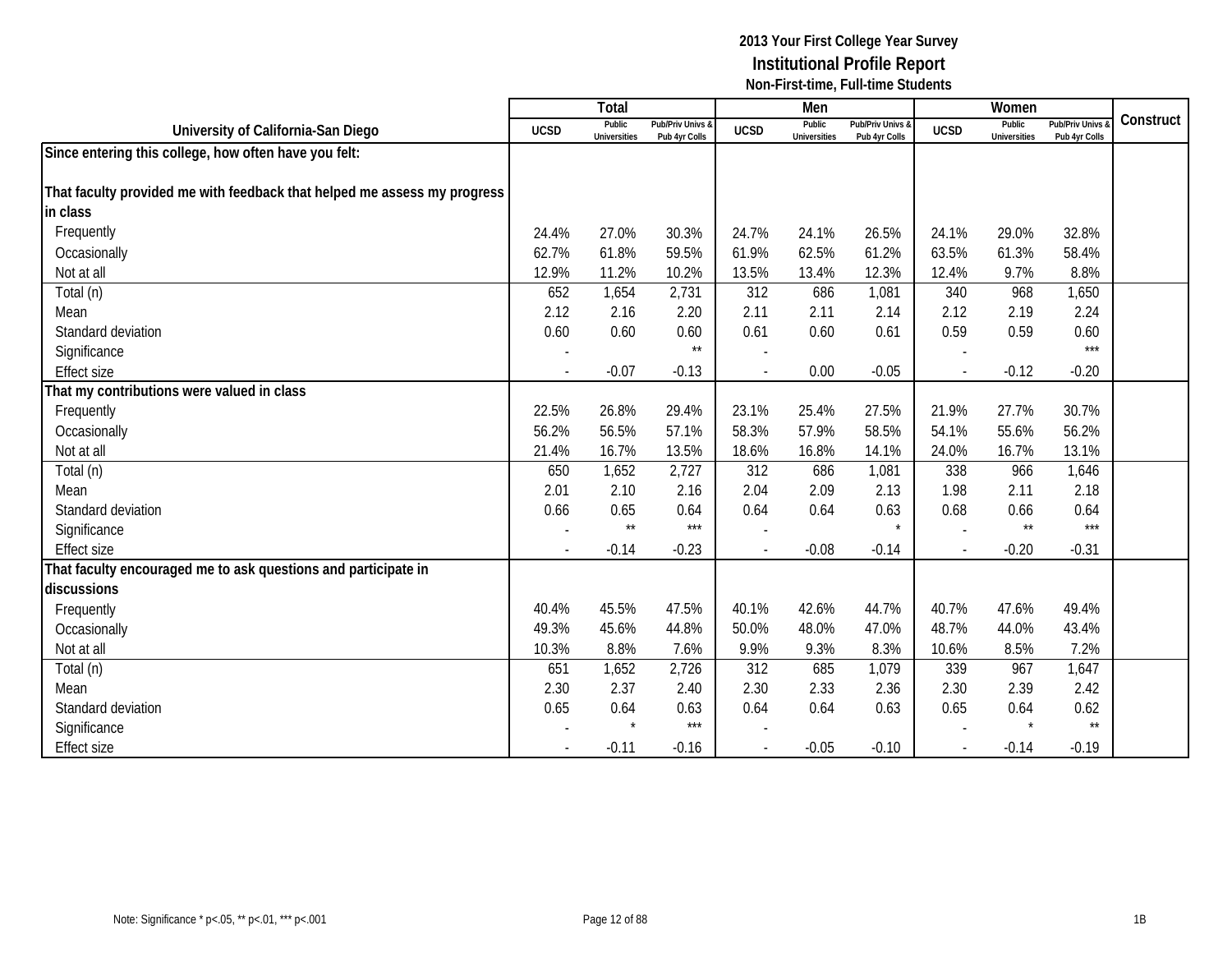|                                                                               |             | Total                         |                                   |             | Men                           |                                   |                          | Women                         |                                        |              |
|-------------------------------------------------------------------------------|-------------|-------------------------------|-----------------------------------|-------------|-------------------------------|-----------------------------------|--------------------------|-------------------------------|----------------------------------------|--------------|
| University of California-San Diego                                            | <b>UCSD</b> | Public<br><b>Universities</b> | Pub/Priv Univs &<br>Pub 4yr Colls | <b>UCSD</b> | Public<br><b>Universities</b> | Pub/Priv Univs &<br>Pub 4yr Colls | <b>UCSD</b>              | Public<br><b>Universities</b> | <b>Pub/Priv Univs</b><br>Pub 4yr Colls | Construct    |
| Please rate your satisfaction with this institution on each of the aspects of |             |                               |                                   |             |                               |                                   |                          |                               |                                        |              |
| college life listed below:                                                    |             |                               |                                   |             |                               |                                   |                          |                               |                                        |              |
|                                                                               |             |                               |                                   |             |                               |                                   |                          |                               |                                        |              |
| General education and core curriculum courses                                 |             |                               |                                   |             |                               |                                   |                          |                               |                                        |              |
| Very satisfied                                                                | 19.0%       | 19.6%                         | 21.0%                             | 19.7%       | 20.4%                         | 22.5%                             | 18.4%                    | 19.1%                         | 20.1%                                  |              |
| Satisfied                                                                     | 46.3%       | 50.0%                         | 49.8%                             | 50.4%       | 50.4%                         | 50.5%                             | 42.7%                    | 49.7%                         | 49.4%                                  |              |
| Neutral                                                                       | 24.3%       | 22.0%                         | 21.3%                             | 19.7%       | 20.9%                         | 19.0%                             | 28.5%                    | 22.8%                         | 22.8%                                  | Satisfaction |
| Dissatisfied                                                                  | 7.0%        | 5.8%                          | 5.4%                              | 5.3%        | 5.0%                          | 5.1%                              | 8.5%                     | 6.3%                          | 5.7%                                   | with         |
| Very dissatisfied                                                             | 3.3%        | 2.6%                          | 2.4%                              | 4.9%        | 3.2%                          | 2.9%                              | 1.9%                     | 2.1%                          | 2.0%                                   | Coursework   |
| Total (n)                                                                     | 600         | 1,366                         | 2,258                             | 284         | 559                           | 884                               | 316                      | 807                           | 1,374                                  |              |
| Mean                                                                          | 3.71        | 3.78                          | 3.82                              | 3.75        | 3.80                          | 3.85                              | 3.67                     | 3.77                          | 3.80                                   |              |
| Standard deviation                                                            | 0.96        | 0.91                          | 0.91                              | 0.99        | 0.93                          | 0.93                              | 0.94                     | 0.90                          | 0.89                                   |              |
| Significance                                                                  |             |                               | $\star\star$                      |             |                               |                                   |                          |                               |                                        |              |
| <b>Effect size</b>                                                            |             | $-0.08$                       | $-0.12$                           |             | $-0.05$                       | $-0.11$                           |                          | $-0.11$                       | $-0.15$                                |              |
| Your overall academic experience                                              |             |                               |                                   |             |                               |                                   |                          |                               |                                        |              |
| Very satisfied                                                                | 21.3%       | 23.1%                         | 25.1%                             | 23.1%       | 21.8%                         | 24.4%                             | 19.8%                    | 23.9%                         | 25.6%                                  |              |
| Satisfied                                                                     | 46.2%       | 50.2%                         | 49.5%                             | 49.8%       | 53.2%                         | 51.4%                             | 42.9%                    | 48.1%                         | 48.3%                                  |              |
| Neutral                                                                       | 21.2%       | 18.6%                         | 18.1%                             | 16.7%       | 17.5%                         | 17.0%                             | 25.2%                    | 19.3%                         | 18.9%                                  |              |
| <b>Dissatisfied</b>                                                           | 9.1%        | 6.4%                          | 5.6%                              | 8.7%        | 5.9%                          | 5.4%                              | 9.4%                     | 6.8%                          | 5.8%                                   | Overall      |
| Very dissatisfied                                                             | 2.2%        | 1.7%                          | 1.6%                              | 1.7%        | 1.6%                          | 1.8%                              | 2.7%                     | 1.8%                          | 1.4%                                   | Satisfaction |
| Total (n)                                                                     | 628         | 1,396                         | 2,287                             | 299         | 577                           | 902                               | 329                      | 819                           | 1,385                                  |              |
| Mean                                                                          | 3.75        | 3.86                          | 3.91                              | 3.84        | 3.88                          | 3.91                              | 3.67                     | 3.85                          | 3.91                                   |              |
| Standard deviation                                                            | 0.96        | 0.90                          | 0.89                              | 0.93        | 0.87                          | 0.89                              | 0.98                     | 0.92                          | 0.89                                   |              |
| Significance                                                                  |             |                               | $***$                             |             |                               |                                   |                          | $\star\star$                  | $***$                                  |              |
| <b>Effect size</b>                                                            |             | $-0.12$                       | $-0.18$                           |             | $-0.05$                       | $-0.08$                           | $\overline{\phantom{a}}$ | $-0.20$                       | $-0.27$                                |              |
| <b>Classroom facilities</b>                                                   |             |                               |                                   |             |                               |                                   |                          |                               |                                        |              |
| Very satisfied                                                                | 15.3%       | 17.7%                         | 20.1%                             | 18.4%       | 19.4%                         | 22.1%                             | 12.4%                    | 16.6%                         | 18.8%                                  |              |
| Satisfied                                                                     | 47.7%       | 51.2%                         | 51.4%                             | 49.2%       | 51.7%                         | 50.5%                             | 46.4%                    | 50.9%                         | 52.1%                                  |              |
| Neutral                                                                       | 25.1%       | 23.2%                         | 21.8%                             | 20.7%       | 21.1%                         | 20.3%                             | 29.1%                    | 24.6%                         | 22.7%                                  |              |
| <b>Dissatisfied</b>                                                           | 8.9%        | 6.2%                          | 5.4%                              | 7.0%        | 5.0%                          | 5.1%                              | 10.6%                    | 7.0%                          | 5.6%                                   |              |
| Very dissatisfied                                                             | 3.0%        | 1.7%                          | 1.3%                              | 4.7%        | 2.8%                          | 2.0%                              | 1.5%                     | 1.0%                          | 0.8%                                   |              |
| Total (n)                                                                     | 629         | 1,398                         | 2,286                             | 299         | 578                           | 901                               | 330                      | 820                           | 1,385                                  |              |
| Mean                                                                          | 3.63        | 3.77                          | 3.84                              | 3.70        | 3.80                          | 3.86                              | 3.58                     | 3.75                          | 3.83                                   |              |
| Standard deviation                                                            | 0.95        | 0.87                          | 0.85                              | 1.00        | 0.90                          | 0.89                              | 0.89                     | 0.85                          | 0.82                                   |              |
| Significance                                                                  |             | $\star\star$                  | $***$                             |             |                               | $\star\star$                      |                          | $\star\star$                  | $***$                                  |              |
| <b>Effect size</b>                                                            |             | $-0.16$                       | $-0.25$                           |             | $-0.11$                       | $-0.18$                           |                          | $-0.20$                       | $-0.30$                                |              |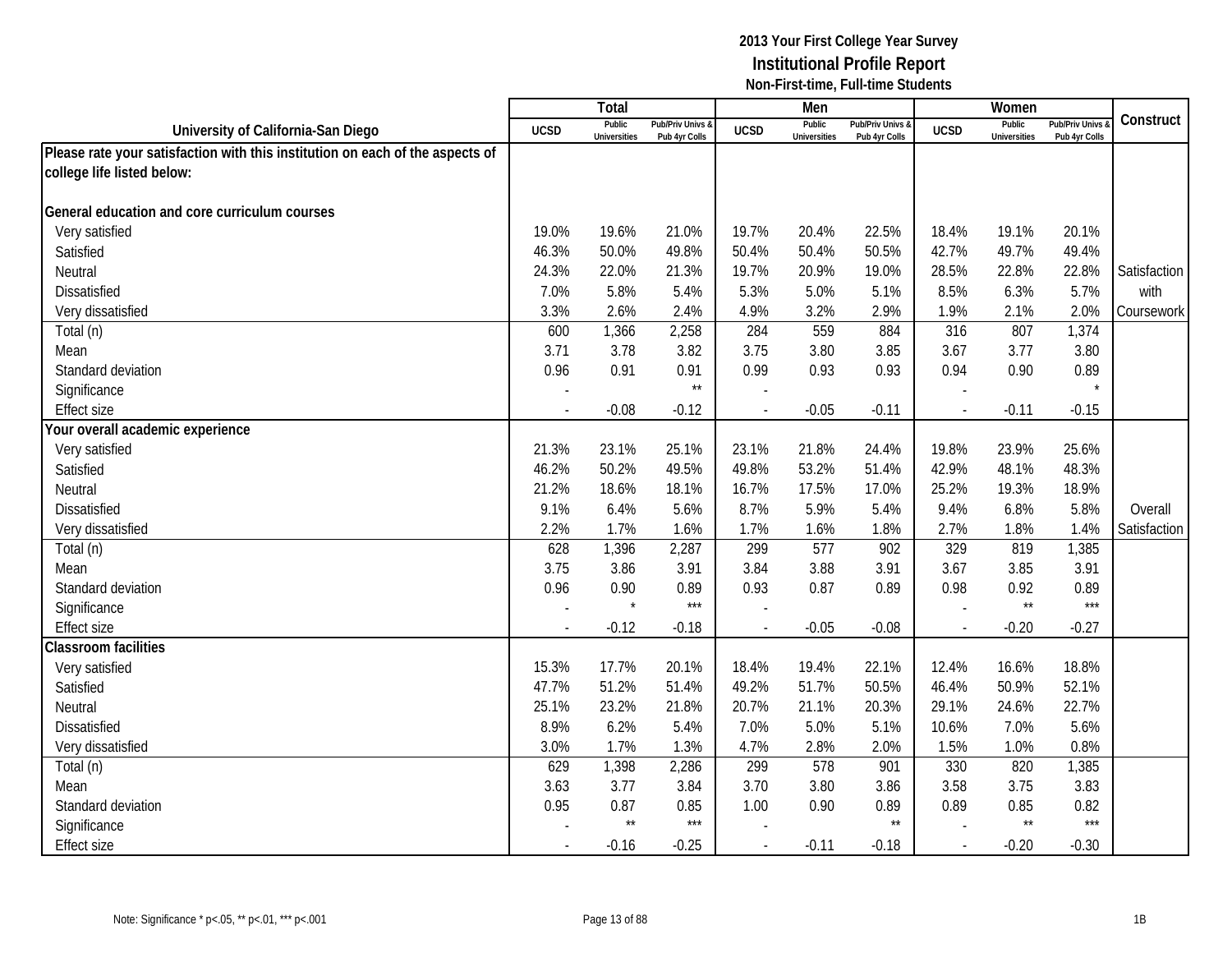|                                                                               |             | Total                         |                                   |                | Men                           |                                   |                          | Women                         |                                        |           |
|-------------------------------------------------------------------------------|-------------|-------------------------------|-----------------------------------|----------------|-------------------------------|-----------------------------------|--------------------------|-------------------------------|----------------------------------------|-----------|
| University of California-San Diego                                            | <b>UCSD</b> | Public<br><b>Universities</b> | Pub/Priv Univs &<br>Pub 4yr Colls | <b>UCSD</b>    | Public<br><b>Universities</b> | Pub/Priv Univs &<br>Pub 4yr Colls | <b>UCSD</b>              | Public<br><b>Universities</b> | <b>Pub/Priv Univs</b><br>Pub 4yr Colls | Construct |
| Please rate your satisfaction with this institution on each of the aspects of |             |                               |                                   |                |                               |                                   |                          |                               |                                        |           |
| college life listed below:                                                    |             |                               |                                   |                |                               |                                   |                          |                               |                                        |           |
|                                                                               |             |                               |                                   |                |                               |                                   |                          |                               |                                        |           |
| <b>Computer facilities/labs</b>                                               |             |                               |                                   |                |                               |                                   |                          |                               |                                        |           |
| Very satisfied                                                                | 25.6%       | 26.2%                         | 27.3%                             | 24.9%          | 25.7%                         | 27.7%                             | 26.3%                    | 26.6%                         | 27.0%                                  |           |
| Satisfied                                                                     | 47.4%       | 49.8%                         | 48.0%                             | 48.8%          | 50.1%                         | 46.4%                             | 46.0%                    | 49.7%                         | 49.0%                                  |           |
| Neutral                                                                       | 20.7%       | 19.8%                         | 20.1%                             | 19.7%          | 19.3%                         | 20.0%                             | 21.7%                    | 20.2%                         | 20.1%                                  |           |
| Dissatisfied                                                                  | 4.4%        | 3.0%                          | 3.7%                              | 3.5%           | 3.3%                          | 4.5%                              | 5.3%                     | 2.9%                          | 3.2%                                   |           |
| Very dissatisfied                                                             | 1.9%        | 1.1%                          | 0.9%                              | 3.1%           | 1.6%                          | 1.4%                              | 0.7%                     | 0.7%                          | 0.6%                                   |           |
| Total (n)                                                                     | 589         | 1,312                         | 2,166                             | 289            | 553                           | 870                               | 300                      | 759                           | 1,296                                  |           |
| Mean                                                                          | 3.90        | 3.97                          | 3.97                              | 3.89           | 3.95                          | 3.95                              | 3.92                     | 3.99                          | 3.99                                   |           |
| Standard deviation                                                            | 0.89        | 0.82                          | 0.84                              | 0.93           | 0.85                          | 0.88                              | 0.87                     | 0.80                          | 0.81                                   |           |
| Significance                                                                  |             |                               |                                   |                |                               |                                   |                          |                               |                                        |           |
| <b>Effect size</b>                                                            |             | $-0.09$                       | $-0.08$                           |                | $-0.07$                       | $-0.07$                           |                          | $-0.09$                       | $-0.09$                                |           |
| Library facilities                                                            |             |                               |                                   |                |                               |                                   |                          |                               |                                        |           |
| Very satisfied                                                                | 35.2%       | 35.8%                         | 36.9%                             | 39.0%          | 38.3%                         | 38.0%                             | 31.8%                    | 34.1%                         | 36.2%                                  |           |
| Satisfied                                                                     | 45.1%       | 46.8%                         | 45.4%                             | 43.4%          | 46.3%                         | 44.1%                             | 46.5%                    | 47.1%                         | 46.3%                                  |           |
| Neutral                                                                       | 15.4%       | 13.8%                         | 14.1%                             | 13.4%          | 12.5%                         | 14.3%                             | 17.1%                    | 14.8%                         | 14.0%                                  |           |
| <b>Dissatisfied</b>                                                           | 2.9%        | 2.7%                          | 2.7%                              | 1.7%           | 1.6%                          | 2.3%                              | 4.0%                     | 3.5%                          | 2.9%                                   |           |
| Very dissatisfied                                                             | 1.5%        | 0.8%                          | 0.9%                              | 2.4%           | 1.2%                          | 1.4%                              | 0.6%                     | 0.5%                          | 0.6%                                   |           |
| Total (n)                                                                     | 617         | 1,367                         | 2,242                             | 290            | 561                           | 876                               | 327                      | 806                           | 1,366                                  |           |
| Mean                                                                          | 4.10        | 4.14                          | 4.15                              | 4.15           | 4.19                          | 4.15                              | 4.05                     | 4.11                          | 4.15                                   |           |
| Standard deviation                                                            | 0.86        | 0.81                          | 0.82                              | 0.89           | 0.81                          | 0.85                              | 0.84                     | 0.81                          | 0.81                                   |           |
| Significance                                                                  |             |                               |                                   |                |                               |                                   |                          |                               | $\star$                                |           |
| <b>Effect size</b>                                                            |             | $-0.05$                       | $-0.06$                           |                | $-0.05$                       | 0.00                              | $\overline{\phantom{a}}$ | $-0.07$                       | $-0.12$                                |           |
| aboratory facilities and equipment                                            |             |                               |                                   |                |                               |                                   |                          |                               |                                        |           |
| Very satisfied                                                                | 25.2%       | 25.6%                         | 27.3%                             | 26.8%          | 26.9%                         | 28.4%                             | 23.3%                    | 24.6%                         | 26.5%                                  |           |
| Satisfied                                                                     | 41.3%       | 46.8%                         | 45.2%                             | 41.3%          | 45.3%                         | 43.2%                             | 41.4%                    | 47.9%                         | 46.6%                                  |           |
| Neutral                                                                       | 27.4%       | 22.7%                         | 22.4%                             | 24.7%          | 22.0%                         | 22.1%                             | 30.5%                    | 23.3%                         | 22.7%                                  |           |
| <b>Dissatisfied</b>                                                           | 4.3%        | 3.7%                          | 4.1%                              | 4.7%           | 4.0%                          | 4.9%                              | 3.8%                     | 3.5%                          | 3.5%                                   |           |
| Very dissatisfied                                                             | 1.8%        | 1.1%                          | 1.0%                              | 2.6%           | 1.7%                          | 1.5%                              | 1.0%                     | 0.7%                          | 0.7%                                   |           |
| Total (n)                                                                     | 445         | 1,077                         | 1,829                             | 235            | 472                           | 757                               | 210                      | 605                           | 1,072                                  |           |
| Mean                                                                          | 3.84        | 3.92                          | 3.94                              | 3.85           | 3.92                          | 3.92                              | 3.82                     | 3.92                          | 3.95                                   |           |
| Standard deviation                                                            | 0.91        | 0.85                          | 0.86                              | 0.96           | 0.89                          | 0.91                              | 0.87                     | 0.82                          | 0.83                                   |           |
| Significance                                                                  |             |                               |                                   |                |                               |                                   |                          |                               |                                        |           |
| <b>Effect size</b>                                                            |             | $-0.09$                       | $-0.12$                           | $\overline{a}$ | $-0.08$                       | $-0.08$                           | $\sim$                   | $-0.12$                       | $-0.16$                                |           |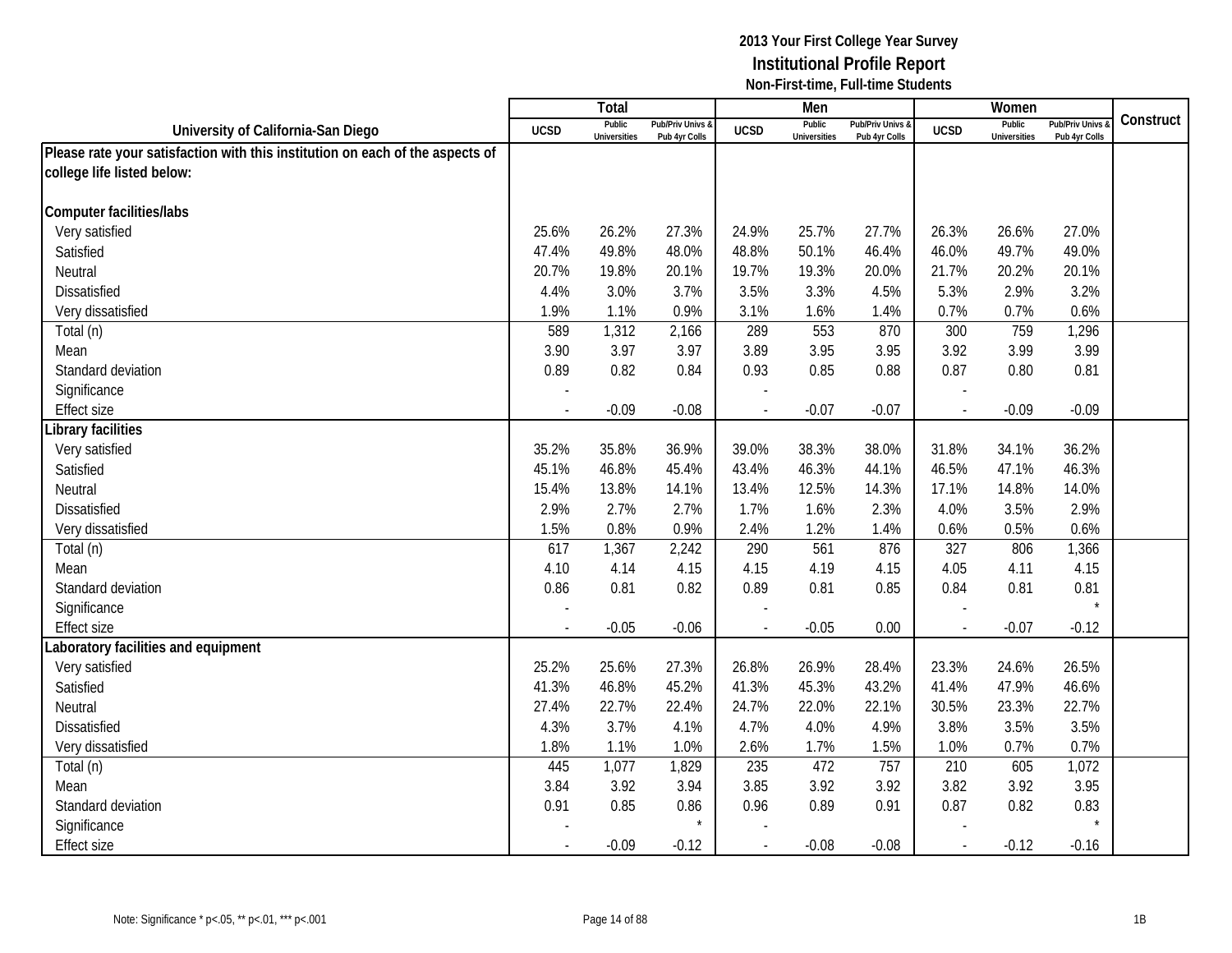|                                                                               |             | <b>Total</b>                  |                                   |                | Men                           |                                   |                          | Women                         |                                        |           |
|-------------------------------------------------------------------------------|-------------|-------------------------------|-----------------------------------|----------------|-------------------------------|-----------------------------------|--------------------------|-------------------------------|----------------------------------------|-----------|
| University of California-San Diego                                            | <b>UCSD</b> | Public<br><b>Universities</b> | Pub/Priv Univs &<br>Pub 4yr Colls | <b>UCSD</b>    | Public<br><b>Universities</b> | Pub/Priv Univs &<br>Pub 4yr Colls | <b>UCSD</b>              | Public<br><b>Universities</b> | <b>Pub/Priv Univs</b><br>Pub 4yr Colls | Construct |
| Please rate your satisfaction with this institution on each of the aspects of |             |                               |                                   |                |                               |                                   |                          |                               |                                        |           |
| college life listed below:                                                    |             |                               |                                   |                |                               |                                   |                          |                               |                                        |           |
|                                                                               |             |                               |                                   |                |                               |                                   |                          |                               |                                        |           |
| Computing assistance                                                          |             |                               |                                   |                |                               |                                   |                          |                               |                                        |           |
| Very satisfied                                                                | 20.9%       | 21.3%                         | 22.5%                             | 21.4%          | 22.8%                         | 23.6%                             | 20.3%                    | 20.2%                         | 21.8%                                  |           |
| Satisfied                                                                     | 40.1%       | 43.8%                         | 43.4%                             | 40.7%          | 43.2%                         | 42.4%                             | 39.4%                    | 44.3%                         | 44.1%                                  |           |
| Neutral                                                                       | 33.6%       | 30.4%                         | 29.2%                             | 31.7%          | 28.4%                         | 28.0%                             | 35.6%                    | 31.9%                         | 30.0%                                  |           |
| Dissatisfied                                                                  | 3.3%        | 3.3%                          | 3.7%                              | 3.3%           | 4.2%                          | 4.7%                              | 3.4%                     | 2.7%                          | 3.0%                                   |           |
| Very dissatisfied                                                             | 2.1%        | 1.2%                          | 1.2%                              | 2.9%           | 1.5%                          | 1.3%                              | 1.3%                     | 1.0%                          | 1.1%                                   |           |
| Total (n)                                                                     | 479         | 1,109                         | 1,869                             | 243            | 479                           | 768                               | 236                      | 630                           | 1,101                                  |           |
| Mean                                                                          | 3.74        | 3.81                          | 3.82                              | 3.74           | 3.82                          | 3.82                              | 3.74                     | 3.80                          | 3.83                                   |           |
| Standard deviation                                                            | 0.90        | 0.85                          | 0.86                              | 0.93           | 0.88                          | 0.89                              | 0.86                     | 0.82                          | 0.84                                   |           |
| Significance                                                                  |             |                               |                                   |                |                               |                                   |                          |                               |                                        |           |
| <b>Effect size</b>                                                            |             | $-0.08$                       | $-0.09$                           |                | $-0.09$                       | $-0.09$                           |                          | $-0.07$                       | $-0.11$                                |           |
| Academic advising                                                             |             |                               |                                   |                |                               |                                   |                          |                               |                                        |           |
| Very satisfied                                                                | 22.4%       | 23.1%                         | 24.7%                             | 20.8%          | 22.2%                         | 23.9%                             | 23.8%                    | 23.8%                         | 25.1%                                  |           |
| Satisfied                                                                     | 39.1%       | 41.1%                         | 40.7%                             | 37.7%          | 40.3%                         | 40.2%                             | 40.3%                    | 41.6%                         | 41.0%                                  |           |
| Neutral                                                                       | 25.5%       | 23.1%                         | 22.0%                             | 27.3%          | 24.4%                         | 23.0%                             | 23.8%                    | 22.2%                         | 21.3%                                  |           |
| Dissatisfied                                                                  | 9.1%        | 8.9%                          | 9.0%                              | 10.4%          | 9.0%                          | 8.9%                              | 7.9%                     | 8.9%                          | 9.1%                                   |           |
| Very dissatisfied                                                             | 4.0%        | 3.8%                          | 3.7%                              | 3.8%           | 4.1%                          | 4.0%                              | 4.1%                     | 3.5%                          | 3.4%                                   |           |
| Total (n)                                                                     | 604         | 1,348                         | 2,215                             | 289            | 558                           | 875                               | 315                      | 790                           | 1,340                                  |           |
| Mean                                                                          | 3.67        | 3.71                          | 3.74                              | 3.61           | 3.68                          | 3.71                              | 3.72                     | 3.73                          | 3.75                                   |           |
| Standard deviation                                                            | 1.04        | 1.04                          | 1.04                              | 1.05           | 1.05                          | 1.05                              | 1.04                     | 1.03                          | 1.04                                   |           |
| Significance                                                                  |             |                               |                                   |                |                               |                                   |                          |                               |                                        |           |
| <b>Effect size</b>                                                            | $\sim$      | $-0.04$                       | $-0.07$                           | $\overline{a}$ | $-0.07$                       | $-0.10$                           | $\sim$                   | $-0.01$                       | $-0.03$                                |           |
| Student housing (e.g., res. halls)                                            |             |                               |                                   |                |                               |                                   |                          |                               |                                        |           |
| Very satisfied                                                                | 21.5%       | 19.5%                         | 20.5%                             | 21.3%          | 19.6%                         | 21.5%                             | 21.6%                    | 19.5%                         | 19.9%                                  |           |
| Satisfied                                                                     | 36.4%       | 41.3%                         | 41.4%                             | 33.9%          | 40.1%                         | 39.0%                             | 38.7%                    | 42.1%                         | 42.8%                                  |           |
| Neutral                                                                       | 25.8%       | 22.6%                         | 21.4%                             | 29.9%          | 23.8%                         | 22.5%                             | 22.2%                    | 21.8%                         | 20.8%                                  |           |
| <b>Dissatisfied</b>                                                           | 10.9%       | 11.2%                         | 11.4%                             | 8.6%           | 9.8%                          | 10.3%                             | 12.9%                    | 12.1%                         | 12.1%                                  |           |
| Very dissatisfied                                                             | 5.4%        | 5.4%                          | 5.3%                              | 6.3%           | 6.8%                          | 6.7%                              | 4.6%                     | 4.5%                          | 4.4%                                   |           |
| Total (n)                                                                     | 368         | 1,071                         | 1,828                             | 174            | 429                           | 712                               | 194                      | 642                           | 1,116                                  |           |
| Mean                                                                          | 3.58        | 3.58                          | 3.60                              | 3.55           | 3.56                          | 3.58                              | 3.60                     | 3.60                          | 3.62                                   |           |
| Standard deviation                                                            | 1.10        | 1.09                          | 1.09                              | 1.11           | 1.11                          | 1.13                              | 1.10                     | 1.07                          | 1.07                                   |           |
| Significance                                                                  |             |                               |                                   |                |                               |                                   |                          |                               |                                        |           |
| <b>Effect size</b>                                                            | $\sim$      | 0.00                          | $-0.02$                           | $\sim$         | $-0.01$                       | $-0.03$                           | $\overline{\phantom{a}}$ | 0.00                          | $-0.02$                                |           |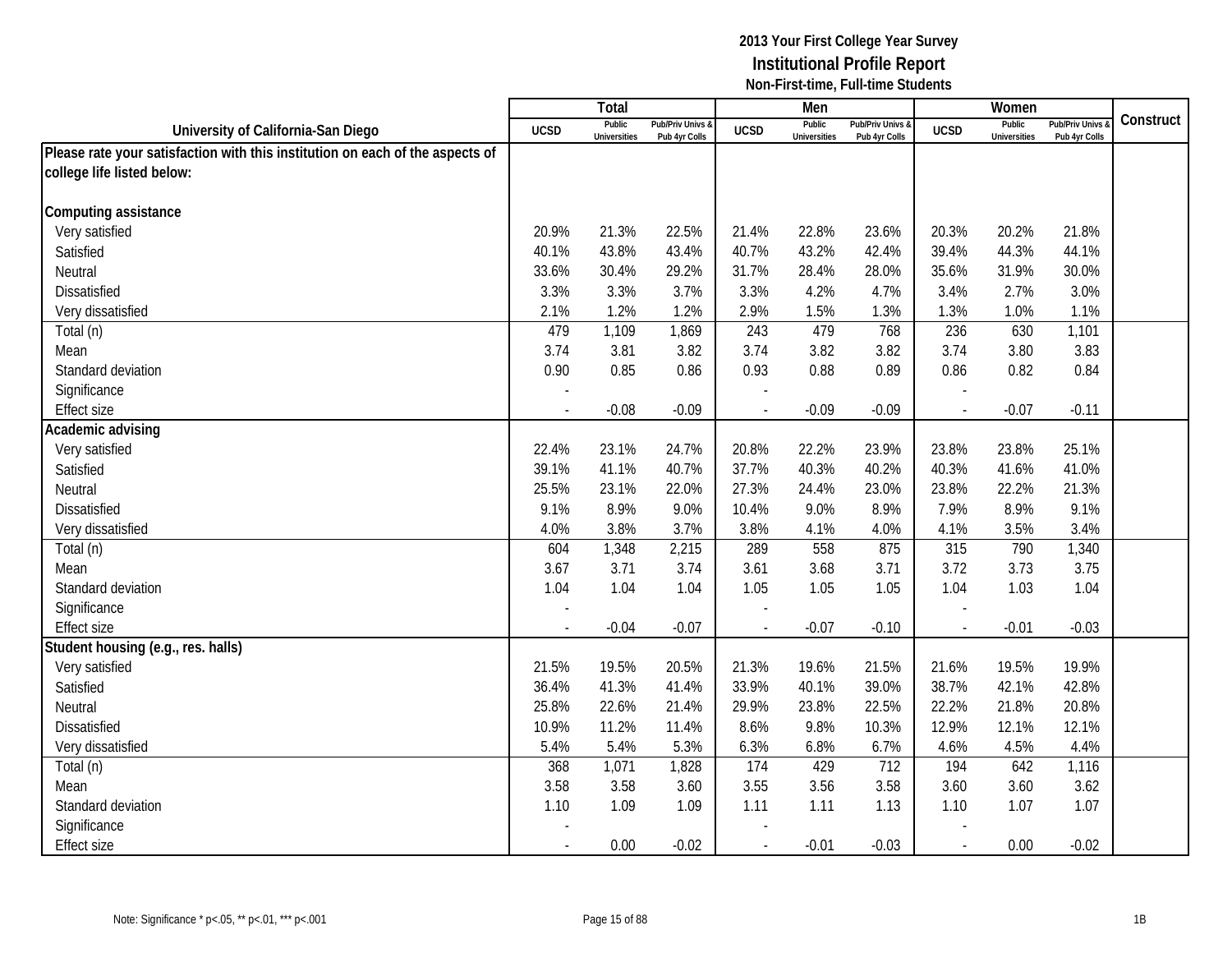|                                                                               |                | Total                         |                                   |                | Men                           |                                   |                          | Women                         |                                        |           |
|-------------------------------------------------------------------------------|----------------|-------------------------------|-----------------------------------|----------------|-------------------------------|-----------------------------------|--------------------------|-------------------------------|----------------------------------------|-----------|
| University of California-San Diego                                            | <b>UCSD</b>    | Public<br><b>Universities</b> | Pub/Priv Univs &<br>Pub 4yr Colls | <b>UCSD</b>    | Public<br><b>Universities</b> | Pub/Priv Univs &<br>Pub 4yr Colls | <b>UCSD</b>              | Public<br><b>Universities</b> | <b>Pub/Priv Univs</b><br>Pub 4yr Colls | Construct |
| Please rate your satisfaction with this institution on each of the aspects of |                |                               |                                   |                |                               |                                   |                          |                               |                                        |           |
| college life listed below:                                                    |                |                               |                                   |                |                               |                                   |                          |                               |                                        |           |
|                                                                               |                |                               |                                   |                |                               |                                   |                          |                               |                                        |           |
| Financial aid office                                                          |                |                               |                                   |                |                               |                                   |                          |                               |                                        |           |
| Very satisfied                                                                | 22.8%          | 17.9%                         | 17.2%                             | 25.6%          | 18.8%                         | 18.0%                             | 20.4%                    | 17.3%                         | 16.6%                                  |           |
| Satisfied                                                                     | 40.8%          | 35.8%                         | 36.8%                             | 40.8%          | 36.6%                         | 37.4%                             | 40.8%                    | 35.2%                         | 36.4%                                  |           |
| Neutral                                                                       | 29.3%          | 35.2%                         | 34.0%                             | 27.0%          | 34.2%                         | 32.6%                             | 31.2%                    | 35.9%                         | 34.8%                                  |           |
| Dissatisfied                                                                  | 5.4%           | 8.4%                          | 8.7%                              | 4.7%           | 8.1%                          | 8.7%                              | 6.0%                     | 8.6%                          | 8.7%                                   |           |
| Very dissatisfied                                                             | 1.7%           | 2.8%                          | 3.4%                              | 1.9%           | 2.4%                          | 3.3%                              | 1.6%                     | 3.1%                          | 3.4%                                   |           |
| Total (n)                                                                     | 461            | 1,029                         | 1,776                             | 211            | 421                           | 688                               | 250                      | 608                           | 1,088                                  |           |
| Mean                                                                          | 3.77           | 3.58                          | 3.56                              | 3.83           | 3.61                          | 3.58                              | 3.72                     | 3.55                          | 3.54                                   |           |
| Standard deviation                                                            | 0.92           | 0.97                          | 0.98                              | 0.93           | 0.96                          | 0.99                              | 0.91                     | 0.98                          | 0.98                                   |           |
| Significance                                                                  |                | $***$                         | $***$                             |                | $\star\star$                  | $\star\star$                      | ÷,                       | $\star$                       | $\star\star$                           |           |
| <b>Effect size</b>                                                            |                | 0.20                          | 0.21                              |                | 0.23                          | 0.25                              | $\overline{\phantom{a}}$ | 0.17                          | 0.18                                   |           |
| Financial aid package                                                         |                |                               |                                   |                |                               |                                   |                          |                               |                                        |           |
| Very satisfied                                                                | 27.0%          | 20.9%                         | 20.7%                             | 30.4%          | 23.6%                         | 22.7%                             | 24.0%                    | 19.1%                         | 19.3%                                  |           |
| Satisfied                                                                     | 36.4%          | 32.4%                         | 32.6%                             | 35.7%          | 31.4%                         | 31.2%                             | 37.0%                    | 33.0%                         | 33.5%                                  |           |
| Neutral                                                                       | 22.6%          | 28.3%                         | 28.3%                             | 21.9%          | 27.5%                         | 27.5%                             | 23.3%                    | 28.8%                         | 28.8%                                  |           |
| <b>Dissatisfied</b>                                                           | 9.5%           | 12.2%                         | 12.6%                             | 8.0%           | 11.8%                         | 12.8%                             | 10.7%                    | 12.4%                         | 12.4%                                  |           |
| Very dissatisfied                                                             | 4.5%           | 6.3%                          | 5.8%                              | 4.0%           | 5.7%                          | 5.7%                              | 5.0%                     | 6.7%                          | 5.9%                                   |           |
| Total (n)                                                                     | 486            | 1,100                         | 1,854                             | 224            | 440                           | 717                               | 262                      | 660                           | 1,137                                  |           |
| Mean                                                                          | 3.72           | 3.49                          | 3.50                              | 3.80           | 3.55                          | 3.52                              | 3.65                     | 3.45                          | 3.48                                   |           |
| Standard deviation                                                            | 1.10           | 1.14                          | 1.12                              | 1.08           | 1.14                          | 1.14                              | 1.11                     | 1.13                          | 1.11                                   |           |
| Significance                                                                  |                | $***$                         | $***$                             |                | $\star\star$                  | $\star\star$                      |                          | $\star$                       | $\star$                                |           |
| <b>Effect size</b>                                                            |                | 0.20                          | 0.20                              |                | 0.22                          | 0.25                              | $\sim$                   | 0.18                          | 0.15                                   |           |
| <b>Student health services</b>                                                |                |                               |                                   |                |                               |                                   |                          |                               |                                        |           |
| Very satisfied                                                                | 24.8%          | 20.8%                         | 20.2%                             | 27.2%          | 22.0%                         | 21.7%                             | 22.7%                    | 20.0%                         | 19.2%                                  |           |
| Satisfied                                                                     | 40.1%          | 39.5%                         | 38.4%                             | 36.9%          | 38.5%                         | 38.1%                             | 43.1%                    | 40.3%                         | 38.5%                                  |           |
| Neutral                                                                       | 26.3%          | 28.1%                         | 28.2%                             | 26.7%          | 29.9%                         | 30.5%                             | 25.9%                    | 26.8%                         | 26.8%                                  |           |
| Dissatisfied                                                                  | 7.3%           | 8.6%                          | 9.4%                              | 7.7%           | 6.9%                          | 7.6%                              | 6.9%                     | 9.7%                          | 10.5%                                  |           |
| Very dissatisfied                                                             | 1.5%           | 3.0%                          | 3.9%                              | 1.5%           | 2.6%                          | 2.2%                              | 1.4%                     | 3.2%                          | 5.0%                                   |           |
| Total (n)                                                                     | 411            | 1,004                         | 1,731                             | 195            | 418                           | 683                               | 216                      | 586                           | 1,048                                  |           |
| Mean                                                                          | 3.80           | 3.67                          | 3.62                              | 3.81           | 3.70                          | 3.69                              | 3.79                     | 3.64                          | 3.56                                   |           |
| Standard deviation                                                            | 0.95           | 1.00                          | 1.03                              | 0.98           | 0.97                          | 0.96                              | 0.92                     | 1.01                          | 1.07                                   |           |
| Significance                                                                  |                |                               | $^{\star\star}$                   |                |                               |                                   |                          |                               | $\star\star$                           |           |
| <b>Effect size</b>                                                            | $\blacksquare$ | 0.13                          | 0.17                              | $\blacksquare$ | 0.11                          | 0.13                              | $\sim$                   | 0.15                          | 0.21                                   |           |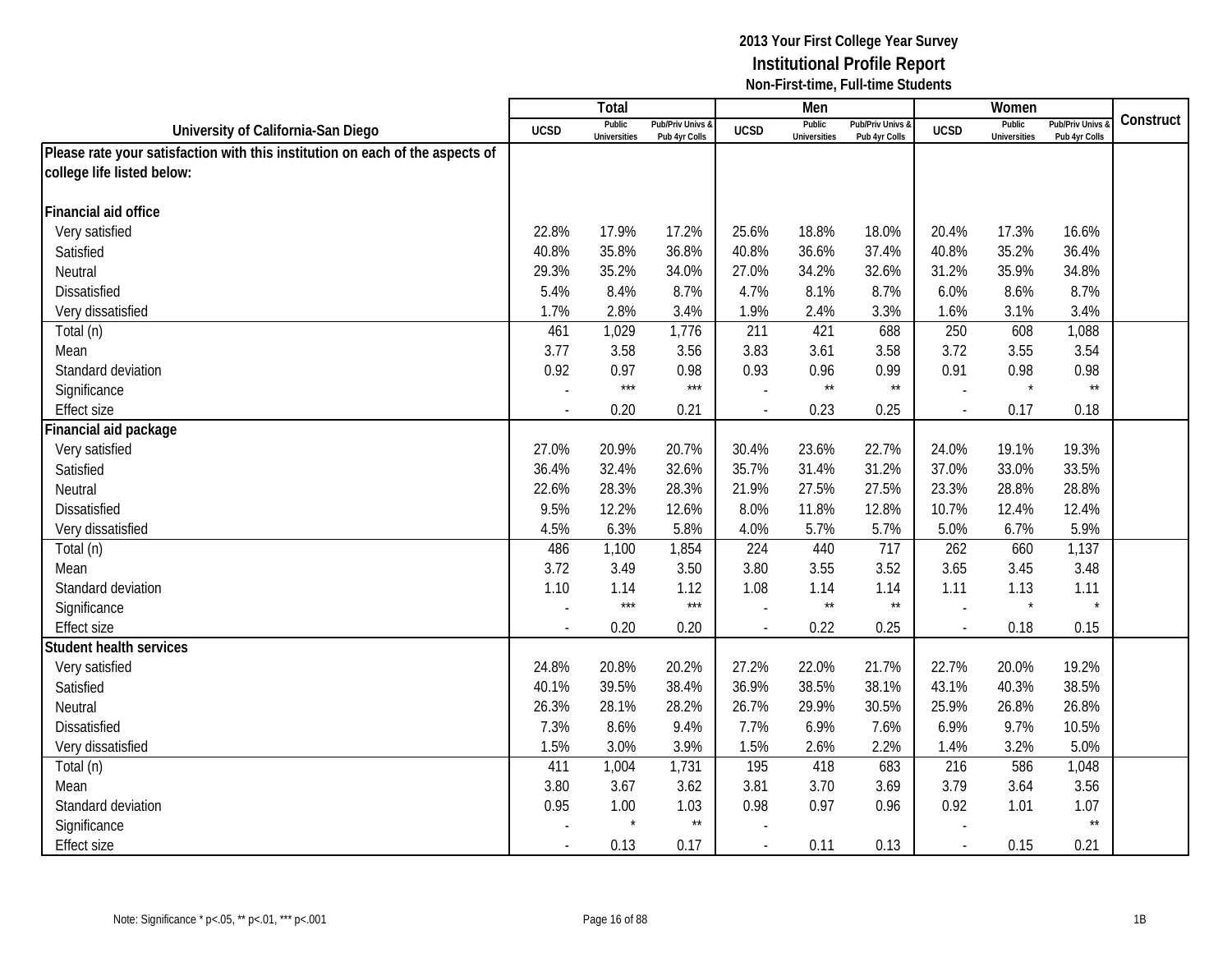|                                                                               |             | <b>Total</b>                  |                                   |                | Men                           |                                   |                          | Women                         |                                        |           |
|-------------------------------------------------------------------------------|-------------|-------------------------------|-----------------------------------|----------------|-------------------------------|-----------------------------------|--------------------------|-------------------------------|----------------------------------------|-----------|
| University of California-San Diego                                            | <b>UCSD</b> | Public<br><b>Universities</b> | Pub/Priv Univs &<br>Pub 4yr Colls | <b>UCSD</b>    | Public<br><b>Universities</b> | Pub/Priv Univs &<br>Pub 4yr Colls | <b>UCSD</b>              | Public<br><b>Universities</b> | <b>Pub/Priv Univs</b><br>Pub 4yr Colls | Construct |
| Please rate your satisfaction with this institution on each of the aspects of |             |                               |                                   |                |                               |                                   |                          |                               |                                        |           |
| college life listed below:                                                    |             |                               |                                   |                |                               |                                   |                          |                               |                                        |           |
|                                                                               |             |                               |                                   |                |                               |                                   |                          |                               |                                        |           |
| Student psychological services                                                |             |                               |                                   |                |                               |                                   |                          |                               |                                        |           |
| Very satisfied                                                                | 22.0%       | 18.6%                         | 19.0%                             | 23.6%          | 17.9%                         | 18.4%                             | 20.5%                    | 19.2%                         | 19.4%                                  |           |
| Satisfied                                                                     | 29.7%       | 28.9%                         | 30.0%                             | 25.2%          | 26.3%                         | 27.3%                             | 34.1%                    | 30.8%                         | 31.9%                                  |           |
| Neutral                                                                       | 40.2%       | 45.5%                         | 44.8%                             | 41.7%          | 47.8%                         | 46.8%                             | 38.6%                    | 43.8%                         | 43.4%                                  |           |
| Dissatisfied                                                                  | 5.8%        | 5.4%                          | 4.8%                              | 7.1%           | 6.2%                          | 5.8%                              | 4.5%                     | 4.9%                          | 4.2%                                   |           |
| Very dissatisfied                                                             | 2.3%        | 1.6%                          | 1.4%                              | 2.4%           | 1.8%                          | 1.8%                              | 2.3%                     | 1.4%                          | 1.1%                                   |           |
| Total (n)                                                                     | 259         | 644                           | 1,094                             | 127            | $\overline{274}$              | 451                               | 132                      | 370                           | 643                                    |           |
| Mean                                                                          | 3.63        | 3.58                          | 3.60                              | 3.61           | 3.52                          | 3.55                              | 3.66                     | 3.62                          | 3.64                                   |           |
| Standard deviation                                                            | 0.96        | 0.91                          | 0.89                              | 1.00           | 0.92                          | 0.92                              | 0.93                     | 0.89                          | 0.88                                   |           |
| Significance                                                                  |             |                               |                                   |                |                               |                                   |                          |                               |                                        |           |
| <b>Effect size</b>                                                            |             | 0.05                          | 0.03                              |                | 0.10                          | 0.07                              |                          | 0.04                          | 0.02                                   |           |
| Orientation for new students                                                  |             |                               |                                   |                |                               |                                   |                          |                               |                                        |           |
| Very satisfied                                                                | 11.9%       | 16.2%                         | 20.4%                             | 10.5%          | 14.3%                         | 18.9%                             | 13.2%                    | 17.6%                         | 21.4%                                  |           |
| Satisfied                                                                     | 35.2%       | 39.1%                         | 38.9%                             | 34.6%          | 39.8%                         | 38.2%                             | 35.8%                    | 38.5%                         | 39.4%                                  |           |
| Neutral                                                                       | 35.1%       | 30.1%                         | 28.1%                             | 38.5%          | 32.6%                         | 29.9%                             | 31.9%                    | 28.4%                         | 26.9%                                  |           |
| <b>Dissatisfied</b>                                                           | 12.4%       | 10.4%                         | 9.1%                              | 10.8%          | 9.7%                          | 9.9%                              | 13.9%                    | 10.9%                         | 8.5%                                   |           |
| Very dissatisfied                                                             | 5.4%        | 4.2%                          | 3.5%                              | 5.6%           | 3.6%                          | 3.1%                              | 5.2%                     | 4.6%                          | 3.8%                                   |           |
| Total (n)                                                                     | 596         | 1,344                         | 2,196                             | 286            | 558                           | 869                               | 310                      | 786                           | 1,327                                  |           |
| Mean                                                                          | 3.36        | 3.53                          | 3.64                              | 3.34           | 3.52                          | 3.60                              | 3.38                     | 3.54                          | 3.66                                   |           |
| Standard deviation                                                            | 1.02        | 1.02                          | 1.02                              | 0.99           | 0.97                          | 1.00                              | 1.04                     | 1.05                          | 1.02                                   |           |
| Significance                                                                  |             | $***$                         | $***$                             |                | $\star$                       | $***$                             |                          | $\star$                       | $***$                                  |           |
| <b>Effect size</b>                                                            |             | $-0.17$                       | $-0.27$                           |                | $-0.19$                       | $-0.26$                           | $\sim$                   | $-0.15$                       | $-0.27$                                |           |
| Opportunities for community service                                           |             |                               |                                   |                |                               |                                   |                          |                               |                                        |           |
| Very satisfied                                                                | 13.9%       | 16.0%                         | 19.1%                             | 13.6%          | 13.5%                         | 15.8%                             | 14.1%                    | 17.7%                         | 21.1%                                  |           |
| Satisfied                                                                     | 31.7%       | 35.3%                         | 37.1%                             | 27.7%          | 32.7%                         | 37.2%                             | 35.2%                    | 37.0%                         | 37.1%                                  |           |
| Neutral                                                                       | 46.6%       | 38.2%                         | 34.2%                             | 51.1%          | 45.4%                         | 38.5%                             | 42.7%                    | 33.4%                         | 31.6%                                  |           |
| Dissatisfied                                                                  | 5.8%        | 8.3%                          | 7.4%                              | 4.9%           | 6.2%                          | 6.3%                              | 6.6%                     | 9.7%                          | 8.2%                                   |           |
| Very dissatisfied                                                             | 2.0%        | 2.2%                          | 2.2%                              | 2.7%           | 2.2%                          | 2.2%                              | 1.4%                     | 2.1%                          | 2.1%                                   |           |
| Total (n)                                                                     | 397         | 1,011                         | 1,760                             | 184            | 401                           | 670                               | 213                      | 610                           | 1,090                                  |           |
| Mean                                                                          | 3.50        | 3.55                          | 3.64                              | 3.45           | 3.49                          | 3.58                              | 3.54                     | 3.59                          | 3.67                                   |           |
| Standard deviation                                                            | 0.88        | 0.93                          | 0.94                              | 0.89           | 0.88                          | 0.91                              | 0.87                     | 0.96                          | 0.97                                   |           |
| Significance                                                                  |             |                               | $\star\star$                      |                |                               |                                   |                          |                               |                                        |           |
| <b>Effect size</b>                                                            |             | $-0.05$                       | $-0.15$                           | $\blacksquare$ | $-0.05$                       | $-0.14$                           | $\overline{\phantom{a}}$ | $-0.05$                       | $-0.13$                                |           |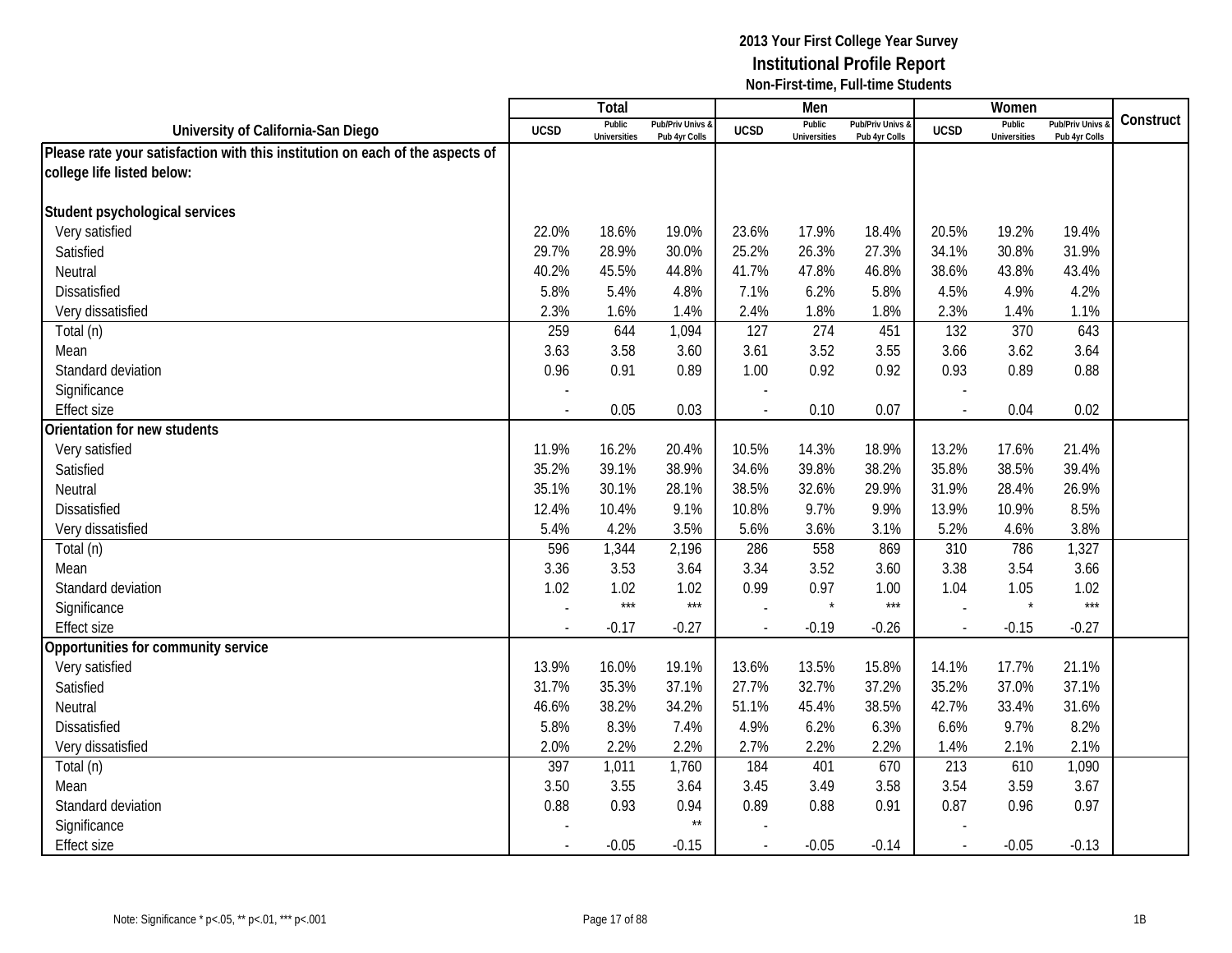|                                                                               |                          | Total                         |                                   |                          | Men                           |                                 |                | Women                         |                                        |              |
|-------------------------------------------------------------------------------|--------------------------|-------------------------------|-----------------------------------|--------------------------|-------------------------------|---------------------------------|----------------|-------------------------------|----------------------------------------|--------------|
| University of California-San Diego                                            | <b>UCSD</b>              | Public<br><b>Universities</b> | Pub/Priv Univs &<br>Pub 4yr Colls | <b>UCSD</b>              | Public<br><b>Universities</b> | Pub/Priv Univs<br>Pub 4yr Colls | <b>UCSD</b>    | Public<br><b>Universities</b> | <b>Pub/Priv Univs</b><br>Pub 4yr Colls | Construct    |
| Please rate your satisfaction with this institution on each of the aspects of |                          |                               |                                   |                          |                               |                                 |                |                               |                                        |              |
| college life listed below:                                                    |                          |                               |                                   |                          |                               |                                 |                |                               |                                        |              |
|                                                                               |                          |                               |                                   |                          |                               |                                 |                |                               |                                        |              |
| First-year programs (e.g., first-year seminar, learning community, linked     |                          |                               |                                   |                          |                               |                                 |                |                               |                                        |              |
| courses)                                                                      |                          |                               |                                   |                          |                               |                                 |                |                               |                                        |              |
| Very satisfied                                                                | 14.9%                    | 17.9%                         | 19.6%                             | 14.0%                    | 16.7%                         | 18.5%                           | 15.8%          | 18.7%                         | 20.2%                                  |              |
| Satisfied                                                                     | 29.2%                    | 34.4%                         | 34.9%                             | 30.8%                    | 34.4%                         | 34.3%                           | 27.6%          | 34.4%                         | 35.3%                                  |              |
| Neutral                                                                       | 44.7%                    | 36.4%                         | 33.6%                             | 42.7%                    | 36.0%                         | 33.5%                           | 46.7%          | 36.6%                         | 33.7%                                  | Satisfaction |
| Dissatisfied                                                                  | 8.5%                     | 8.3%                          | 8.6%                              | 9.1%                     | 8.9%                          | 9.3%                            | 7.9%           | 7.9%                          | 8.2%                                   | with         |
| Very dissatisfied                                                             | 2.7%                     | 3.1%                          | 3.3%                              | 3.5%                     | 4.0%                          | 4.4%                            | 2.0%           | 2.4%                          | 2.6%                                   | Coursework   |
| $\overline{\mathrm{Total}}$ (n)                                               | 295                      | 918                           | 1,682                             | 143                      | 372                           | 654                             | 152            | 546                           | 1,028                                  |              |
| Mean                                                                          | 3.45                     | 3.56                          | 3.59                              | 3.43                     | 3.51                          | 3.53                            | 3.47           | 3.59                          | 3.62                                   |              |
| Standard deviation                                                            | 0.94                     | 0.98                          | 1.00                              | 0.96                     | 1.00                          | 1.04                            | 0.92           | 0.96                          | 0.98                                   |              |
| Significance                                                                  |                          |                               | $\star$                           |                          |                               |                                 |                |                               |                                        |              |
| <b>Effect size</b>                                                            |                          | $-0.11$                       | $-0.14$                           |                          | $-0.08$                       | $-0.10$                         |                | $-0.13$                       | $-0.15$                                |              |
| Since entering this college, how often have you utilized the following        |                          |                               |                                   |                          |                               |                                 |                |                               |                                        |              |
| services:                                                                     |                          |                               |                                   |                          |                               |                                 |                |                               |                                        |              |
|                                                                               |                          |                               |                                   |                          |                               |                                 |                |                               |                                        |              |
| Study skills advising                                                         |                          |                               |                                   |                          |                               |                                 |                |                               |                                        |              |
| Frequently                                                                    | 6.7%                     | 9.2%                          | 10.9%                             | 7.0%                     | 9.4%                          | 10.8%                           | 6.4%           | 9.1%                          | 11.0%                                  |              |
| Occasionally                                                                  | 25.0%                    | 27.2%                         | 30.2%                             | 25.8%                    | 29.7%                         | 32.5%                           | 24.2%          | 25.5%                         | 28.7%                                  |              |
| Not at all                                                                    | 68.3%                    | 63.5%                         | 58.9%                             | 67.1%                    | 61.0%                         | 56.7%                           | 69.4%          | 65.4%                         | 60.3%                                  |              |
| Total (n)                                                                     | 625                      | 1,358                         | 2,217                             | 298                      | 566                           | 878                             | 327            | 792                           | 1,339                                  |              |
| Mean                                                                          | 1.38                     | 1.46                          | 1.52                              | 1.40                     | 1.48                          | 1.54                            | 1.37           | 1.44                          | 1.51                                   |              |
| Standard deviation                                                            | 0.61                     | 0.66                          | 0.68                              | 0.62                     | 0.66                          | 0.68                            | 0.60           | 0.65                          | 0.69                                   |              |
| Significance                                                                  |                          |                               | $***$                             |                          |                               | $\star\star$                    |                |                               | $***$                                  |              |
| <b>Effect size</b>                                                            | $\sim$                   | $-0.12$                       | $-0.21$                           | $\overline{\phantom{a}}$ | $-0.12$                       | $-0.21$                         | $\overline{a}$ | $-0.11$                       | $-0.20$                                |              |
| Financial aid advising                                                        |                          |                               |                                   |                          |                               |                                 |                |                               |                                        |              |
| Frequently                                                                    | 8.0%                     | 8.2%                          | 8.9%                              | 7.7%                     | 9.5%                          | 9.1%                            | 8.3%           | 7.3%                          | 8.7%                                   |              |
| Occasionally                                                                  | 45.3%                    | 37.8%                         | 37.9%                             | 44.3%                    | 38.5%                         | 38.7%                           | 46.2%          | 37.2%                         | 37.4%                                  |              |
| Not at all                                                                    | 46.7%                    | 54.0%                         | 53.2%                             | 48.0%                    | 51.9%                         | 52.2%                           | 45.6%          | 55.4%                         | 53.8%                                  |              |
| Total (n)                                                                     | 625                      | 1,358                         | 2,217                             | 298                      | 566                           | 879                             | 327            | 792                           | 1,338                                  |              |
| Mean                                                                          | 1.61                     | 1.54                          | 1.56                              | 1.60                     | 1.58                          | 1.57                            | 1.63           | 1.52                          | 1.55                                   |              |
| Standard deviation                                                            | 0.63                     | 0.64                          | 0.65                              | 0.63                     | 0.66                          | 0.65                            | 0.63           | 0.63                          | 0.65                                   |              |
| Significance                                                                  |                          |                               |                                   |                          |                               |                                 |                | $^{\star\star}$               |                                        |              |
| <b>Effect size</b>                                                            | $\overline{\phantom{a}}$ | 0.11                          | 0.08                              | $\overline{\phantom{a}}$ | 0.03                          | 0.05                            | $\sim$         | 0.17                          | 0.12                                   |              |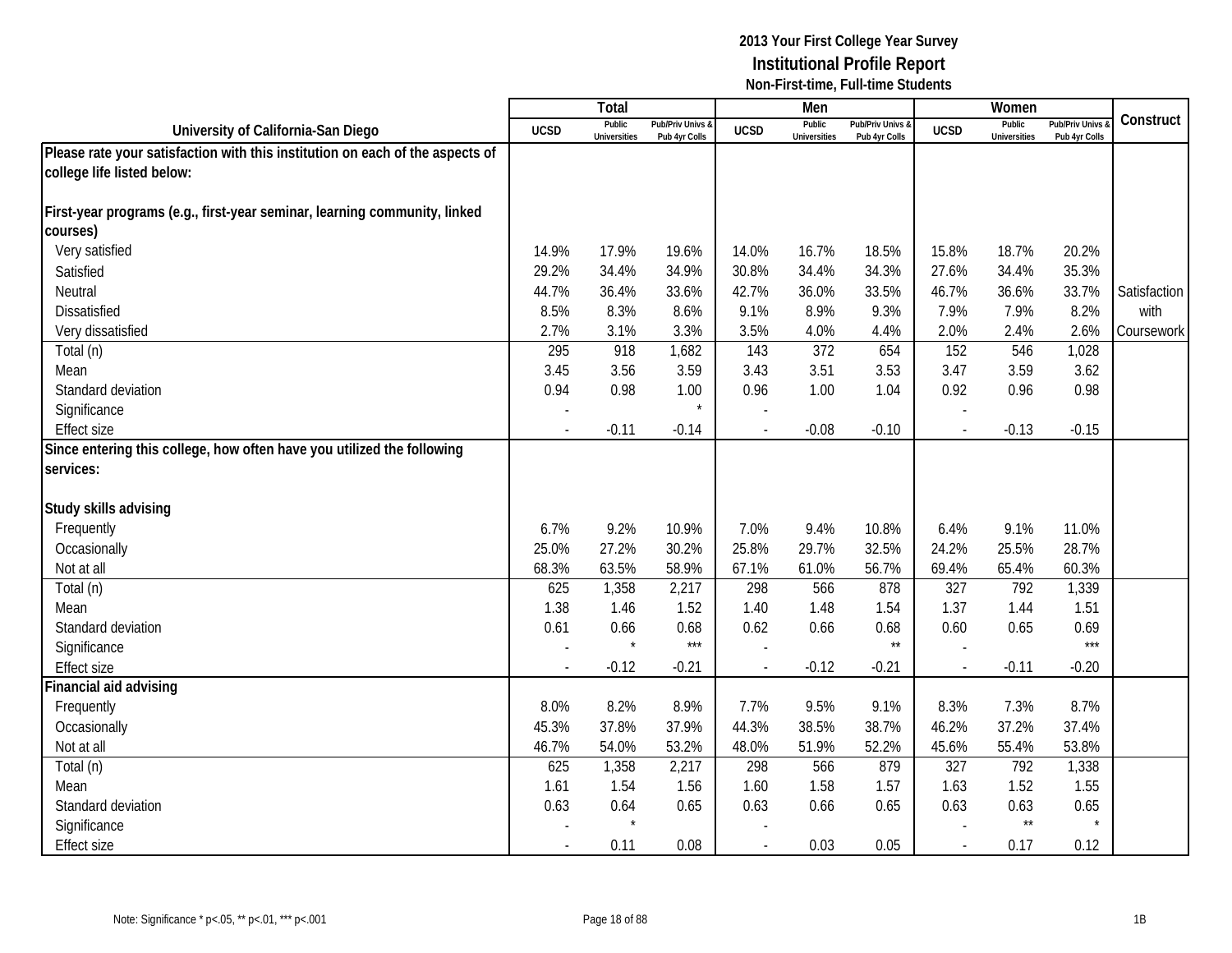|                                                                        |                          | Total                         |                                   |                          | Men                           |                                   |                          | Women                         |                                 |           |
|------------------------------------------------------------------------|--------------------------|-------------------------------|-----------------------------------|--------------------------|-------------------------------|-----------------------------------|--------------------------|-------------------------------|---------------------------------|-----------|
| University of California-San Diego                                     | <b>UCSD</b>              | Public<br><b>Universities</b> | Pub/Priv Univs &<br>Pub 4yr Colls | <b>UCSD</b>              | Public<br><b>Universities</b> | Pub/Priv Univs &<br>Pub 4yr Colls | <b>UCSD</b>              | Public<br><b>Universities</b> | Pub/Priv Univs<br>Pub 4yr Colls | Construct |
| Since entering this college, how often have you utilized the following |                          |                               |                                   |                          |                               |                                   |                          |                               |                                 |           |
| services:                                                              |                          |                               |                                   |                          |                               |                                   |                          |                               |                                 |           |
|                                                                        |                          |                               |                                   |                          |                               |                                   |                          |                               |                                 |           |
| <b>Student health services</b>                                         |                          |                               |                                   |                          |                               |                                   |                          |                               |                                 |           |
| Frequently                                                             | 10.9%                    | 11.1%                         | 11.6%                             | 8.1%                     | 8.7%                          | 9.3%                              | 13.5%                    | 12.9%                         | 13.0%                           |           |
| Occasionally                                                           | 39.7%                    | 43.0%                         | 45.6%                             | 38.3%                    | 41.0%                         | 44.2%                             | 41.0%                    | 44.4%                         | 46.6%                           |           |
| Not at all                                                             | 49.4%                    | 45.9%                         | 42.8%                             | 53.7%                    | 50.4%                         | 46.5%                             | 45.6%                    | 42.7%                         | 40.4%                           |           |
| Total (n)                                                              | 625                      | 1,358                         | 2,215                             | 298                      | 566                           | 878                               | 327                      | 792                           | 1,337                           |           |
| Mean                                                                   | 1.61                     | 1.65                          | 1.69                              | 1.54                     | 1.58                          | 1.63                              | 1.68                     | 1.70                          | 1.73                            |           |
| Standard deviation                                                     | 0.67                     | 0.67                          | 0.67                              | 0.64                     | 0.65                          | 0.65                              | 0.70                     | 0.68                          | 0.68                            |           |
| Significance                                                           |                          |                               | $^{\star\star}$                   |                          |                               | $\star$                           |                          |                               |                                 |           |
| <b>Effect size</b>                                                     | $\blacksquare$           | $-0.06$                       | $-0.12$                           |                          | $-0.06$                       | $-0.14$                           | $\sim$                   | $-0.03$                       | $-0.07$                         |           |
| Student psychological services                                         |                          |                               |                                   |                          |                               |                                   |                          |                               |                                 |           |
| Frequently                                                             | 6.9%                     | 5.7%                          | 6.0%                              | 6.4%                     | 5.7%                          | 6.3%                              | 7.4%                     | 5.8%                          | 5.8%                            |           |
| Occasionally                                                           | 16.0%                    | 15.3%                         | 15.1%                             | 15.1%                    | 14.5%                         | 15.5%                             | 16.9%                    | 15.8%                         | 14.9%                           |           |
| Not at all                                                             | 77.1%                    | 79.0%                         | 78.9%                             | 78.5%                    | 79.9%                         | 78.2%                             | 75.8%                    | 78.4%                         | 79.3%                           |           |
| Total (n)                                                              | 624                      | 1,357                         | 2,212                             | 298                      | 566                           | 878                               | 326                      | 791                           | 1,334                           |           |
| Mean                                                                   | 1.30                     | 1.27                          | 1.27                              | 1.28                     | 1.26                          | 1.28                              | 1.32                     | 1.27                          | 1.26                            |           |
| Standard deviation                                                     | 0.59                     | 0.56                          | 0.56                              | 0.57                     | 0.55                          | 0.57                              | 0.60                     | 0.56                          | 0.56                            |           |
| Significance                                                           |                          |                               |                                   |                          |                               |                                   |                          |                               |                                 |           |
| <b>Effect size</b>                                                     | $\blacksquare$           | 0.05                          | 0.05                              | $\overline{\phantom{a}}$ | 0.04                          | 0.00                              | $\overline{\phantom{a}}$ | 0.09                          | 0.11                            |           |
| <b>Writing center</b>                                                  |                          |                               |                                   |                          |                               |                                   |                          |                               |                                 |           |
| Frequently                                                             | 4.3%                     | 5.1%                          | 7.5%                              | 4.4%                     | 5.3%                          | 7.3%                              | 4.3%                     | 4.9%                          | 7.6%                            |           |
| Occasionally                                                           | 23.5%                    | 24.5%                         | 28.1%                             | 21.1%                    | 22.6%                         | 27.0%                             | 25.7%                    | 25.9%                         | 28.8%                           |           |
| Not at all                                                             | 72.2%                    | 70.4%                         | 64.4%                             | 74.5%                    | 72.1%                         | 65.7%                             | 70.0%                    | 69.2%                         | 63.6%                           |           |
| Total (n)                                                              | 625                      | 1,358                         | 2,216                             | 298                      | 566                           | 878                               | 327                      | 792                           | 1,338                           |           |
| Mean                                                                   | 1.32                     | 1.35                          | 1.43                              | 1.30                     | 1.33                          | 1.42                              | 1.34                     | 1.36                          | 1.44                            |           |
| Standard deviation                                                     | 0.55                     | 0.57                          | 0.63                              | 0.55                     | 0.57                          | 0.62                              | 0.56                     | 0.57                          | 0.63                            |           |
| Significance                                                           |                          |                               | $***$                             |                          |                               | $\star\star$                      |                          |                               | $\star\star$                    |           |
| <b>Effect size</b>                                                     | $\overline{\phantom{a}}$ | $-0.05$                       | $-0.17$                           | $\blacksquare$           | $-0.05$                       | $-0.19$                           | $\sim$                   | $-0.04$                       | $-0.16$                         |           |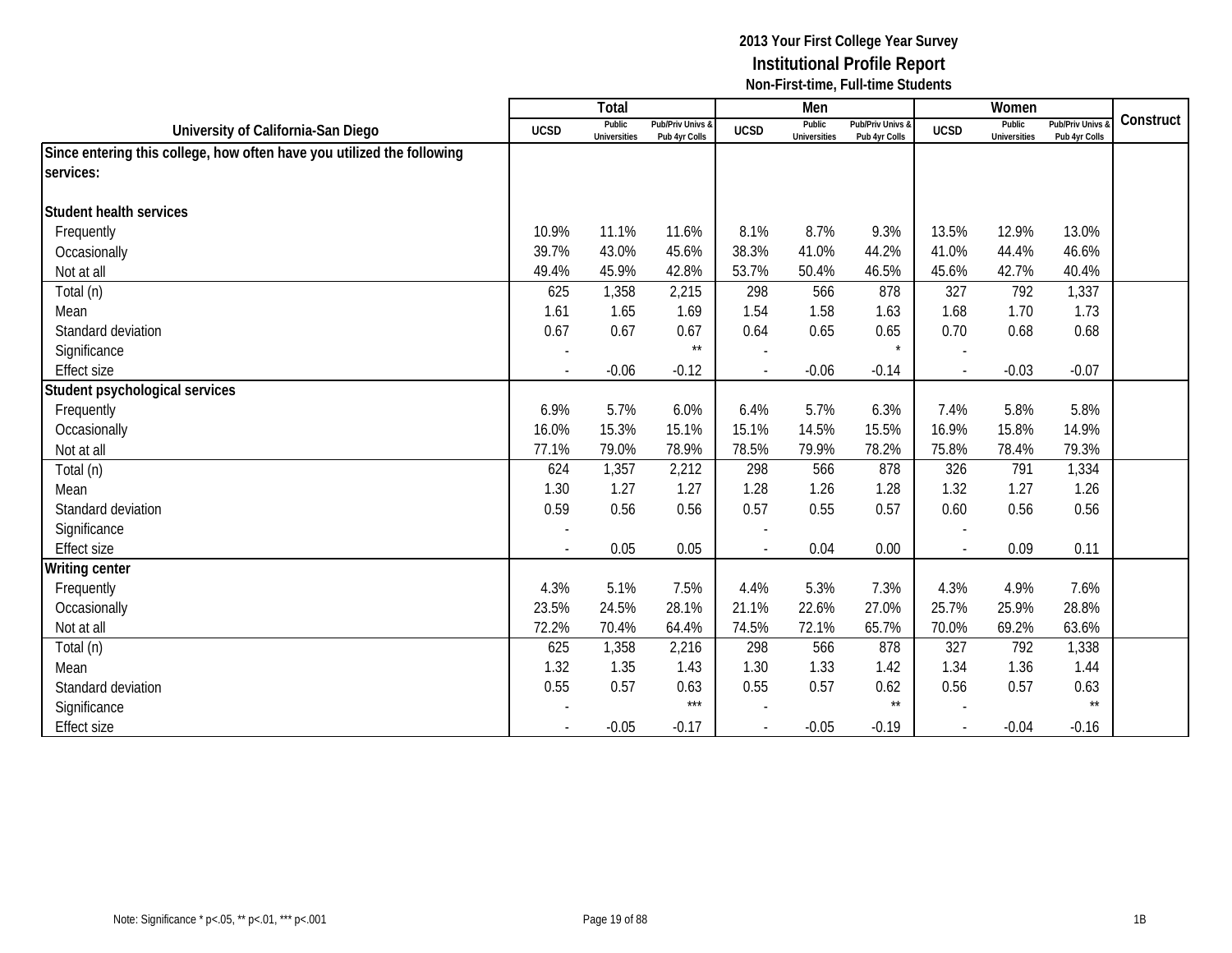|                                                                        |                          | <b>Total</b>                  |                                   |                | Men                           |                                   |                          | Women                         |                                        |           |
|------------------------------------------------------------------------|--------------------------|-------------------------------|-----------------------------------|----------------|-------------------------------|-----------------------------------|--------------------------|-------------------------------|----------------------------------------|-----------|
| University of California-San Diego                                     | <b>UCSD</b>              | Public<br><b>Universities</b> | Pub/Priv Univs &<br>Pub 4yr Colls | <b>UCSD</b>    | Public<br><b>Universities</b> | Pub/Priv Univs &<br>Pub 4yr Colls | <b>UCSD</b>              | Public<br><b>Universities</b> | <b>Pub/Priv Univs</b><br>Pub 4yr Colls | Construct |
| Since entering this college, how often have you utilized the following |                          |                               |                                   |                |                               |                                   |                          |                               |                                        |           |
| services:                                                              |                          |                               |                                   |                |                               |                                   |                          |                               |                                        |           |
|                                                                        |                          |                               |                                   |                |                               |                                   |                          |                               |                                        |           |
| Disability resource center                                             |                          |                               |                                   |                |                               |                                   |                          |                               |                                        |           |
| Frequently                                                             | 3.2%                     | 3.2%                          | 3.9%                              | 3.0%           | 3.7%                          | 4.4%                              | 3.4%                     | 2.9%                          | 3.6%                                   |           |
| Occasionally                                                           | 9.9%                     | 8.4%                          | 8.7%                              | 9.7%           | 9.0%                          | 10.3%                             | 10.1%                    | 8.0%                          | 7.6%                                   |           |
| Not at all                                                             | 86.9%                    | 88.4%                         | 87.4%                             | 87.2%          | 87.3%                         | 85.3%                             | 86.5%                    | 89.1%                         | 88.8%                                  |           |
| Total (n)                                                              | 625                      | 1,358                         | 2,215                             | 298            | 566                           | 878                               | 327                      | 792                           | 1,337                                  |           |
| Mean                                                                   | 1.16                     | 1.15                          | 1.17                              | 1.16           | 1.16                          | 1.19                              | 1.17                     | 1.14                          | 1.15                                   |           |
| Standard deviation                                                     | 0.45                     | 0.44                          | 0.47                              | 0.44           | 0.46                          | 0.49                              | 0.46                     | 0.42                          | 0.45                                   |           |
| Significance                                                           |                          |                               |                                   |                |                               |                                   |                          |                               |                                        |           |
| <b>Effect size</b>                                                     | $\blacksquare$           | 0.02                          | $-0.02$                           | $\blacksquare$ | 0.00                          | $-0.06$                           | $\mathcal{L}$            | 0.07                          | 0.04                                   |           |
| Career services                                                        |                          |                               |                                   |                |                               |                                   |                          |                               |                                        |           |
| Frequently                                                             | 6.2%                     | 6.5%                          | 6.6%                              | 5.7%           | 7.6%                          | 7.7%                              | 6.7%                     | 5.7%                          | 5.9%                                   |           |
| Occasionally                                                           | 37.0%                    | 32.0%                         | 32.1%                             | 38.6%          | 33.9%                         | 33.4%                             | 35.5%                    | 30.6%                         | 31.2%                                  |           |
| Not at all                                                             | 56.8%                    | 61.6%                         | 61.3%                             | 55.7%          | 58.5%                         | 58.9%                             | 57.8%                    | 63.8%                         | 62.9%                                  |           |
| Total (n)                                                              | 625                      | 1,358                         | 2,215                             | 298            | 566                           | 878                               | 327                      | 792                           | 1,337                                  |           |
| Mean                                                                   | 1.49                     | 1.45                          | 1.45                              | 1.50           | 1.49                          | 1.49                              | 1.49                     | 1.42                          | 1.43                                   |           |
| Standard deviation                                                     | 0.61                     | 0.61                          | 0.62                              | 0.60           | 0.63                          | 0.64                              | 0.62                     | 0.60                          | 0.60                                   |           |
| Significance                                                           |                          |                               |                                   |                |                               |                                   |                          |                               |                                        |           |
| <b>Effect size</b>                                                     |                          | 0.07                          | 0.06                              | $\overline{a}$ | 0.02                          | 0.02                              | $\overline{\phantom{a}}$ | 0.12                          | 0.10                                   |           |
| Academic advising                                                      |                          |                               |                                   |                |                               |                                   |                          |                               |                                        |           |
| Frequently                                                             | 18.6%                    | 20.9%                         | 20.9%                             | 14.1%          | 18.6%                         | 18.5%                             | 22.6%                    | 22.6%                         | 22.5%                                  |           |
| Occasionally                                                           | 65.1%                    | 65.4%                         | 65.4%                             | 66.8%          | 65.4%                         | 64.7%                             | 63.6%                    | 65.4%                         | 65.8%                                  |           |
| Not at all                                                             | 16.3%                    | 13.7%                         | 13.7%                             | 19.1%          | 16.1%                         | 16.9%                             | 13.8%                    | 12.0%                         | 11.7%                                  |           |
| Total (n)                                                              | 625                      | 1,358                         | 2,215                             | 298            | 566                           | 878                               | 327                      | 792                           | 1,337                                  |           |
| Mean                                                                   | 2.02                     | 2.07                          | 2.07                              | 1.95           | 2.02                          | 2.02                              | 2.09                     | 2.11                          | 2.11                                   |           |
| Standard deviation                                                     | 0.59                     | 0.58                          | 0.58                              | 0.58           | 0.59                          | 0.59                              | 0.60                     | 0.58                          | 0.57                                   |           |
| Significance                                                           |                          |                               |                                   |                |                               |                                   |                          |                               |                                        |           |
| <b>Effect size</b>                                                     | $\overline{\phantom{a}}$ | $-0.09$                       | $-0.09$                           |                | $-0.12$                       | $-0.12$                           | $\sim$                   | $-0.03$                       | $-0.04$                                |           |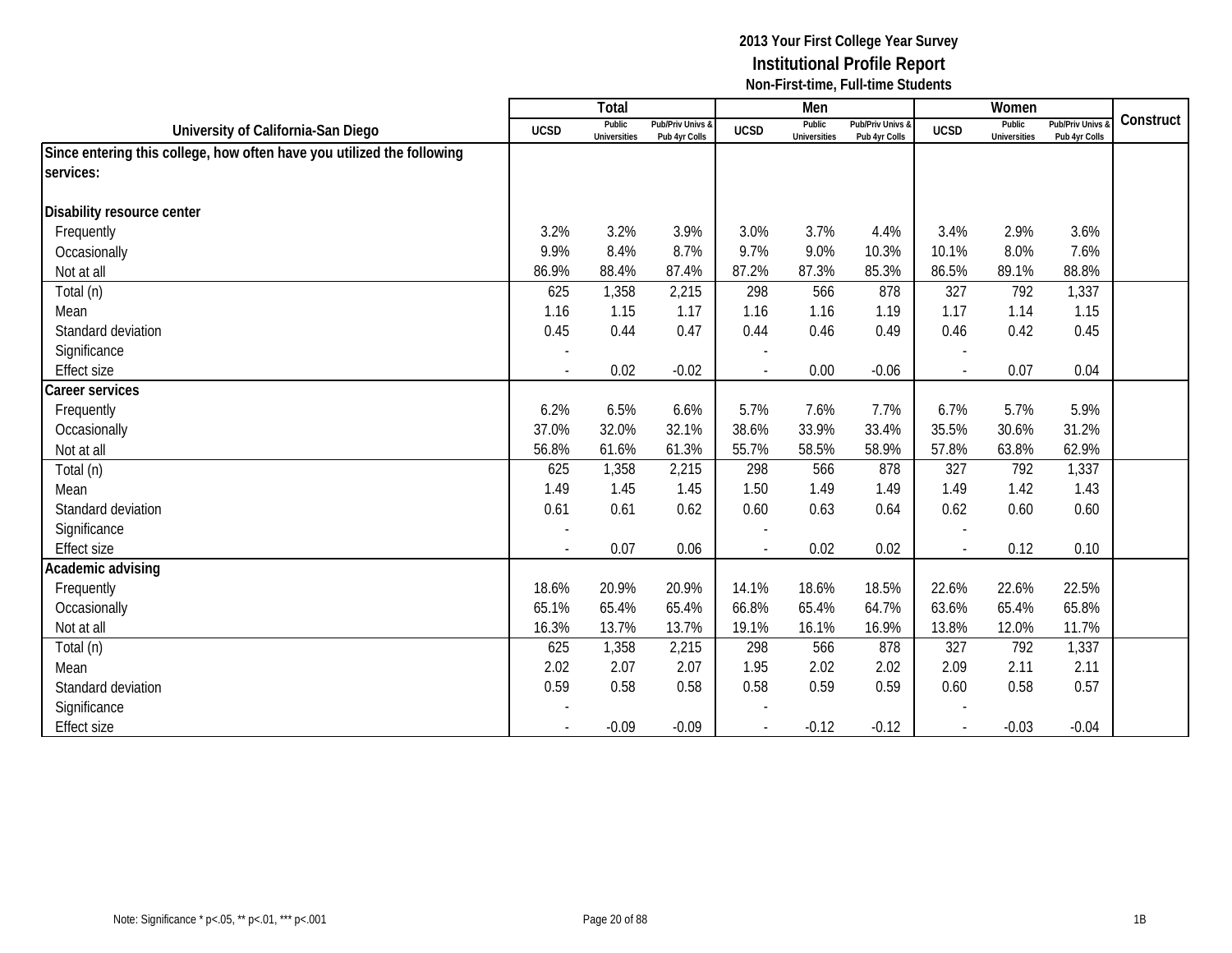|                                                                            |             | Total                         |                                   |                          | Men                           |                                   |                          | Women                         |                                        |           |
|----------------------------------------------------------------------------|-------------|-------------------------------|-----------------------------------|--------------------------|-------------------------------|-----------------------------------|--------------------------|-------------------------------|----------------------------------------|-----------|
| University of California-San Diego                                         | <b>UCSD</b> | Public<br><b>Universities</b> | Pub/Priv Univs &<br>Pub 4yr Colls | <b>UCSD</b>              | Public<br><b>Universities</b> | Pub/Priv Univs &<br>Pub 4yr Colls | <b>UCSD</b>              | Public<br><b>Universities</b> | <b>Pub/Priv Univs</b><br>Pub 4yr Colls | Construct |
| Rate yourself on each of the following traits as compared with the average |             |                               |                                   |                          |                               |                                   |                          |                               |                                        |           |
| person your age.                                                           |             |                               |                                   |                          |                               |                                   |                          |                               |                                        |           |
|                                                                            |             |                               |                                   |                          |                               |                                   |                          |                               |                                        |           |
| Academic ability                                                           |             |                               |                                   |                          |                               |                                   |                          |                               |                                        |           |
| Highest 10%                                                                | 14.4%       | 17.7%                         | 17.3%                             | 18.8%                    | 23.0%                         | 23.1%                             | 10.4%                    | 13.8%                         | 13.3%                                  |           |
| Above average                                                              | 45.9%       | 46.0%                         | 45.4%                             | 47.9%                    | 46.8%                         | 46.3%                             | 44.0%                    | 45.4%                         | 44.9%                                  |           |
| Average                                                                    | 32.1%       | 30.9%                         | 32.4%                             | 25.7%                    | 24.8%                         | 25.7%                             | 38.0%                    | 35.4%                         | 37.0%                                  | Academic  |
| Below average                                                              | 6.6%        | 4.8%                          | 4.4%                              | 6.6%                     | 4.9%                          | 4.6%                              | 6.6%                     | 4.8%                          | 4.3%                                   | Self-     |
| Lowest 10%                                                                 | 1.0%        | 0.7%                          | 0.5%                              | 1.0%                     | 0.6%                          | 0.4%                              | 0.9%                     | 0.7%                          | 0.5%                                   | Concept   |
| Total (n)                                                                  | 604         | 1,223                         | 1,957                             | 288                      | $\overline{513}$              | 787                               | 316                      | 710                           | 1,170                                  |           |
| Mean                                                                       | 3.66        | 3.75                          | 3.75                              | 3.77                     | 3.87                          | 3.87                              | 3.56                     | 3.67                          | 3.66                                   |           |
| Standard deviation                                                         | 0.84        | 0.82                          | 0.81                              | 0.87                     | 0.84                          | 0.83                              | 0.80                     | 0.80                          | 0.78                                   |           |
| Significance                                                               |             |                               | $\star$                           |                          |                               |                                   | $\overline{\phantom{a}}$ | $\star$                       | $\star$                                |           |
| <b>Effect size</b>                                                         |             | $-0.11$                       | $-0.11$                           |                          | $-0.12$                       | $-0.12$                           | $\overline{\phantom{a}}$ | $-0.14$                       | $-0.13$                                |           |
| Artistic ability                                                           |             |                               |                                   |                          |                               |                                   |                          |                               |                                        |           |
| Highest 10%                                                                | 7.6%        | 7.4%                          | 7.3%                              | 6.3%                     | 5.8%                          | 7.3%                              | 8.9%                     | 8.5%                          | 7.4%                                   |           |
| Above average                                                              | 29.0%       | 27.1%                         | 26.5%                             | 26.0%                    | 25.3%                         | 25.1%                             | 31.6%                    | 28.3%                         | 27.4%                                  |           |
| Average                                                                    | 36.3%       | 36.3%                         | 36.6%                             | 35.8%                    | 36.5%                         | 35.8%                             | 36.7%                    | 36.2%                         | 37.2%                                  |           |
| Below average                                                              | 22.4%       | 24.0%                         | 24.2%                             | 24.3%                    | 25.3%                         | 25.6%                             | 20.6%                    | 23.0%                         | 23.2%                                  |           |
| Lowest 10%                                                                 | 4.8%        | 5.3%                          | 5.4%                              | 7.6%                     | 7.0%                          | 6.4%                              | 2.2%                     | 4.1%                          | 4.8%                                   |           |
| Total (n)                                                                  | 604         | 1,223                         | 1,956                             | 288                      | 513                           | 786                               | 316                      | 710                           | 1,170                                  |           |
| Mean                                                                       | 3.12        | 3.07                          | 3.06                              | 2.99                     | 2.98                          | 3.01                              | 3.24                     | 3.14                          | 3.09                                   |           |
| Standard deviation                                                         | 1.00        | 1.01                          | 1.01                              | 1.03                     | 1.01                          | 1.03                              | 0.95                     | 1.00                          | 0.99                                   |           |
| Significance                                                               |             |                               |                                   |                          |                               |                                   |                          |                               | $\star$                                |           |
| <b>Effect size</b>                                                         |             | 0.05                          | 0.06                              |                          | 0.01                          | $-0.02$                           | $\sim$                   | 0.10                          | 0.15                                   |           |
| Competitiveness                                                            |             |                               |                                   |                          |                               |                                   |                          |                               |                                        |           |
| Highest 10%                                                                | 15.1%       | 14.3%                         | 15.8%                             | 20.5%                    | 20.3%                         | 22.5%                             | 10.1%                    | 10.0%                         | 11.3%                                  |           |
| Above average                                                              | 33.3%       | 36.1%                         | 35.9%                             | 35.1%                    | 35.9%                         | 35.3%                             | 31.6%                    | 36.2%                         | 36.3%                                  |           |
| Average                                                                    | 40.1%       | 37.2%                         | 36.5%                             | 35.8%                    | 33.4%                         | 32.9%                             | 44.0%                    | 40.0%                         | 39.0%                                  |           |
| Below average                                                              | 9.6%        | 10.4%                         | 10.2%                             | 5.9%                     | 7.2%                          | 7.1%                              | 13.0%                    | 12.7%                         | 12.2%                                  |           |
| Lowest 10%                                                                 | 2.0%        | 2.0%                          | 1.6%                              | 2.8%                     | 3.1%                          | 2.2%                              | 1.3%                     | 1.1%                          | 1.2%                                   |           |
| Total (n)                                                                  | 604         | 1,222                         | 1,954                             | 288                      | 512                           | 785                               | 316                      | 710                           | 1,169                                  |           |
| Mean                                                                       | 3.50        | 3.50                          | 3.54                              | 3.65                     | 3.63                          | 3.69                              | 3.36                     | 3.41                          | 3.44                                   |           |
| Standard deviation                                                         | 0.93        | 0.93                          | 0.93                              | 0.96                     | 0.99                          | 0.97                              | 0.88                     | 0.87                          | 0.89                                   |           |
| Significance                                                               |             |                               |                                   |                          |                               |                                   |                          |                               |                                        |           |
| <b>Effect size</b>                                                         |             | 0.00                          | $-0.04$                           | $\overline{\phantom{a}}$ | 0.02                          | $-0.04$                           | $\mathcal{L}$            | $-0.06$                       | $-0.09$                                |           |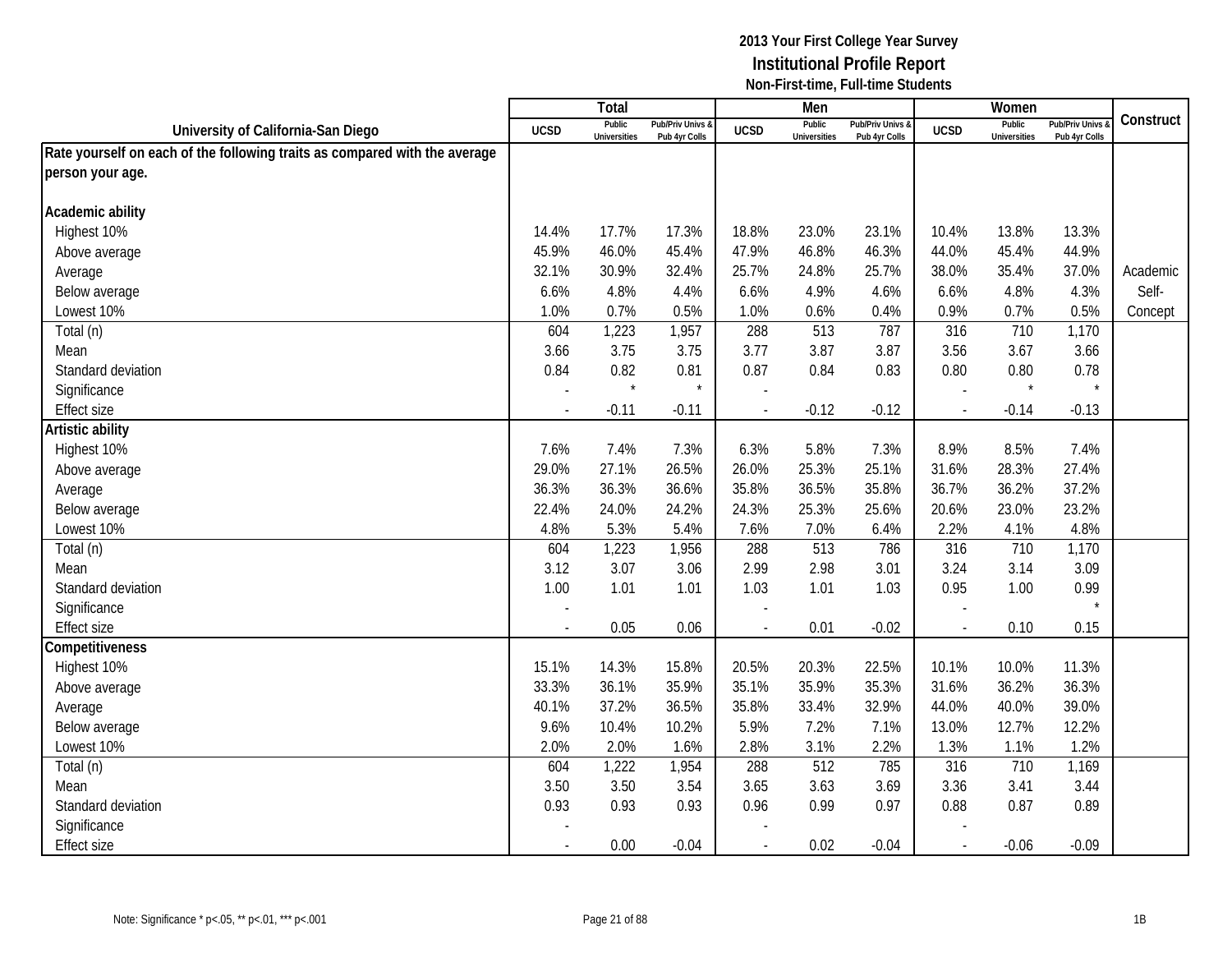|                                                                            |                | Total                         |                                 |                | Men                           |                                   |                          | Women                         |                                        |           |
|----------------------------------------------------------------------------|----------------|-------------------------------|---------------------------------|----------------|-------------------------------|-----------------------------------|--------------------------|-------------------------------|----------------------------------------|-----------|
| University of California-San Diego                                         | <b>UCSD</b>    | Public<br><b>Universities</b> | Pub/Priv Univs<br>Pub 4yr Colls | <b>UCSD</b>    | Public<br><b>Universities</b> | Pub/Priv Univs &<br>Pub 4yr Colls | <b>UCSD</b>              | Public<br><b>Universities</b> | <b>Pub/Priv Univs</b><br>Pub 4yr Colls | Construct |
| Rate yourself on each of the following traits as compared with the average |                |                               |                                 |                |                               |                                   |                          |                               |                                        |           |
| person your age.                                                           |                |                               |                                 |                |                               |                                   |                          |                               |                                        |           |
|                                                                            |                |                               |                                 |                |                               |                                   |                          |                               |                                        |           |
| <b>Computer skills</b>                                                     |                |                               |                                 |                |                               |                                   |                          |                               |                                        |           |
| Highest 10%                                                                | 8.6%           | 8.3%                          | 8.2%                            | 12.2%          | 12.9%                         | 13.8%                             | 5.4%                     | 5.1%                          | 4.5%                                   |           |
| Above average                                                              | 31.7%          | 30.0%                         | 30.1%                           | 36.2%          | 36.1%                         | 36.1%                             | 27.5%                    | 25.5%                         | 26.1%                                  |           |
| Average                                                                    | 50.6%          | 51.1%                         | 51.3%                           | 43.9%          | 43.0%                         | 43.0%                             | 56.6%                    | 57.0%                         | 56.8%                                  |           |
| Below average                                                              | 8.1%           | 9.7%                          | 9.4%                            | 6.6%           | 7.2%                          | 6.5%                              | 9.5%                     | 11.5%                         | 11.3%                                  |           |
| Lowest 10%                                                                 | 1.0%           | 0.8%                          | 1.0%                            | 1.0%           | 0.8%                          | 0.6%                              | 0.9%                     | 0.8%                          | 1.2%                                   |           |
| Total (n)                                                                  | 603            | 1,222                         | 1,952                           | 287            | 512                           | 784                               | 316                      | 710                           | 1,168                                  |           |
| Mean                                                                       | 3.39           | 3.35                          | 3.35                            | 3.52           | 3.53                          | 3.56                              | 3.27                     | 3.22                          | 3.21                                   |           |
| Standard deviation                                                         | 0.80           | 0.80                          | 0.80                            | 0.83           | 0.84                          | 0.83                              | 0.74                     | 0.75                          | 0.75                                   |           |
| Significance                                                               |                |                               |                                 |                |                               |                                   |                          |                               |                                        |           |
| <b>Effect size</b>                                                         |                | 0.05                          | 0.05                            |                | $-0.01$                       | $-0.05$                           |                          | 0.07                          | 0.08                                   |           |
| Cooperativeness                                                            |                |                               |                                 |                |                               |                                   |                          |                               |                                        |           |
| Highest 10%                                                                | 24.0%          | 21.4%                         | 21.7%                           | 24.3%          | 22.3%                         | 23.0%                             | 23.7%                    | 20.8%                         | 20.8%                                  |           |
| Above average                                                              | 46.5%          | 47.1%                         | 46.0%                           | 47.2%          | 47.3%                         | 45.5%                             | 45.9%                    | 47.0%                         | 46.4%                                  |           |
| Average                                                                    | 26.7%          | 28.4%                         | 29.5%                           | 26.0%          | 27.5%                         | 28.6%                             | 27.2%                    | 29.0%                         | 30.2%                                  |           |
| Below average                                                              | 2.3%           | 2.6%                          | 2.4%                            | 1.7%           | 2.3%                          | 2.3%                              | 2.8%                     | 2.8%                          | 2.5%                                   |           |
| Lowest 10%                                                                 | 0.5%           | 0.4%                          | 0.4%                            | 0.7%           | 0.6%                          | 0.6%                              | 0.3%                     | 0.3%                          | 0.2%                                   |           |
| Total (n)                                                                  | 604            | 1,222                         | 1,953                           | 288            | 512                           | 784                               | 316                      | 710                           | 1,169                                  |           |
| Mean                                                                       | 3.91           | 3.87                          | 3.86                            | 3.93           | 3.88                          | 3.88                              | 3.90                     | 3.85                          | 3.85                                   |           |
| Standard deviation                                                         | 0.80           | 0.79                          | 0.79                            | 0.80           | 0.80                          | 0.81                              | 0.80                     | 0.78                          | 0.78                                   |           |
| Significance                                                               |                |                               |                                 |                |                               |                                   |                          |                               |                                        |           |
| <b>Effect size</b>                                                         |                | 0.05                          | 0.06                            |                | 0.06                          | 0.06                              | $\overline{\phantom{a}}$ | 0.06                          | 0.06                                   |           |
| Creativity                                                                 |                |                               |                                 |                |                               |                                   |                          |                               |                                        |           |
| Highest 10%                                                                | 18.7%          | 15.1%                         | 15.1%                           | 19.1%          | 16.8%                         | 18.5%                             | 18.4%                    | 13.8%                         | 12.7%                                  |           |
| Above average                                                              | 35.8%          | 39.0%                         | 39.7%                           | 35.4%          | 39.1%                         | 39.5%                             | 36.1%                    | 38.9%                         | 39.9%                                  |           |
| Average                                                                    | 38.1%          | 37.6%                         | 36.1%                           | 38.2%          | 36.3%                         | 34.0%                             | 38.0%                    | 38.6%                         | 37.5%                                  |           |
| Below average                                                              | 6.8%           | 7.8%                          | 8.4%                            | 5.9%           | 6.8%                          | 6.8%                              | 7.6%                     | 8.5%                          | 9.4%                                   |           |
| Lowest 10%                                                                 | 0.7%           | 0.6%                          | 0.8%                            | 1.4%           | 1.0%                          | 1.3%                              | 0.0%                     | 0.3%                          | 0.5%                                   |           |
| Total (n)                                                                  | 604            | 1,222                         | 1,952                           | 288            | 512                           | 783                               | 316                      | 710                           | 1,169                                  |           |
| Mean                                                                       | 3.65           | 3.60                          | 3.60                            | 3.65           | 3.64                          | 3.67                              | 3.65                     | 3.57                          | 3.55                                   |           |
| Standard deviation                                                         | 0.88           | 0.86                          | 0.87                            | 0.90           | 0.87                          | 0.90                              | 0.87                     | 0.84                          | 0.85                                   |           |
| Significance                                                               |                |                               |                                 |                |                               |                                   |                          |                               |                                        |           |
| <b>Effect size</b>                                                         | $\blacksquare$ | 0.06                          | 0.06                            | $\blacksquare$ | 0.01                          | $-0.02$                           | $\mathbf{r}$             | 0.10                          | 0.12                                   |           |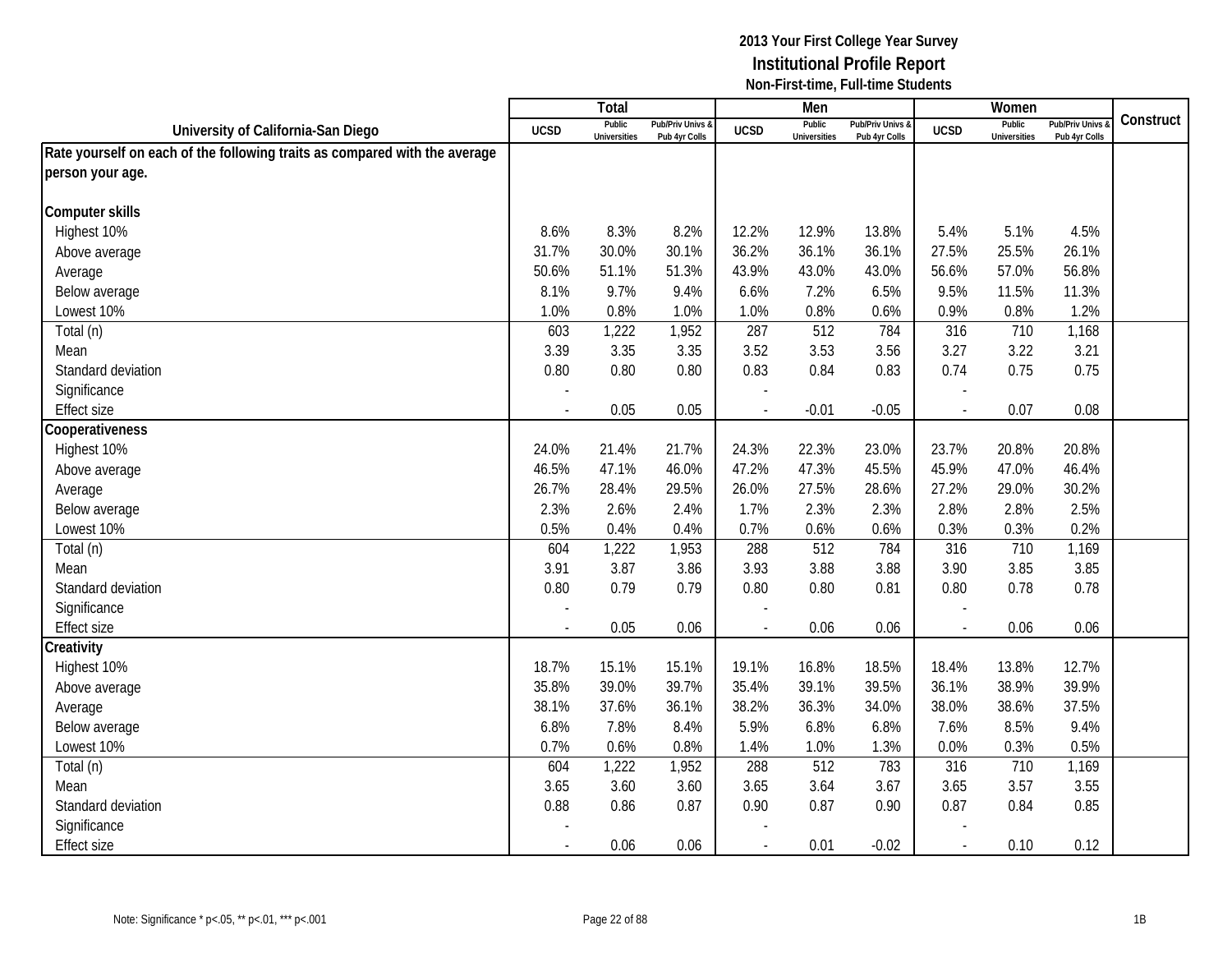|                                                                            |                | <b>Total</b>                  |                                   |                | Men                           |                                   |                          | Women                         |                                        |            |
|----------------------------------------------------------------------------|----------------|-------------------------------|-----------------------------------|----------------|-------------------------------|-----------------------------------|--------------------------|-------------------------------|----------------------------------------|------------|
| University of California-San Diego                                         | <b>UCSD</b>    | Public<br><b>Universities</b> | Pub/Priv Univs &<br>Pub 4yr Colls | <b>UCSD</b>    | Public<br><b>Universities</b> | Pub/Priv Univs &<br>Pub 4yr Colls | <b>UCSD</b>              | Public<br><b>Universities</b> | <b>Pub/Priv Univs</b><br>Pub 4yr Colls | Construct  |
| Rate yourself on each of the following traits as compared with the average |                |                               |                                   |                |                               |                                   |                          |                               |                                        |            |
| person your age.                                                           |                |                               |                                   |                |                               |                                   |                          |                               |                                        |            |
|                                                                            |                |                               |                                   |                |                               |                                   |                          |                               |                                        |            |
| Drive to achieve                                                           |                |                               |                                   |                |                               |                                   |                          |                               |                                        |            |
| Highest 10%                                                                | 30.1%          | 29.1%                         | 29.1%                             | 32.6%          | 32.6%                         | 30.8%                             | 27.8%                    | 26.6%                         | 27.9%                                  |            |
| Above average                                                              | 40.6%          | 41.2%                         | 40.1%                             | 36.5%          | 37.3%                         | 37.0%                             | 44.3%                    | 44.1%                         | 42.2%                                  |            |
| Average                                                                    | 25.2%          | 24.9%                         | 26.0%                             | 26.0%          | 24.6%                         | 26.6%                             | 24.4%                    | 25.1%                         | 25.6%                                  | Academic   |
| Below average                                                              | 3.3%           | 4.1%                          | 4.2%                              | 3.8%           | 4.5%                          | 4.7%                              | 2.8%                     | 3.8%                          | 3.9%                                   | Self-      |
| Lowest 10%                                                                 | 0.8%           | 0.7%                          | 0.6%                              | 1.0%           | 1.0%                          | 0.9%                              | 0.6%                     | 0.4%                          | 0.4%                                   | Concept    |
| Total (n)                                                                  | 604            | 1,222                         | 1,950                             | 288            | $\overline{512}$              | 782                               | 316                      | 710                           | 1,168                                  |            |
| Mean                                                                       | 3.96           | 3.94                          | 3.93                              | 3.96           | 3.96                          | 3.92                              | 3.96                     | 3.93                          | 3.93                                   |            |
| Standard deviation                                                         | 0.87           | 0.87                          | 0.88                              | 0.91           | 0.92                          | 0.92                              | 0.83                     | 0.84                          | 0.85                                   |            |
| Significance                                                               |                |                               |                                   |                |                               |                                   |                          |                               |                                        |            |
| <b>Effect size</b>                                                         |                | 0.02                          | 0.03                              |                | 0.00                          | 0.04                              | $\overline{\phantom{a}}$ | 0.04                          | 0.04                                   |            |
| <b>Emotional health</b>                                                    |                |                               |                                   |                |                               |                                   |                          |                               |                                        |            |
| Highest 10%                                                                | 15.9%          | 14.8%                         | 15.0%                             | 18.1%          | 18.8%                         | 19.8%                             | 13.9%                    | 11.8%                         | 11.7%                                  |            |
| Above average                                                              | 33.8%          | 32.5%                         | 32.4%                             | 32.6%          | 31.5%                         | 31.0%                             | 34.8%                    | 33.3%                         | 33.3%                                  |            |
| Average                                                                    | 35.4%          | 37.0%                         | 36.9%                             | 34.7%          | 35.0%                         | 34.7%                             | 36.1%                    | 38.4%                         | 38.3%                                  |            |
| Below average                                                              | 11.8%          | 13.3%                         | 13.7%                             | 11.8%          | 12.5%                         | 12.5%                             | 11.7%                    | 13.8%                         | 14.5%                                  |            |
| Lowest 10%                                                                 | 3.1%           | 2.5%                          | 2.1%                              | 2.8%           | 2.2%                          | 1.9%                              | 3.5%                     | 2.7%                          | 2.1%                                   |            |
| Total (n)                                                                  | 604            | 1,220                         | 1,950                             | 288            | 511                           | 783                               | 316                      | 709                           | 1,167                                  |            |
| Mean                                                                       | 3.48           | 3.44                          | 3.45                              | 3.51           | 3.52                          | 3.54                              | 3.44                     | 3.38                          | 3.38                                   |            |
| Standard deviation                                                         | 1.00           | 0.98                          | 0.97                              | 1.01           | 1.00                          | 1.01                              | 0.99                     | 0.95                          | 0.94                                   |            |
| Significance                                                               |                |                               |                                   |                |                               |                                   |                          |                               |                                        |            |
| <b>Effect size</b>                                                         | $\overline{a}$ | 0.04                          | 0.03                              | $\overline{a}$ | $-0.01$                       | $-0.03$                           | $\sim$                   | 0.06                          | 0.06                                   |            |
| Leadership ability                                                         |                |                               |                                   |                |                               |                                   |                          |                               |                                        |            |
| Highest 10%                                                                | 18.5%          | 19.6%                         | 19.9%                             | 21.5%          | 23.6%                         | 25.2%                             | 15.8%                    | 16.6%                         | 16.5%                                  |            |
| Above average                                                              | 39.4%          | 40.2%                         | 39.6%                             | 38.9%          | 39.8%                         | 37.2%                             | 39.9%                    | 40.5%                         | 41.3%                                  |            |
| Average                                                                    | 30.3%          | 29.9%                         | 30.9%                             | 29.2%          | 27.5%                         | 29.6%                             | 31.3%                    | 31.6%                         | 31.7%                                  | Social     |
| Below average                                                              | 9.4%           | 9.0%                          | 8.5%                              | 7.6%           | 7.4%                          | 6.9%                              | 11.1%                    | 10.2%                         | 9.6%                                   | Self-      |
| Lowest 10%                                                                 | 2.3%           | 1.3%                          | 1.0%                              | 2.8%           | 1.6%                          | 1.1%                              | 1.9%                     | 1.1%                          | 0.9%                                   | Concept    |
| Total (n)                                                                  | 604            | 1,221                         | 1,950                             | 288            | 512                           | 783                               | 316                      | 709                           | 1,167                                  |            |
| Mean                                                                       | 3.62           | 3.68                          | 3.69                              | 3.69           | 3.77                          | 3.78                              | 3.57                     | 3.61                          | 3.63                                   |            |
| Standard deviation                                                         | 0.97           | 0.93                          | 0.92                              | 0.98           | 0.95                          | 0.94                              | 0.95                     | 0.92                          | 0.90                                   |            |
| Significance                                                               |                |                               |                                   |                |                               |                                   |                          |                               |                                        |            |
| <b>Effect size</b>                                                         | $\blacksquare$ | $-0.06$                       | $-0.08$                           | $\blacksquare$ | $-0.08$                       | $-0.10$                           | $\mathcal{L}$            | $-0.04$                       | $-0.07$                                | Leadership |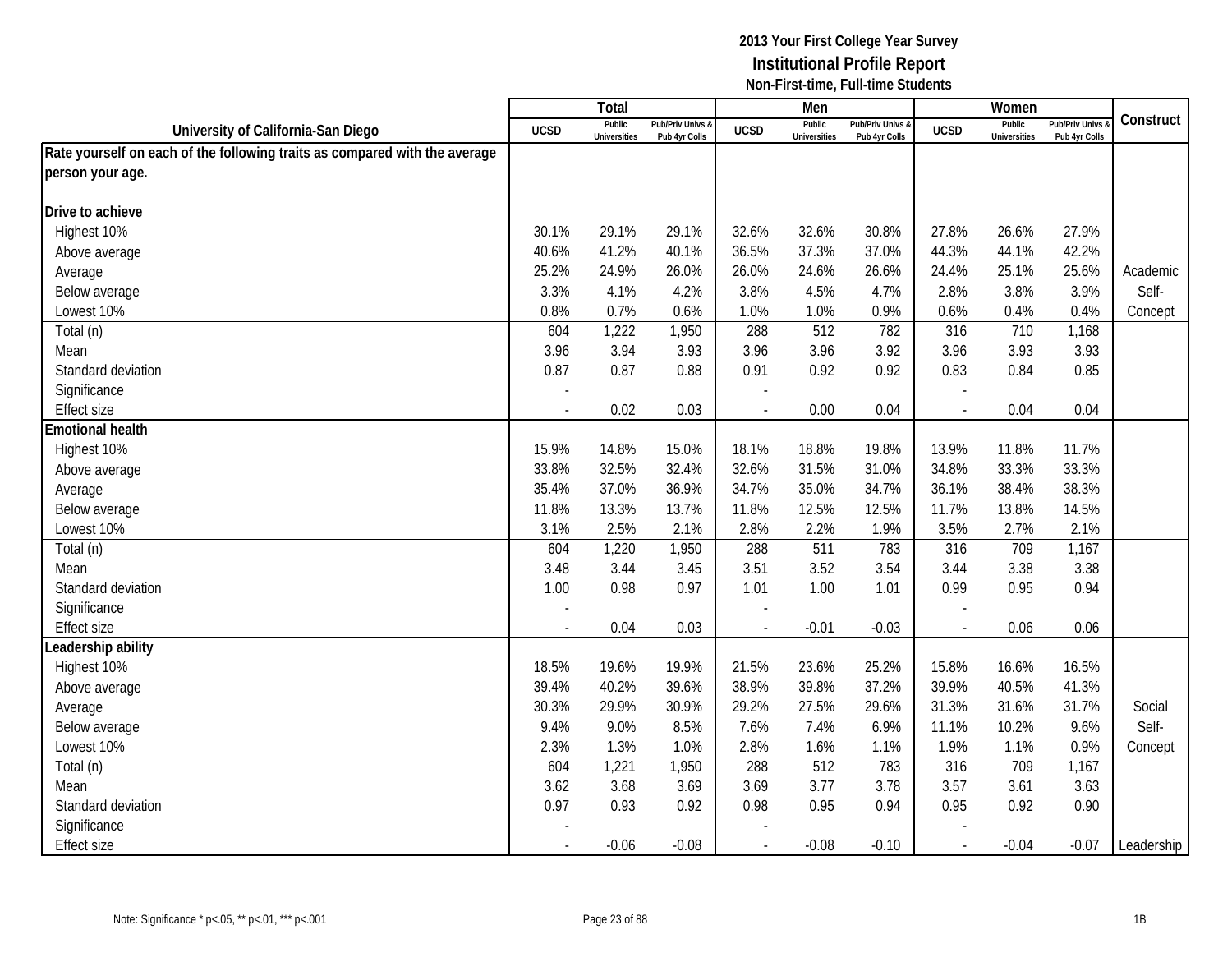|                                                                            |             | Total                         |                                   |                | Men                           |                                   |                          | Women                         |                                        |           |
|----------------------------------------------------------------------------|-------------|-------------------------------|-----------------------------------|----------------|-------------------------------|-----------------------------------|--------------------------|-------------------------------|----------------------------------------|-----------|
| University of California-San Diego                                         | <b>UCSD</b> | Public<br><b>Universities</b> | Pub/Priv Univs &<br>Pub 4yr Colls | <b>UCSD</b>    | Public<br><b>Universities</b> | Pub/Priv Univs &<br>Pub 4yr Colls | <b>UCSD</b>              | Public<br><b>Universities</b> | <b>Pub/Priv Univs</b><br>Pub 4yr Colls | Construct |
| Rate yourself on each of the following traits as compared with the average |             |                               |                                   |                |                               |                                   |                          |                               |                                        |           |
| person your age.                                                           |             |                               |                                   |                |                               |                                   |                          |                               |                                        |           |
|                                                                            |             |                               |                                   |                |                               |                                   |                          |                               |                                        |           |
| Mathematical ability                                                       |             |                               |                                   |                |                               |                                   |                          |                               |                                        |           |
| Highest 10%                                                                | 10.1%       | 12.7%                         | 12.2%                             | 14.2%          | 17.4%                         | 17.5%                             | 6.3%                     | 9.3%                          | 8.6%                                   |           |
| Above average                                                              | 35.9%       | 36.6%                         | 35.7%                             | 43.1%          | 44.1%                         | 42.9%                             | 29.4%                    | 31.1%                         | 30.8%                                  |           |
| Average                                                                    | 37.3%       | 35.2%                         | 36.5%                             | 31.3%          | 27.7%                         | 29.7%                             | 42.7%                    | 40.6%                         | 41.0%                                  | Academic  |
| Below average                                                              | 12.3%       | 11.8%                         | 12.0%                             | 8.3%           | 8.4%                          | 8.1%                              | 15.8%                    | 14.2%                         | 14.7%                                  | Self-     |
| Lowest 10%                                                                 | 4.5%        | 3.8%                          | 3.6%                              | 3.1%           | 2.3%                          | 1.8%                              | 5.7%                     | 4.8%                          | 4.9%                                   | Concept   |
| Total (n)                                                                  | 604         | 1,222                         | 1,948                             | 288            | 512                           | 781                               | 316                      | 710                           | 1,167                                  |           |
| Mean                                                                       | 3.35        | 3.43                          | 3.41                              | 3.57           | 3.66                          | 3.66                              | 3.15                     | 3.26                          | 3.24                                   |           |
| Standard deviation                                                         | 0.97        | 0.98                          | 0.97                              | 0.94           | 0.94                          | 0.92                              | 0.96                     | 0.98                          | 0.97                                   |           |
| Significance                                                               |             |                               |                                   |                |                               |                                   |                          |                               |                                        |           |
| <b>Effect size</b>                                                         |             | $-0.08$                       | $-0.06$                           |                | $-0.10$                       | $-0.10$                           | $\overline{\phantom{a}}$ | $-0.11$                       | $-0.09$                                |           |
| Physical health                                                            |             |                               |                                   |                |                               |                                   |                          |                               |                                        |           |
| Highest 10%                                                                | 11.8%       | 11.4%                         | 12.0%                             | 13.5%          | 14.3%                         | 15.7%                             | 10.1%                    | 9.3%                          | 9.5%                                   |           |
| Above average                                                              | 33.4%       | 34.6%                         | 33.7%                             | 36.1%          | 39.3%                         | 37.1%                             | 31.0%                    | 31.3%                         | 31.5%                                  |           |
| Average                                                                    | 42.4%       | 42.0%                         | 41.9%                             | 38.5%          | 36.1%                         | 36.6%                             | 45.9%                    | 46.2%                         | 45.4%                                  |           |
| Below average                                                              | 11.6%       | 11.1%                         | 11.4%                             | 11.1%          | 9.6%                          | 9.8%                              | 12.0%                    | 12.3%                         | 12.5%                                  |           |
| Lowest 10%                                                                 | 0.8%        | 0.9%                          | 1.0%                              | 0.7%           | 0.8%                          | 0.8%                              | 0.9%                     | 1.0%                          | 1.1%                                   |           |
| Total (n)                                                                  | 604         | 1,222                         | 1,944                             | 288            | 512                           | 778                               | 316                      | 710                           | 1,166                                  |           |
| Mean                                                                       | 3.44        | 3.44                          | 3.44                              | 3.51           | 3.57                          | 3.57                              | 3.37                     | 3.36                          | 3.36                                   |           |
| Standard deviation                                                         | 0.87        | 0.87                          | 0.88                              | 0.89           | 0.88                          | 0.90                              | 0.86                     | 0.85                          | 0.86                                   |           |
| Significance                                                               |             |                               |                                   |                |                               |                                   |                          |                               |                                        |           |
| <b>Effect size</b>                                                         |             | 0.00                          | 0.00                              |                | $-0.07$                       | $-0.07$                           | $\overline{\phantom{a}}$ | 0.01                          | 0.01                                   |           |
| Popularity                                                                 |             |                               |                                   |                |                               |                                   |                          |                               |                                        |           |
| Highest 10%                                                                | 4.5%        | 4.3%                          | 5.1%                              | 4.9%           | 5.1%                          | 7.3%                              | 4.1%                     | 3.7%                          | 3.7%                                   |           |
| Above average                                                              | 20.7%       | 21.8%                         | 20.6%                             | 24.0%          | 25.6%                         | 24.9%                             | 17.8%                    | 19.0%                         | 17.8%                                  |           |
| Average                                                                    | 49.6%       | 51.0%                         | 52.5%                             | 46.2%          | 46.8%                         | 47.0%                             | 52.7%                    | 54.0%                         | 56.2%                                  | Social    |
| Below average                                                              | 20.2%       | 19.3%                         | 17.9%                             | 20.1%          | 18.8%                         | 17.1%                             | 20.3%                    | 19.6%                         | 18.4%                                  | Self-     |
| Lowest 10%                                                                 | 5.0%        | 3.7%                          | 3.9%                              | 4.9%           | 3.7%                          | 3.7%                              | 5.1%                     | 3.7%                          | 3.9%                                   | Concept   |
| Total (n)                                                                  | 603         | 1,220                         | 1,945                             | 288            | 511                           | 779                               | 315                      | 709                           | 1,166                                  |           |
| Mean                                                                       | 3.00        | 3.04                          | 3.05                              | 3.04           | 3.10                          | 3.15                              | 2.96                     | 2.99                          | 2.99                                   |           |
| Standard deviation                                                         | 0.89        | 0.85                          | 0.86                              | 0.91           | 0.89                          | 0.92                              | 0.87                     | 0.83                          | 0.82                                   |           |
| Significance                                                               |             |                               |                                   |                |                               |                                   |                          |                               |                                        |           |
| <b>Effect size</b>                                                         | $\sim$      | $-0.05$                       | $-0.06$                           | $\overline{a}$ | $-0.07$                       | $-0.12$                           | $\sim$                   | $-0.04$                       | $-0.04$                                |           |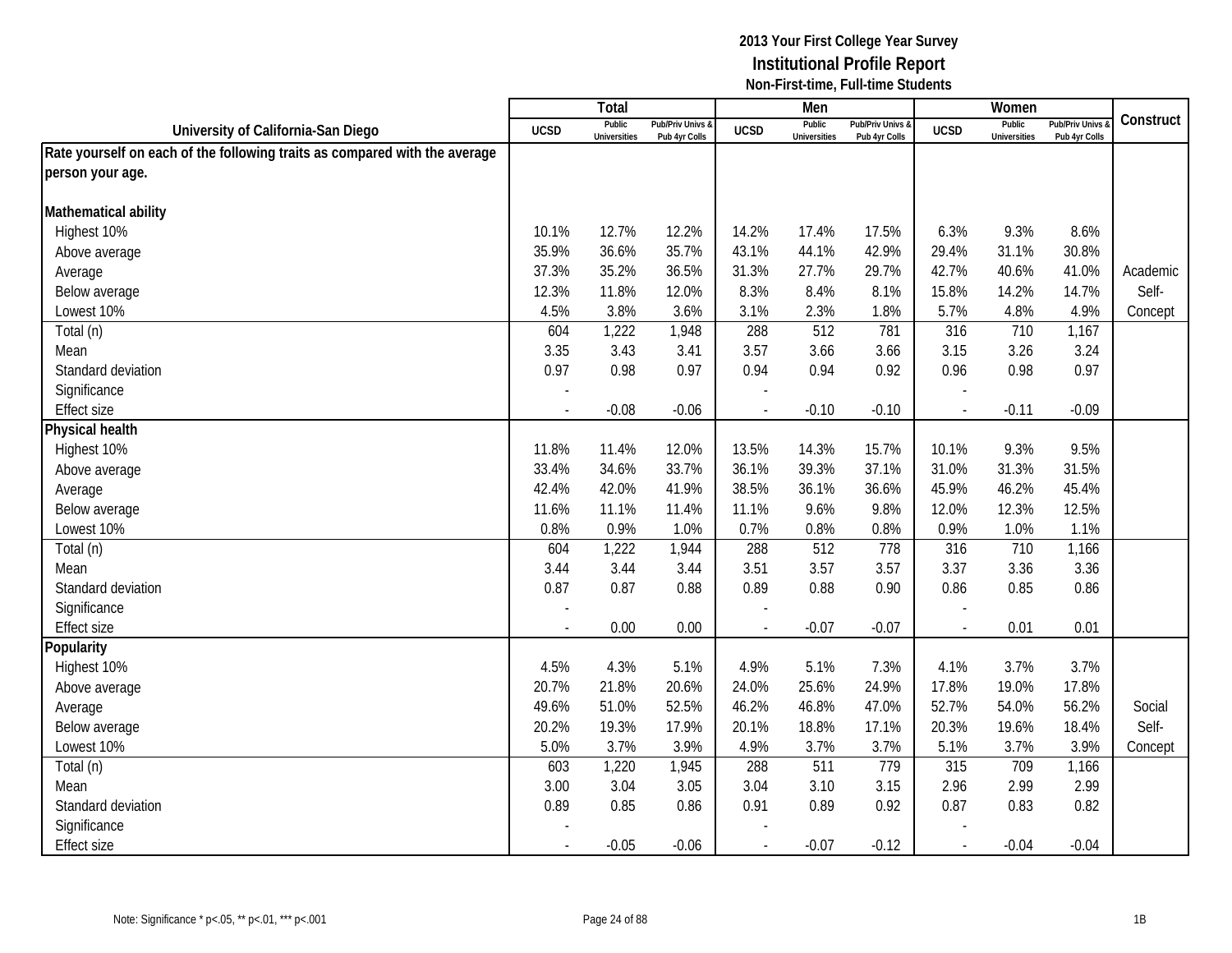|                                                                            |             | Total                         |                                   |                | Men                           |                                   |                          | Women                         |                                        |           |
|----------------------------------------------------------------------------|-------------|-------------------------------|-----------------------------------|----------------|-------------------------------|-----------------------------------|--------------------------|-------------------------------|----------------------------------------|-----------|
| University of California-San Diego                                         | <b>UCSD</b> | Public<br><b>Universities</b> | Pub/Priv Univs &<br>Pub 4yr Colls | <b>UCSD</b>    | Public<br><b>Universities</b> | Pub/Priv Univs &<br>Pub 4yr Colls | <b>UCSD</b>              | Public<br><b>Universities</b> | <b>Pub/Priv Univs</b><br>Pub 4yr Colls | Construct |
| Rate yourself on each of the following traits as compared with the average |             |                               |                                   |                |                               |                                   |                          |                               |                                        |           |
| person your age.                                                           |             |                               |                                   |                |                               |                                   |                          |                               |                                        |           |
|                                                                            |             |                               |                                   |                |                               |                                   |                          |                               |                                        |           |
| Public speaking ability                                                    |             |                               |                                   |                |                               |                                   |                          |                               |                                        |           |
| Highest 10%                                                                | 9.5%        | 9.1%                          | 9.8%                              | 10.1%          | 11.1%                         | 13.2%                             | 8.9%                     | 7.6%                          | 7.6%                                   |           |
| Above average                                                              | 30.0%       | 30.8%                         | 29.0%                             | 31.6%          | 33.2%                         | 31.5%                             | 28.6%                    | 29.1%                         | 27.4%                                  |           |
| Average                                                                    | 36.7%       | 37.0%                         | 38.8%                             | 36.1%          | 35.4%                         | 36.0%                             | 37.1%                    | 38.2%                         | 40.7%                                  | Social    |
| Below average                                                              | 18.4%       | 19.4%                         | 19.0%                             | 17.7%          | 17.0%                         | 16.8%                             | 19.0%                    | 21.2%                         | 20.4%                                  | Self-     |
| Lowest 10%                                                                 | 5.5%        | 3.7%                          | 3.4%                              | 4.5%           | 3.3%                          | 2.6%                              | 6.3%                     | 3.9%                          | 3.9%                                   | Concept   |
| Total (n)                                                                  | 603         | 1,221                         | 1,946                             | 288            | 512                           | 781                               | 315                      | 709                           | 1,165                                  |           |
| Mean                                                                       | 3.20        | 3.22                          | 3.23                              | 3.25           | 3.32                          | 3.36                              | 3.15                     | 3.15                          | 3.14                                   |           |
| Standard deviation                                                         | 1.02        | 0.98                          | 0.98                              | 1.01           | 0.99                          | 0.99                              | 1.03                     | 0.97                          | 0.96                                   |           |
| Significance                                                               |             |                               |                                   |                |                               |                                   |                          |                               |                                        |           |
| <b>Effect size</b>                                                         |             | $-0.02$                       | $-0.03$                           |                | $-0.07$                       | $-0.11$                           | $\overline{\phantom{a}}$ | 0.00                          | 0.01                                   |           |
| Risk-taking                                                                |             |                               |                                   |                |                               |                                   |                          |                               |                                        |           |
| Highest 10%                                                                | 10.9%       | 9.2%                          | 10.2%                             | 13.5%          | 11.9%                         | 14.9%                             | 8.5%                     | 7.2%                          | 7.0%                                   |           |
| Above average                                                              | 32.3%       | 31.3%                         | 29.0%                             | 37.8%          | 38.1%                         | 33.7%                             | 27.2%                    | 26.5%                         | 25.8%                                  |           |
| Average                                                                    | 42.9%       | 45.3%                         | 45.8%                             | 37.5%          | 39.1%                         | 40.5%                             | 47.8%                    | 49.9%                         | 49.4%                                  |           |
| Below average                                                              | 12.3%       | 12.5%                         | 13.5%                             | 9.7%           | 9.8%                          | 9.9%                              | 14.6%                    | 14.5%                         | 15.9%                                  |           |
| Lowest 10%                                                                 | 1.7%        | 1.6%                          | 1.5%                              | 1.4%           | 1.2%                          | 1.0%                              | 1.9%                     | 2.0%                          | 1.9%                                   |           |
| Total (n)                                                                  | 604         | 1,222                         | 1,945                             | 288            | 512                           | 780                               | 316                      | 710                           | 1,165                                  |           |
| Mean                                                                       | 3.39        | 3.34                          | 3.33                              | 3.52           | 3.50                          | 3.52                              | 3.26                     | 3.22                          | 3.20                                   |           |
| Standard deviation                                                         | 0.90        | 0.87                          | 0.89                              | 0.89           | 0.87                          | 0.90                              | 0.88                     | 0.85                          | 0.86                                   |           |
| Significance                                                               |             |                               |                                   |                |                               |                                   |                          |                               |                                        |           |
| <b>Effect size</b>                                                         |             | 0.06                          | 0.07                              |                | 0.02                          | 0.00                              | $\overline{\phantom{a}}$ | 0.05                          | 0.07                                   |           |
| Self-confidence (intellectual)                                             |             |                               |                                   |                |                               |                                   |                          |                               |                                        |           |
| Highest 10%                                                                | 14.9%       | 16.7%                         | 16.1%                             | 20.8%          | 24.0%                         | 24.5%                             | 9.5%                     | 11.4%                         | 10.5%                                  |           |
| Above average                                                              | 40.4%       | 38.0%                         | 37.1%                             | 44.8%          | 40.8%                         | 40.3%                             | 36.4%                    | 35.9%                         | 35.0%                                  |           |
| Average                                                                    | 34.1%       | 34.7%                         | 35.6%                             | 27.4%          | 28.5%                         | 28.3%                             | 40.2%                    | 39.2%                         | 40.4%                                  | Academic  |
| Below average                                                              | 8.6%        | 9.0%                          | 9.6%                              | 4.5%           | 4.7%                          | 5.5%                              | 12.3%                    | 12.1%                         | 12.3%                                  | Self-     |
| Lowest 10%                                                                 | 2.0%        | 1.6%                          | 1.6%                              | 2.4%           | 2.0%                          | 1.4%                              | 1.6%                     | 1.4%                          | 1.7%                                   | Concept   |
| Total (n)                                                                  | 604         | 1,222                         | 1,946                             | 288            | 512                           | 780                               | 316                      | 710                           | 1,166                                  |           |
| Mean                                                                       | 3.58        | 3.59                          | 3.57                              | 3.77           | 3.80                          | 3.81                              | 3.40                     | 3.44                          | 3.40                                   |           |
| Standard deviation                                                         | 0.91        | 0.92                          | 0.93                              | 0.91           | 0.92                          | 0.92                              | 0.88                     | 0.90                          | 0.90                                   |           |
| Significance                                                               |             |                               |                                   |                |                               |                                   |                          |                               |                                        |           |
| <b>Effect size</b>                                                         |             | $-0.01$                       | 0.01                              | $\overline{a}$ | $-0.03$                       | $-0.04$                           | $\overline{\phantom{a}}$ | $-0.04$                       | 0.00                                   |           |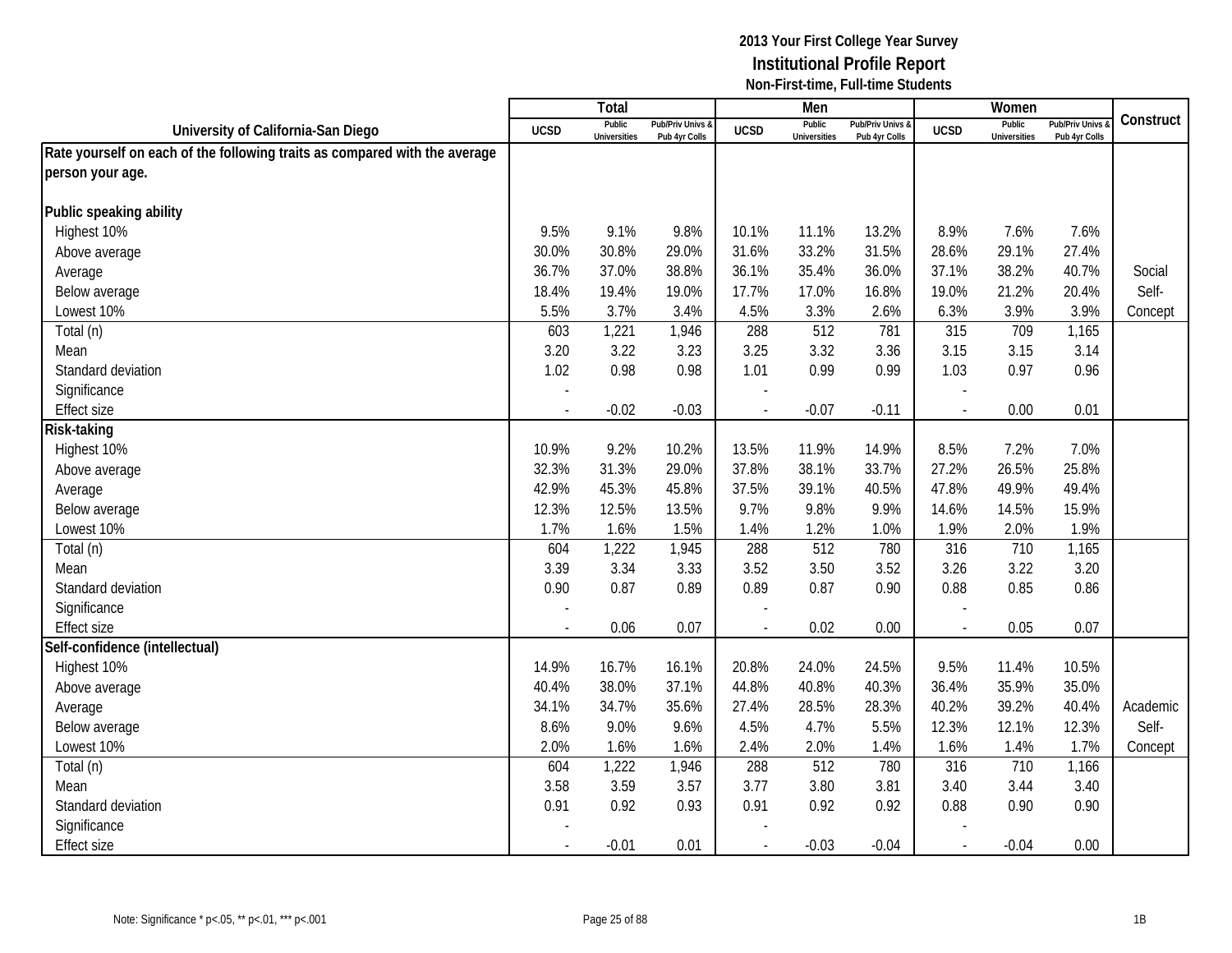|                                                                            |             | Total                         |                                   |                | Men                           |                                   |                          | Women                         |                                        |           |
|----------------------------------------------------------------------------|-------------|-------------------------------|-----------------------------------|----------------|-------------------------------|-----------------------------------|--------------------------|-------------------------------|----------------------------------------|-----------|
| University of California-San Diego                                         | <b>UCSD</b> | Public<br><b>Universities</b> | Pub/Priv Univs &<br>Pub 4yr Colls | <b>UCSD</b>    | Public<br><b>Universities</b> | Pub/Priv Univs &<br>Pub 4yr Colls | <b>UCSD</b>              | Public<br><b>Universities</b> | <b>Pub/Priv Univs</b><br>Pub 4yr Colls | Construct |
| Rate yourself on each of the following traits as compared with the average |             |                               |                                   |                |                               |                                   |                          |                               |                                        |           |
| person your age.                                                           |             |                               |                                   |                |                               |                                   |                          |                               |                                        |           |
|                                                                            |             |                               |                                   |                |                               |                                   |                          |                               |                                        |           |
| Self-confidence (social)                                                   |             |                               |                                   |                |                               |                                   |                          |                               |                                        |           |
| Highest 10%                                                                | 13.6%       | 12.4%                         | 12.3%                             | 16.3%          | 16.6%                         | 17.3%                             | 11.1%                    | 9.4%                          | 9.0%                                   |           |
| Above average                                                              | 32.3%       | 31.0%                         | 30.4%                             | 30.2%          | 30.1%                         | 30.5%                             | 34.2%                    | 31.7%                         | 30.4%                                  |           |
| Average                                                                    | 36.1%       | 37.3%                         | 38.4%                             | 36.5%          | 35.0%                         | 34.4%                             | 35.8%                    | 39.0%                         | 41.1%                                  | Social    |
| Below average                                                              | 14.9%       | 16.8%                         | 16.3%                             | 13.5%          | 15.8%                         | 15.3%                             | 16.1%                    | 17.5%                         | 17.1%                                  | Self-     |
| Lowest 10%                                                                 | 3.1%        | 2.5%                          | 2.5%                              | 3.5%           | 2.5%                          | 2.6%                              | 2.8%                     | 2.4%                          | 2.5%                                   | Concept   |
| Total (n)                                                                  | 604         | 1,222                         | 1,946                             | 288            | 512                           | 780                               | 316                      | 710                           | 1,166                                  |           |
| Mean                                                                       | 3.38        | 3.34                          | 3.34                              | 3.42           | 3.42                          | 3.45                              | 3.34                     | 3.28                          | 3.26                                   |           |
| Standard deviation                                                         | 1.00        | 0.98                          | 0.97                              | 1.03           | 1.02                          | 1.03                              | 0.97                     | 0.94                          | 0.93                                   |           |
| Significance                                                               |             |                               |                                   |                |                               |                                   |                          |                               |                                        |           |
| <b>Effect size</b>                                                         |             | 0.04                          | 0.04                              |                | 0.00                          | $-0.03$                           |                          | 0.06                          | 0.09                                   |           |
| Self-understanding                                                         |             |                               |                                   |                |                               |                                   |                          |                               |                                        |           |
| Highest 10%                                                                | 25.2%       | 21.8%                         | 20.8%                             | 28.8%          | 25.6%                         | 25.8%                             | 21.8%                    | 19.0%                         | 17.4%                                  |           |
| Above average                                                              | 37.3%       | 37.6%                         | 37.3%                             | 36.1%          | 36.9%                         | 36.2%                             | 38.3%                    | 38.0%                         | 38.1%                                  |           |
| Average                                                                    | 32.3%       | 34.5%                         | 35.8%                             | 29.9%          | 31.6%                         | 32.4%                             | 34.5%                    | 36.6%                         | 38.0%                                  |           |
| Below average                                                              | 4.1%        | 5.2%                          | 5.3%                              | 4.2%           | 4.7%                          | 4.6%                              | 4.1%                     | 5.5%                          | 5.7%                                   |           |
| Lowest 10%                                                                 | 1.2%        | 1.0%                          | 0.9%                              | 1.0%           | 1.2%                          | 1.0%                              | 1.3%                     | 0.8%                          | 0.8%                                   |           |
| Total (n)                                                                  | 604         | 1,222                         | 1,946                             | 288            | 512                           | 780                               | 316                      | 710                           | 1,166                                  |           |
| Mean                                                                       | 3.81        | 3.74                          | 3.72                              | 3.88           | 3.81                          | 3.81                              | 3.75                     | 3.69                          | 3.66                                   |           |
| Standard deviation                                                         | 0.90        | 0.89                          | 0.88                              | 0.91           | 0.91                          | 0.91                              | 0.89                     | 0.87                          | 0.86                                   |           |
| Significance                                                               |             |                               | $\star$                           |                |                               |                                   |                          |                               |                                        |           |
| Effect size                                                                |             | 0.08                          | 0.10                              |                | 0.08                          | 0.08                              | ÷,                       | 0.07                          | 0.10                                   |           |
| Spirituality                                                               |             |                               |                                   |                |                               |                                   |                          |                               |                                        |           |
| Highest 10%                                                                | 14.9%       | 13.3%                         | 13.7%                             | 14.6%          | 13.1%                         | 13.6%                             | 15.2%                    | 13.5%                         | 13.7%                                  |           |
| Above average                                                              | 22.8%       | 23.8%                         | 26.4%                             | 22.6%          | 24.3%                         | 25.3%                             | 23.1%                    | 23.4%                         | 27.2%                                  |           |
| Average                                                                    | 40.2%       | 40.2%                         | 38.8%                             | 39.9%          | 38.9%                         | 37.5%                             | 40.5%                    | 41.1%                         | 39.6%                                  |           |
| Below average                                                              | 11.8%       | 13.7%                         | 12.8%                             | 10.1%          | 11.0%                         | 11.3%                             | 13.3%                    | 15.6%                         | 13.8%                                  |           |
| Lowest 10%                                                                 | 10.3%       | 9.0%                          | 8.3%                              | 12.8%          | 12.7%                         | 12.2%                             | 7.9%                     | 6.3%                          | 5.7%                                   |           |
| Total (n)                                                                  | 604         | 1,221                         | 1,944                             | 288            | 511                           | 778                               | 316                      | 710                           | 1,166                                  |           |
| Mean                                                                       | 3.20        | 3.19                          | 3.24                              | 3.16           | 3.14                          | 3.17                              | 3.24                     | 3.22                          | 3.30                                   |           |
| Standard deviation                                                         | 1.15        | 1.11                          | 1.10                              | 1.18           | 1.17                          | 1.17                              | 1.11                     | 1.07                          | 1.05                                   |           |
| Significance                                                               |             |                               |                                   |                |                               |                                   |                          |                               |                                        |           |
| <b>Effect size</b>                                                         |             | 0.01                          | $-0.04$                           | $\blacksquare$ | 0.02                          | $-0.01$                           | $\overline{\phantom{a}}$ | 0.02                          | $-0.06$                                |           |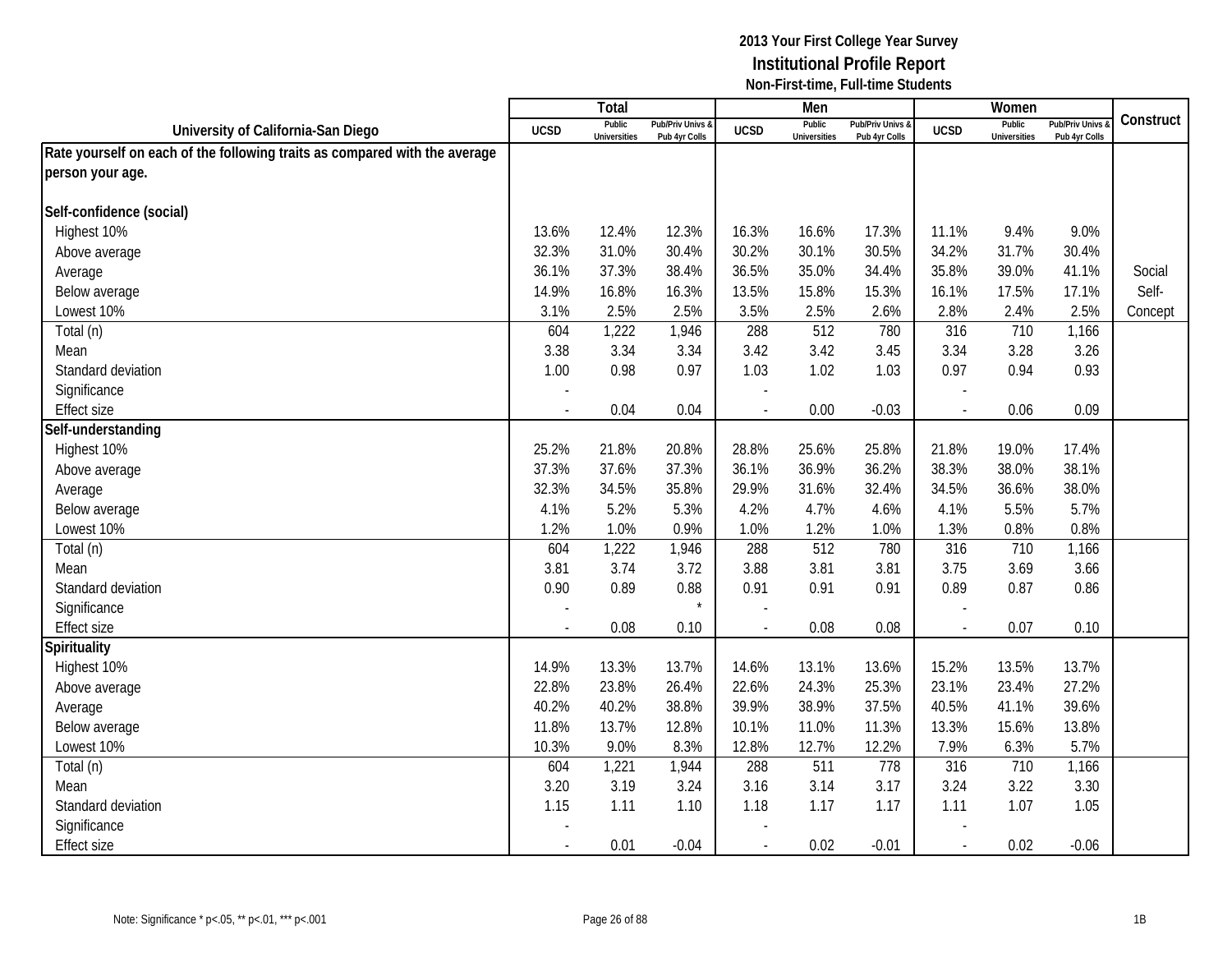|                                                                            |                          | <b>Total</b>           |                                   |             | Men                           |                                   |             | Women                         |                                 |           |
|----------------------------------------------------------------------------|--------------------------|------------------------|-----------------------------------|-------------|-------------------------------|-----------------------------------|-------------|-------------------------------|---------------------------------|-----------|
| University of California-San Diego                                         | <b>UCSD</b>              | Public<br>Universities | Pub/Priv Univs &<br>Pub 4yr Colls | <b>UCSD</b> | Public<br><b>Universities</b> | Pub/Priv Univs &<br>Pub 4yr Colls | <b>UCSD</b> | Public<br><b>Universities</b> | Pub/Priv Univs<br>Pub 4yr Colls | Construct |
| Rate yourself on each of the following traits as compared with the average |                          |                        |                                   |             |                               |                                   |             |                               |                                 |           |
| person your age.                                                           |                          |                        |                                   |             |                               |                                   |             |                               |                                 |           |
|                                                                            |                          |                        |                                   |             |                               |                                   |             |                               |                                 |           |
| <b>Understanding of others</b>                                             |                          |                        |                                   |             |                               |                                   |             |                               |                                 |           |
| Highest 10%                                                                | 25.3%                    | 23.7%                  | 23.5%                             | 24.7%       | 23.2%                         | 23.4%                             | 25.9%       | 24.1%                         | 23.5%                           |           |
| Above average                                                              | 43.4%                    | 44.4%                  | 44.1%                             | 40.3%       | 41.6%                         | 41.2%                             | 46.2%       | 46.5%                         | 46.0%                           |           |
| Average                                                                    | 28.8%                    | 28.8%                  | 29.4%                             | 31.6%       | 30.7%                         | 30.8%                             | 26.3%       | 27.5%                         | 28.4%                           |           |
| Below average                                                              | 1.2%                     | 2.1%                   | 2.4%                              | 1.7%        | 2.9%                          | 3.3%                              | 0.6%        | 1.5%                          | 1.8%                            |           |
| Lowest 10%                                                                 | 1.3%                     | 0.9%                   | 0.7%                              | 1.7%        | 1.6%                          | 1.3%                              | 0.9%        | 0.4%                          | 0.3%                            |           |
| Total (n)                                                                  | 604                      | 1,222                  | 1,944                             | 288         | 512                           | 779                               | 316         | 710                           | 1,165                           |           |
| Mean                                                                       | 3.90                     | 3.88                   | 3.87                              | 3.84        | 3.82                          | 3.82                              | 3.96        | 3.92                          | 3.91                            |           |
| Standard deviation                                                         | 0.84                     | 0.82                   | 0.82                              | 0.88        | 0.88                          | 0.87                              | 0.80        | 0.78                          | 0.78                            |           |
| Significance                                                               | $\overline{\phantom{a}}$ |                        |                                   |             |                               |                                   |             |                               |                                 |           |
| <b>Effect size</b>                                                         |                          | 0.02                   | 0.04                              |             | 0.02                          | 0.02                              |             | 0.05                          | 0.06                            |           |
| <b>Writing ability</b>                                                     |                          |                        |                                   |             |                               |                                   |             |                               |                                 |           |
| Highest 10%                                                                | 12.1%                    | 12.1%                  | 11.9%                             | 11.5%       | 11.1%                         | 11.5%                             | 12.7%       | 12.8%                         | 12.2%                           |           |
| Above average                                                              | 36.3%                    | 36.9%                  | 36.9%                             | 39.2%       | 38.7%                         | 37.3%                             | 33.5%       | 35.6%                         | 36.6%                           |           |
| Average                                                                    | 39.2%                    | 38.9%                  | 40.0%                             | 36.8%       | 36.5%                         | 38.1%                             | 41.5%       | 40.6%                         | 41.3%                           |           |
| Below average                                                              | 10.4%                    | 10.5%                  | 9.8%                              | 9.7%        | 11.3%                         | 10.9%                             | 11.1%       | 9.9%                          | 9.0%                            |           |
| Lowest 10%                                                                 | 2.0%                     | 1.6%                   | 1.4%                              | 2.8%        | 2.3%                          | 2.2%                              | 1.3%        | 1.1%                          | 0.9%                            |           |
| Total (n)                                                                  | 604                      | 1,222                  | 1,945                             | 288         | 512                           | 780                               | 316         | 710                           | 1,165                           |           |
| Mean                                                                       | 3.46                     | 3.47                   | 3.48                              | 3.47        | 3.45                          | 3.45                              | 3.45        | 3.49                          | 3.50                            |           |
| Standard deviation                                                         | 0.91                     | 0.89                   | 0.88                              | 0.92        | 0.92                          | 0.91                              | 0.89        | 0.88                          | 0.86                            |           |
| Significance                                                               |                          |                        |                                   |             |                               |                                   |             |                               |                                 |           |
| <b>Effect size</b>                                                         |                          | $-0.01$                | $-0.02$                           |             | 0.02                          | 0.02                              |             | $-0.05$                       | $-0.06$                         |           |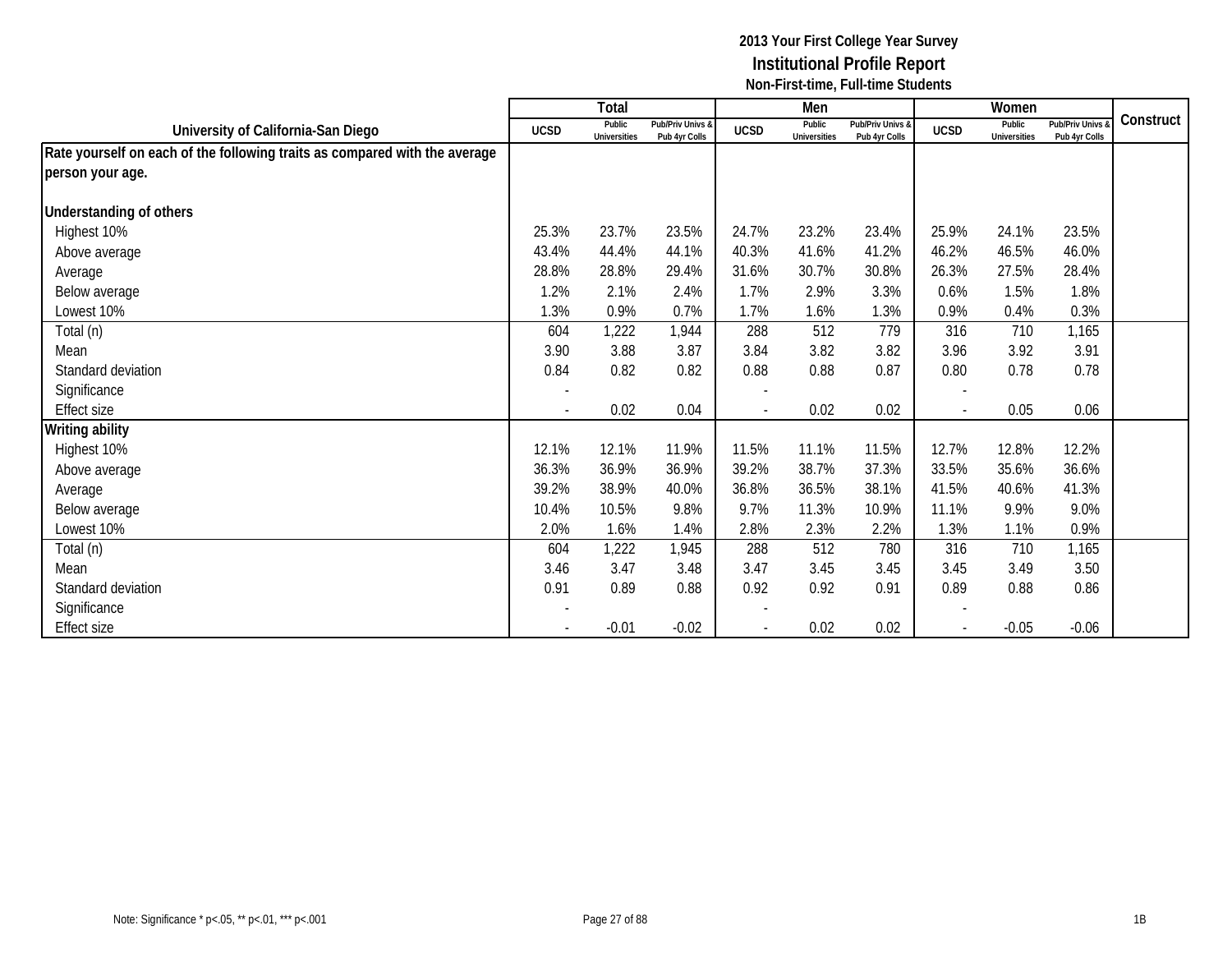|                                                            |                | Total                         |                                   |                | Men                           |                                   |             | Women                         |                                        |            |
|------------------------------------------------------------|----------------|-------------------------------|-----------------------------------|----------------|-------------------------------|-----------------------------------|-------------|-------------------------------|----------------------------------------|------------|
| University of California-San Diego                         | <b>UCSD</b>    | Public<br><b>Universities</b> | Pub/Priv Univs &<br>Pub 4yr Colls | <b>UCSD</b>    | Public<br><b>Universities</b> | Pub/Priv Univs &<br>Pub 4yr Colls | <b>UCSD</b> | Public<br><b>Universities</b> | <b>Pub/Priv Univs</b><br>Pub 4yr Colls | Construct  |
| Since entering this college, how has it been to:           |                |                               |                                   |                |                               |                                   |             |                               |                                        |            |
|                                                            |                |                               |                                   |                |                               |                                   |             |                               |                                        |            |
| Understand what your professors expect of you academically |                |                               |                                   |                |                               |                                   |             |                               |                                        |            |
| Very easy                                                  | 21.9%          | 25.1%                         | 27.3%                             | 26.1%          | 27.2%                         | 28.4%                             | 18.0%       | 23.7%                         | 26.5%                                  |            |
| Somewhat easy                                              | 49.6%          | 52.7%                         | 51.4%                             | 47.7%          | 52.4%                         | 51.8%                             | 51.3%       | 53.0%                         | 51.2%                                  |            |
| Somewhat difficult                                         | 25.7%          | 19.8%                         | 19.0%                             | 23.3%          | 18.3%                         | 17.5%                             | 27.8%       | 20.9%                         | 20.0%                                  | Academic   |
| Very difficult                                             | 2.8%           | 2.3%                          | 2.3%                              | 2.8%           | 2.2%                          | 2.3%                              | 2.8%        | 2.5%                          | 2.2%                                   | Adjustment |
| Total (n)                                                  | 603            | 1,201                         | 1,909                             | 287            | 508                           | 771                               | 316         | 693                           | 1,138                                  |            |
| Mean                                                       | 2.91           | 3.01                          | 3.04                              | 2.97           | 3.05                          | 3.06                              | 2.84        | 2.98                          | 3.02                                   |            |
| Standard deviation                                         | 0.76           | 0.74                          | 0.74                              | 0.78           | 0.74                          | 0.74                              | 0.74        | 0.74                          | 0.74                                   |            |
| Significance                                               |                | $\star\star$                  | ***                               |                |                               |                                   |             | $\star\star$                  | $***$                                  |            |
| <b>Effect size</b>                                         | $\overline{a}$ | $-0.14$                       | $-0.18$                           | $\overline{a}$ | $-0.11$                       | $-0.12$                           |             | $-0.19$                       | $-0.24$                                |            |
| Develop effective study skills                             |                |                               |                                   |                |                               |                                   |             |                               |                                        |            |
| Very easy                                                  | 14.1%          | 15.6%                         | 16.2%                             | 15.3%          | 16.1%                         | 16.5%                             | 13.0%       | 15.2%                         | 16.0%                                  |            |
| Somewhat easy                                              | 40.4%          | 41.7%                         | 43.2%                             | 42.5%          | 43.7%                         | 44.0%                             | 38.4%       | 40.2%                         | 42.7%                                  |            |
| Somewhat difficult                                         | 38.2%          | 36.1%                         | 34.5%                             | 34.8%          | 33.7%                         | 33.9%                             | 41.3%       | 37.9%                         | 34.9%                                  | Academic   |
| Very difficult                                             | 7.3%           | 6.7%                          | 6.0%                              | 7.3%           | 6.5%                          | 5.6%                              | 7.3%        | 6.8%                          | 6.3%                                   | Adjustment |
| Total (n)                                                  | 602            | 1,200                         | 1,906                             | 287            | 508                           | 770                               | 315         | 692                           | 1,136                                  |            |
| Mean                                                       | 2.61           | 2.66                          | 2.70                              | 2.66           | 2.69                          | 2.71                              | 2.57        | 2.64                          | 2.68                                   |            |
| Standard deviation                                         | 0.82           | 0.82                          | 0.81                              | 0.82           | 0.82                          | 0.80                              | 0.81        | 0.82                          | 0.81                                   |            |
| Significance                                               |                |                               |                                   |                |                               |                                   |             |                               |                                        |            |
| <b>Effect size</b>                                         |                | $-0.06$                       | $-0.11$                           |                | $-0.04$                       | $-0.06$                           |             | $-0.09$                       | $-0.14$                                |            |
| Adjust to the academic demands of college                  |                |                               |                                   |                |                               |                                   |             |                               |                                        |            |
| Very easy                                                  | 13.8%          | 15.3%                         | 16.6%                             | 15.0%          | 16.3%                         | 17.3%                             | 12.7%       | 14.5%                         | 16.2%                                  |            |
| Somewhat easy                                              | 38.0%          | 39.8%                         | 41.3%                             | 40.1%          | 40.9%                         | 41.7%                             | 36.2%       | 38.9%                         | 41.0%                                  |            |
| Somewhat difficult                                         | 36.0%          | 35.1%                         | 33.9%                             | 35.5%          | 34.6%                         | 34.2%                             | 36.5%       | 35.4%                         | 33.7%                                  | Academic   |
| Very difficult                                             | 12.1%          | 9.9%                          | 8.2%                              | 9.4%           | 8.1%                          | 6.9%                              | 14.6%       | 11.3%                         | 9.1%                                   | Adjustment |
| Total (n)                                                  | 602            | 1,200                         | 1,906                             | 287            | 508                           | 770                               | 315         | 692                           | 1,136                                  |            |
| Mean                                                       | 2.53           | 2.60                          | 2.66                              | 2.61           | 2.66                          | 2.69                              | 2.47        | 2.57                          | 2.64                                   |            |
| Standard deviation                                         | 0.88           | 0.86                          | 0.85                              | 0.85           | 0.85                          | 0.83                              | 0.89        | 0.87                          | 0.86                                   |            |
| Significance                                               |                |                               | $^{\star\star}$                   |                |                               |                                   |             |                               | $\star\star$                           |            |
| <b>Effect size</b>                                         |                | $-0.08$                       | $-0.15$                           | $\blacksquare$ | $-0.06$                       | $-0.10$                           |             | $-0.11$                       | $-0.20$                                |            |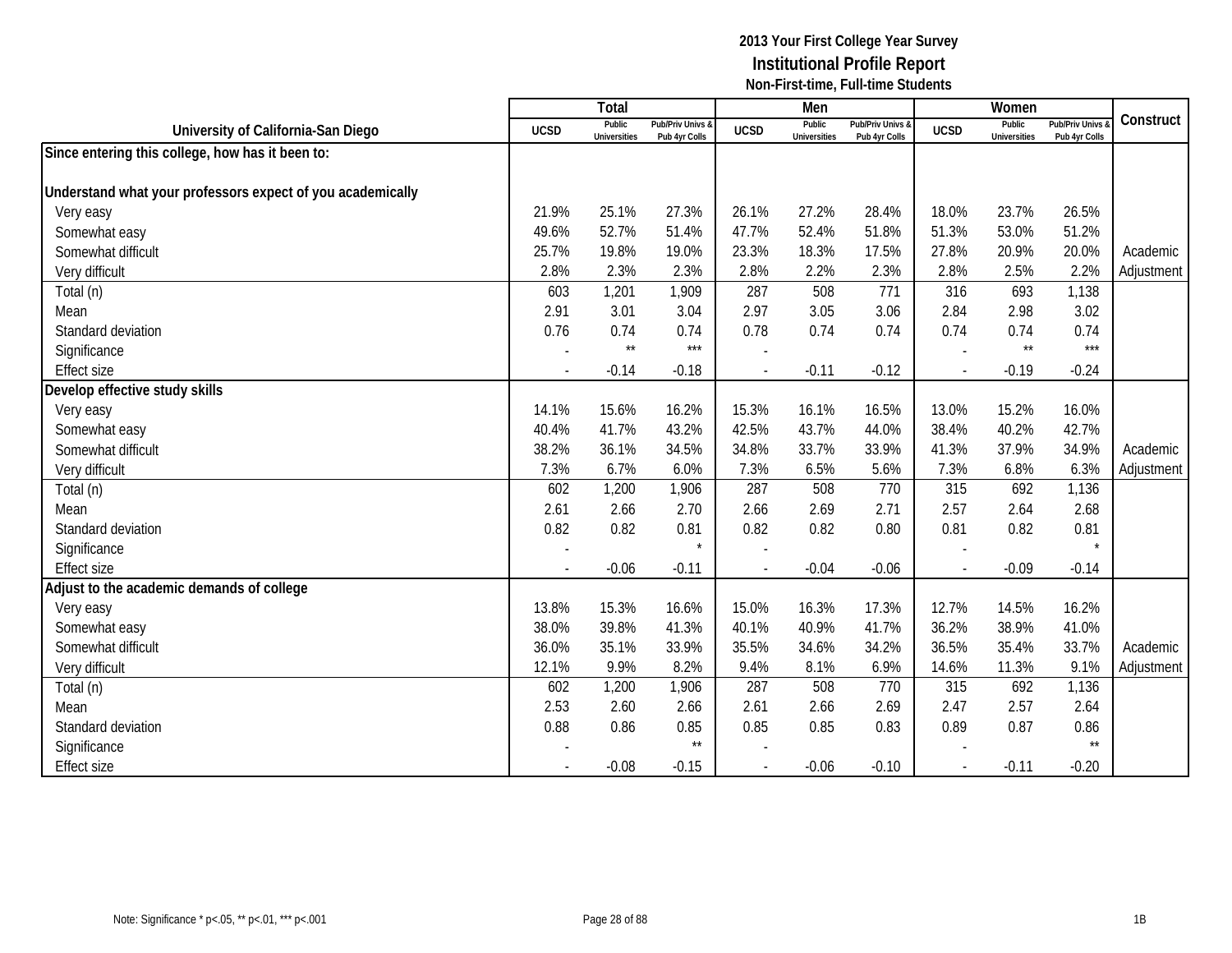|                                                  |             | Total                         |                                   |                          | Men                           |                                 |             | Women                         |                                        |            |
|--------------------------------------------------|-------------|-------------------------------|-----------------------------------|--------------------------|-------------------------------|---------------------------------|-------------|-------------------------------|----------------------------------------|------------|
| University of California-San Diego               | <b>UCSD</b> | Public<br><b>Universities</b> | Pub/Priv Univs &<br>Pub 4yr Colls | <b>UCSD</b>              | Public<br><b>Universities</b> | Pub/Priv Univs<br>Pub 4yr Colls | <b>UCSD</b> | Public<br><b>Universities</b> | <b>Pub/Priv Univs</b><br>Pub 4yr Colls | Construct  |
| Since entering this college, how has it been to: |             |                               |                                   |                          |                               |                                 |             |                               |                                        |            |
|                                                  |             |                               |                                   |                          |                               |                                 |             |                               |                                        |            |
| Manage your time effectively                     |             |                               |                                   |                          |                               |                                 |             |                               |                                        |            |
| Very easy                                        | 10.0%       | 11.3%                         | 12.4%                             | 10.8%                    | 11.4%                         | 12.4%                           | 9.2%        | 11.1%                         | 12.4%                                  |            |
| Somewhat easy                                    | 31.2%       | 33.9%                         | 35.3%                             | 33.1%                    | 36.8%                         | 35.6%                           | 29.5%       | 31.8%                         | 35.2%                                  |            |
| Somewhat difficult                               | 44.5%       | 43.2%                         | 40.7%                             | 41.8%                    | 39.8%                         | 40.1%                           | 47.0%       | 45.7%                         | 41.1%                                  | Academic   |
| Very difficult                                   | 14.3%       | 11.7%                         | 11.6%                             | 14.3%                    | 12.0%                         | 12.0%                           | 14.3%       | 11.4%                         | 11.3%                                  | Adjustment |
| Total (n)                                        | 602         | 1,200                         | 1,904                             | 287                      | 508                           | 769                             | 315         | 692                           | 1,135                                  |            |
| Mean                                             | 2.37        | 2.45                          | 2.49                              | 2.40                     | 2.48                          | 2.48                            | 2.34        | 2.43                          | 2.49                                   |            |
| Standard deviation                               | 0.85        | 0.84                          | 0.85                              | 0.86                     | 0.85                          | 0.86                            | 0.83        | 0.83                          | 0.85                                   |            |
| Significance                                     |             |                               | $^{\star\star}$                   |                          |                               |                                 |             |                               | $\star\star$                           |            |
| <b>Effect size</b>                               |             | $-0.10$                       | $-0.14$                           |                          | $-0.09$                       | $-0.09$                         |             | $-0.11$                       | $-0.18$                                |            |
| Develop close friendships with other students    |             |                               |                                   |                          |                               |                                 |             |                               |                                        |            |
| Very easy                                        | 15.0%       | 24.4%                         | 28.8%                             | 17.4%                    | 25.4%                         | 30.2%                           | 12.7%       | 23.7%                         | 27.8%                                  |            |
| Somewhat easy                                    | 36.4%       | 38.0%                         | 38.5%                             | 36.9%                    | 37.6%                         | 37.9%                           | 35.9%       | 38.3%                         | 38.9%                                  |            |
| Somewhat difficult                               | 33.2%       | 26.8%                         | 22.4%                             | 32.1%                    | 26.0%                         | 22.0%                           | 34.3%       | 27.3%                         | 22.7%                                  |            |
| Very difficult                                   | 15.4%       | 10.8%                         | 10.3%                             | 13.6%                    | 11.0%                         | 9.9%                            | 17.1%       | 10.7%                         | 10.7%                                  |            |
| Total (n)                                        | 602         | 1,200                         | 1,905                             | 287                      | 508                           | 771                             | 315         | 692                           | 1,134                                  |            |
| Mean                                             | 2.51        | 2.76                          | 2.86                              | 2.58                     | 2.77                          | 2.88                            | 2.44        | 2.75                          | 2.84                                   |            |
| Standard deviation                               | 0.93        | 0.94                          | 0.95                              | 0.93                     | 0.95                          | 0.95                            | 0.92        | 0.94                          | 0.95                                   |            |
| Significance                                     |             | $***$                         | ***                               |                          | $\star\star$                  | $***$                           |             | $***$                         | $***$                                  |            |
| <b>Effect size</b>                               |             | $-0.27$                       | $-0.37$                           |                          | $-0.20$                       | $-0.32$                         |             | $-0.33$                       | $-0.42$                                |            |
| How would you characterize your political views? |             |                               |                                   |                          |                               |                                 |             |                               |                                        |            |
| Far left                                         | 4.8%        | 4.6%                          | 4.1%                              | 4.9%                     | 4.8%                          | 4.5%                            | 4.8%        | 4.5%                          | 3.8%                                   |            |
| Liberal                                          | 36.2%       | 36.5%                         | 34.0%                             | 34.4%                    | 34.2%                         | 32.2%                           | 37.9%       | 38.2%                         | 35.2%                                  |            |
| Middle-of-the-road                               | 48.1%       | 45.4%                         | 43.9%                             | 47.4%                    | 46.3%                         | 44.6%                           | 48.7%       | 44.8%                         | 43.5%                                  |            |
| Conservative                                     | 10.4%       | 12.2%                         | 16.1%                             | 12.6%                    | 12.7%                         | 16.0%                           | 8.3%        | 11.8%                         | 16.2%                                  |            |
| Far right                                        | 0.5%        | 1.3%                          | 1.9%                              | 0.7%                     | 2.0%                          | 2.8%                            | 0.3%        | 0.7%                          | 1.2%                                   |            |
| Total (n)                                        | 599         | 1,189                         | 1,887                             | 285                      | 503                           | 763                             | 314         | 686                           | 1,124                                  |            |
| Mean                                             | 3.35        | 3.31                          | 3.22                              | 3.30                     | 3.27                          | 3.20                            | 3.39        | 3.34                          | 3.24                                   |            |
| Standard deviation                               | 0.75        | 0.79                          | 0.83                              | 0.78                     | 0.82                          | 0.86                            | 0.72        | 0.77                          | 0.81                                   |            |
| Significance                                     |             |                               | $***$                             |                          |                               |                                 |             |                               | $\star\star$                           |            |
| <b>Effect size</b>                               |             | 0.05                          | 0.16                              | $\overline{\phantom{a}}$ | 0.04                          | 0.12                            |             | 0.06                          | 0.19                                   |            |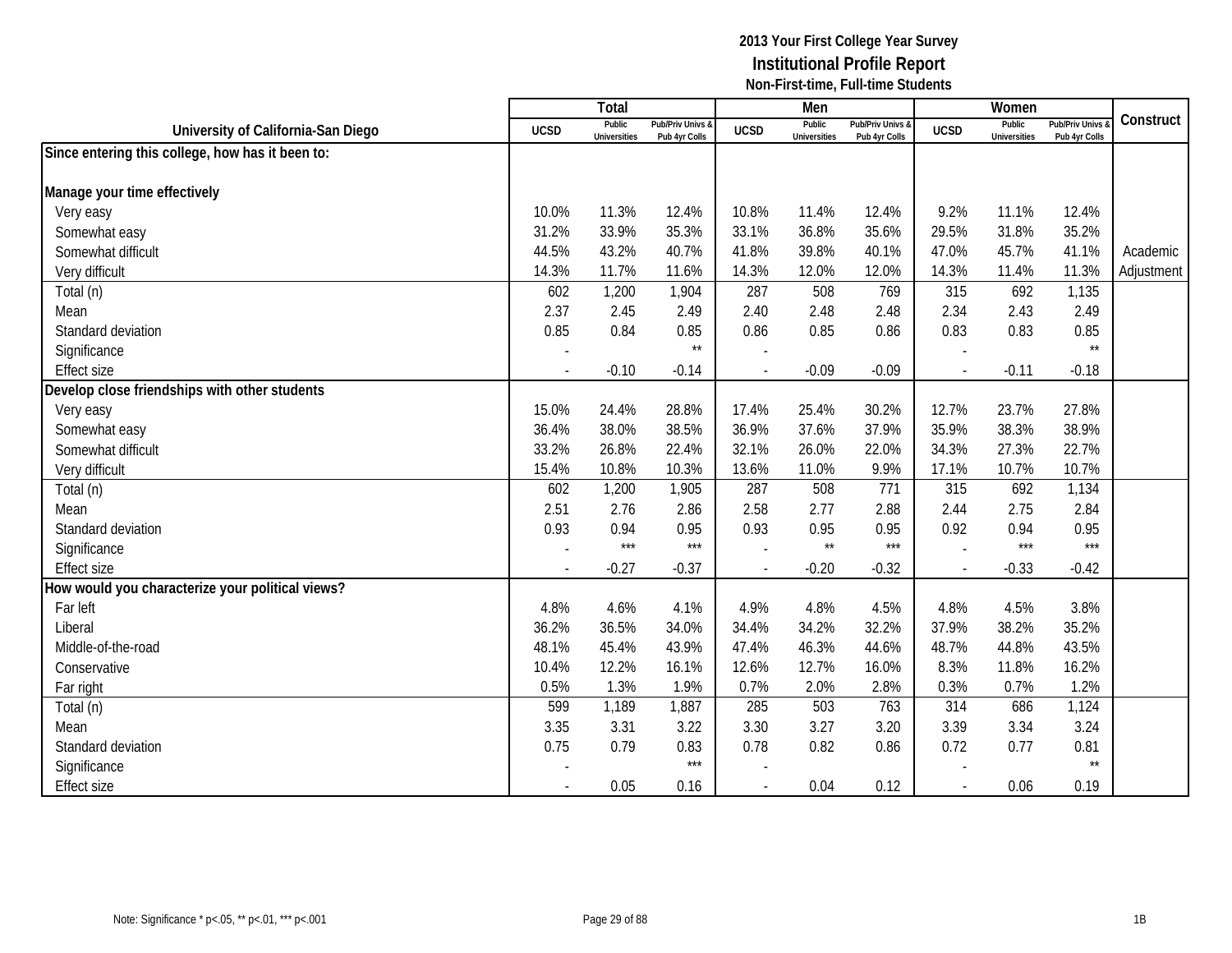|                                                                            |             | <b>Total</b>                  |                                   |                | Men                           |                                   |                | Women                         |                                        |             |
|----------------------------------------------------------------------------|-------------|-------------------------------|-----------------------------------|----------------|-------------------------------|-----------------------------------|----------------|-------------------------------|----------------------------------------|-------------|
| University of California-San Diego                                         | <b>UCSD</b> | Public<br><b>Universities</b> | Pub/Priv Univs &<br>Pub 4yr Colls | <b>UCSD</b>    | Public<br><b>Universities</b> | Pub/Priv Univs &<br>Pub 4yr Colls | <b>UCSD</b>    | Public<br><b>Universities</b> | <b>Pub/Priv Univs</b><br>Pub 4yr Colls | Construct   |
| Rate yourself on each of the following traits as compared with the average |             |                               |                                   |                |                               |                                   |                |                               |                                        |             |
| person your age.                                                           |             |                               |                                   |                |                               |                                   |                |                               |                                        |             |
|                                                                            |             |                               |                                   |                |                               |                                   |                |                               |                                        |             |
| Ability to see the world from someone else's perspective                   |             |                               |                                   |                |                               |                                   |                |                               |                                        |             |
| Highest 10%                                                                | 32.8%       | 28.5%                         | 27.3%                             | 33.2%          | 30.1%                         | 28.6%                             | 32.4%          | 27.4%                         | 26.4%                                  |             |
| Above average                                                              | 46.2%       | 49.0%                         | 47.6%                             | 44.1%          | 46.1%                         | 46.2%                             | 48.1%          | 51.1%                         | 48.6%                                  |             |
| Average                                                                    | 18.2%       | 20.2%                         | 22.9%                             | 18.5%          | 20.4%                         | 22.0%                             | 17.9%          | 20.0%                         | 23.6%                                  |             |
| Below average                                                              | 2.2%        | 1.9%                          | 1.7%                              | 3.1%           | 2.8%                          | 2.5%                              | 1.3%           | 1.2%                          | 1.2%                                   | Pluralistic |
| Lowest 10%                                                                 | 0.7%        | 0.4%                          | 0.4%                              | 1.0%           | 0.6%                          | 0.7%                              | 0.3%           | 0.3%                          | 0.3%                                   | Orientation |
| Total (n)                                                                  | 598         | 1,178                         | 1,858                             | 286            | 499                           | 751                               | 312            | 679                           | 1,107                                  |             |
| Mean                                                                       | 4.08        | 4.03                          | 4.00                              | 4.05           | 4.02                          | 4.00                              | 4.11           | 4.04                          | 4.00                                   |             |
| Standard deviation                                                         | 0.81        | 0.77                          | 0.78                              | 0.86           | 0.82                          | 0.82                              | 0.76           | 0.74                          | 0.76                                   |             |
| Significance                                                               |             |                               | $\star$                           |                |                               |                                   |                |                               | $\star$                                |             |
| <b>Effect size</b>                                                         |             | 0.06                          | 0.10                              |                | 0.04                          | 0.06                              |                | 0.09                          | 0.14                                   |             |
| Tolerance of others with different beliefs                                 |             |                               |                                   |                |                               |                                   |                |                               |                                        |             |
| Highest 10%                                                                | 36.6%       | 33.0%                         | 31.2%                             | 35.7%          | 34.5%                         | 33.3%                             | 37.5%          | 32.0%                         | 29.8%                                  |             |
| Above average                                                              | 45.2%       | 47.1%                         | 46.0%                             | 44.1%          | 44.3%                         | 43.8%                             | 46.2%          | 49.2%                         | 47.5%                                  |             |
| Average                                                                    | 16.7%       | 18.3%                         | 21.2%                             | 18.2%          | 19.0%                         | 20.8%                             | 15.4%          | 17.7%                         | 21.4%                                  |             |
| Below average                                                              | 1.0%        | 1.3%                          | 1.3%                              | 1.4%           | 1.8%                          | 1.7%                              | 0.6%           | 0.9%                          | 1.0%                                   | Pluralistic |
| Lowest 10%                                                                 | 0.5%        | 0.3%                          | 0.3%                              | 0.7%           | 0.4%                          | 0.4%                              | 0.3%           | 0.3%                          | 0.3%                                   | Orientation |
| Total (n)                                                                  | 598         | 1,178                         | 1,858                             | 286            | 499                           | 751                               | 312            | 679                           | 1,107                                  |             |
| Mean                                                                       | 4.16        | 4.11                          | 4.07                              | 4.13           | 4.11                          | 4.08                              | 4.20           | 4.12                          | 4.06                                   |             |
| Standard deviation                                                         | 0.77        | 0.76                          | 0.77                              | 0.80           | 0.80                          | 0.80                              | 0.74           | 0.74                          | 0.76                                   |             |
| Significance                                                               |             |                               | $\star$                           |                |                               |                                   |                |                               | $\star\star$                           |             |
| <b>Effect size</b>                                                         |             | 0.07                          | 0.12                              |                | 0.02                          | 0.06                              | $\overline{a}$ | 0.11                          | 0.18                                   |             |
| Openness to having my own views challenged                                 |             |                               |                                   |                |                               |                                   |                |                               |                                        |             |
| Highest 10%                                                                | 28.3%       | 24.1%                         | 23.1%                             | 27.6%          | 27.5%                         | 28.5%                             | 28.8%          | 21.6%                         | 19.5%                                  |             |
| Above average                                                              | 41.1%       | 43.9%                         | 40.8%                             | 41.6%          | 42.7%                         | 39.8%                             | 40.7%          | 44.8%                         | 41.5%                                  |             |
| Average                                                                    | 27.1%       | 28.2%                         | 31.4%                             | 26.2%          | 26.3%                         | 28.2%                             | 27.9%          | 29.6%                         | 33.6%                                  |             |
| Below average                                                              | 2.8%        | 3.4%                          | 4.2%                              | 3.5%           | 3.0%                          | 3.1%                              | 2.2%           | 3.7%                          | 5.1%                                   | Pluralistic |
| Lowest 10%                                                                 | 0.7%        | 0.4%                          | 0.4%                              | 1.0%           | 0.6%                          | 0.5%                              | 0.3%           | 0.3%                          | 0.4%                                   | Orientation |
| Total (n)                                                                  | 598         | 1,178                         | 1,859                             | 286            | 499                           | 752                               | 312            | 679                           | 1,107                                  |             |
| Mean                                                                       | 3.93        | 3.88                          | 3.82                              | 3.91           | 3.93                          | 3.93                              | 3.96           | 3.84                          | 3.75                                   |             |
| Standard deviation                                                         | 0.85        | 0.83                          | 0.85                              | 0.88           | 0.84                          | 0.86                              | 0.83           | 0.81                          | 0.84                                   |             |
| Significance                                                               |             |                               | $^{\star\star}$                   |                |                               |                                   |                |                               | $***$                                  |             |
| <b>Effect size</b>                                                         | $\sim$      | 0.06                          | 0.13                              | $\overline{a}$ | $-0.02$                       | $-0.02$                           | $\sim$         | 0.15                          | 0.25                                   |             |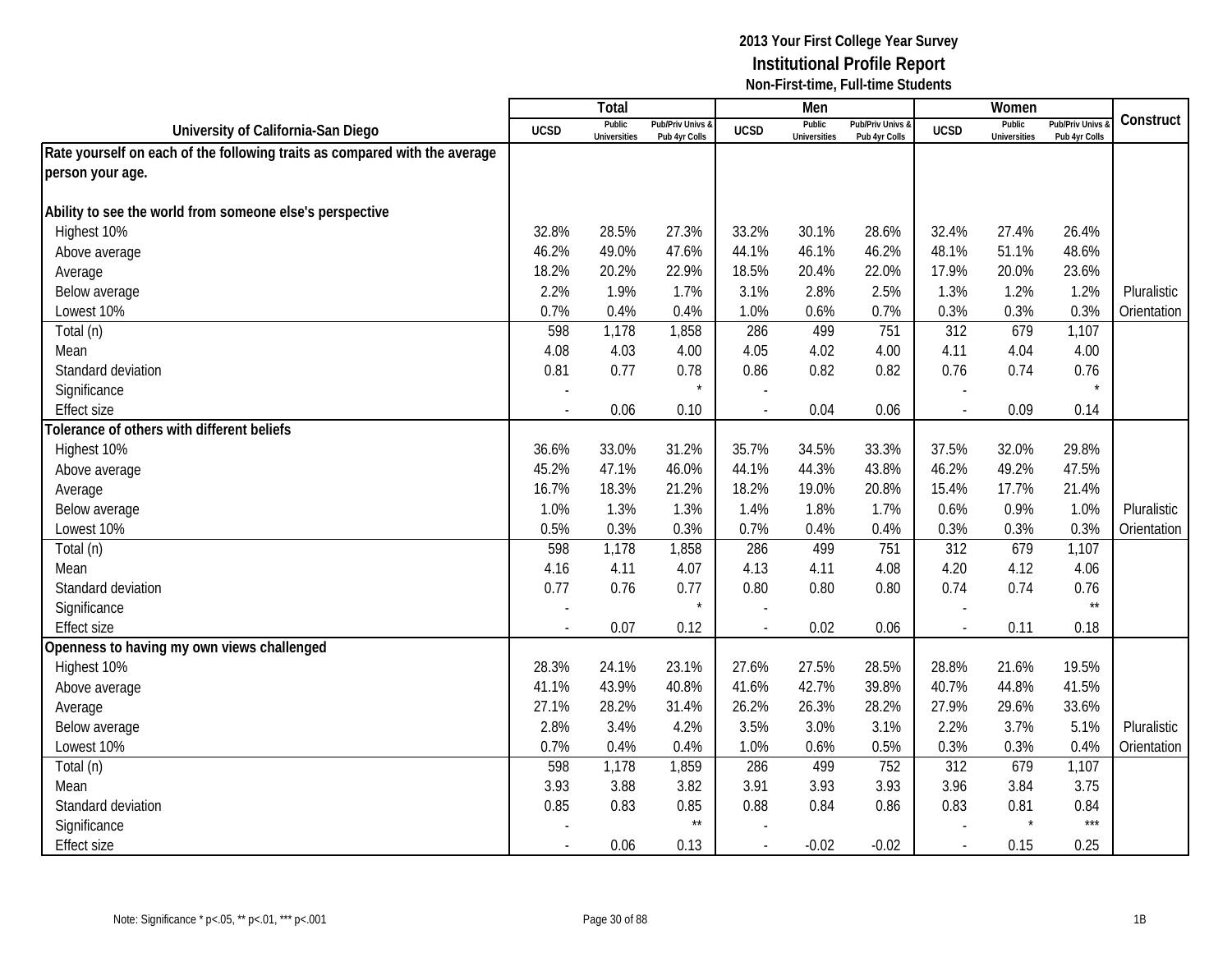|                                                                            |             | Total                         |                                   |             | Men                           |                                   |             | Women                         |                                        |             |
|----------------------------------------------------------------------------|-------------|-------------------------------|-----------------------------------|-------------|-------------------------------|-----------------------------------|-------------|-------------------------------|----------------------------------------|-------------|
| University of California-San Diego                                         | <b>UCSD</b> | Public<br><b>Universities</b> | Pub/Priv Univs &<br>Pub 4yr Colls | <b>UCSD</b> | Public<br><b>Universities</b> | Pub/Priv Univs &<br>Pub 4yr Colls | <b>UCSD</b> | Public<br><b>Universities</b> | <b>Pub/Priv Univs</b><br>Pub 4yr Colls | Construct   |
| Rate yourself on each of the following traits as compared with the average |             |                               |                                   |             |                               |                                   |             |                               |                                        |             |
| person your age.                                                           |             |                               |                                   |             |                               |                                   |             |                               |                                        |             |
| Ability to discuss and negotiate controversial issues                      |             |                               |                                   |             |                               |                                   |             |                               |                                        |             |
| Highest 10%                                                                | 28.1%       | 24.7%                         | 23.8%                             | 29.7%       | 29.7%                         | 30.5%                             | 26.6%       | 21.1%                         | 19.3%                                  |             |
| Above average                                                              | 40.6%       | 43.3%                         | 41.8%                             | 41.6%       | 44.7%                         | 43.1%                             | 39.7%       | 42.3%                         | 40.9%                                  |             |
| Average                                                                    | 26.4%       | 27.0%                         | 29.5%                             | 24.5%       | 22.6%                         | 23.6%                             | 28.2%       | 30.2%                         | 33.5%                                  |             |
| Below average                                                              | 4.5%        | 4.8%                          | 4.6%                              | 3.8%        | 2.8%                          | 2.7%                              | 5.1%        | 6.2%                          | 5.9%                                   | Pluralistic |
| Lowest 10%                                                                 | 0.3%        | 0.3%                          | 0.3%                              | 0.3%        | 0.2%                          | 0.1%                              | 0.3%        | 0.3%                          | 0.4%                                   | Orientation |
| Total (n)                                                                  | 598         | 1,178                         | 1,858                             | 286         | 499                           | 751                               | 312         | 679                           | 1,107                                  |             |
| Mean                                                                       | 3.92        | 3.87                          | 3.84                              | 3.97        | 4.01                          | 4.01                              | 3.87        | 3.78                          | 3.73                                   |             |
| Standard deviation                                                         | 0.87        | 0.85                          | 0.85                              | 0.85        | 0.81                          | 0.81                              | 0.88        | 0.86                          | 0.85                                   |             |
| Significance                                                               |             |                               | $\star$                           |             |                               |                                   |             |                               | $\star$                                |             |
| <b>Effect size</b>                                                         |             | 0.06                          | 0.09                              |             | $-0.05$                       | $-0.05$                           |             | 0.10                          | 0.16                                   |             |
| Ability to work cooperatively with diverse people                          |             |                               |                                   |             |                               |                                   |             |                               |                                        |             |
| Highest 10%                                                                | 33.9%       | 31.9%                         | 31.3%                             | 32.2%       | 30.9%                         | 31.5%                             | 35.6%       | 32.7%                         | 31.1%                                  |             |
| Above average                                                              | 45.7%       | 47.7%                         | 46.2%                             | 43.0%       | 46.3%                         | 44.7%                             | 48.1%       | 48.7%                         | 47.2%                                  |             |
| Average                                                                    | 18.2%       | 18.8%                         | 21.1%                             | 22.7%       | 21.2%                         | 22.2%                             | 14.1%       | 17.1%                         | 20.3%                                  |             |
| Below average                                                              | 1.7%        | 1.3%                          | 1.2%                              | 1.0%        | 1.0%                          | 0.9%                              | 2.2%        | 1.5%                          | 1.4%                                   | Pluralistic |
| Lowest 10%                                                                 | 0.5%        | 0.3%                          | 0.3%                              | 1.0%        | 0.6%                          | 0.7%                              | 0.0%        | 0.0%                          | 0.1%                                   | Orientation |
| Total (n)                                                                  | 598         | 1,178                         | 1,859                             | 286         | 499                           | 752                               | 312         | 679                           | 1,107                                  |             |
| Mean                                                                       | 4.11        | 4.10                          | 4.07                              | 4.04        | 4.06                          | 4.05                              | 4.17        | 4.13                          | 4.08                                   |             |
| Standard deviation                                                         | 0.79        | 0.76                          | 0.77                              | 0.83        | 0.78                          | 0.80                              | 0.75        | 0.74                          | 0.76                                   |             |
| Significance                                                               |             |                               |                                   |             |                               |                                   |             |                               |                                        |             |
| <b>Effect size</b>                                                         |             | 0.01                          | 0.05                              |             | $-0.03$                       | $-0.01$                           |             | 0.05                          | 0.12                                   |             |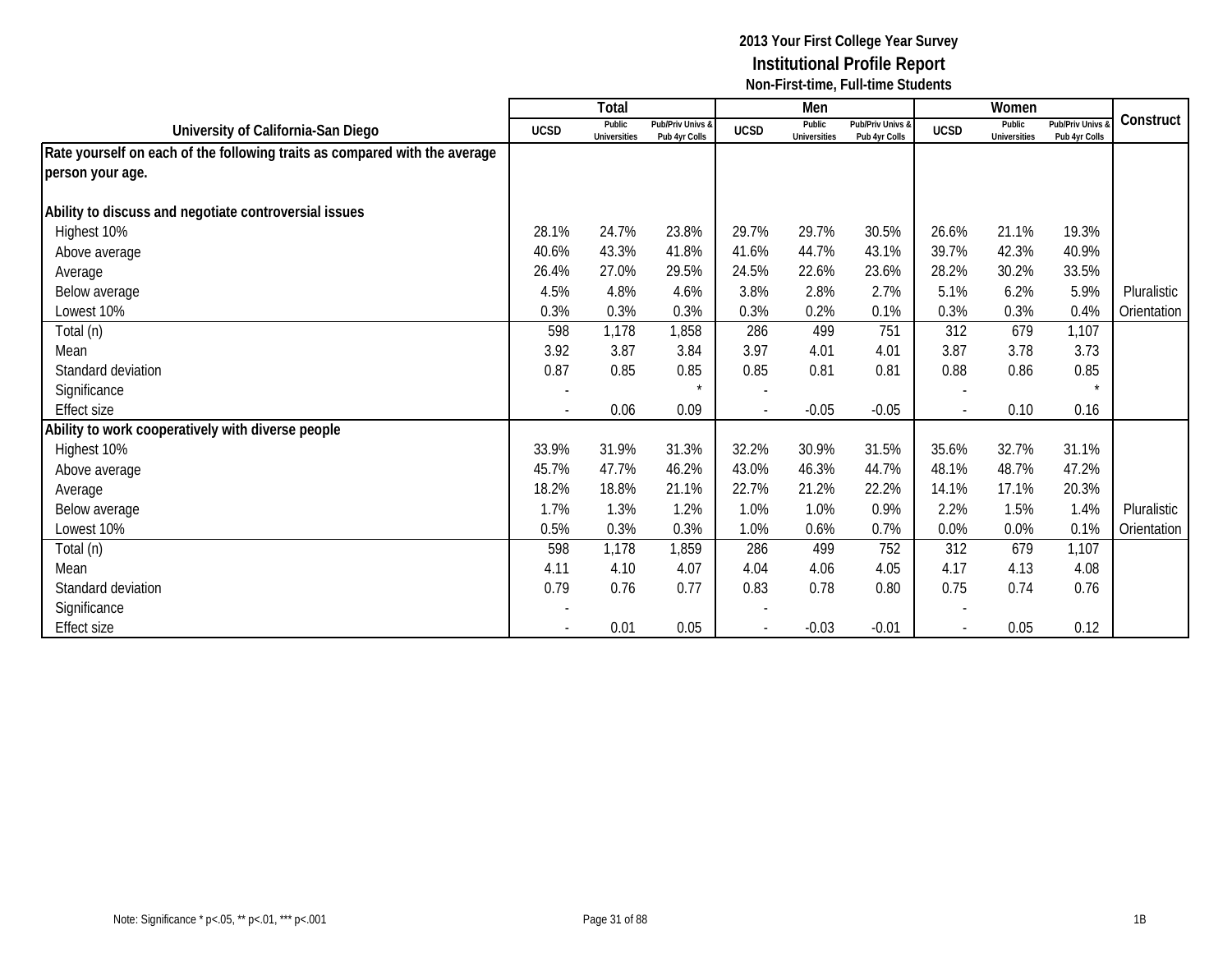|                                                          |             | <b>Total</b>                  |                                   |                | Men                           |                                   |                          | Women                         |                                        |           |
|----------------------------------------------------------|-------------|-------------------------------|-----------------------------------|----------------|-------------------------------|-----------------------------------|--------------------------|-------------------------------|----------------------------------------|-----------|
| University of California-San Diego                       | <b>UCSD</b> | Public<br><b>Universities</b> | Pub/Priv Univs &<br>Pub 4yr Colls | <b>UCSD</b>    | Public<br><b>Universities</b> | Pub/Priv Univs &<br>Pub 4yr Colls | <b>UCSD</b>              | Public<br><b>Universities</b> | <b>Pub/Priv Univs</b><br>Pub 4yr Colls | Construct |
| Since entering this college, how often have you:         |             |                               |                                   |                |                               |                                   |                          |                               |                                        |           |
|                                                          |             |                               |                                   |                |                               |                                   |                          |                               |                                        |           |
| Attended a religious service                             |             |                               |                                   |                |                               |                                   |                          |                               |                                        |           |
| Frequently                                               | 11.2%       | 13.8%                         | 19.1%                             | 12.8%          | 14.6%                         | 17.3%                             | 9.8%                     | 13.1%                         | 20.3%                                  |           |
| Occasionally                                             | 21.3%       | 23.2%                         | 25.4%                             | 19.9%          | 21.0%                         | 24.7%                             | 22.5%                    | 24.9%                         | 25.8%                                  |           |
| Not at all                                               | 67.5%       | 63.0%                         | 55.5%                             | 67.3%          | 64.4%                         | 58.0%                             | 67.8%                    | 62.0%                         | 53.9%                                  |           |
| Total (n)                                                | 588         | 1,111                         | 1,743                             | 281            | 472                           | 700                               | 307                      | 639                           | 1,043                                  |           |
| Mean                                                     | 1.44        | 1.51                          | 1.64                              | 1.46           | 1.50                          | 1.59                              | 1.42                     | 1.51                          | 1.66                                   |           |
| Standard deviation                                       | 0.69        | 0.73                          | 0.78                              | 0.71           | 0.74                          | 0.77                              | 0.66                     | 0.72                          | 0.79                                   |           |
| Significance                                             |             |                               | $***$                             |                |                               |                                   |                          |                               | $***$                                  |           |
| <b>Effect size</b>                                       | $\sim$      | $-0.10$                       | $-0.26$                           |                | $-0.05$                       | $-0.17$                           | $\overline{\phantom{a}}$ | $-0.13$                       | $-0.30$                                |           |
| Been bored in class                                      |             |                               |                                   |                |                               |                                   |                          |                               |                                        |           |
| Frequently                                               | 32.4%       | 36.5%                         | 36.9%                             | 33.0%          | 33.6%                         | 32.8%                             | 31.9%                    | 38.6%                         | 39.7%                                  |           |
| Occasionally                                             | 59.9%       | 57.2%                         | 57.3%                             | 58.9%          | 58.8%                         | 60.5%                             | 60.9%                    | 56.1%                         | 55.2%                                  |           |
| Not at all                                               | 7.6%        | 6.3%                          | 5.8%                              | 8.2%           | 7.6%                          | 6.7%                              | 7.2%                     | 5.3%                          | 5.2%                                   |           |
| Total (n)                                                | 589         | 1,113                         | 1,748                             | 282            | 473                           | 702                               | 307                      | 640                           | 1,046                                  |           |
| Mean                                                     | 2.25        | 2.30                          | 2.31                              | 2.25           | 2.26                          | 2.26                              | 2.25                     | 2.33                          | 2.35                                   |           |
| Standard deviation                                       | 0.58        | 0.58                          | 0.57                              | 0.59           | 0.59                          | 0.57                              | 0.58                     | 0.57                          | 0.57                                   |           |
| Significance                                             |             |                               | $\star$                           |                |                               |                                   |                          | $\star$                       | $\star\star$                           |           |
| <b>Effect size</b>                                       |             | $-0.09$                       | $-0.11$                           |                | $-0.02$                       | $-0.02$                           | $\overline{\phantom{a}}$ | $-0.14$                       | $-0.18$                                |           |
| Demonstrated for a cause (e.g., boycott, rally, protest) |             |                               |                                   |                |                               |                                   |                          |                               |                                        |           |
| Frequently                                               | 3.1%        | 3.1%                          | 3.8%                              | 5.0%           | 3.6%                          | 4.4%                              | 1.3%                     | 2.7%                          | 3.4%                                   | Civic     |
| Occasionally                                             | 17.7%       | 17.6%                         | 18.9%                             | 17.4%          | 18.2%                         | 20.0%                             | 17.9%                    | 17.1%                         | 18.1%                                  | Engage-   |
| Not at all                                               | 79.3%       | 79.4%                         | 77.3%                             | 77.6%          | 78.2%                         | 75.6%                             | 80.8%                    | 80.3%                         | 78.5%                                  | ment      |
| Total (n)                                                | 588         | 1,111                         | 1,742                             | 281            | 472                           | 700                               | 307                      | 639                           | 1,042                                  |           |
| Mean                                                     | 1.24        | 1.24                          | 1.26                              | 1.27           | 1.25                          | 1.29                              | 1.21                     | 1.22                          | 1.25                                   |           |
| Standard deviation                                       | 0.49        | 0.49                          | 0.52                              | 0.55           | 0.51                          | 0.54                              | 0.44                     | 0.48                          | 0.50                                   |           |
| Significance                                             |             |                               |                                   |                |                               |                                   |                          |                               |                                        |           |
| <b>Effect size</b>                                       |             | 0.00                          | $-0.04$                           | $\overline{a}$ | 0.04                          | $-0.04$                           | $\overline{\phantom{a}}$ | $-0.02$                       | $-0.08$                                |           |
| <b>Tutored another student</b>                           |             |                               |                                   |                |                               |                                   |                          |                               |                                        |           |
| Frequently                                               | 11.4%       | 10.6%                         | 10.3%                             | 13.5%          | 13.1%                         | 12.8%                             | 9.4%                     | 8.8%                          | 8.6%                                   |           |
| Occasionally                                             | 42.5%       | 41.5%                         | 41.9%                             | 47.7%          | 46.8%                         | 46.9%                             | 37.8%                    | 37.6%                         | 38.5%                                  |           |
| Not at all                                               | 46.1%       | 47.9%                         | 47.8%                             | 38.8%          | 40.0%                         | 40.2%                             | 52.8%                    | 53.7%                         | 52.8%                                  |           |
| Total (n)                                                | 588         | 1,111                         | 1,744                             | 281            | 472                           | 701                               | 307                      | 639                           | 1,043                                  |           |
| Mean                                                     | 1.65        | 1.63                          | 1.63                              | 1.75           | 1.73                          | 1.73                              | 1.57                     | 1.55                          | 1.56                                   |           |
| Standard deviation                                       | 0.67        | 0.67                          | 0.66                              | 0.68           | 0.68                          | 0.68                              | 0.66                     | 0.65                          | 0.65                                   |           |
| Significance                                             |             |                               |                                   |                |                               |                                   |                          |                               |                                        |           |
| <b>Effect size</b>                                       |             | 0.03                          | 0.03                              |                | 0.03                          | 0.03                              | $\overline{\phantom{a}}$ | 0.03                          | 0.02                                   |           |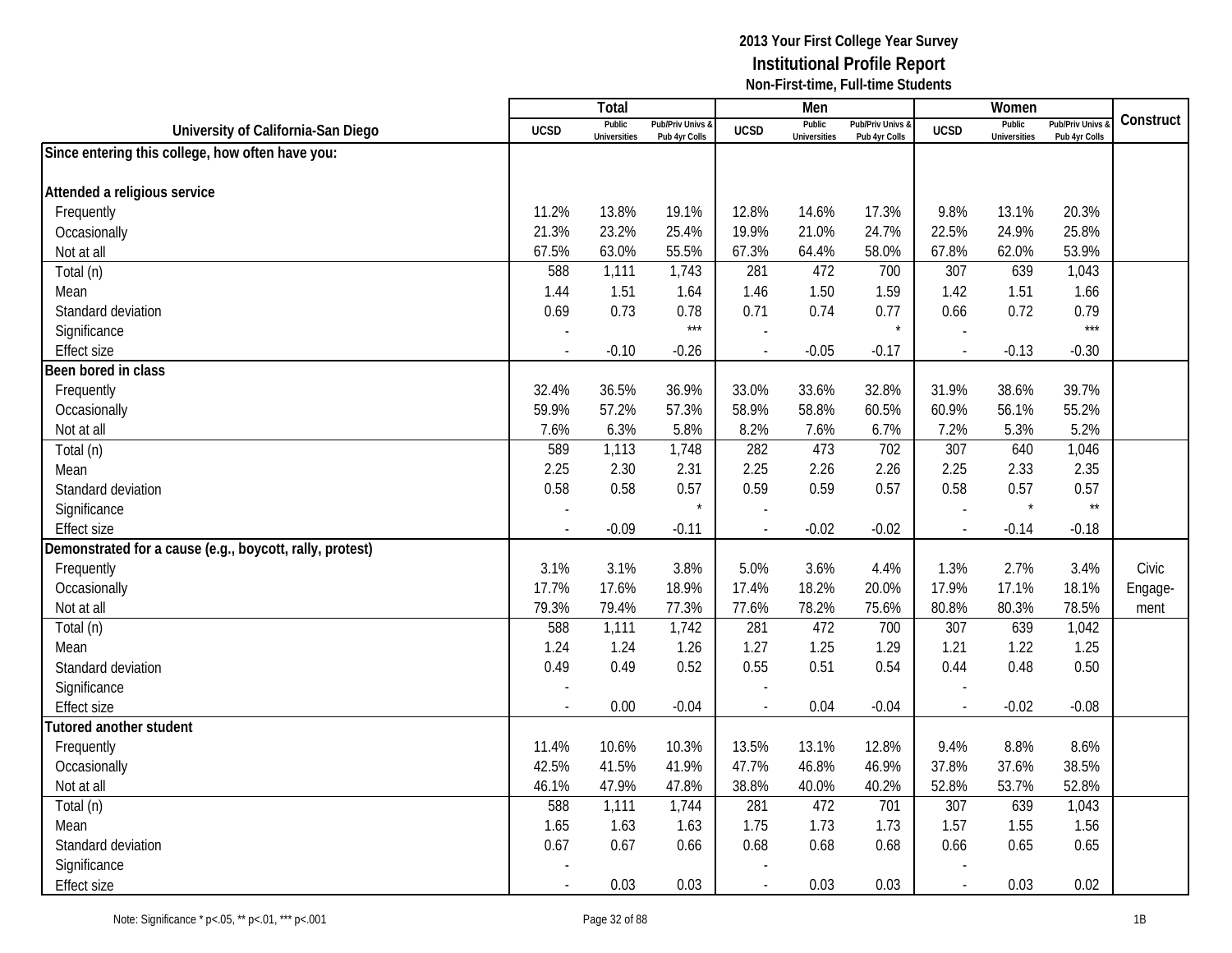|                                                  |                          | Total                         |                                   |                          | Men                           |                                   |                          | Women                         |                                        |           |
|--------------------------------------------------|--------------------------|-------------------------------|-----------------------------------|--------------------------|-------------------------------|-----------------------------------|--------------------------|-------------------------------|----------------------------------------|-----------|
| University of California-San Diego               | <b>UCSD</b>              | Public<br><b>Universities</b> | Pub/Priv Univs &<br>Pub 4yr Colls | <b>UCSD</b>              | Public<br><b>Universities</b> | Pub/Priv Univs &<br>Pub 4yr Colls | <b>UCSD</b>              | Public<br><b>Universities</b> | <b>Pub/Priv Univs</b><br>Pub 4yr Colls | Construct |
| Since entering this college, how often have you: |                          |                               |                                   |                          |                               |                                   |                          |                               |                                        |           |
|                                                  |                          |                               |                                   |                          |                               |                                   |                          |                               |                                        |           |
| Studied with other students                      |                          |                               |                                   |                          |                               |                                   |                          |                               |                                        |           |
| Frequently                                       | 33.6%                    | 37.0%                         | 37.7%                             | 29.1%                    | 33.0%                         | 33.4%                             | 37.8%                    | 39.9%                         | 40.7%                                  |           |
| Occasionally                                     | 55.3%                    | 54.1%                         | 54.2%                             | 60.3%                    | 57.3%                         | 57.3%                             | 50.8%                    | 51.8%                         | 52.2%                                  |           |
| Not at all                                       | 11.0%                    | 8.9%                          | 8.0%                              | 10.6%                    | 9.7%                          | 9.3%                              | 11.4%                    | 8.3%                          | 7.2%                                   |           |
| Total (n)                                        | 589                      | 1,112                         | 1,741                             | 282                      | 473                           | 698                               | 307                      | 639                           | 1,043                                  |           |
| Mean                                             | 2.23                     | 2.28                          | 2.30                              | 2.18                     | 2.23                          | 2.24                              | 2.26                     | 2.32                          | 2.33                                   |           |
| Standard deviation                               | 0.63                     | 0.62                          | 0.61                              | 0.60                     | 0.61                          | 0.61                              | 0.65                     | 0.62                          | 0.61                                   |           |
| Significance                                     |                          |                               | $\star$                           |                          |                               |                                   |                          |                               |                                        |           |
| <b>Effect size</b>                               |                          | $-0.08$                       | $-0.11$                           | $\overline{a}$           | $-0.08$                       | $-0.10$                           | $\sim$                   | $-0.10$                       | $-0.11$                                |           |
| Been a guest in a professor's home               |                          |                               |                                   |                          |                               |                                   |                          |                               |                                        |           |
| Frequently                                       | 1.4%                     | 1.4%                          | 2.1%                              | 2.5%                     | 1.9%                          | 2.6%                              | 0.3%                     | 0.9%                          | 1.7%                                   |           |
| Occasionally                                     | 7.0%                     | 7.3%                          | 9.5%                              | 7.8%                     | 8.7%                          | 11.8%                             | 6.2%                     | 6.3%                          | 7.9%                                   |           |
| Not at all                                       | 91.7%                    | 91.4%                         | 88.5%                             | 89.7%                    | 89.4%                         | 85.6%                             | 93.5%                    | 92.8%                         | 90.4%                                  |           |
| Total (n)                                        | 588                      | 1,111                         | 1,745                             | 282                      | 473                           | 702                               | 306                      | 638                           | 1,043                                  |           |
| Mean                                             | 1.10                     | 1.10                          | 1.14                              | 1.13                     | 1.12                          | 1.17                              | 1.07                     | 1.08                          | 1.11                                   |           |
| Standard deviation                               | 0.34                     | 0.34                          | 0.40                              | 0.40                     | 0.38                          | 0.44                              | 0.27                     | 0.31                          | 0.37                                   |           |
| Significance                                     |                          |                               | $\star$                           |                          |                               |                                   |                          |                               |                                        |           |
| <b>Effect size</b>                               | $\overline{\phantom{a}}$ | 0.00                          | $-0.10$                           |                          | 0.03                          | $-0.09$                           | $\overline{\phantom{a}}$ | $-0.03$                       | $-0.11$                                |           |
| Smoked cigarettes                                |                          |                               |                                   |                          |                               |                                   |                          |                               |                                        |           |
| Frequently                                       | 5.4%                     | 4.1%                          | 3.8%                              | 6.8%                     | 5.5%                          | 5.7%                              | 4.2%                     | 3.1%                          | 2.5%                                   |           |
| Occasionally                                     | 12.8%                    | 11.8%                         | 12.5%                             | 13.2%                    | 13.1%                         | 14.8%                             | 12.4%                    | 10.8%                         | 10.9%                                  |           |
| Not at all                                       | 81.8%                    | 84.1%                         | 83.7%                             | 80.1%                    | 81.4%                         | 79.5%                             | 83.4%                    | 86.1%                         | 86.6%                                  |           |
| Total (n)                                        | 588                      | 1,111                         | 1,746                             | 281                      | 472                           | 701                               | 307                      | 639                           | 1,045                                  |           |
| Mean                                             | 1.24                     | 1.20                          | 1.20                              | 1.27                     | 1.24                          | 1.26                              | 1.21                     | 1.17                          | 1.16                                   |           |
| Standard deviation                               | 0.54                     | 0.49                          | 0.49                              | 0.58                     | 0.54                          | 0.56                              | 0.50                     | 0.45                          | 0.43                                   |           |
| Significance                                     |                          |                               |                                   |                          |                               |                                   |                          |                               |                                        |           |
| <b>Effect size</b>                               | $\sim$                   | 0.08                          | 0.08                              | $\overline{\phantom{a}}$ | 0.06                          | 0.02                              | $\sim$                   | 0.09                          | 0.12                                   |           |
| Drank beer                                       |                          |                               |                                   |                          |                               |                                   |                          |                               |                                        |           |
| Frequently                                       | 13.5%                    | 12.5%                         | 11.6%                             | 18.1%                    | 15.3%                         | 14.4%                             | 9.2%                     | 10.5%                         | 9.8%                                   |           |
| Occasionally                                     | 48.6%                    | 41.7%                         | 38.0%                             | 50.5%                    | 43.9%                         | 41.8%                             | 46.7%                    | 40.1%                         | 35.4%                                  |           |
| Not at all                                       | 38.0%                    | 45.8%                         | 50.4%                             | 31.3%                    | 40.9%                         | 43.8%                             | 44.1%                    | 49.4%                         | 54.8%                                  |           |
| Total (n)                                        | 587                      | 1,110                         | 1,739                             | 281                      | 472                           | 696                               | 306                      | 638                           | 1,043                                  |           |
| Mean                                             | 1.75                     | 1.67                          | 1.61                              | 1.87                     | 1.74                          | 1.71                              | 1.65                     | 1.61                          | 1.55                                   |           |
| Standard deviation                               | 0.67                     | 0.69                          | 0.69                              | 0.69                     | 0.70                          | 0.70                              | 0.64                     | 0.67                          | 0.67                                   |           |
| Significance                                     |                          |                               | $***$                             |                          | $\star$                       | $\star\star$                      |                          |                               |                                        |           |
| <b>Effect size</b>                               |                          | 0.12                          | 0.20                              |                          | 0.19                          | 0.23                              | $\mathbf{r}$             | 0.06                          | 0.15                                   |           |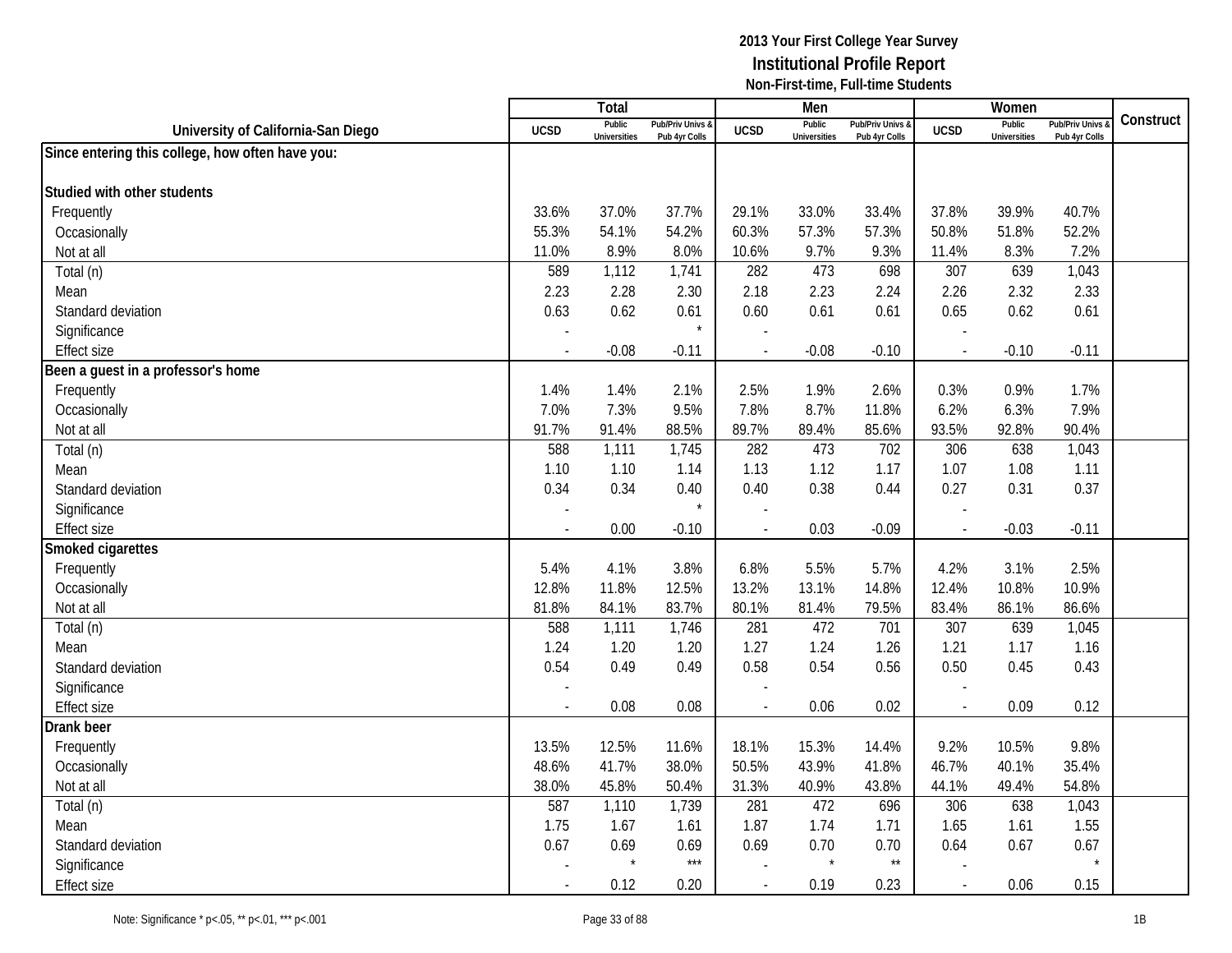|                                                  |                          | Total                         |                                   |                          | Men                           |                                   |                          | Women                         |                                        |           |
|--------------------------------------------------|--------------------------|-------------------------------|-----------------------------------|--------------------------|-------------------------------|-----------------------------------|--------------------------|-------------------------------|----------------------------------------|-----------|
| University of California-San Diego               | <b>UCSD</b>              | Public<br><b>Universities</b> | Pub/Priv Univs &<br>Pub 4yr Colls | <b>UCSD</b>              | Public<br><b>Universities</b> | Pub/Priv Univs &<br>Pub 4yr Colls | <b>UCSD</b>              | Public<br><b>Universities</b> | <b>Pub/Priv Univs</b><br>Pub 4yr Colls | Construct |
| Since entering this college, how often have you: |                          |                               |                                   |                          |                               |                                   |                          |                               |                                        |           |
|                                                  |                          |                               |                                   |                          |                               |                                   |                          |                               |                                        |           |
| Drank wine or liquor                             |                          |                               |                                   |                          |                               |                                   |                          |                               |                                        |           |
| Frequently                                       | 13.1%                    | 14.8%                         | 14.0%                             | 15.7%                    | 14.6%                         | 14.2%                             | 10.7%                    | 14.9%                         | 13.8%                                  |           |
| Occasionally                                     | 53.7%                    | 46.4%                         | 42.1%                             | 53.0%                    | 45.8%                         | 42.2%                             | 54.4%                    | 46.8%                         | 42.0%                                  |           |
| Not at all                                       | 33.2%                    | 38.9%                         | 43.9%                             | 31.3%                    | 39.6%                         | 43.6%                             | 34.9%                    | 38.3%                         | 44.2%                                  |           |
| Total (n)                                        | 588                      | 1,111                         | 1,741                             | 281                      | 472                           | 697                               | 307                      | 639                           | 1,044                                  |           |
| Mean                                             | 1.80                     | 1.76                          | 1.70                              | 1.84                     | 1.75                          | 1.71                              | 1.76                     | 1.77                          | 1.70                                   |           |
| Standard deviation                               | 0.65                     | 0.69                          | 0.70                              | 0.67                     | 0.69                          | 0.70                              | 0.63                     | 0.69                          | 0.70                                   |           |
| Significance                                     |                          |                               | $\star\star$                      |                          |                               | $\star\star$                      |                          |                               |                                        |           |
| <b>Effect size</b>                               | $\sim$                   | 0.06                          | 0.14                              |                          | 0.13                          | 0.19                              | $\sim$                   | $-0.01$                       | 0.09                                   |           |
| Felt overwhelmed by all you had to do            |                          |                               |                                   |                          |                               |                                   |                          |                               |                                        |           |
| Frequently                                       | 46.8%                    | 45.2%                         | 44.6%                             | 40.0%                    | 35.9%                         | 34.3%                             | 53.1%                    | 52.0%                         | 51.5%                                  |           |
| Occasionally                                     | 49.2%                    | 50.6%                         | 50.7%                             | 55.4%                    | 58.2%                         | 58.4%                             | 43.6%                    | 45.0%                         | 45.6%                                  |           |
| Not at all                                       | 3.9%                     | 4.2%                          | 4.7%                              | 4.6%                     | 5.9%                          | 7.3%                              | 3.3%                     | 3.0%                          | 2.9%                                   |           |
| Total (n)                                        | 587                      | 1,109                         | 1,737                             | 280                      | 471                           | 697                               | 307                      | 638                           | 1,040                                  |           |
| Mean                                             | 2.43                     | 2.41                          | 2.40                              | 2.35                     | 2.30                          | 2.27                              | 2.50                     | 2.49                          | 2.49                                   |           |
| Standard deviation                               | 0.57                     | 0.57                          | 0.58                              | 0.57                     | 0.57                          | 0.59                              | 0.56                     | 0.56                          | 0.55                                   |           |
| Significance                                     |                          |                               |                                   |                          |                               |                                   |                          |                               |                                        |           |
| <b>Effect size</b>                               | $\overline{\phantom{a}}$ | 0.04                          | 0.05                              |                          | 0.09                          | 0.14                              | $\overline{\phantom{a}}$ | 0.02                          | 0.02                                   |           |
| <b>Felt depressed</b>                            |                          |                               |                                   |                          |                               |                                   |                          |                               |                                        |           |
| Frequently                                       | 20.0%                    | 18.8%                         | 17.6%                             | 18.3%                    | 16.0%                         | 13.9%                             | 21.5%                    | 20.8%                         | 20.0%                                  |           |
| Occasionally                                     | 54.1%                    | 52.2%                         | 51.8%                             | 55.2%                    | 54.0%                         | 53.9%                             | 53.1%                    | 50.8%                         | 50.3%                                  |           |
| Not at all                                       | 25.9%                    | 29.1%                         | 30.6%                             | 26.5%                    | 30.0%                         | 32.1%                             | 25.4%                    | 28.4%                         | 29.6%                                  |           |
| Total (n)                                        | 586                      | 1,108                         | 1,736                             | 279                      | 470                           | 697                               | 307                      | 638                           | 1,039                                  |           |
| Mean                                             | 1.94                     | 1.90                          | 1.87                              | 1.92                     | 1.86                          | 1.82                              | 1.96                     | 1.92                          | 1.90                                   |           |
| Standard deviation                               | 0.68                     | 0.68                          | 0.68                              | 0.67                     | 0.66                          | 0.65                              | 0.68                     | 0.70                          | 0.70                                   |           |
| Significance                                     |                          |                               | $\star$                           |                          |                               |                                   |                          |                               |                                        |           |
| <b>Effect size</b>                               | $\overline{\phantom{a}}$ | 0.06                          | 0.10                              | $\overline{\phantom{a}}$ | 0.09                          | 0.15                              | $\overline{a}$           | 0.06                          | 0.09                                   |           |
| Performed volunteer work                         |                          |                               |                                   |                          |                               |                                   |                          |                               |                                        |           |
| Frequently                                       | 13.3%                    | 12.1%                         | 14.1%                             | 11.1%                    | 9.8%                          | 11.5%                             | 15.3%                    | 13.8%                         | 15.8%                                  | Civic     |
| Occasionally                                     | 36.5%                    | 40.0%                         | 45.2%                             | 32.9%                    | 34.8%                         | 40.0%                             | 39.7%                    | 43.9%                         | 48.6%                                  | Engage-   |
| Not at all                                       | 50.3%                    | 47.9%                         | 40.8%                             | 56.1%                    | 55.4%                         | 48.5%                             | 45.0%                    | 42.3%                         | 35.6%                                  | ment      |
| Total (n)                                        | 587                      | 1,109                         | 1,734                             | 280                      | 471                           | 695                               | 307                      | 638                           | 1,039                                  |           |
| Mean                                             | 1.63                     | 1.64                          | 1.73                              | 1.55                     | 1.54                          | 1.63                              | 1.70                     | 1.71                          | 1.80                                   |           |
| Standard deviation                               | 0.71                     | 0.69                          | 0.69                              | 0.69                     | 0.67                          | 0.68                              | 0.72                     | 0.69                          | 0.69                                   |           |
| Significance                                     |                          |                               | $^{\star\star}$                   |                          |                               |                                   |                          |                               |                                        |           |
| <b>Effect size</b>                               |                          | $-0.01$                       | $-0.14$                           |                          | 0.01                          | $-0.12$                           | $\overline{\phantom{a}}$ | $-0.01$                       | $-0.14$                                |           |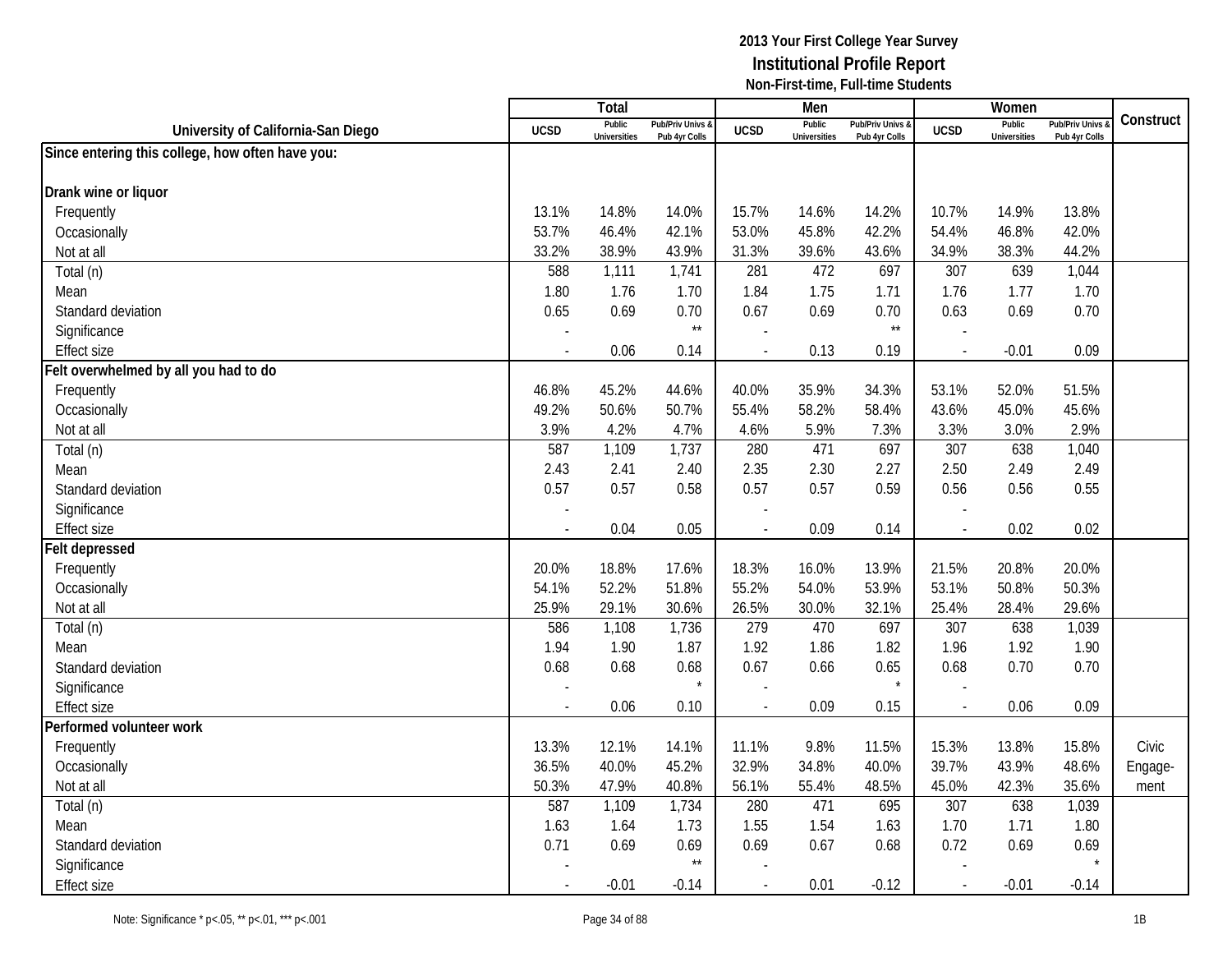|                                                          |                          | Total                         |                                              |             | Men                           |                                              |                          | Women                         |                                        |             |
|----------------------------------------------------------|--------------------------|-------------------------------|----------------------------------------------|-------------|-------------------------------|----------------------------------------------|--------------------------|-------------------------------|----------------------------------------|-------------|
| University of California-San Diego                       | <b>UCSD</b>              | Public<br><b>Universities</b> | <b>Pub/Priv Univs &amp;</b><br>Pub 4yr Colls | <b>UCSD</b> | Public<br><b>Universities</b> | <b>Pub/Priv Univs &amp;</b><br>Pub 4yr Colls | <b>UCSD</b>              | Public<br><b>Universities</b> | <b>Pub/Priv Univs</b><br>Pub 4yr Colls | Construct   |
| Since entering this college, how often have you:         |                          |                               |                                              |             |                               |                                              |                          |                               |                                        |             |
|                                                          |                          |                               |                                              |             |                               |                                              |                          |                               |                                        |             |
| Asked a professor for advice after class                 |                          |                               |                                              |             |                               |                                              |                          |                               |                                        |             |
| Frequently                                               | 13.3%                    | 12.0%                         | 14.0%                                        | 15.4%       | 13.8%                         | 15.5%                                        | 11.4%                    | 10.7%                         | 12.9%                                  |             |
| Occasionally                                             | 55.7%                    | 56.7%                         | 59.0%                                        | 54.6%       | 58.2%                         | 59.8%                                        | 56.7%                    | 55.6%                         | 58.5%                                  | Faculty     |
| Not at all                                               | 31.0%                    | 31.3%                         | 27.0%                                        | 30.0%       | 28.0%                         | 24.7%                                        | 31.9%                    | 33.7%                         | 28.5%                                  | Interaction |
| Total (n)                                                | 587                      | 1,109                         | 1,733                                        | 280         | 471                           | 696                                          | 307                      | 638                           | 1,037                                  |             |
| Mean                                                     | 1.82                     | 1.81                          | 1.87                                         | 1.85        | 1.86                          | 1.91                                         | 1.79                     | 1.77                          | 1.84                                   |             |
| Standard deviation                                       | 0.64                     | 0.63                          | 0.63                                         | 0.66        | 0.63                          | 0.63                                         | 0.63                     | 0.63                          | 0.63                                   |             |
| Significance                                             |                          |                               |                                              |             |                               |                                              |                          |                               |                                        |             |
| <b>Effect size</b>                                       | $\blacksquare$           | 0.02                          | $-0.08$                                      |             | $-0.02$                       | $-0.10$                                      | $\overline{a}$           | 0.03                          | $-0.08$                                |             |
| Voted in a student election                              |                          |                               |                                              |             |                               |                                              |                          |                               |                                        |             |
| Frequently                                               | 6.8%                     | 7.9%                          | 10.2%                                        | 8.2%        | 8.3%                          | 9.9%                                         | 5.5%                     | 7.5%                          | 10.4%                                  |             |
| Occasionally                                             | 31.7%                    | 36.1%                         | 38.1%                                        | 31.2%       | 36.2%                         | 38.7%                                        | 32.2%                    | 36.1%                         | 37.7%                                  |             |
| Not at all                                               | 61.4%                    | 56.0%                         | 51.7%                                        | 60.6%       | 55.5%                         | 51.4%                                        | 62.2%                    | 56.4%                         | 51.9%                                  |             |
| Total (n)                                                | 586                      | 1,108                         | 1,734                                        | 279         | 470                           | 695                                          | 307                      | 638                           | 1,039                                  |             |
| Mean                                                     | 1.45                     | 1.52                          | 1.59                                         | 1.48        | 1.53                          | 1.59                                         | 1.43                     | 1.51                          | 1.59                                   |             |
| Standard deviation                                       | 0.62                     | 0.64                          | 0.67                                         | 0.64        | 0.65                          | 0.66                                         | 0.60                     | 0.63                          | 0.67                                   |             |
| Significance                                             |                          |                               | $***$                                        |             |                               |                                              |                          |                               | $***$                                  |             |
| <b>Effect size</b>                                       | $\overline{\phantom{a}}$ | $-0.11$                       | $-0.21$                                      |             | $-0.08$                       | $-0.17$                                      | $\overline{\phantom{a}}$ | $-0.13$                       | $-0.24$                                |             |
| Worked on a local, state, or national political campaign |                          |                               |                                              |             |                               |                                              |                          |                               |                                        |             |
| Frequently                                               | 2.2%                     | 2.3%                          | 2.7%                                         | 3.2%        | 3.0%                          | 3.9%                                         | 1.3%                     | 1.7%                          | 1.8%                                   | Civic       |
| Occasionally                                             | 9.2%                     | 8.8%                          | 9.7%                                         | 9.3%        | 10.0%                         | 12.1%                                        | 9.1%                     | 8.0%                          | 8.1%                                   | Engage-     |
| Not at all                                               | 88.6%                    | 88.9%                         | 87.6%                                        | 87.5%       | 87.0%                         | 84.0%                                        | 89.6%                    | 90.3%                         | 90.1%                                  | ment        |
| Total (n)                                                | 586                      | 1,108                         | 1,732                                        | 279         | 470                           | 695                                          | 307                      | 638                           | 1,037                                  |             |
| Mean                                                     | 1.14                     | 1.13                          | 1.15                                         | 1.16        | 1.16                          | 1.20                                         | 1.12                     | 1.11                          | 1.12                                   |             |
| Standard deviation                                       | 0.40                     | 0.40                          | 0.43                                         | 0.45        | 0.44                          | 0.49                                         | 0.36                     | 0.37                          | 0.37                                   |             |
| Significance                                             |                          |                               |                                              |             |                               |                                              |                          |                               |                                        |             |
| <b>Effect size</b>                                       |                          | 0.03                          | $-0.02$                                      |             | 0.00                          | $-0.08$                                      | $\overline{a}$           | 0.03                          | 0.00                                   |             |
| Socialized with someone of another racial/ethnic group   |                          |                               |                                              |             |                               |                                              |                          |                               |                                        |             |
| Frequently                                               | 55.7%                    | 55.8%                         | 57.5%                                        | 51.4%       | 52.4%                         | 54.9%                                        | 59.6%                    | 58.3%                         | 59.2%                                  |             |
| Occasionally                                             | 35.1%                    | 36.4%                         | 35.7%                                        | 36.8%       | 38.4%                         | 37.3%                                        | 33.6%                    | 35.0%                         | 34.6%                                  |             |
| Not at all                                               | 9.2%                     | 7.8%                          | 6.8%                                         | 11.8%       | 9.1%                          | 7.7%                                         | 6.8%                     | 6.7%                          | 6.2%                                   |             |
| Total (n)                                                | 587                      | 1,109                         | 1,736                                        | 280         | 471                           | 697                                          | $\overline{307}$         | 638                           | 1,039                                  |             |
| Mean                                                     | 2.47                     | 2.48                          | 2.51                                         | 2.40        | 2.43                          | 2.47                                         | 2.53                     | 2.52                          | 2.53                                   |             |
| Standard deviation                                       | 0.66                     | 0.64                          | 0.62                                         | 0.69        | 0.66                          | 0.64                                         | 0.62                     | 0.62                          | 0.61                                   |             |
| Significance                                             |                          |                               |                                              |             |                               |                                              |                          |                               |                                        |             |
| <b>Effect size</b>                                       |                          | $-0.02$                       | $-0.06$                                      |             | $-0.05$                       | $-0.11$                                      | $\sim$                   | 0.02                          | 0.00                                   |             |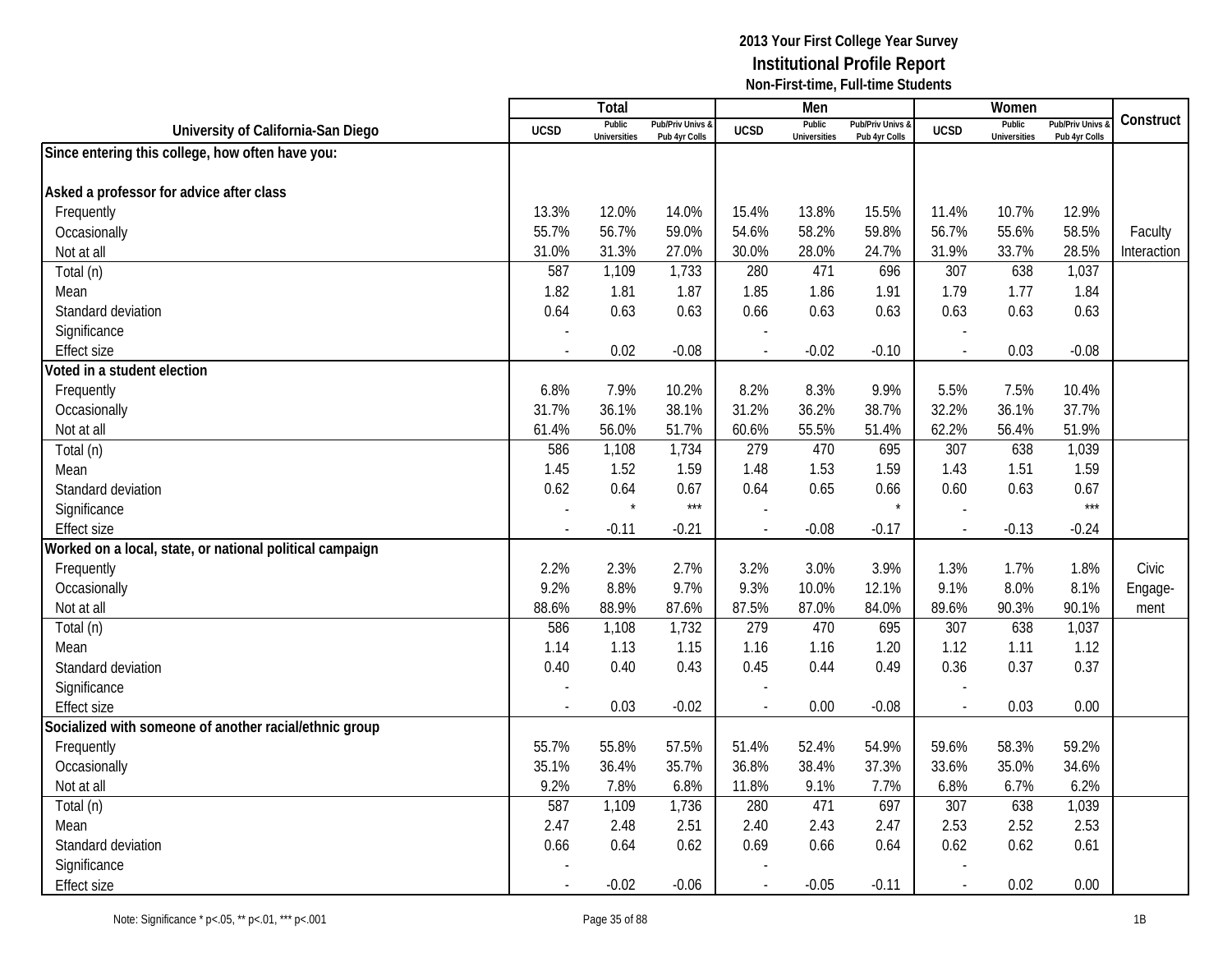|                                                     |                          | Total                         |                                              |                | Men                           |                                   |                | Women                         |                                        |            |
|-----------------------------------------------------|--------------------------|-------------------------------|----------------------------------------------|----------------|-------------------------------|-----------------------------------|----------------|-------------------------------|----------------------------------------|------------|
| University of California-San Diego                  | <b>UCSD</b>              | Public<br><b>Universities</b> | <b>Pub/Priv Univs &amp;</b><br>Pub 4yr Colls | <b>UCSD</b>    | Public<br><b>Universities</b> | Pub/Priv Univs &<br>Pub 4yr Colls | <b>UCSD</b>    | Public<br><b>Universities</b> | <b>Pub/Priv Univs</b><br>Pub 4yr Colls | Construct  |
| Since entering this college, how often have you:    |                          |                               |                                              |                |                               |                                   |                |                               |                                        |            |
|                                                     |                          |                               |                                              |                |                               |                                   |                |                               |                                        |            |
| Come late to class                                  |                          |                               |                                              |                |                               |                                   |                |                               |                                        |            |
| Frequently                                          | 11.1%                    | 10.3%                         | 9.7%                                         | 11.1%          | 11.0%                         | 10.2%                             | 11.1%          | 9.7%                          | 9.3%                                   | Academic   |
| Occasionally                                        | 56.2%                    | 52.8%                         | 52.5%                                        | 57.1%          | 56.1%                         | 57.6%                             | 55.4%          | 50.3%                         | 49.0%                                  | Disengage- |
| Not at all                                          | 32.7%                    | 37.0%                         | 37.8%                                        | 31.8%          | 32.9%                         | 32.2%                             | 33.6%          | 40.0%                         | 41.6%                                  | ment       |
| Total (n)                                           | 587                      | 1,109                         | 1,734                                        | 280            | 471                           | 696                               | 307            | 638                           | 1,038                                  |            |
| Mean                                                | 1.78                     | 1.73                          | 1.72                                         | 1.79           | 1.78                          | 1.78                              | 1.78           | 1.70                          | 1.68                                   |            |
| Standard deviation                                  | 0.63                     | 0.63                          | 0.63                                         | 0.62           | 0.63                          | 0.61                              | 0.63           | 0.64                          | 0.64                                   |            |
| Significance                                        |                          |                               |                                              |                |                               |                                   |                |                               |                                        |            |
| <b>Effect size</b>                                  | $\overline{a}$           | 0.08                          | 0.10                                         | $\overline{a}$ | 0.02                          | 0.02                              |                | 0.13                          | 0.16                                   |            |
| Posted on a course-related on-line discussion board |                          |                               |                                              |                |                               |                                   |                |                               |                                        |            |
| Frequently                                          | 12.1%                    | 12.7%                         | 15.7%                                        | 13.2%          | 13.8%                         | 15.2%                             | 11.1%          | 11.9%                         | 16.0%                                  |            |
| Occasionally                                        | 46.2%                    | 44.8%                         | 41.6%                                        | 45.7%          | 44.4%                         | 43.7%                             | 46.6%          | 45.1%                         | 40.2%                                  |            |
| Not at all                                          | 41.7%                    | 42.5%                         | 42.7%                                        | 41.1%          | 41.8%                         | 41.1%                             | 42.3%          | 42.9%                         | 43.8%                                  |            |
| Total (n)                                           | 587                      | 1,109                         | 1,731                                        | 280            | 471                           | 693                               | 307            | 638                           | 1,038                                  |            |
| Mean                                                | 1.70                     | 1.70                          | 1.73                                         | 1.72           | 1.72                          | 1.74                              | 1.69           | 1.69                          | 1.72                                   |            |
| Standard deviation                                  | 0.67                     | 0.68                          | 0.71                                         | 0.68           | 0.69                          | 0.70                              | 0.66           | 0.67                          | 0.72                                   |            |
| Significance                                        |                          |                               |                                              |                |                               |                                   |                |                               |                                        |            |
| <b>Effect size</b>                                  | $\overline{\phantom{a}}$ | 0.00                          | $-0.04$                                      |                | 0.00                          | $-0.03$                           |                | 0.00                          | $-0.04$                                |            |
| Performed community service as part of class        |                          |                               |                                              |                |                               |                                   |                |                               |                                        |            |
| Frequently                                          | 2.6%                     | 3.2%                          | 5.1%                                         | 2.5%           | 2.6%                          | 3.8%                              | 2.6%           | 3.6%                          | 6.0%                                   |            |
| Occasionally                                        | 16.6%                    | 16.4%                         | 21.9%                                        | 14.3%          | 16.0%                         | 20.9%                             | 18.6%          | 16.8%                         | 22.6%                                  |            |
| Not at all                                          | 80.9%                    | 80.4%                         | 73.0%                                        | 83.2%          | 81.5%                         | 75.3%                             | 78.8%          | 79.6%                         | 71.5%                                  |            |
| Total (n)                                           | 586                      | 1,107                         | 1,730                                        | 279            | 470                           | 693                               | 307            | 637                           | 1,037                                  |            |
| Mean                                                | 1.22                     | 1.23                          | 1.32                                         | 1.19           | 1.21                          | 1.28                              | 1.24           | 1.24                          | 1.35                                   |            |
| Standard deviation                                  | 0.47                     | 0.49                          | 0.57                                         | 0.45           | 0.47                          | 0.53                              | 0.48           | 0.51                          | 0.59                                   |            |
| Significance                                        |                          |                               | $***$                                        |                |                               |                                   |                |                               | $\star\star$                           |            |
| <b>Effect size</b>                                  |                          | $-0.02$                       | $-0.18$                                      | $\overline{a}$ | $-0.04$                       | $-0.17$                           | $\overline{a}$ | 0.00                          | $-0.19$                                |            |
| <b>Discussed religion</b>                           |                          |                               |                                              |                |                               |                                   |                |                               |                                        |            |
| Frequently                                          | 13.7%                    | 14.6%                         | 18.3%                                        | 12.5%          | 14.3%                         | 17.3%                             | 14.7%          | 14.9%                         | 19.0%                                  |            |
| Occasionally                                        | 49.3%                    | 54.3%                         | 55.1%                                        | 49.1%          | 52.3%                         | 54.7%                             | 49.5%          | 55.7%                         | 55.4%                                  |            |
| Not at all                                          | 37.0%                    | 31.1%                         | 26.5%                                        | 38.4%          | 33.4%                         | 28.0%                             | 35.8%          | 29.4%                         | 25.6%                                  |            |
| Total (n)                                           | 586                      | 1,107                         | 1,729                                        | 279            | 470                           | 693                               | 307            | 637                           | 1,036                                  |            |
| Mean                                                | 1.77                     | 1.84                          | 1.92                                         | 1.74           | 1.81                          | 1.89                              | 1.79           | 1.86                          | 1.93                                   |            |
| Standard deviation                                  | 0.67                     | 0.66                          | 0.67                                         | 0.67           | 0.66                          | 0.67                              | 0.68           | 0.65                          | 0.66                                   |            |
| Significance                                        |                          | $\star$                       | $***$                                        |                |                               | $\star\star$                      |                |                               | $\star\star$                           |            |
| <b>Effect size</b>                                  |                          | $-0.11$                       | $-0.22$                                      | $\overline{a}$ | $-0.11$                       | $-0.22$                           |                | $-0.11$                       | $-0.21$                                |            |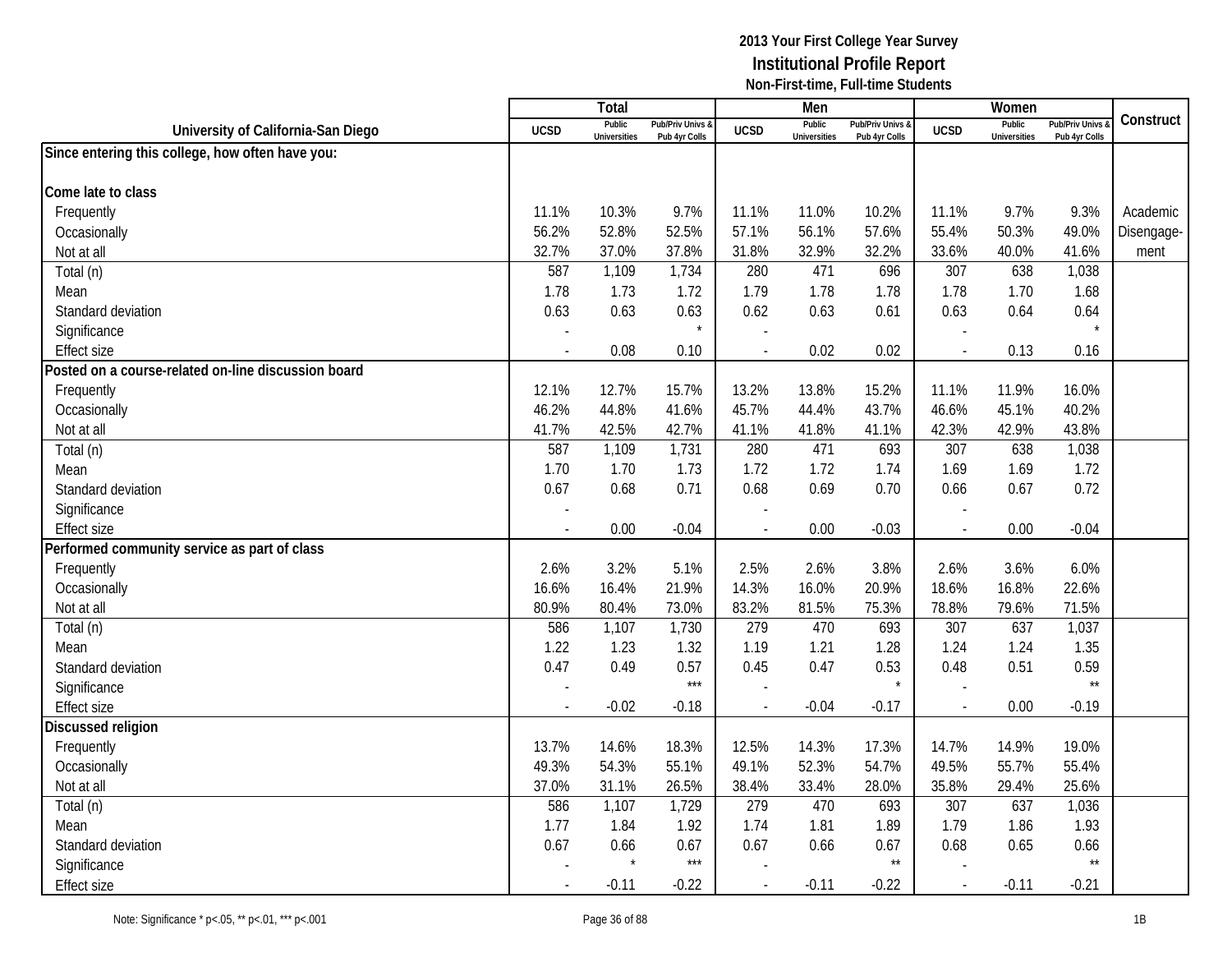|                                                  |             | <b>Total</b>                  |                                   |                | Men                           |                                   |                          | Women                         |                                        |           |
|--------------------------------------------------|-------------|-------------------------------|-----------------------------------|----------------|-------------------------------|-----------------------------------|--------------------------|-------------------------------|----------------------------------------|-----------|
| University of California-San Diego               | <b>UCSD</b> | Public<br><b>Universities</b> | Pub/Priv Univs &<br>Pub 4yr Colls | <b>UCSD</b>    | Public<br><b>Universities</b> | Pub/Priv Univs &<br>Pub 4yr Colls | <b>UCSD</b>              | Public<br><b>Universities</b> | <b>Pub/Priv Univs</b><br>Pub 4yr Colls | Construct |
| Since entering this college, how often have you: |             |                               |                                   |                |                               |                                   |                          |                               |                                        |           |
|                                                  |             |                               |                                   |                |                               |                                   |                          |                               |                                        |           |
| <b>Discussed politics</b>                        |             |                               |                                   |                |                               |                                   |                          |                               |                                        |           |
| Frequently                                       | 15.9%       | 15.7%                         | 17.3%                             | 16.1%          | 17.0%                         | 19.0%                             | 15.6%                    | 14.8%                         | 16.1%                                  |           |
| Occasionally                                     | 49.3%       | 54.7%                         | 56.8%                             | 49.5%          | 53.6%                         | 56.4%                             | 49.2%                    | 55.4%                         | 57.0%                                  |           |
| Not at all                                       | 34.8%       | 29.6%                         | 25.9%                             | 34.4%          | 29.4%                         | 24.5%                             | 35.2%                    | 29.8%                         | 26.8%                                  |           |
| Total (n)                                        | 586         | 1,107                         | 1,729                             | 279            | 470                           | 693                               | 307                      | 637                           | 1,036                                  |           |
| Mean                                             | 1.81        | 1.86                          | 1.91                              | 1.82           | 1.88                          | 1.95                              | 1.80                     | 1.85                          | 1.89                                   |           |
| Standard deviation                               | 0.69        | 0.66                          | 0.65                              | 0.69           | 0.67                          | 0.66                              | 0.69                     | 0.65                          | 0.65                                   |           |
| Significance                                     |             |                               | $\star\star$                      |                |                               | $\star\star$                      |                          |                               |                                        |           |
| <b>Effect size</b>                               |             | $-0.08$                       | $-0.15$                           |                | $-0.09$                       | $-0.20$                           | $\overline{\phantom{a}}$ | $-0.08$                       | $-0.14$                                |           |
| Maintained a healthy diet                        |             |                               |                                   |                |                               |                                   |                          |                               |                                        |           |
| Frequently                                       | 29.1%       | 31.1%                         | 29.1%                             | 28.2%          | 28.9%                         | 28.4%                             | 29.8%                    | 32.8%                         | 29.5%                                  |           |
| Occasionally                                     | 56.1%       | 56.6%                         | 58.3%                             | 55.7%          | 57.3%                         | 58.2%                             | 56.4%                    | 56.0%                         | 58.3%                                  |           |
| Not at all                                       | 14.9%       | 12.3%                         | 12.7%                             | 16.1%          | 13.8%                         | 13.4%                             | 13.8%                    | 11.2%                         | 12.2%                                  |           |
| Total (n)                                        | 585         | 1,105                         | 1,727                             | 280            | 471                           | 694                               | 305                      | 634                           | 1,033                                  |           |
| Mean                                             | 2.14        | 2.19                          | 2.16                              | 2.12           | 2.15                          | 2.15                              | 2.16                     | 2.22                          | 2.17                                   |           |
| Standard deviation                               | 0.65        | 0.63                          | 0.63                              | 0.66           | 0.64                          | 0.63                              | 0.64                     | 0.63                          | 0.62                                   |           |
| Significance                                     |             |                               |                                   |                |                               |                                   |                          |                               |                                        |           |
| <b>Effect size</b>                               |             | $-0.08$                       | $-0.03$                           |                | $-0.05$                       | $-0.05$                           | $\overline{\phantom{a}}$ | $-0.10$                       | $-0.02$                                |           |
| Had adequate sleep                               |             |                               |                                   |                |                               |                                   |                          |                               |                                        |           |
| Frequently                                       | 22.4%       | 23.6%                         | 22.8%                             | 23.9%          | 24.8%                         | 23.5%                             | 20.9%                    | 22.6%                         | 22.4%                                  |           |
| Occasionally                                     | 60.8%       | 61.9%                         | 61.4%                             | 60.4%          | 60.1%                         | 59.8%                             | 61.1%                    | 63.2%                         | 62.5%                                  |           |
| Not at all                                       | 16.9%       | 14.5%                         | 15.8%                             | 15.7%          | 15.1%                         | 16.7%                             | 18.0%                    | 14.2%                         | 15.2%                                  |           |
| Total (n)                                        | 586         | 1,107                         | 1,730                             | 280            | 471                           | 694                               | 306                      | 636                           | 1,036                                  |           |
| Mean                                             | 2.05        | 2.09                          | 2.07                              | 2.08           | 2.10                          | 2.07                              | 2.03                     | 2.08                          | 2.07                                   |           |
| Standard deviation                               | 0.62        | 0.61                          | 0.62                              | 0.63           | 0.62                          | 0.63                              | 0.62                     | 0.60                          | 0.61                                   |           |
| Significance                                     |             |                               |                                   |                |                               |                                   |                          |                               |                                        |           |
| <b>Effect size</b>                               |             | $-0.07$                       | $-0.03$                           | $\overline{a}$ | $-0.03$                       | 0.02                              | $\overline{\phantom{a}}$ | $-0.08$                       | $-0.07$                                |           |
| Helped raise money for a cause or campaign       |             |                               |                                   |                |                               |                                   |                          |                               |                                        |           |
| Frequently                                       | 6.5%        | 7.5%                          | 9.0%                              | 3.9%           | 4.7%                          | 6.5%                              | 8.8%                     | 9.6%                          | 10.6%                                  | Civic     |
| Occasionally                                     | 21.0%       | 23.2%                         | 26.8%                             | 19.7%          | 21.5%                         | 25.7%                             | 22.1%                    | 24.5%                         | 27.5%                                  | Engage-   |
| Not at all                                       | 72.5%       | 69.3%                         | 64.3%                             | 76.3%          | 73.8%                         | 67.8%                             | 69.1%                    | 65.9%                         | 61.9%                                  | ment      |
| Total (n)                                        | 586         | 1,107                         | 1,729                             | 279            | 470                           | 693                               | 307                      | 637                           | 1,036                                  |           |
| Mean                                             | 1.34        | 1.38                          | 1.45                              | 1.28           | 1.31                          | 1.39                              | 1.40                     | 1.44                          | 1.49                                   |           |
| Standard deviation                               | 0.60        | 0.62                          | 0.65                              | 0.53           | 0.55                          | 0.61                              | 0.65                     | 0.66                          | 0.68                                   |           |
| Significance                                     |             |                               | $***$                             |                |                               | $\star\star$                      |                          |                               |                                        |           |
| <b>Effect size</b>                               |             | $-0.06$                       | $-0.17$                           | $\overline{a}$ | $-0.05$                       | $-0.18$                           | $\overline{\phantom{a}}$ | $-0.06$                       | $-0.13$                                |           |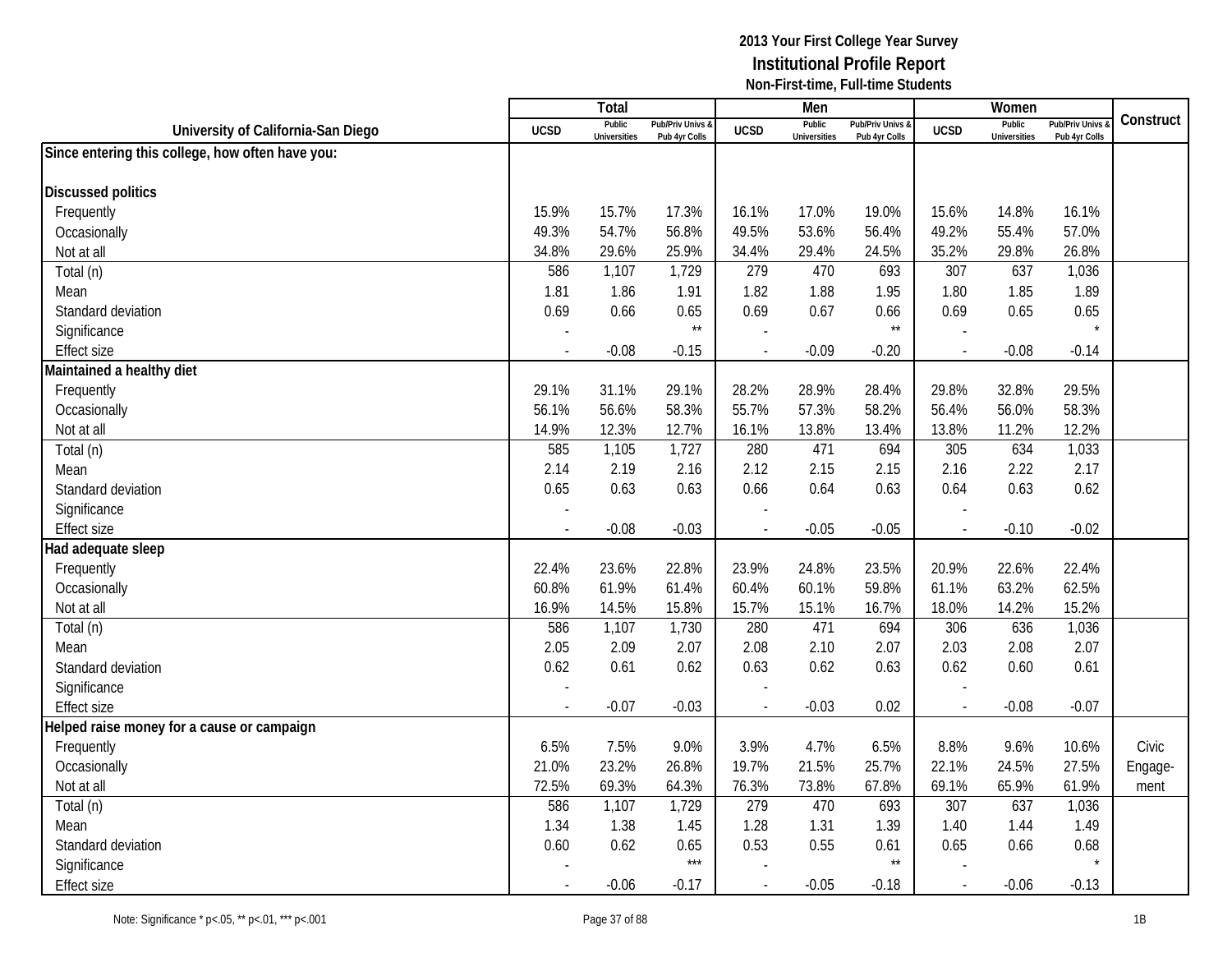|                                                                         |                          | Total                         |                                   |                          | Men                           |                                   |                | Women                         |                                 |           |
|-------------------------------------------------------------------------|--------------------------|-------------------------------|-----------------------------------|--------------------------|-------------------------------|-----------------------------------|----------------|-------------------------------|---------------------------------|-----------|
| University of California-San Diego                                      | <b>UCSD</b>              | Public<br><b>Universities</b> | Pub/Priv Univs &<br>Pub 4yr Colls | <b>UCSD</b>              | Public<br><b>Universities</b> | Pub/Priv Univs &<br>Pub 4yr Colls | <b>UCSD</b>    | Public<br><b>Universities</b> | Pub/Priv Univs<br>Pub 4yr Colls | Construct |
| Since entering this college, how often have you:                        |                          |                               |                                   |                          |                               |                                   |                |                               |                                 |           |
|                                                                         |                          |                               |                                   |                          |                               |                                   |                |                               |                                 |           |
| Publicly communicated your opinion about a cause (e.g., blog, email,    |                          |                               |                                   |                          |                               |                                   |                |                               |                                 |           |
| petition)                                                               |                          |                               |                                   |                          |                               |                                   |                |                               |                                 |           |
| Frequently                                                              | 7.8%                     | 8.5%                          | 9.4%                              | 6.4%                     | 8.5%                          | 9.9%                              | 9.1%           | 8.5%                          | 9.0%                            | Civic     |
| Occasionally                                                            | 32.4%                    | 31.3%                         | 32.4%                             | 33.9%                    | 31.4%                         | 32.6%                             | 30.9%          | 31.2%                         | 32.2%                           | Engage-   |
| Not at all                                                              | 59.8%                    | 60.2%                         | 58.3%                             | 59.6%                    | 60.1%                         | 57.5%                             | 59.9%          | 60.3%                         | 58.8%                           | ment      |
| Total (n)                                                               | 587                      | 1,108                         | 1,730                             | 280                      | 471                           | 694                               | 307            | 637                           | 1,036                           |           |
| Mean                                                                    | 1.48                     | 1.48                          | 1.51                              | 1.47                     | 1.48                          | 1.52                              | 1.49           | 1.48                          | 1.50                            |           |
| Standard deviation                                                      | 0.64                     | 0.65                          | 0.66                              | 0.62                     | 0.65                          | 0.67                              | 0.66           | 0.65                          | 0.66                            |           |
| Significance                                                            |                          |                               |                                   |                          |                               |                                   |                |                               |                                 |           |
| <b>Effect size</b>                                                      | $\overline{\phantom{0}}$ | 0.00                          | $-0.05$                           | $\overline{\phantom{a}}$ | $-0.02$                       | $-0.07$                           | $\blacksquare$ | 0.02                          | $-0.02$                         |           |
| How many times in the past two weeks, if any, have you had five or more |                          |                               |                                   |                          |                               |                                   |                |                               |                                 |           |
| alcoholic drinks in a row?                                              |                          |                               |                                   |                          |                               |                                   |                |                               |                                 |           |
| 10 or more times                                                        | 0.3%                     | 0.2%                          | 0.4%                              | 0.4%                     | 0.2%                          | 0.4%                              | 0.3%           | 0.2%                          | 0.3%                            |           |
| 6-9 times                                                               | 0.9%                     | 1.1%                          | 1.2%                              | 1.1%                     | 1.1%                          | 1.3%                              | 0.7%           | 1.1%                          | 1.1%                            |           |
| 3-5 times                                                               | 4.4%                     | 7.5%                          | 7.7%                              | 5.0%                     | 7.7%                          | 8.9%                              | 3.9%           | 7.3%                          | 6.8%                            |           |
| Twice                                                                   | 9.9%                     | 9.8%                          | 8.8%                              | 11.1%                    | 10.3%                         | 9.6%                              | 8.8%           | 9.4%                          | 8.3%                            |           |
| Once                                                                    | 14.3%                    | 13.0%                         | 12.6%                             | 16.5%                    | 13.9%                         | 13.9%                             | 12.4%          | 12.2%                         | 11.7%                           |           |
| None                                                                    | 70.1%                    | 68.5%                         | 69.4%                             | 65.9%                    | 66.7%                         | 65.8%                             | 73.9%          | 69.8%                         | 71.8%                           |           |
| Total (n)                                                               | 586                      | 1,096                         | 1,709                             | 279                      | 466                           | 685                               | 307            | 630                           | 1,024                           |           |
| Mean                                                                    | 1.53                     | 1.60                          | 1.60                              | 1.60                     | 1.63                          | 1.67                              | 1.46           | 1.58                          | 1.55                            |           |
| Standard deviation                                                      | 0.94                     | 1.03                          | 1.04                              | 0.98                     | 1.04                          | 1.09                              | 0.90           | 1.02                          | 1.01                            |           |
| Significance                                                            |                          |                               |                                   |                          |                               |                                   |                |                               |                                 |           |
| Effect size                                                             |                          | $-0.07$                       | $-0.07$                           |                          | $-0.03$                       | $-0.06$                           |                | $-0.12$                       | $-0.09$                         |           |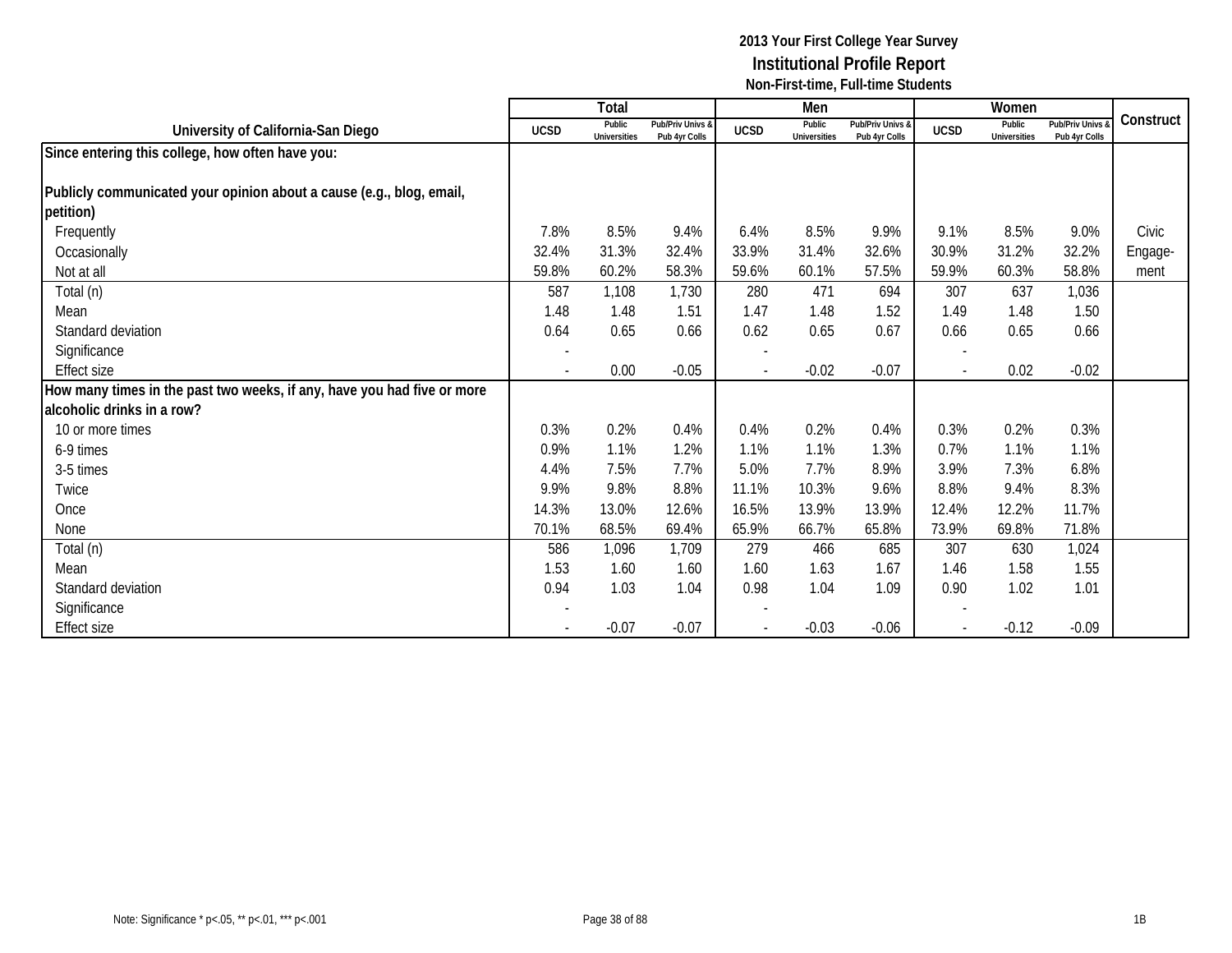|                                                                              |                | Total                         |                                   |                          | Men                           |                                 |                | Women                         |                                        |           |
|------------------------------------------------------------------------------|----------------|-------------------------------|-----------------------------------|--------------------------|-------------------------------|---------------------------------|----------------|-------------------------------|----------------------------------------|-----------|
| University of California-San Diego                                           | <b>UCSD</b>    | Public<br><b>Universities</b> | Pub/Priv Univs &<br>Pub 4yr Colls | <b>UCSD</b>              | Public<br><b>Universities</b> | Pub/Priv Univs<br>Pub 4yr Colls | <b>UCSD</b>    | Public<br><b>Universities</b> | <b>Pub/Priv Univs</b><br>Pub 4yr Colls | Construct |
| Please indicate the extent to which you agree or disagree with the following |                |                               |                                   |                          |                               |                                 |                |                               |                                        |           |
| statements:                                                                  |                |                               |                                   |                          |                               |                                 |                |                               |                                        |           |
|                                                                              |                |                               |                                   |                          |                               |                                 |                |                               |                                        |           |
| have felt discriminated against at this institution because of my            |                |                               |                                   |                          |                               |                                 |                |                               |                                        |           |
| race/ethnicity, gender, sexual orientation, or religious affiliation         |                |                               |                                   |                          |                               |                                 |                |                               |                                        |           |
| Strongly agree                                                               | 2.8%           | 2.9%                          | 3.4%                              | 2.9%                     | 3.0%                          | 3.8%                            | 2.6%           | 2.9%                          | 3.2%                                   |           |
| Agree                                                                        | 16.6%          | 13.8%                         | 13.3%                             | 15.4%                    | 14.4%                         | 14.0%                           | 17.5%          | 13.5%                         | 12.7%                                  |           |
| Disagree                                                                     | 40.9%          | 41.3%                         | 38.8%                             | 37.9%                    | 36.3%                         | 34.7%                           | 43.7%          | 45.0%                         | 41.6%                                  |           |
| Strongly disagree                                                            | 39.7%          | 41.9%                         | 44.5%                             | 43.8%                    | 46.3%                         | 47.5%                           | 36.1%          | 38.7%                         | 42.5%                                  |           |
| Total (n)                                                                    | 574            | 1,019                         | 1,577                             | 272                      | 432                           | 634                             | 302            | 587                           | 943                                    |           |
| Mean                                                                         | 1.82           | 1.78                          | 1.76                              | 1.78                     | 1.74                          | 1.74                            | 1.87           | 1.81                          | 1.77                                   |           |
| Standard deviation                                                           | 0.80           | 0.79                          | 0.81                              | 0.81                     | 0.81                          | 0.84                            | 0.79           | 0.77                          | 0.79                                   |           |
| Significance                                                                 |                |                               |                                   | $\overline{\phantom{a}}$ |                               |                                 |                |                               |                                        |           |
| <b>Effect size</b>                                                           | $\overline{a}$ | 0.05                          | 0.07                              | $\overline{\phantom{a}}$ | 0.05                          | 0.05                            | $\sim$         | 0.08                          | 0.13                                   |           |
| see myself as part of the campus community                                   |                |                               |                                   |                          |                               |                                 |                |                               |                                        |           |
| Strongly agree                                                               | 6.8%           | 11.5%                         | 14.5%                             | 7.0%                     | 10.2%                         | 13.4%                           | 6.6%           | 12.4%                         | 15.3%                                  |           |
| Agree                                                                        | 60.9%          | 63.3%                         | 61.0%                             | 60.1%                    | 61.9%                         | 59.5%                           | 61.6%          | 64.2%                         | 62.1%                                  |           |
| Disagree                                                                     | 24.8%          | 20.3%                         | 19.2%                             | 24.4%                    | 22.0%                         | 21.6%                           | 25.2%          | 19.1%                         | 17.5%                                  | Sense of  |
| Strongly disagree                                                            | 7.5%           | 4.9%                          | 5.3%                              | 8.5%                     | 5.8%                          | 5.6%                            | 6.6%           | 4.3%                          | 5.1%                                   | Belonging |
| Total (n)                                                                    | 573            | 1,018                         | 1,570                             | 271                      | 431                           | 629                             | 302            | 587                           | 941                                    |           |
| Mean                                                                         | 2.67           | 2.81                          | 2.85                              | 2.66                     | 2.77                          | 2.81                            | 2.68           | 2.85                          | 2.88                                   |           |
| Standard deviation                                                           | 0.71           | 0.69                          | 0.72                              | 0.73                     | 0.71                          | 0.73                            | 0.70           | 0.68                          | 0.72                                   |           |
| Significance                                                                 |                | $***$                         | $***$                             | $\overline{\phantom{a}}$ | $\star$                       | $\star\star$                    | $\sim$         | $***$                         | $***$                                  |           |
| <b>Effect size</b>                                                           |                | $-0.20$                       | $-0.25$                           | $\overline{\phantom{a}}$ | $-0.15$                       | $-0.21$                         | $\mathbf{r}$   | $-0.25$                       | $-0.28$                                |           |
| aculty showed concern about my progress                                      |                |                               |                                   |                          |                               |                                 |                |                               |                                        |           |
| Strongly agree                                                               | 7.5%           | 8.5%                          | 10.6%                             | 8.9%                     | 9.1%                          | 11.0%                           | 6.3%           | 8.0%                          | 10.3%                                  |           |
| Agree                                                                        | 50.9%          | 51.9%                         | 53.4%                             | 54.8%                    | 56.7%                         | 56.7%                           | 47.4%          | 48.4%                         | 51.1%                                  |           |
| Disagree                                                                     | 32.7%          | 31.8%                         | 28.1%                             | 26.7%                    | 25.6%                         | 24.0%                           | 38.1%          | 36.3%                         | 30.8%                                  |           |
| Strongly disagree                                                            | 8.9%           | 7.9%                          | 8.0%                              | 9.6%                     | 8.6%                          | 8.3%                            | 8.3%           | 7.3%                          | 7.8%                                   |           |
| Total (n)                                                                    | 572            | 1,017                         | 1,567                             | 270                      | 430                           | 628                             | 302            | 587                           | 939                                    |           |
| Mean                                                                         | 2.57           | 2.61                          | 2.67                              | 2.63                     | 2.66                          | 2.70                            | 2.52           | 2.57                          | 2.64                                   |           |
| Standard deviation                                                           | 0.76           | 0.75                          | 0.77                              | 0.78                     | 0.76                          | 0.77                            | 0.74           | 0.74                          | 0.77                                   |           |
| Significance                                                                 |                |                               | $\star\star$                      |                          |                               |                                 |                |                               |                                        |           |
| <b>Effect size</b>                                                           |                | $-0.05$                       | $-0.13$                           | $\overline{\phantom{a}}$ | $-0.04$                       | $-0.09$                         | $\blacksquare$ | $-0.07$                       | $-0.16$                                |           |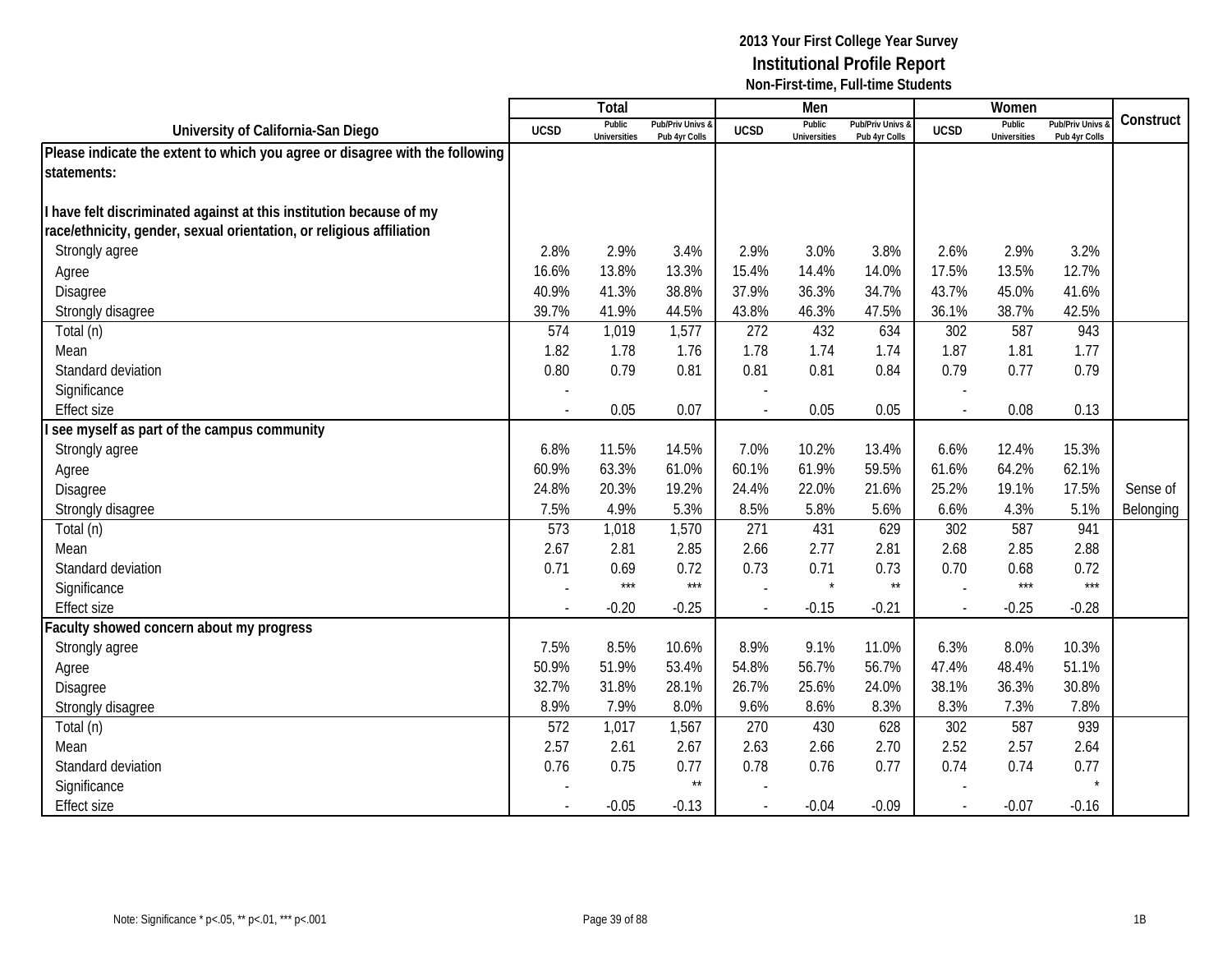|                                                                              |                          | Total                         |                                   |                | Men                           |                                   |                          | Women                         |                                        |           |
|------------------------------------------------------------------------------|--------------------------|-------------------------------|-----------------------------------|----------------|-------------------------------|-----------------------------------|--------------------------|-------------------------------|----------------------------------------|-----------|
| University of California-San Diego                                           | <b>UCSD</b>              | Public<br><b>Universities</b> | Pub/Priv Univs 8<br>Pub 4yr Colls | <b>UCSD</b>    | Public<br><b>Universities</b> | Pub/Priv Univs &<br>Pub 4yr Colls | <b>UCSD</b>              | Public<br><b>Universities</b> | <b>Pub/Priv Univs</b><br>Pub 4yr Colls | Construct |
| Please indicate the extent to which you agree or disagree with the following |                          |                               |                                   |                |                               |                                   |                          |                               |                                        |           |
| statements:                                                                  |                          |                               |                                   |                |                               |                                   |                          |                               |                                        |           |
|                                                                              |                          |                               |                                   |                |                               |                                   |                          |                               |                                        |           |
| There is a lot of racial tension on this campus                              |                          |                               |                                   |                |                               |                                   |                          |                               |                                        |           |
| Strongly agree                                                               | 4.5%                     | 3.7%                          | 3.8%                              | 4.8%           | 4.0%                          | 3.5%                              | 4.3%                     | 3.6%                          | 4.1%                                   |           |
| Agree                                                                        | 17.1%                    | 16.2%                         | 15.2%                             | 16.3%          | 15.9%                         | 16.0%                             | 17.9%                    | 16.4%                         | 14.7%                                  |           |
| Disagree                                                                     | 50.3%                    | 51.4%                         | 48.9%                             | 45.9%          | 47.4%                         | 45.0%                             | 54.3%                    | 54.3%                         | 51.5%                                  |           |
| Strongly disagree                                                            | 28.0%                    | 28.7%                         | 32.1%                             | 33.0%          | 32.7%                         | 35.5%                             | 23.5%                    | 25.8%                         | 29.7%                                  |           |
| Total (n)                                                                    | 572                      | 1,014                         | 1,563                             | 270            | 428                           | 625                               | 302                      | 586                           | 938                                    |           |
| Mean                                                                         | 1.98                     | 1.95                          | 1.91                              | 1.93           | 1.91                          | 1.88                              | 2.03                     | 1.98                          | 1.93                                   |           |
| Standard deviation                                                           | 0.80                     | 0.77                          | 0.79                              | 0.83           | 0.80                          | 0.80                              | 0.77                     | 0.75                          | 0.78                                   |           |
| Significance                                                                 |                          |                               |                                   |                |                               |                                   |                          |                               |                                        |           |
| <b>Effect size</b>                                                           | $\overline{a}$           | 0.04                          | 0.09                              |                | 0.03                          | 0.06                              | $\blacksquare$           | 0.07                          | 0.13                                   |           |
| have been able to find a balance between academics and extracurricular       |                          |                               |                                   |                |                               |                                   |                          |                               |                                        |           |
| activities                                                                   |                          |                               |                                   |                |                               |                                   |                          |                               |                                        |           |
| Strongly agree                                                               | 6.5%                     | 9.5%                          | 10.2%                             | 7.0%           | 8.4%                          | 9.7%                              | 6.0%                     | 10.4%                         | 10.5%                                  |           |
| Agree                                                                        | 58.3%                    | 59.2%                         | 61.1%                             | 59.0%          | 59.4%                         | 60.8%                             | 57.6%                    | 58.9%                         | 61.4%                                  |           |
| Disagree                                                                     | 27.6%                    | 25.5%                         | 23.8%                             | 27.3%          | 26.8%                         | 24.9%                             | 27.8%                    | 24.5%                         | 23.1%                                  |           |
| Strongly disagree                                                            | 7.7%                     | 5.8%                          | 4.9%                              | 6.6%           | 5.4%                          | 4.6%                              | 8.6%                     | 6.1%                          | 5.0%                                   |           |
| Total (n)                                                                    | 573                      | 1,016                         | 1,567                             | 271            | 429                           | 627                               | 302                      | 587                           | 940                                    |           |
| Mean                                                                         | 2.64                     | 2.72                          | 2.77                              | 2.66           | 2.71                          | 2.76                              | 2.61                     | 2.74                          | 2.77                                   |           |
| Standard deviation                                                           | 0.72                     | 0.71                          | 0.69                              | 0.71           | 0.69                          | 0.69                              | 0.73                     | 0.73                          | 0.70                                   |           |
| Significance                                                                 | $\overline{\phantom{a}}$ | $\star$                       | $***$                             |                |                               |                                   | $\overline{\phantom{a}}$ | $\star$                       | ***                                    |           |
| <b>Effect size</b>                                                           |                          | $-0.11$                       | $-0.19$                           | $\overline{a}$ | $-0.07$                       | $-0.14$                           | $\overline{\phantom{a}}$ | $-0.18$                       | $-0.23$                                |           |
| The admission/recruitment materials portrayed this campus accurately         |                          |                               |                                   |                |                               |                                   |                          |                               |                                        |           |
| Strongly agree                                                               | 6.3%                     | 8.6%                          | 9.0%                              | 6.6%           | 7.5%                          | 8.0%                              | 6.0%                     | 9.4%                          | 9.6%                                   |           |
| Agree                                                                        | 68.6%                    | 70.2%                         | 70.0%                             | 71.2%          | 72.0%                         | 70.0%                             | 66.2%                    | 68.9%                         | 70.1%                                  |           |
| Disagree                                                                     | 20.9%                    | 17.8%                         | 17.5%                             | 17.3%          | 16.8%                         | 18.1%                             | 24.2%                    | 18.6%                         | 17.1%                                  |           |
| Strongly disagree                                                            | 4.2%                     | 3.3%                          | 3.5%                              | 4.8%           | 3.7%                          | 4.0%                              | 3.6%                     | 3.1%                          | 3.2%                                   |           |
| Total (n)                                                                    | 573                      | 1,015                         | 1,561                             | 271            | 429                           | 626                               | 302                      | 586                           | 935                                    |           |
| Mean                                                                         | 2.77                     | 2.84                          | 2.84                              | 2.80           | 2.83                          | 2.82                              | 2.75                     | 2.85                          | 2.86                                   |           |
| Standard deviation                                                           | 0.62                     | 0.61                          | 0.62                              | 0.63           | 0.60                          | 0.62                              | 0.62                     | 0.62                          | 0.61                                   |           |
| Significance                                                                 |                          |                               |                                   |                |                               |                                   |                          |                               | $\star\star$                           |           |
| <b>Effect size</b>                                                           |                          | $-0.11$                       | $-0.11$                           |                | $-0.05$                       | $-0.03$                           |                          | $-0.16$                       | $-0.18$                                |           |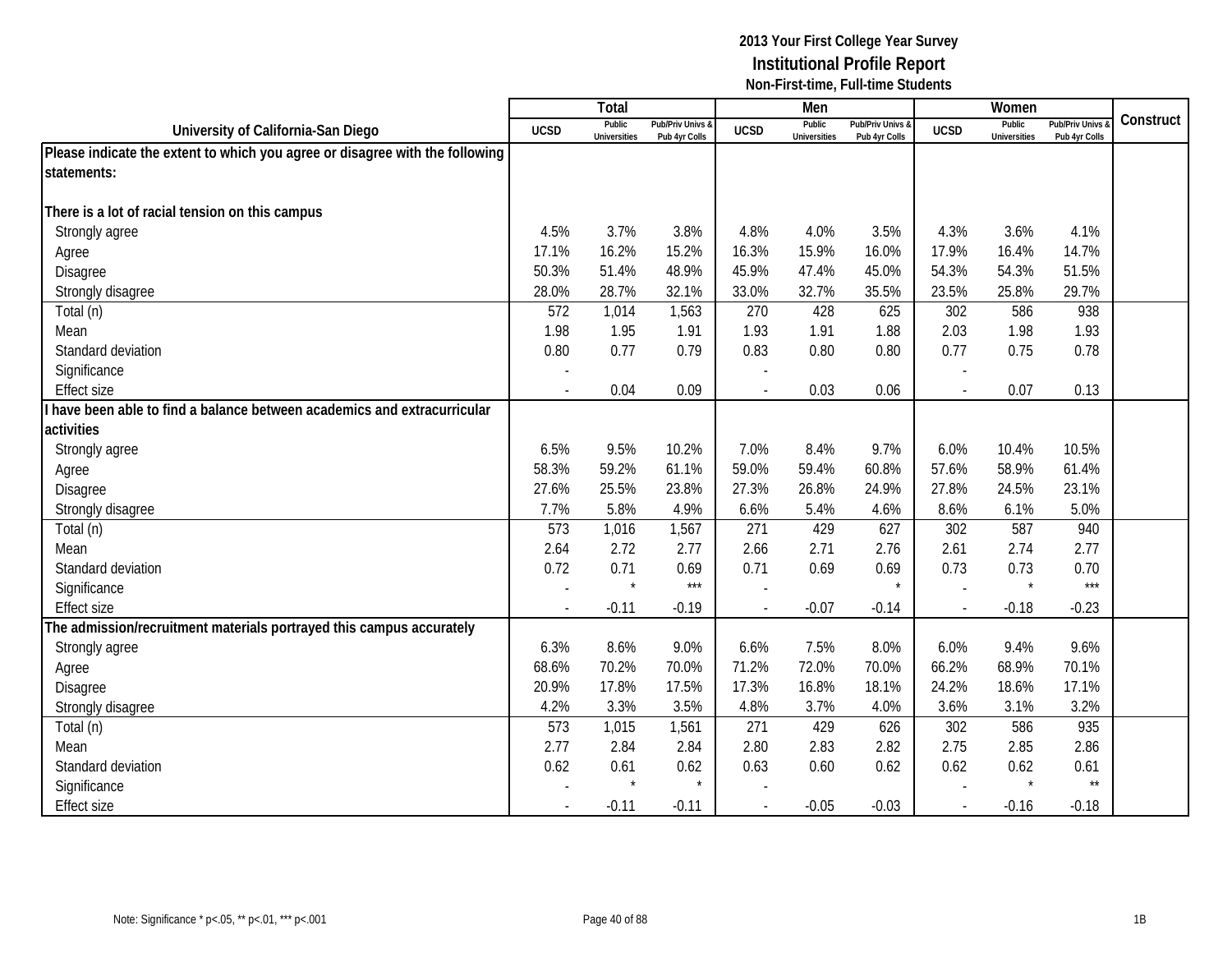|                                                                              |                          | <b>Total</b>                  |                                   |             | Men                           |                                   |                          | Women                         |                                        |           |
|------------------------------------------------------------------------------|--------------------------|-------------------------------|-----------------------------------|-------------|-------------------------------|-----------------------------------|--------------------------|-------------------------------|----------------------------------------|-----------|
| University of California-San Diego                                           | <b>UCSD</b>              | Public<br><b>Universities</b> | Pub/Priv Univs &<br>Pub 4yr Colls | <b>UCSD</b> | Public<br><b>Universities</b> | Pub/Priv Univs &<br>Pub 4yr Colls | <b>UCSD</b>              | Public<br><b>Universities</b> | <b>Pub/Priv Univs</b><br>Pub 4yr Colls | Construct |
| Please indicate the extent to which you agree or disagree with the following |                          |                               |                                   |             |                               |                                   |                          |                               |                                        |           |
| statements:                                                                  |                          |                               |                                   |             |                               |                                   |                          |                               |                                        |           |
|                                                                              |                          |                               |                                   |             |                               |                                   |                          |                               |                                        |           |
| Faculty empower me to learn here                                             |                          |                               |                                   |             |                               |                                   |                          |                               |                                        |           |
| Strongly agree                                                               | 14.1%                    | 13.7%                         | 15.4%                             | 18.1%       | 16.1%                         | 17.3%                             | 10.6%                    | 11.9%                         | 14.1%                                  |           |
| Agree                                                                        | 64.2%                    | 65.9%                         | 65.4%                             | 62.4%       | 64.1%                         | 63.9%                             | 65.9%                    | 67.2%                         | 66.3%                                  |           |
| Disagree                                                                     | 17.5%                    | 17.4%                         | 16.7%                             | 14.4%       | 15.9%                         | 15.2%                             | 20.2%                    | 18.6%                         | 17.8%                                  |           |
| Strongly disagree                                                            | 4.2%                     | 3.0%                          | 2.5%                              | 5.2%        | 4.0%                          | 3.5%                              | 3.3%                     | 2.2%                          | 1.8%                                   |           |
| Total (n)                                                                    | 573                      | 1,015                         | 1,559                             | 271         | 429                           | 624                               | 302                      | 586                           | 935                                    |           |
| Mean                                                                         | 2.88                     | 2.90                          | 2.94                              | 2.93        | 2.92                          | 2.95                              | 2.84                     | 2.89                          | 2.93                                   |           |
| Standard deviation                                                           | 0.69                     | 0.65                          | 0.65                              | 0.73        | 0.69                          | 0.68                              | 0.64                     | 0.62                          | 0.62                                   |           |
| Significance                                                                 |                          |                               |                                   |             |                               |                                   |                          |                               |                                        |           |
| <b>Effect size</b>                                                           |                          | $-0.03$                       | $-0.09$                           |             | 0.01                          | $-0.03$                           |                          | $-0.08$                       | $-0.15$                                |           |
| fasked, I would recommend this college to others                             |                          |                               |                                   |             |                               |                                   |                          |                               |                                        |           |
| Strongly agree                                                               | 34.4%                    | 39.8%                         | 39.4%                             | 32.5%       | 36.2%                         | 36.3%                             | 36.1%                    | 42.4%                         | 41.5%                                  |           |
| Agree                                                                        | 53.1%                    | 50.1%                         | 50.2%                             | 55.4%       | 53.3%                         | 53.1%                             | 51.0%                    | 47.8%                         | 48.3%                                  |           |
| Disagree                                                                     | 9.6%                     | 8.0%                          | 7.8%                              | 8.9%        | 7.9%                          | 7.7%                              | 10.3%                    | 8.1%                          | 7.9%                                   | Sense of  |
| Strongly disagree                                                            | 3.0%                     | 2.1%                          | 2.5%                              | 3.3%        | 2.6%                          | 2.9%                              | 2.6%                     | 1.7%                          | 2.3%                                   | Belonging |
| Total (n)                                                                    | 573                      | 1,010                         | 1,549                             | 271         | 428                           | 622                               | 302                      | 582                           | 927                                    |           |
| Mean                                                                         | 3.19                     | 3.28                          | 3.27                              | 3.17        | 3.23                          | 3.23                              | 3.21                     | 3.31                          | 3.29                                   |           |
| Standard deviation                                                           | 0.72                     | 0.70                          | 0.71                              | 0.72        | 0.70                          | 0.71                              | 0.73                     | 0.69                          | 0.71                                   |           |
| Significance                                                                 |                          |                               | $\star$                           |             |                               |                                   |                          | $\star$                       |                                        |           |
| <b>Effect size</b>                                                           | $\overline{\phantom{a}}$ | $-0.13$                       | $-0.11$                           |             | $-0.09$                       | $-0.08$                           | $\overline{\phantom{a}}$ | $-0.14$                       | $-0.11$                                |           |
| At least one staff member has taken an interest in my development            |                          |                               |                                   |             |                               |                                   |                          |                               |                                        |           |
| Strongly agree                                                               | 18.7%                    | 22.4%                         | 25.8%                             | 22.1%       | 24.6%                         | 25.6%                             | 15.6%                    | 20.8%                         | 25.9%                                  |           |
| Agree                                                                        | 46.2%                    | 47.3%                         | 48.9%                             | 45.4%       | 45.2%                         | 48.9%                             | 47.0%                    | 48.8%                         | 48.9%                                  |           |
| Disagree                                                                     | 26.9%                    | 24.4%                         | 20.6%                             | 22.9%       | 23.0%                         | 19.9%                             | 30.5%                    | 25.4%                         | 21.0%                                  |           |
| Strongly disagree                                                            | 8.2%                     | 5.9%                          | 4.8%                              | 9.6%        | 7.3%                          | 5.6%                              | 7.0%                     | 5.0%                          | 4.2%                                   |           |
| Total (n)                                                                    | 573                      | 1,009                         | 1,549                             | 271         | 427                           | 622                               | 302                      | 582                           | 927                                    |           |
| Mean                                                                         | 2.75                     | 2.86                          | 2.96                              | 2.80        | 2.87                          | 2.94                              | 2.71                     | 2.85                          | 2.96                                   |           |
| Standard deviation                                                           | 0.85                     | 0.83                          | 0.81                              | 0.89        | 0.87                          | 0.82                              | 0.81                     | 0.80                          | 0.80                                   |           |
| Significance                                                                 |                          |                               | $***$                             |             |                               | $\star$                           | $\sim$                   | $\star$                       | $***$                                  |           |
| <b>Effect size</b>                                                           |                          | $-0.13$                       | $-0.26$                           |             | $-0.08$                       | $-0.17$                           | $\overline{\phantom{a}}$ | $-0.18$                       | $-0.31$                                |           |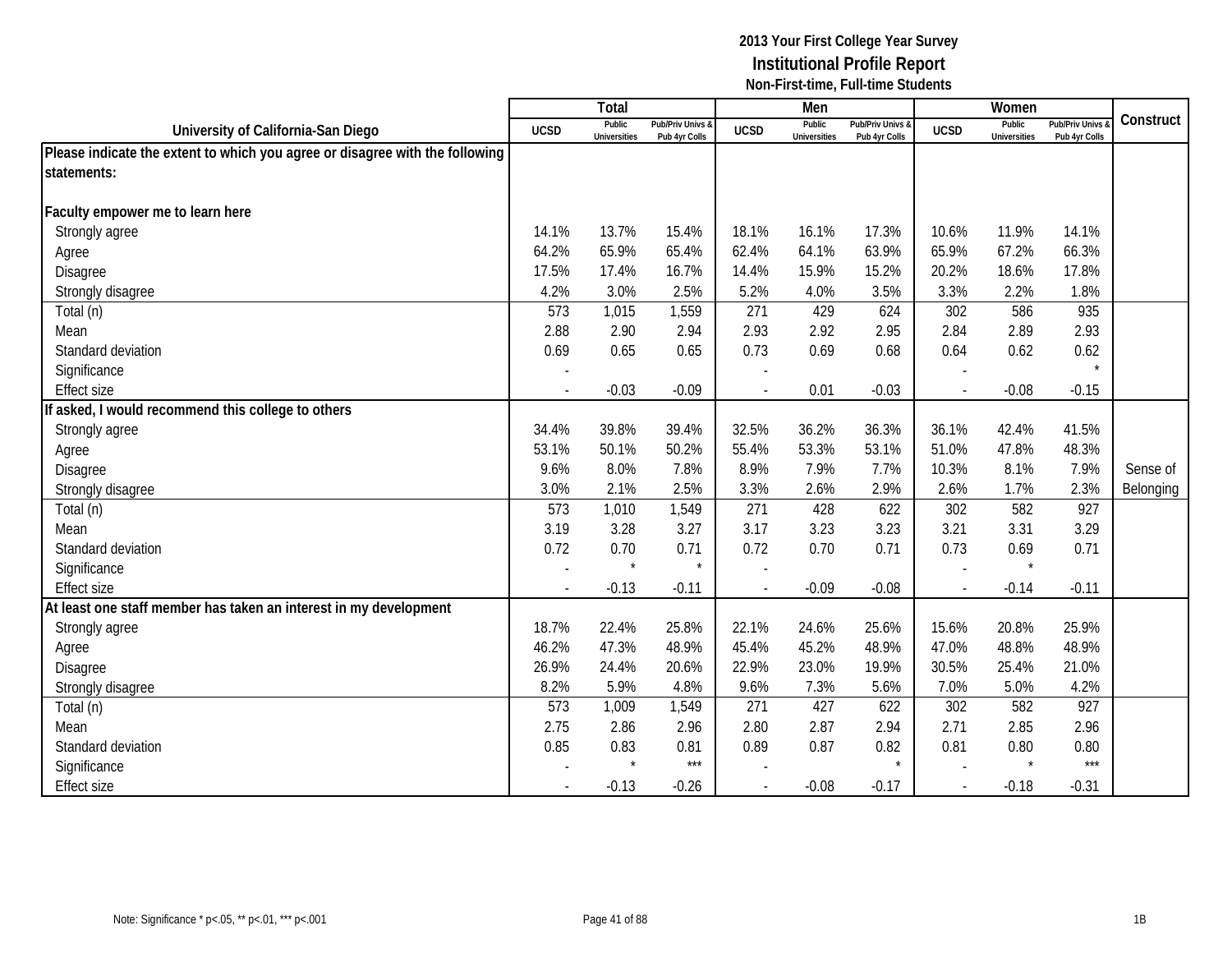|                                                                              |                          | Total                         |                                   |                          | Men                           |                                   |                | Women                         |                                        |           |
|------------------------------------------------------------------------------|--------------------------|-------------------------------|-----------------------------------|--------------------------|-------------------------------|-----------------------------------|----------------|-------------------------------|----------------------------------------|-----------|
| University of California-San Diego                                           | <b>UCSD</b>              | Public<br><b>Universities</b> | Pub/Priv Univs &<br>Pub 4yr Colls | <b>UCSD</b>              | Public<br><b>Universities</b> | Pub/Priv Univs &<br>Pub 4yr Colls | <b>UCSD</b>    | Public<br><b>Universities</b> | <b>Pub/Priv Univs</b><br>Pub 4yr Colls | Construct |
| Please indicate the extent to which you agree or disagree with the following |                          |                               |                                   |                          |                               |                                   |                |                               |                                        |           |
| statements:                                                                  |                          |                               |                                   |                          |                               |                                   |                |                               |                                        |           |
|                                                                              |                          |                               |                                   |                          |                               |                                   |                |                               |                                        |           |
| feel valued at this institution                                              |                          |                               |                                   |                          |                               |                                   |                |                               |                                        |           |
| Strongly agree                                                               | 11.5%                    | 14.7%                         | 17.0%                             | 12.9%                    | 15.2%                         | 16.6%                             | 10.3%          | 14.3%                         | 17.3%                                  |           |
| Agree                                                                        | 47.6%                    | 50.1%                         | 52.1%                             | 51.7%                    | 50.5%                         | 53.0%                             | 44.0%          | 49.8%                         | 51.6%                                  |           |
| Disagree                                                                     | 33.7%                    | 29.9%                         | 26.1%                             | 27.3%                    | 27.1%                         | 24.3%                             | 39.4%          | 32.0%                         | 27.3%                                  |           |
| Strongly disagree                                                            | 7.2%                     | 5.3%                          | 4.8%                              | 8.1%                     | 7.2%                          | 6.1%                              | 6.3%           | 4.0%                          | 3.9%                                   |           |
| Total (n)                                                                    | 573                      | 1,010                         | 1,548                             | 271                      | 428                           | 621                               | 302            | 582                           | 927                                    |           |
| Mean                                                                         | 2.64                     | 2.74                          | 2.81                              | 2.69                     | 2.74                          | 2.80                              | 2.58           | 2.74                          | 2.82                                   |           |
| Standard deviation                                                           | 0.78                     | 0.77                          | 0.77                              | 0.80                     | 0.80                          | 0.78                              | 0.76           | 0.75                          | 0.75                                   |           |
| Significance                                                                 |                          | $\star$                       | $***$                             |                          |                               |                                   |                | $\star\star$                  | $***$                                  |           |
| <b>Effect size</b>                                                           | $\overline{a}$           | $-0.13$                       | $-0.22$                           | $\overline{a}$           | $-0.06$                       | $-0.14$                           | $\overline{a}$ | $-0.21$                       | $-0.32$                                |           |
| Faculty believe in my potential to succeed academically                      |                          |                               |                                   |                          |                               |                                   |                |                               |                                        |           |
| Strongly agree                                                               | 13.3%                    | 16.0%                         | 19.5%                             | 15.1%                    | 16.1%                         | 18.3%                             | 11.6%          | 15.9%                         | 20.3%                                  |           |
| Agree                                                                        | 60.7%                    | 62.7%                         | 61.2%                             | 63.5%                    | 64.5%                         | 63.1%                             | 58.1%          | 61.3%                         | 60.0%                                  |           |
| Disagree                                                                     | 20.8%                    | 17.7%                         | 16.0%                             | 15.5%                    | 14.5%                         | 14.0%                             | 25.6%          | 20.0%                         | 17.3%                                  |           |
| Strongly disagree                                                            | 5.2%                     | 3.7%                          | 3.3%                              | 5.9%                     | 4.9%                          | 4.7%                              | 4.7%           | 2.8%                          | 2.4%                                   |           |
| Total (n)                                                                    | 572                      | 1,007                         | 1,547                             | 271                      | 428                           | 623                               | 301            | 579                           | 924                                    |           |
| Mean                                                                         | 2.82                     | 2.91                          | 2.97                              | 2.88                     | 2.92                          | 2.95                              | 2.77           | 2.90                          | 2.98                                   |           |
| Standard deviation                                                           | 0.72                     | 0.69                          | 0.70                              | 0.73                     | 0.70                          | 0.71                              | 0.71           | 0.68                          | 0.69                                   |           |
| Significance                                                                 | $\overline{\phantom{a}}$ | $\star$                       | $***$                             |                          |                               |                                   |                | $\star\star$                  | $***$                                  |           |
| <b>Effect size</b>                                                           |                          | $-0.13$                       | $-0.21$                           | $\overline{\phantom{a}}$ | $-0.06$                       | $-0.10$                           |                | $-0.19$                       | $-0.30$                                |           |
| My college experiences have exposed me to diverse opinions, cultures, and    |                          |                               |                                   |                          |                               |                                   |                |                               |                                        |           |
| values                                                                       |                          |                               |                                   |                          |                               |                                   |                |                               |                                        |           |
| Strongly agree                                                               | 22.0%                    | 26.6%                         | 27.2%                             | 19.3%                    | 21.8%                         | 23.6%                             | 24.5%          | 30.2%                         | 29.6%                                  |           |
| Agree                                                                        | 64.2%                    | 59.8%                         | 59.5%                             | 63.7%                    | 62.5%                         | 61.6%                             | 64.6%          | 57.9%                         | 58.1%                                  |           |
| Disagree                                                                     | 11.5%                    | 11.4%                         | 11.4%                             | 14.1%                    | 13.1%                         | 12.7%                             | 9.3%           | 10.2%                         | 10.5%                                  |           |
| Strongly disagree                                                            | 2.3%                     | 2.1%                          | 1.9%                              | 3.0%                     | 2.6%                          | 2.1%                              | 1.7%           | 1.7%                          | 1.8%                                   |           |
| Total (n)                                                                    | 572                      | 1,006                         | 1,547                             | 270                      | 427                           | 622                               | 302            | 579                           | 925                                    |           |
| Mean                                                                         | 3.06                     | 3.11                          | 3.12                              | 2.99                     | 3.04                          | 3.07                              | 3.12           | 3.17                          | 3.15                                   |           |
| Standard deviation                                                           | 0.65                     | 0.67                          | 0.67                              | 0.67                     | 0.67                          | 0.67                              | 0.63           | 0.67                          | 0.67                                   |           |
| Significance                                                                 |                          |                               |                                   |                          |                               |                                   |                |                               |                                        |           |
| <b>Effect size</b>                                                           |                          | $-0.07$                       | $-0.09$                           |                          | $-0.07$                       | $-0.12$                           |                | $-0.07$                       | $-0.04$                                |           |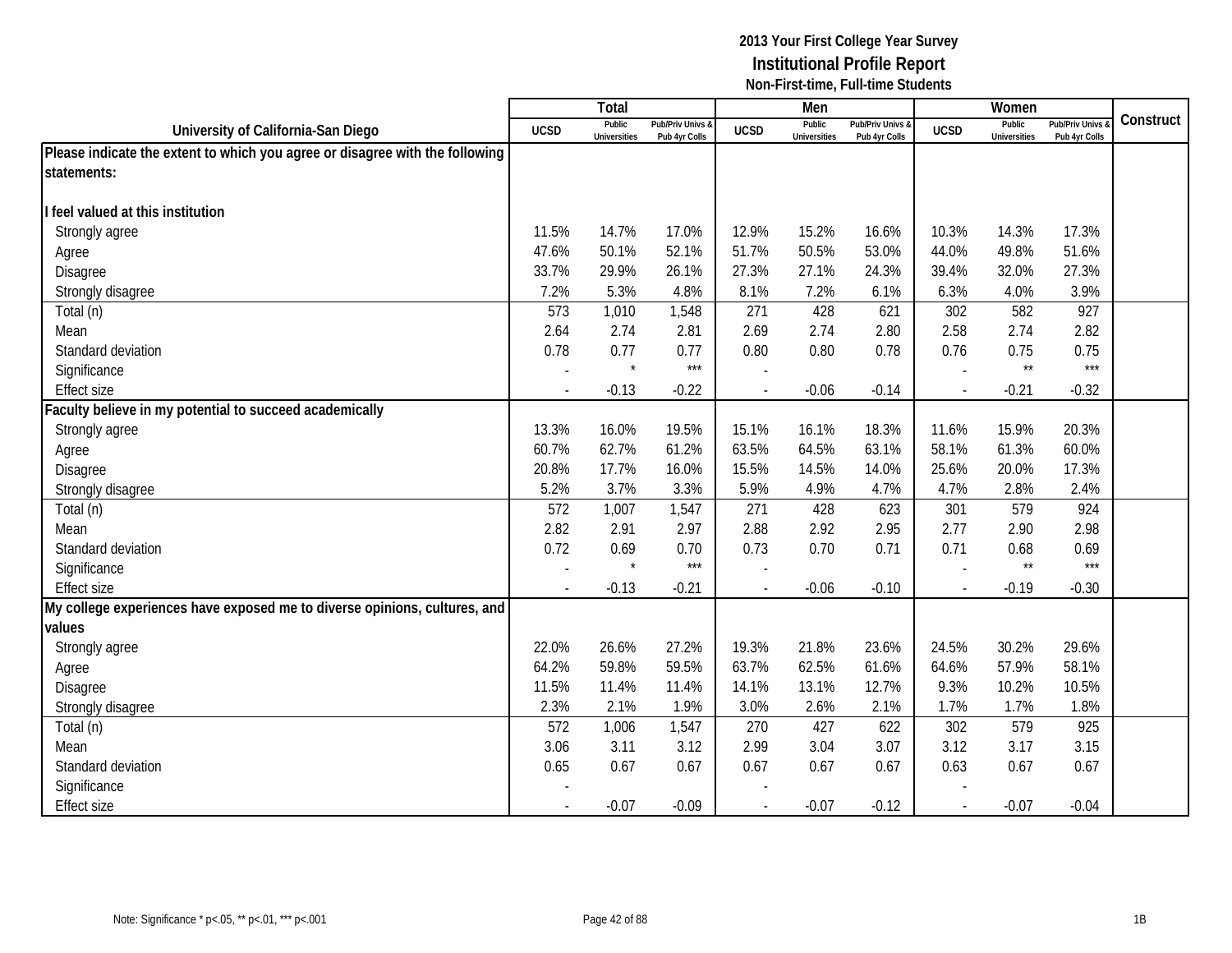|                                                                              |                          | Total                         |                                   |                          | Men                           |                                   |                | Women                         |                                        |           |
|------------------------------------------------------------------------------|--------------------------|-------------------------------|-----------------------------------|--------------------------|-------------------------------|-----------------------------------|----------------|-------------------------------|----------------------------------------|-----------|
| University of California-San Diego                                           | <b>UCSD</b>              | Public<br><b>Universities</b> | Pub/Priv Univs &<br>Pub 4yr Colls | <b>UCSD</b>              | Public<br><b>Universities</b> | Pub/Priv Univs &<br>Pub 4yr Colls | <b>UCSD</b>    | Public<br><b>Universities</b> | <b>Pub/Priv Univs</b><br>Pub 4yr Colls | Construct |
| Please indicate the extent to which you agree or disagree with the following |                          |                               |                                   |                          |                               |                                   |                |                               |                                        |           |
| statements:                                                                  |                          |                               |                                   |                          |                               |                                   |                |                               |                                        |           |
|                                                                              |                          |                               |                                   |                          |                               |                                   |                |                               |                                        |           |
| Staff encouraged me to get involved in campus activities                     |                          |                               |                                   |                          |                               |                                   |                |                               |                                        |           |
| Strongly agree                                                               | 11.0%                    | 13.2%                         | 14.8%                             | 11.5%                    | 11.7%                         | 13.5%                             | 10.6%          | 14.3%                         | 15.6%                                  |           |
| Agree                                                                        | 48.3%                    | 50.6%                         | 53.4%                             | 52.6%                    | 54.8%                         | 55.1%                             | 44.4%          | 47.5%                         | 52.3%                                  |           |
| Disagree                                                                     | 33.6%                    | 30.7%                         | 27.0%                             | 27.0%                    | 25.8%                         | 24.8%                             | 39.4%          | 34.4%                         | 28.5%                                  |           |
| Strongly disagree                                                            | 7.2%                     | 5.5%                          | 4.9%                              | 8.9%                     | 7.7%                          | 6.6%                              | 5.6%           | 3.8%                          | 3.7%                                   |           |
| Total (n)                                                                    | 572                      | 1,006                         | 1,545                             | 270                      | 427                           | 621                               | 302            | 579                           | 924                                    |           |
| Mean                                                                         | 2.63                     | 2.72                          | 2.78                              | 2.67                     | 2.70                          | 2.76                              | 2.60           | 2.72                          | 2.80                                   |           |
| Standard deviation                                                           | 0.77                     | 0.76                          | 0.75                              | 0.79                     | 0.77                          | 0.77                              | 0.75           | 0.75                          | 0.74                                   |           |
| Significance                                                                 |                          | $\star$                       | $***$                             |                          |                               |                                   |                | $\star$                       | $***$                                  |           |
| <b>Effect size</b>                                                           | $\overline{\phantom{a}}$ | $-0.12$                       | $-0.20$                           |                          | $-0.04$                       | $-0.12$                           | $\mathbf{r}$   | $-0.16$                       | $-0.27$                                |           |
| In class, I have heard faculty express stereotypes based on race/ethnicity,  |                          |                               |                                   |                          |                               |                                   |                |                               |                                        |           |
| gender, sexual orientation, or religious affiliation                         |                          |                               |                                   |                          |                               |                                   |                |                               |                                        |           |
| Strongly agree                                                               | 3.5%                     | 4.7%                          | 5.0%                              | 4.4%                     | 5.1%                          | 5.3%                              | 2.6%           | 4.3%                          | 4.8%                                   |           |
| Agree                                                                        | 20.1%                    | 21.0%                         | 22.6%                             | 22.1%                    | 21.3%                         | 22.8%                             | 18.2%          | 20.9%                         | 22.5%                                  |           |
| Disagree                                                                     | 42.2%                    | 43.8%                         | 41.9%                             | 34.3%                    | 38.1%                         | 36.0%                             | 49.3%          | 47.9%                         | 45.8%                                  |           |
| Strongly disagree                                                            | 34.2%                    | 30.6%                         | 30.5%                             | 39.1%                    | 35.5%                         | 35.9%                             | 29.8%          | 26.9%                         | 26.9%                                  |           |
| Total (n)                                                                    | 573                      | 1,008                         | 1,543                             | 271                      | 428                           | 619                               | 302            | 580                           | 924                                    |           |
| Mean                                                                         | 1.93                     | 2.00                          | 2.02                              | 1.92                     | 1.96                          | 1.98                              | 1.94           | 2.03                          | 2.05                                   |           |
| Standard deviation                                                           | 0.82                     | 0.84                          | 0.86                              | 0.89                     | 0.88                          | 0.89                              | 0.76           | 0.81                          | 0.83                                   |           |
| Significance                                                                 |                          |                               |                                   |                          |                               |                                   |                |                               |                                        |           |
| <b>Effect size</b>                                                           |                          | $-0.08$                       | $-0.10$                           |                          | $-0.05$                       | $-0.07$                           | $\blacksquare$ | $-0.11$                       | $-0.13$                                |           |
| Staff recognize my achievements                                              |                          |                               |                                   |                          |                               |                                   |                |                               |                                        |           |
| Strongly agree                                                               | 7.5%                     | 8.3%                          | 10.8%                             | 9.2%                     | 9.8%                          | 11.5%                             | 6.0%           | 7.3%                          | 10.4%                                  |           |
| Agree                                                                        | 47.2%                    | 50.8%                         | 53.2%                             | 50.2%                    | 51.6%                         | 54.8%                             | 44.5%          | 50.2%                         | 52.1%                                  |           |
| <b>Disagree</b>                                                              | 37.4%                    | 34.8%                         | 30.4%                             | 32.5%                    | 31.5%                         | 27.4%                             | 41.9%          | 37.2%                         | 32.5%                                  |           |
| Strongly disagree                                                            | 7.9%                     | 6.1%                          | 5.5%                              | 8.1%                     | 7.0%                          | 6.3%                              | 7.6%           | 5.4%                          | 5.0%                                   |           |
| Total (n)                                                                    | 572                      | 1,006                         | 1,541                             | 271                      | 428                           | 620                               | 301            | 578                           | 921                                    |           |
| Mean                                                                         | 2.54                     | 2.61                          | 2.69                              | 2.61                     | 2.64                          | 2.71                              | 2.49           | 2.59                          | 2.68                                   |           |
| Standard deviation                                                           | 0.75                     | 0.73                          | 0.73                              | 0.77                     | 0.75                          | 0.75                              | 0.72           | 0.70                          | 0.73                                   |           |
| Significance                                                                 |                          |                               | $***$                             |                          |                               |                                   |                | $\star$                       | $***$                                  |           |
| <b>Effect size</b>                                                           |                          | $-0.10$                       | $-0.21$                           | $\overline{\phantom{a}}$ | $-0.04$                       | $-0.13$                           | $\mathbf{r}$   | $-0.14$                       | $-0.26$                                |           |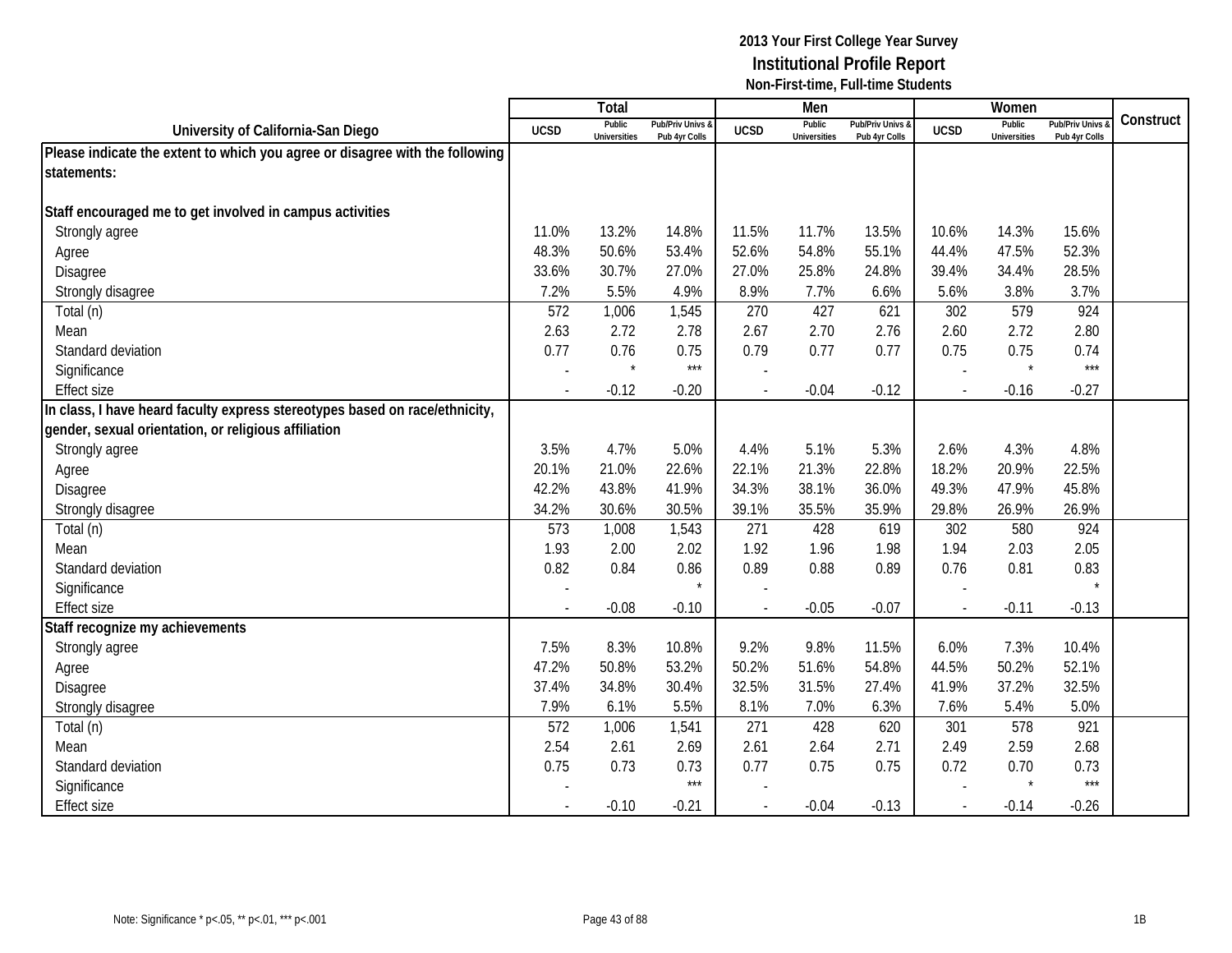|                                                                              |                          | Total                         |                                   |                          | Men                           |                                   |                          | Women                         |                                        |           |
|------------------------------------------------------------------------------|--------------------------|-------------------------------|-----------------------------------|--------------------------|-------------------------------|-----------------------------------|--------------------------|-------------------------------|----------------------------------------|-----------|
| University of California-San Diego                                           | <b>UCSD</b>              | Public<br><b>Universities</b> | Pub/Priv Univs &<br>Pub 4yr Colls | <b>UCSD</b>              | Public<br><b>Universities</b> | Pub/Priv Univs &<br>Pub 4yr Colls | <b>UCSD</b>              | Public<br><b>Universities</b> | <b>Pub/Priv Univs</b><br>Pub 4yr Colls | Construct |
| Please indicate the extent to which you agree or disagree with the following |                          |                               |                                   |                          |                               |                                   |                          |                               |                                        |           |
| statements:                                                                  |                          |                               |                                   |                          |                               |                                   |                          |                               |                                        |           |
|                                                                              |                          |                               |                                   |                          |                               |                                   |                          |                               |                                        |           |
| Faculty encouraged me to meet with them outside of class                     |                          |                               |                                   |                          |                               |                                   |                          |                               |                                        |           |
| Strongly agree                                                               | 13.6%                    | 14.3%                         | 15.0%                             | 14.8%                    | 14.3%                         | 15.3%                             | 12.6%                    | 14.4%                         | 14.8%                                  |           |
| Agree                                                                        | 54.9%                    | 57.2%                         | 57.7%                             | 57.6%                    | 60.5%                         | 58.8%                             | 52.5%                    | 54.7%                         | 57.0%                                  |           |
| Disagree                                                                     | 26.7%                    | 24.6%                         | 23.3%                             | 20.7%                    | 19.6%                         | 20.5%                             | 32.2%                    | 28.2%                         | 25.2%                                  |           |
| Strongly disagree                                                            | 4.7%                     | 4.0%                          | 4.0%                              | 7.0%                     | 5.6%                          | 5.5%                              | 2.7%                     | 2.8%                          | 3.0%                                   |           |
| Total (n)                                                                    | 572                      | 1,006                         | 1,542                             | 271                      | 428                           | 621                               | 301                      | 578                           | 921                                    |           |
| Mean                                                                         | 2.77                     | 2.82                          | 2.84                              | 2.80                     | 2.83                          | 2.84                              | 2.75                     | 2.81                          | 2.83                                   |           |
| Standard deviation                                                           | 0.74                     | 0.72                          | 0.72                              | 0.77                     | 0.73                          | 0.74                              | 0.70                     | 0.71                          | 0.70                                   |           |
| Significance                                                                 |                          |                               | $\star$                           |                          |                               |                                   |                          |                               |                                        |           |
| <b>Effect size</b>                                                           | $\overline{\phantom{a}}$ | $-0.07$                       | $-0.10$                           |                          | $-0.04$                       | $-0.05$                           | $\overline{\phantom{a}}$ | $-0.08$                       | $-0.11$                                |           |
| am interested in seeking information about current social and political      |                          |                               |                                   |                          |                               |                                   |                          |                               |                                        |           |
| <b>issues</b>                                                                |                          |                               |                                   |                          |                               |                                   |                          |                               |                                        |           |
| Strongly agree                                                               | 11.4%                    | 11.8%                         | 12.5%                             | 14.8%                    | 13.8%                         | 13.4%                             | 8.3%                     | 10.4%                         | 11.9%                                  |           |
| Agree                                                                        | 45.1%                    | 46.1%                         | 46.0%                             | 44.6%                    | 47.0%                         | 49.4%                             | 45.5%                    | 45.5%                         | 43.7%                                  | Civic     |
| Disagree                                                                     | 33.2%                    | 33.7%                         | 33.3%                             | 29.2%                    | 29.7%                         | 28.7%                             | 36.9%                    | 36.7%                         | 36.3%                                  | Engage-   |
| Strongly disagree                                                            | 10.3%                    | 8.3%                          | 8.2%                              | 11.4%                    | 9.6%                          | 8.5%                              | 9.3%                     | 7.4%                          | 8.0%                                   | ment      |
| Total (n)                                                                    | 572                      | 1,006                         | 1,542                             | 271                      | 428                           | 620                               | 301                      | 578                           | 922                                    |           |
| Mean                                                                         | 2.58                     | 2.61                          | 2.63                              | 2.63                     | 2.65                          | 2.68                              | 2.53                     | 2.59                          | 2.60                                   |           |
| Standard deviation                                                           | 0.82                     | 0.80                          | 0.81                              | 0.87                     | 0.83                          | 0.81                              | 0.78                     | 0.77                          | 0.80                                   |           |
| Significance                                                                 |                          |                               |                                   |                          |                               |                                   |                          |                               |                                        |           |
| <b>Effect size</b>                                                           |                          | $-0.04$                       | $-0.06$                           | $\overline{\phantom{a}}$ | $-0.02$                       | $-0.06$                           | $\sim$                   | $-0.08$                       | $-0.09$                                |           |
| feel a sense of belonging to this campus                                     |                          |                               |                                   |                          |                               |                                   |                          |                               |                                        |           |
| Strongly agree                                                               | 8.1%                     | 12.7%                         | 15.2%                             | 10.7%                    | 11.9%                         | 14.2%                             | 5.6%                     | 13.3%                         | 15.8%                                  |           |
| Agree                                                                        | 56.7%                    | 59.1%                         | 58.6%                             | 55.2%                    | 58.5%                         | 58.5%                             | 58.1%                    | 59.5%                         | 58.6%                                  |           |
| <b>Disagree</b>                                                              | 26.8%                    | 22.1%                         | 20.4%                             | 24.8%                    | 22.2%                         | 21.0%                             | 28.6%                    | 22.0%                         | 20.0%                                  | Sense of  |
| Strongly disagree                                                            | 8.4%                     | 6.1%                          | 5.9%                              | 9.3%                     | 7.3%                          | 6.3%                              | 7.6%                     | 5.2%                          | 5.6%                                   | Belonging |
| Total (n)                                                                    | 571                      | 1,005                         | 1,542                             | 270                      | 427                           | 620                               | 301                      | 578                           | 922                                    |           |
| Mean                                                                         | 2.64                     | 2.79                          | 2.83                              | 2.67                     | 2.75                          | 2.81                              | 2.62                     | 2.81                          | 2.85                                   |           |
| Standard deviation                                                           | 0.75                     | 0.74                          | 0.75                              | 0.79                     | 0.76                          | 0.75                              | 0.71                     | 0.72                          | 0.75                                   |           |
| Significance                                                                 |                          | $***$                         | $***$                             |                          |                               |                                   |                          | $***$                         | $***$                                  |           |
| <b>Effect size</b>                                                           |                          | $-0.20$                       | $-0.25$                           |                          | $-0.11$                       | $-0.19$                           | $\overline{a}$           | $-0.26$                       | $-0.31$                                |           |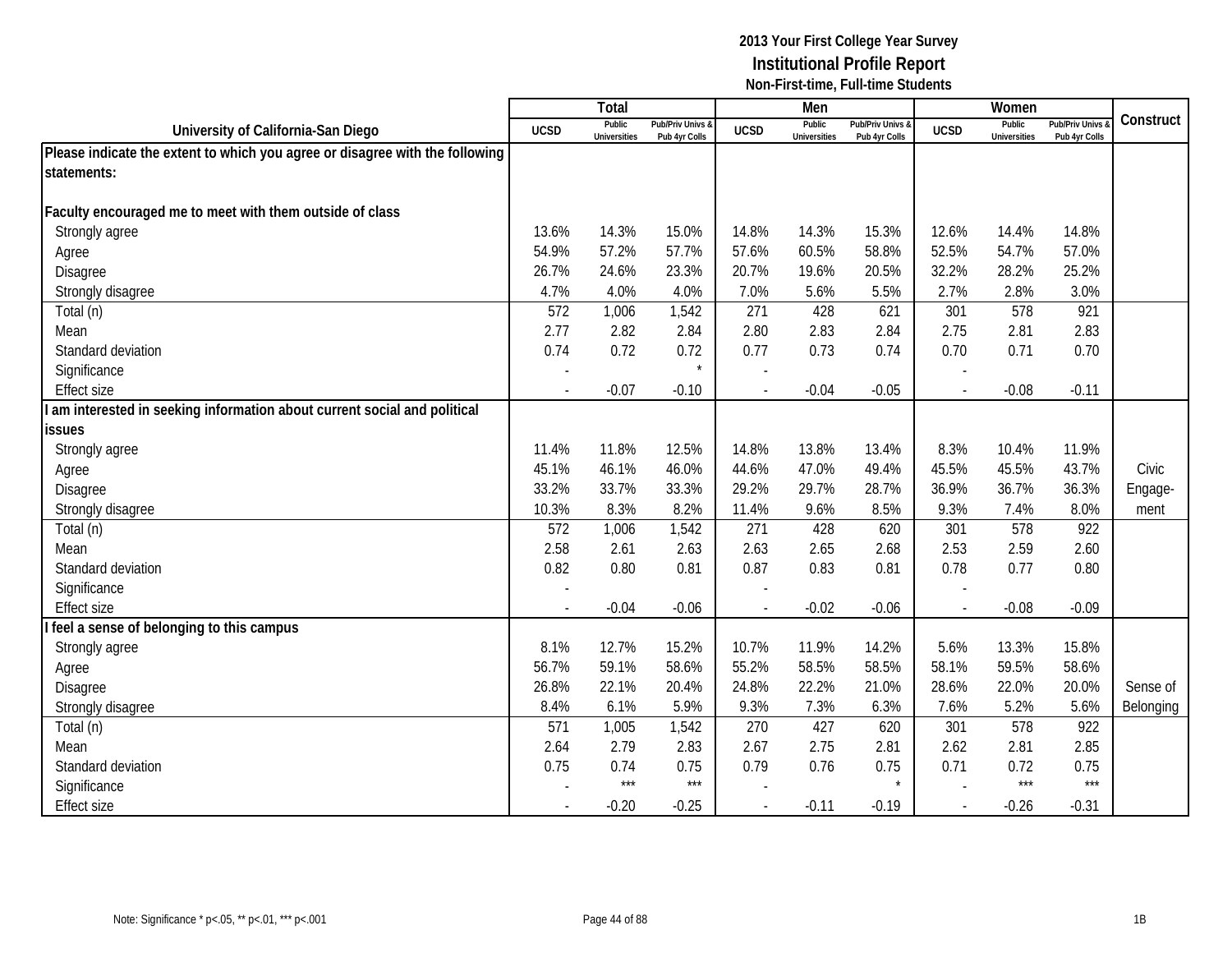|                                                                              |                          | <b>Total</b>                  |                                   |             | Men                           |                                   |                | Women                         |                                        |            |
|------------------------------------------------------------------------------|--------------------------|-------------------------------|-----------------------------------|-------------|-------------------------------|-----------------------------------|----------------|-------------------------------|----------------------------------------|------------|
| University of California-San Diego                                           | <b>UCSD</b>              | Public<br><b>Universities</b> | Pub/Priv Univs &<br>Pub 4yr Colls | <b>UCSD</b> | Public<br><b>Universities</b> | Pub/Priv Univs &<br>Pub 4yr Colls | <b>UCSD</b>    | Public<br><b>Universities</b> | <b>Pub/Priv Univs</b><br>Pub 4yr Colls | Construct  |
| Please indicate the extent to which you agree or disagree with the following |                          |                               |                                   |             |                               |                                   |                |                               |                                        |            |
| statements:                                                                  |                          |                               |                                   |             |                               |                                   |                |                               |                                        |            |
|                                                                              |                          |                               |                                   |             |                               |                                   |                |                               |                                        |            |
| At least one faculty member has taken an interest in my development          |                          |                               |                                   |             |                               |                                   |                |                               |                                        |            |
| Strongly agree                                                               | 11.7%                    | 15.4%                         | 18.3%                             | 14.4%       | 17.3%                         | 18.7%                             | 9.3%           | 13.9%                         | 18.1%                                  |            |
| Agree                                                                        | 47.1%                    | 49.9%                         | 52.6%                             | 46.9%       | 48.9%                         | 50.9%                             | 47.3%          | 50.6%                         | 53.8%                                  |            |
| Disagree                                                                     | 32.0%                    | 28.4%                         | 23.9%                             | 28.4%       | 26.0%                         | 23.9%                             | 35.3%          | 30.3%                         | 24.0%                                  |            |
| Strongly disagree                                                            | 9.1%                     | 6.3%                          | 5.1%                              | 10.3%       | 7.7%                          | 6.5%                              | 8.0%           | 5.2%                          | 4.1%                                   |            |
| Total (n)                                                                    | 571                      | 1,002                         | 1,537                             | 271         | 427                           | 619                               | 300            | 575                           | 918                                    |            |
| Mean                                                                         | 2.61                     | 2.74                          | 2.84                              | 2.65        | 2.76                          | 2.82                              | 2.58           | 2.73                          | 2.86                                   |            |
| Standard deviation                                                           | 0.81                     | 0.79                          | 0.78                              | 0.85        | 0.83                          | 0.81                              | 0.77           | 0.76                          | 0.75                                   |            |
| Significance                                                                 |                          | $\star\star$                  | $***$                             |             |                               | $\star\star$                      |                | $\star\star$                  | $***$                                  |            |
| <b>Effect size</b>                                                           |                          | $-0.16$                       | $-0.29$                           |             | $-0.13$                       | $-0.21$                           |                | $-0.20$                       | $-0.37$                                |            |
| feel I am a member of this college                                           |                          |                               |                                   |             |                               |                                   |                |                               |                                        |            |
| Strongly agree                                                               | 11.9%                    | 16.4%                         | 19.2%                             | 14.8%       | 16.9%                         | 18.6%                             | 9.3%           | 16.1%                         | 19.7%                                  |            |
| Agree                                                                        | 63.2%                    | 64.5%                         | 63.2%                             | 62.6%       | 64.9%                         | 63.7%                             | 63.8%          | 64.2%                         | 62.9%                                  |            |
| Disagree                                                                     | 18.2%                    | 14.5%                         | 12.9%                             | 15.6%       | 13.1%                         | 13.4%                             | 20.6%          | 15.6%                         | 12.6%                                  | Sense of   |
| Strongly disagree                                                            | 6.7%                     | 4.6%                          | 4.7%                              | 7.0%        | 5.2%                          | 4.4%                              | 6.3%           | 4.2%                          | 4.9%                                   | Belonging  |
| Total (n)                                                                    | 571                      | 1,005                         | 1,540                             | 270         | 427                           | 619                               | 301            | 578                           | 921                                    |            |
| Mean                                                                         | 2.80                     | 2.93                          | 2.97                              | 2.85        | 2.93                          | 2.96                              | 2.76           | 2.92                          | 2.97                                   |            |
| Standard deviation                                                           | 0.73                     | 0.70                          | 0.71                              | 0.75        | 0.71                          | 0.70                              | 0.70           | 0.69                          | 0.72                                   |            |
| Significance                                                                 |                          | $***$                         | $***$                             |             |                               | $\star$                           |                | $\star\star$                  | $***$                                  |            |
| <b>Effect size</b>                                                           | $\overline{\phantom{a}}$ | $-0.19$                       | $-0.24$                           |             | $-0.11$                       | $-0.16$                           | $\sim$         | $-0.23$                       | $-0.29$                                |            |
| have effectively led a group to a common purpose                             |                          |                               |                                   |             |                               |                                   |                |                               |                                        |            |
| Strongly agree                                                               | 7.9%                     | 9.6%                          | 10.7%                             | 8.9%        | 11.5%                         | 13.3%                             | 7.0%           | 8.1%                          | 8.9%                                   |            |
| Agree                                                                        | 38.2%                    | 40.5%                         | 42.2%                             | 44.1%       | 43.9%                         | 45.6%                             | 32.9%          | 38.1%                         | 39.8%                                  |            |
| Disagree                                                                     | 42.9%                    | 40.7%                         | 37.1%                             | 38.9%       | 37.3%                         | 33.8%                             | 46.5%          | 43.3%                         | 39.3%                                  |            |
| Strongly disagree                                                            | 11.0%                    | 9.2%                          | 10.1%                             | 8.1%        | 7.3%                          | 7.3%                              | 13.6%          | 10.6%                         | 11.9%                                  | Leadership |
| Total (n)                                                                    | 571                      | 1,004                         | 1,539                             | 270         | 426                           | 618                               | 301            | 578                           | 921                                    |            |
| Mean                                                                         | 2.43                     | 2.50                          | 2.53                              | 2.54        | 2.60                          | 2.65                              | 2.33           | 2.44                          | 2.46                                   |            |
| Standard deviation                                                           | 0.79                     | 0.79                          | 0.81                              | 0.77        | 0.79                          | 0.80                              | 0.80           | 0.79                          | 0.82                                   |            |
| Significance                                                                 |                          |                               | $\star$                           |             |                               |                                   |                |                               |                                        |            |
| <b>Effect size</b>                                                           |                          | $-0.09$                       | $-0.12$                           |             | $-0.08$                       | $-0.14$                           | $\overline{a}$ | $-0.14$                       | $-0.16$                                |            |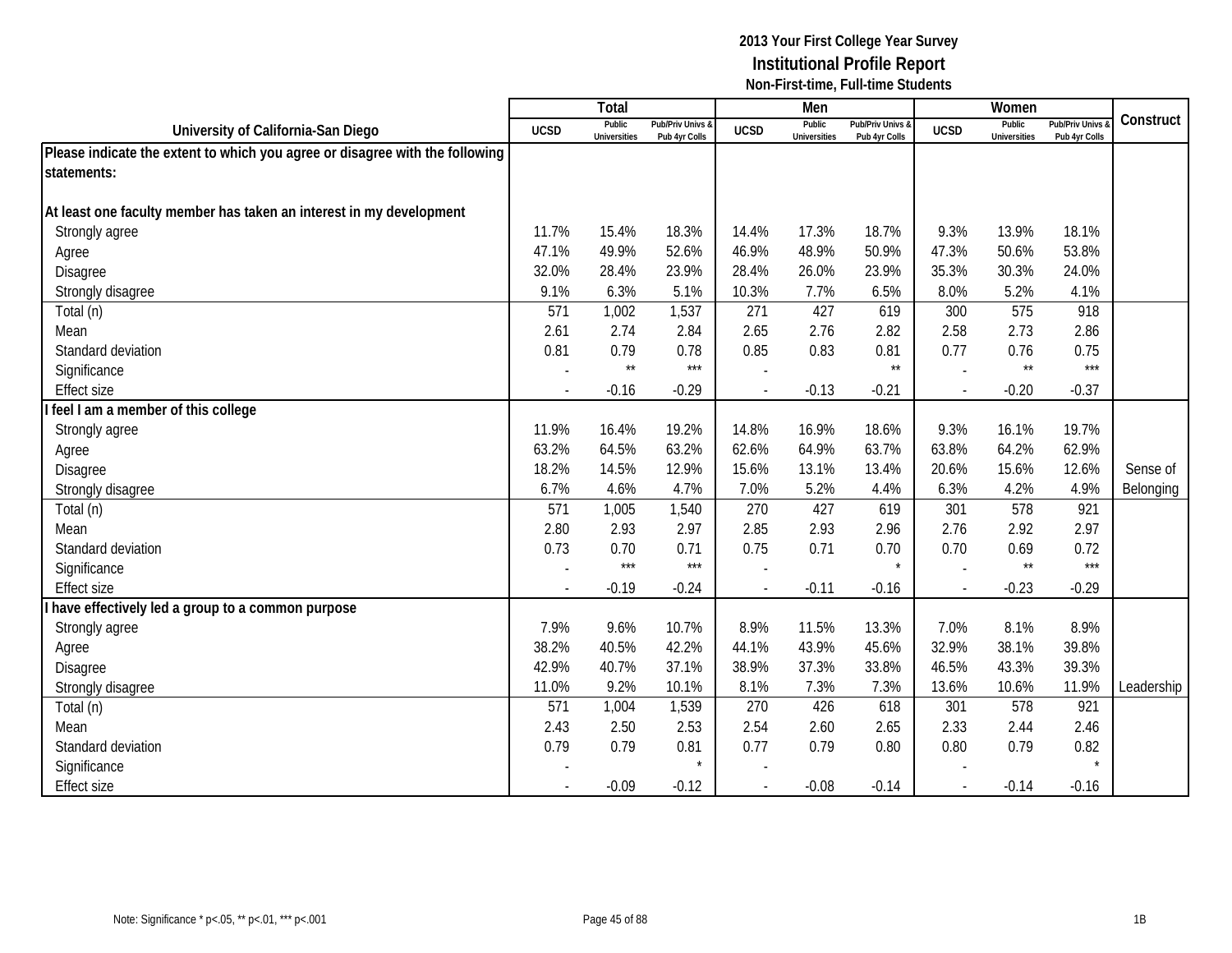|                                                                               |             | Total                         |                                   |                          | Men                           |                                   |                | Women                         |                                        |             |
|-------------------------------------------------------------------------------|-------------|-------------------------------|-----------------------------------|--------------------------|-------------------------------|-----------------------------------|----------------|-------------------------------|----------------------------------------|-------------|
| University of California-San Diego                                            | <b>UCSD</b> | Public<br><b>Universities</b> | Pub/Priv Univs &<br>Pub 4yr Colls | <b>UCSD</b>              | Public<br><b>Universities</b> | Pub/Priv Univs &<br>Pub 4yr Colls | <b>UCSD</b>    | Public<br><b>Universities</b> | <b>Pub/Priv Univs</b><br>Pub 4yr Colls | Construct   |
| Please rate your satisfaction with this institution on each of the aspects of |             |                               |                                   |                          |                               |                                   |                |                               |                                        |             |
| college life listed below:                                                    |             |                               |                                   |                          |                               |                                   |                |                               |                                        |             |
|                                                                               |             |                               |                                   |                          |                               |                                   |                |                               |                                        |             |
| Amount of contact with faculty                                                |             |                               |                                   |                          |                               |                                   |                |                               |                                        |             |
| Very satisfied                                                                | 9.4%        | 10.5%                         | 13.2%                             | 8.7%                     | 9.9%                          | 13.0%                             | 10.0%          | 10.9%                         | 13.4%                                  |             |
| Satisfied                                                                     | 35.7%       | 38.3%                         | 39.6%                             | 39.9%                    | 41.4%                         | 41.3%                             | 31.9%          | 35.9%                         | 38.4%                                  |             |
| Neutral                                                                       | 42.7%       | 39.5%                         | 36.7%                             | 39.9%                    | 37.2%                         | 34.8%                             | 45.2%          | 41.3%                         | 38.1%                                  |             |
| Dissatisfied                                                                  | 8.1%        | 8.6%                          | 8.0%                              | 7.5%                     | 8.1%                          | 8.2%                              | 8.6%           | 9.0%                          | 7.9%                                   | Faculty     |
| Very dissatisfied                                                             | 4.1%        | 3.1%                          | 2.4%                              | 4.0%                     | 3.4%                          | 2.7%                              | 4.3%           | 2.9%                          | 2.2%                                   | Interaction |
| Total (n)                                                                     | 532         | 869                           | 1,322                             | 253                      | 382                           | 552                               | 279            | 487                           | 770                                    |             |
| Mean                                                                          | 3.38        | 3.44                          | 3.53                              | 3.42                     | 3.46                          | 3.54                              | 3.35           | 3.43                          | 3.53                                   |             |
| Standard deviation                                                            | 0.91        | 0.90                          | 0.91                              | 0.90                     | 0.90                          | 0.91                              | 0.93           | 0.90                          | 0.90                                   |             |
| Significance                                                                  |             |                               | $\star\star$                      |                          |                               |                                   |                |                               | $\star\star$                           |             |
| <b>Effect size</b>                                                            |             | $-0.07$                       | $-0.16$                           |                          | $-0.04$                       | $-0.13$                           |                | $-0.09$                       | $-0.20$                                |             |
| Racial/ethnic diversity of faculty                                            |             |                               |                                   |                          |                               |                                   |                |                               |                                        |             |
| Very satisfied                                                                | 10.5%       | 11.9%                         | 12.3%                             | 10.5%                    | 12.8%                         | 13.2%                             | 10.4%          | 11.2%                         | 11.7%                                  |             |
| Satisfied                                                                     | 38.5%       | 39.2%                         | 39.2%                             | 40.5%                    | 40.1%                         | 40.3%                             | 36.8%          | 38.5%                         | 38.4%                                  |             |
| Neutral                                                                       | 45.0%       | 42.1%                         | 41.8%                             | 44.0%                    | 41.9%                         | 40.7%                             | 45.8%          | 42.2%                         | 42.7%                                  |             |
| <b>Dissatisfied</b>                                                           | 5.0%        | 5.7%                          | 5.4%                              | 3.9%                     | 4.2%                          | 4.5%                              | 5.9%           | 6.9%                          | 6.1%                                   |             |
| Very dissatisfied                                                             | 1.1%        | 1.1%                          | 1.2%                              | 1.2%                     | 1.0%                          | 1.3%                              | 1.0%           | 1.2%                          | 1.2%                                   |             |
| Total (n)                                                                     | 545         | 877                           | 1,322                             | 257                      | 384                           | 551                               | 288            | 493                           | 771                                    |             |
| Mean                                                                          | 3.52        | 3.55                          | 3.56                              | 3.55                     | 3.59                          | 3.60                              | 3.50           | 3.52                          | 3.53                                   |             |
| Standard deviation                                                            | 0.79        | 0.82                          | 0.82                              | 0.78                     | 0.80                          | 0.82                              | 0.80           | 0.83                          | 0.82                                   |             |
| Significance                                                                  |             |                               |                                   |                          |                               |                                   |                |                               |                                        |             |
| <b>Effect size</b>                                                            |             | $-0.04$                       | $-0.05$                           |                          | $-0.05$                       | $-0.06$                           | $\overline{a}$ | $-0.02$                       | $-0.04$                                |             |
| Racial/ethnic diversity of student body                                       |             |                               |                                   |                          |                               |                                   |                |                               |                                        |             |
| Very satisfied                                                                | 9.0%        | 11.0%                         | 12.8%                             | 10.9%                    | 12.2%                         | 13.2%                             | 7.3%           | 10.1%                         | 12.5%                                  |             |
| Satisfied                                                                     | 29.3%       | 32.9%                         | 34.2%                             | 29.2%                    | 32.7%                         | 34.7%                             | 29.4%          | 33.0%                         | 33.9%                                  |             |
| Neutral                                                                       | 41.1%       | 38.6%                         | 38.4%                             | 39.7%                    | 39.0%                         | 38.1%                             | 42.3%          | 38.3%                         | 38.6%                                  |             |
| <b>Dissatisfied</b>                                                           | 12.7%       | 10.9%                         | 9.3%                              | 12.1%                    | 10.4%                         | 9.1%                              | 13.3%          | 11.3%                         | 9.4%                                   |             |
| Very dissatisfied                                                             | 7.9%        | 6.6%                          | 5.3%                              | 8.2%                     | 5.7%                          | 4.9%                              | 7.7%           | 7.3%                          | 5.6%                                   |             |
| Total (n)                                                                     | 543         | 879                           | 1,325                             | 257                      | 385                           | 551                               | 286            | 494                           | 774                                    |             |
| Mean                                                                          | 3.19        | 3.31                          | 3.40                              | 3.23                     | 3.35                          | 3.42                              | 3.15           | 3.27                          | 3.38                                   |             |
| Standard deviation                                                            | 1.03        | 1.02<br>$\star$               | 1.00                              | 1.06                     | 1.01                          | 0.99                              | 1.00           | 1.03                          | 1.01                                   |             |
| Significance                                                                  |             |                               | $***$                             |                          |                               |                                   |                |                               | $\star\star$                           |             |
| <b>Effect size</b>                                                            |             | $-0.12$                       | $-0.21$                           | $\overline{\phantom{a}}$ | $-0.12$                       | $-0.19$                           | $\mathcal{L}$  | $-0.12$                       | $-0.23$                                |             |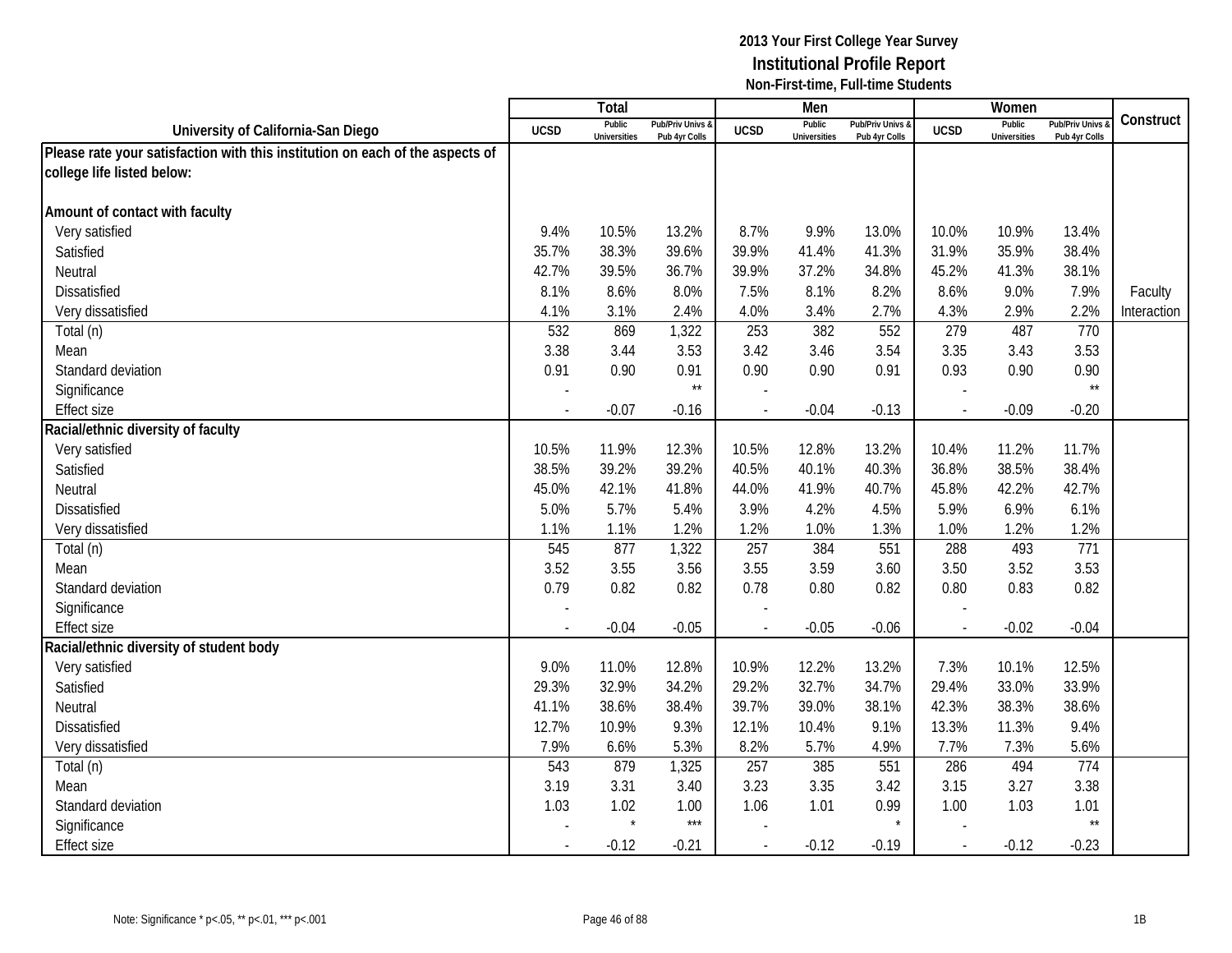|                                                                               |             | Total                         |                                   |                | Men                           |                                 |             | Women                         |                                        |              |
|-------------------------------------------------------------------------------|-------------|-------------------------------|-----------------------------------|----------------|-------------------------------|---------------------------------|-------------|-------------------------------|----------------------------------------|--------------|
| University of California-San Diego                                            | <b>UCSD</b> | Public<br><b>Universities</b> | Pub/Priv Univs &<br>Pub 4yr Colls | <b>UCSD</b>    | Public<br><b>Universities</b> | Pub/Priv Univs<br>Pub 4yr Colls | <b>UCSD</b> | Public<br><b>Universities</b> | <b>Pub/Priv Univs</b><br>Pub 4yr Colls | Construct    |
| Please rate your satisfaction with this institution on each of the aspects of |             |                               |                                   |                |                               |                                 |             |                               |                                        |              |
| college life listed below:                                                    |             |                               |                                   |                |                               |                                 |             |                               |                                        |              |
|                                                                               |             |                               |                                   |                |                               |                                 |             |                               |                                        |              |
| Class size                                                                    |             |                               |                                   |                |                               |                                 |             |                               |                                        |              |
| Very satisfied                                                                | 5.8%        | 8.1%                          | 13.9%                             | 5.4%           | 8.2%                          | 11.9%                           | 6.2%        | 8.0%                          | 15.3%                                  |              |
| Satisfied                                                                     | 33.5%       | 39.7%                         | 42.1%                             | 36.2%          | 40.7%                         | 42.1%                           | 31.2%       | 38.9%                         | 42.2%                                  |              |
| Neutral                                                                       | 33.2%       | 31.4%                         | 28.3%                             | 30.8%          | 29.9%                         | 28.9%                           | 35.3%       | 32.5%                         | 27.9%                                  |              |
| Dissatisfied                                                                  | 19.0%       | 14.8%                         | 11.1%                             | 19.6%          | 14.8%                         | 11.9%                           | 18.5%       | 14.8%                         | 10.4%                                  |              |
| Very dissatisfied                                                             | 8.5%        | 6.1%                          | 4.6%                              | 8.1%           | 6.4%                          | 5.2%                            | 8.9%        | 5.8%                          | 4.2%                                   |              |
| Total (n)                                                                     | 552         | 892                           | 1,346                             | 260            | 391                           | 561                             | 292         | 501                           | 785                                    |              |
| Mean                                                                          | 3.09        | 3.29                          | 3.50                              | 3.11           | 3.29                          | 3.44                            | 3.07        | 3.29                          | 3.54                                   |              |
| Standard deviation                                                            | 1.04        | 1.01                          | 1.01                              | 1.04           | 1.03                          | 1.02                            | 1.05        | 1.00                          | 1.01                                   |              |
| Significance                                                                  |             | $***$                         | $***$                             | $\overline{a}$ | $\star$                       | $***$                           |             | $\star\star$                  | $***$                                  |              |
| <b>Effect size</b>                                                            |             | $-0.20$                       | $-0.41$                           | $\blacksquare$ | $-0.17$                       | $-0.32$                         |             | $-0.22$                       | $-0.47$                                |              |
| Interaction with other students                                               |             |                               |                                   |                |                               |                                 |             |                               |                                        |              |
| Very satisfied                                                                | 7.3%        | 10.5%                         | 15.0%                             | 7.3%           | 10.8%                         | 15.0%                           | 7.2%        | 10.4%                         | 15.1%                                  |              |
| Satisfied                                                                     | 38.0%       | 43.2%                         | 44.9%                             | 42.1%          | 44.6%                         | 44.6%                           | 34.4%       | 42.1%                         | 45.0%                                  |              |
| Neutral                                                                       | 36.7%       | 31.4%                         | 27.5%                             | 34.4%          | 30.0%                         | 27.5%                           | 38.8%       | 32.5%                         | 27.4%                                  |              |
| <b>Dissatisfied</b>                                                           | 11.6%       | 10.7%                         | 9.2%                              | 10.0%          | 10.0%                         | 9.1%                            | 13.1%       | 11.2%                         | 9.2%                                   |              |
| Very dissatisfied                                                             | 6.4%        | 4.2%                          | 3.5%                              | 6.2%           | 4.6%                          | 3.8%                            | 6.5%        | 3.8%                          | 3.3%                                   |              |
| Total (n)                                                                     | 550         | 891                           | 1,344                             | 259            | 390                           | 560                             | 291         | 501                           | 784                                    |              |
| Mean                                                                          | 3.28        | 3.45                          | 3.59                              | 3.34           | 3.47                          | 3.58                            | 3.23        | 3.44                          | 3.59                                   |              |
| Standard deviation                                                            | 0.98        | 0.96                          | 0.97                              | 0.97           | 0.97                          | 0.98                            | 0.99        | 0.95                          | 0.96                                   |              |
| Significance                                                                  |             | $\star\star$                  | $***$                             |                |                               | $\star\star$                    |             | $\star\star$                  | $***$                                  |              |
| <b>Effect size</b>                                                            |             | $-0.18$                       | $-0.32$                           |                | $-0.13$                       | $-0.24$                         |             | $-0.22$                       | $-0.38$                                |              |
| Relevance of coursework to everyday life                                      |             |                               |                                   |                |                               |                                 |             |                               |                                        |              |
| Very satisfied                                                                | 8.7%        | 8.6%                          | 10.4%                             | 9.6%           | 10.0%                         | 12.0%                           | 7.9%        | 7.6%                          | 9.2%                                   |              |
| Satisfied                                                                     | 35.2%       | 40.9%                         | 42.3%                             | 35.8%          | 41.0%                         | 40.8%                           | 34.7%       | 40.7%                         | 43.4%                                  |              |
| Neutral                                                                       | 37.4%       | 35.0%                         | 33.2%                             | 36.9%          | 34.4%                         | 32.9%                           | 37.8%       | 35.5%                         | 33.4%                                  | Satisfaction |
| <b>Dissatisfied</b>                                                           | 13.2%       | 11.6%                         | 10.7%                             | 11.9%          | 10.0%                         | 10.2%                           | 14.4%       | 12.8%                         | 11.1%                                  | with         |
| Very dissatisfied                                                             | 5.4%        | 3.9%                          | 3.4%                              | 5.8%           | 4.6%                          | 4.1%                            | 5.2%        | 3.4%                          | 2.9%                                   | Coursework   |
| Total (n)                                                                     | 551         | 891                           | 1,341                             | 260            | 390                           | 557                             | 291         | 501                           | 784                                    |              |
| Mean                                                                          | 3.28        | 3.39                          | 3.45                              | 3.32           | 3.42                          | 3.46                            | 3.26        | 3.36                          | 3.45                                   |              |
| Standard deviation                                                            | 0.99        | 0.94                          | 0.94                              | 1.00           | 0.96                          | 0.97                            | 0.97        | 0.92                          | 0.91                                   |              |
| Significance                                                                  |             |                               | $***$                             |                |                               |                                 |             |                               | $\star\star$                           |              |
| <b>Effect size</b>                                                            |             | $-0.12$                       | $-0.18$                           |                | $-0.10$                       | $-0.14$                         |             | $-0.11$                       | $-0.21$                                |              |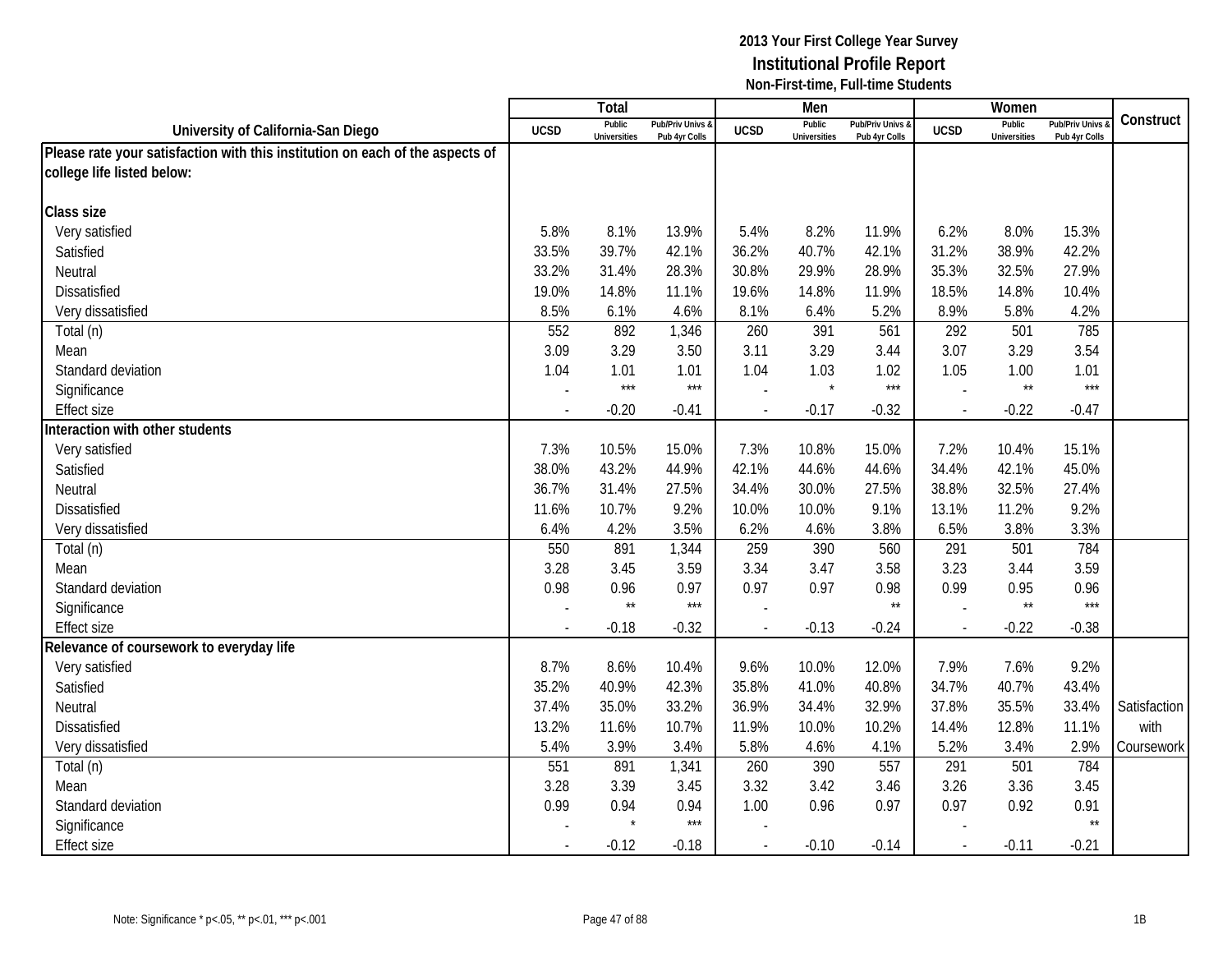|                                                                               |             | Total                         |                                   |                          | Men                           |                                   |               | Women                         |                                        |              |
|-------------------------------------------------------------------------------|-------------|-------------------------------|-----------------------------------|--------------------------|-------------------------------|-----------------------------------|---------------|-------------------------------|----------------------------------------|--------------|
| University of California-San Diego                                            | <b>UCSD</b> | Public<br><b>Universities</b> | Pub/Priv Univs &<br>Pub 4yr Colls | <b>UCSD</b>              | Public<br><b>Universities</b> | Pub/Priv Univs &<br>Pub 4yr Colls | <b>UCSD</b>   | Public<br><b>Universities</b> | <b>Pub/Priv Univs</b><br>Pub 4yr Colls | Construct    |
| Please rate your satisfaction with this institution on each of the aspects of |             |                               |                                   |                          |                               |                                   |               |                               |                                        |              |
| college life listed below:                                                    |             |                               |                                   |                          |                               |                                   |               |                               |                                        |              |
|                                                                               |             |                               |                                   |                          |                               |                                   |               |                               |                                        |              |
| Relevance of coursework to future career plans                                |             |                               |                                   |                          |                               |                                   |               |                               |                                        |              |
| Very satisfied                                                                | 13.6%       | 16.3%                         | 16.5%                             | 16.2%                    | 20.3%                         | 19.0%                             | 11.3%         | 13.3%                         | 14.6%                                  |              |
| Satisfied                                                                     | 39.6%       | 41.4%                         | 41.8%                             | 41.2%                    | 41.4%                         | 41.7%                             | 38.1%         | 41.4%                         | 41.9%                                  |              |
| Neutral                                                                       | 31.8%       | 29.9%                         | 29.9%                             | 29.2%                    | 27.0%                         | 27.6%                             | 34.0%         | 32.1%                         | 31.5%                                  | Satisfaction |
| <b>Dissatisfied</b>                                                           | 9.6%        | 8.1%                          | 7.7%                              | 7.3%                     | 6.4%                          | 7.0%                              | 11.7%         | 9.4%                          | 8.2%                                   | with         |
| Very dissatisfied                                                             | 5.4%        | 4.3%                          | 4.1%                              | 6.2%                     | 4.9%                          | 4.7%                              | 4.8%          | 3.8%                          | 3.7%                                   | Coursework   |
| Total (n)                                                                     | 551         | 887                           | 1,337                             | 260                      | 389                           | 557                               | 291           | 498                           | 780                                    |              |
| Mean                                                                          | 3.46        | 3.57                          | 3.59                              | 3.54                     | 3.66                          | 3.63                              | 3.40          | 3.51                          | 3.56                                   |              |
| Standard deviation                                                            | 1.02        | 1.00                          | 0.99                              | 1.04                     | 1.03                          | 1.02                              | 1.00          | 0.97                          | 0.96                                   |              |
| Significance                                                                  |             |                               | $\star$                           |                          |                               |                                   |               |                               |                                        |              |
| <b>Effect size</b>                                                            |             | $-0.11$                       | $-0.13$                           |                          | $-0.12$                       | $-0.09$                           |               | $-0.11$                       | $-0.17$                                |              |
| Overall quality of instruction                                                |             |                               |                                   |                          |                               |                                   |               |                               |                                        |              |
| Very satisfied                                                                | 19.7%       | 18.6%                         | 19.0%                             | 21.1%                    | 21.0%                         | 20.0%                             | 18.5%         | 16.8%                         | 18.3%                                  |              |
| Satisfied                                                                     | 51.0%       | 54.1%                         | 54.3%                             | 51.3%                    | 50.9%                         | 52.7%                             | 50.7%         | 56.7%                         | 55.5%                                  |              |
| Neutral                                                                       | 21.0%       | 19.8%                         | 19.5%                             | 19.5%                    | 19.7%                         | 18.4%                             | 22.3%         | 20.0%                         | 20.3%                                  |              |
| Dissatisfied                                                                  | 7.2%        | 6.3%                          | 5.8%                              | 6.5%                     | 6.4%                          | 6.8%                              | 7.9%          | 6.2%                          | 5.1%                                   | Overall      |
| Very dissatisfied                                                             | 1.1%        | 1.1%                          | 1.3%                              | 1.5%                     | 2.0%                          | 2.1%                              | 0.7%          | 0.4%                          | 0.8%                                   | Satisfaction |
| Total (n)                                                                     | 553         | 892                           | 1,342                             | 261                      | 391                           | 560                               | 292           | 501                           | 782                                    |              |
| Mean                                                                          | 3.81        | 3.83                          | 3.84                              | 3.84                     | 3.82                          | 3.82                              | 3.78          | 3.83                          | 3.85                                   |              |
| Standard deviation                                                            | 0.87        | 0.84                          | 0.84                              | 0.88                     | 0.90                          | 0.90                              | 0.86          | 0.79                          | 0.80                                   |              |
| Significance                                                                  |             |                               |                                   |                          |                               |                                   |               |                               |                                        |              |
| <b>Effect size</b>                                                            |             | $-0.02$                       | $-0.04$                           |                          | 0.02                          | 0.02                              | $\sim$        | $-0.06$                       | $-0.09$                                |              |
| Respect for the expression of diverse beliefs                                 |             |                               |                                   |                          |                               |                                   |               |                               |                                        |              |
| Very satisfied                                                                | 18.9%       | 19.7%                         | 20.1%                             | 17.7%                    | 18.0%                         | 18.6%                             | 19.9%         | 21.0%                         | 21.2%                                  |              |
| Satisfied                                                                     | 53.2%       | 54.2%                         | 53.8%                             | 52.0%                    | 53.0%                         | 52.0%                             | 54.3%         | 55.1%                         | 55.0%                                  |              |
| Neutral                                                                       | 24.2%       | 22.7%                         | 22.3%                             | 26.4%                    | 25.6%                         | 25.0%                             | 22.3%         | 20.4%                         | 20.4%                                  |              |
| <b>Dissatisfied</b>                                                           | 2.8%        | 2.5%                          | 2.9%                              | 2.8%                     | 2.3%                          | 3.5%                              | 2.7%          | 2.6%                          | 2.6%                                   |              |
| Very dissatisfied                                                             | 0.9%        | 0.9%                          | 0.8%                              | 1.2%                     | 1.0%                          | 0.9%                              | 0.7%          | 0.8%                          | 0.8%                                   |              |
| Total (n)                                                                     | 545         | 882                           | 1,326                             | 254                      | 383                           | 548                               | 291           | 499                           | 778                                    |              |
| Mean                                                                          | 3.86        | 3.89                          | 3.89                              | 3.82                     | 3.85                          | 3.84                              | 3.90          | 3.93                          | 3.93                                   |              |
| Standard deviation                                                            | 0.78        | 0.77                          | 0.78                              | 0.79                     | 0.78                          | 0.80                              | 0.77          | 0.77                          | 0.76                                   |              |
| Significance                                                                  |             |                               |                                   |                          |                               |                                   |               |                               |                                        |              |
| <b>Effect size</b>                                                            |             | $-0.04$                       | $-0.04$                           | $\overline{\phantom{a}}$ | $-0.04$                       | $-0.03$                           | $\mathcal{L}$ | $-0.04$                       | $-0.04$                                |              |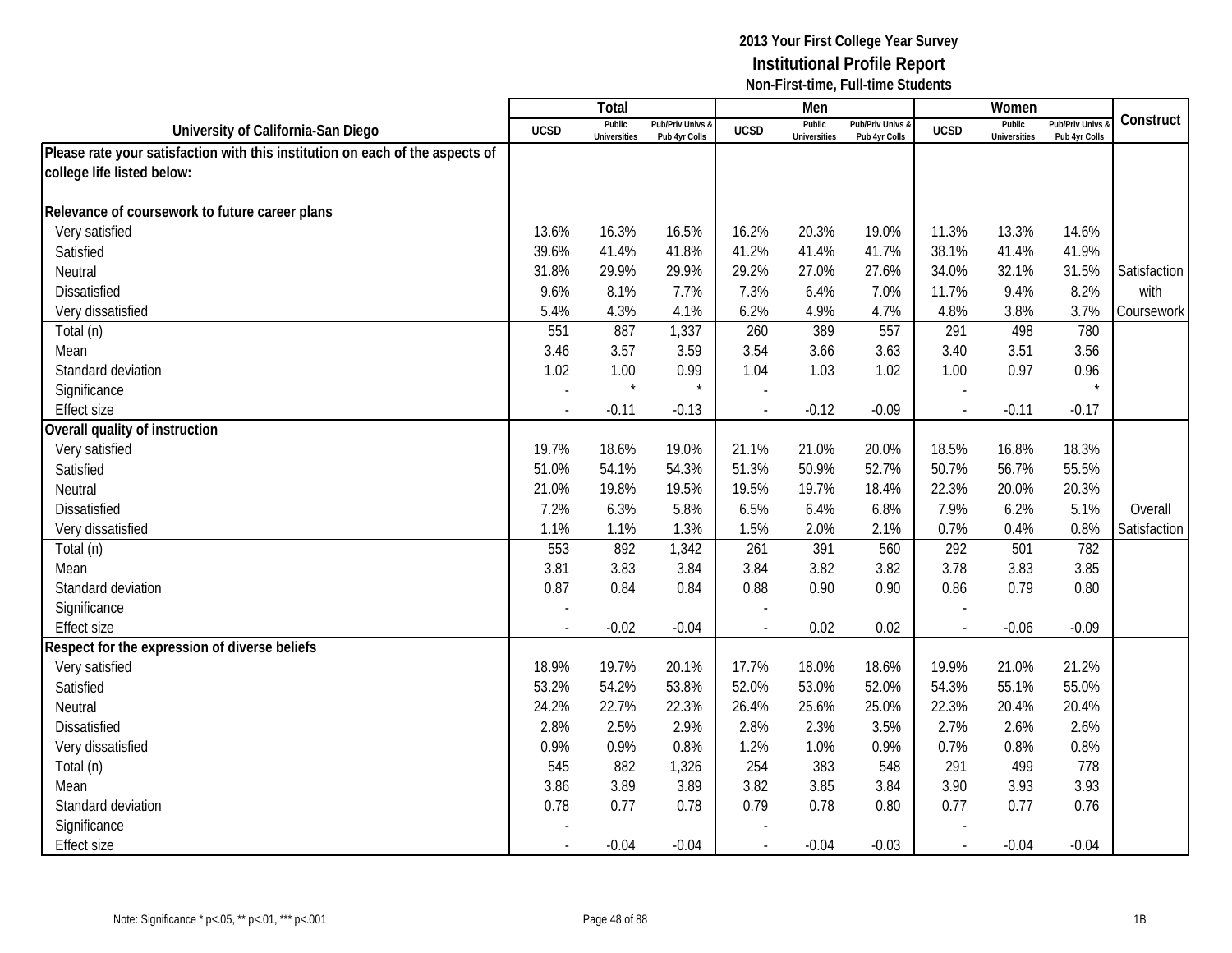|                                                                               |             | Total                         |                                   |                          | Men                           |                                   |                          | Women                         |                                        |           |
|-------------------------------------------------------------------------------|-------------|-------------------------------|-----------------------------------|--------------------------|-------------------------------|-----------------------------------|--------------------------|-------------------------------|----------------------------------------|-----------|
| University of California-San Diego                                            | <b>UCSD</b> | Public<br><b>Universities</b> | Pub/Priv Univs &<br>Pub 4yr Colls | <b>UCSD</b>              | Public<br><b>Universities</b> | Pub/Priv Univs &<br>Pub 4yr Colls | <b>UCSD</b>              | Public<br><b>Universities</b> | <b>Pub/Priv Univs</b><br>Pub 4yr Colls | Construct |
| Please rate your satisfaction with this institution on each of the aspects of |             |                               |                                   |                          |                               |                                   |                          |                               |                                        |           |
| college life listed below:                                                    |             |                               |                                   |                          |                               |                                   |                          |                               |                                        |           |
|                                                                               |             |                               |                                   |                          |                               |                                   |                          |                               |                                        |           |
| Availability of campus social activities                                      |             |                               |                                   |                          |                               |                                   |                          |                               |                                        |           |
| Very satisfied                                                                | 13.1%       | 17.1%                         | 18.4%                             | 12.1%                    | 15.9%                         | 17.1%                             | 14.0%                    | 18.1%                         | 19.4%                                  |           |
| Satisfied                                                                     | 43.5%       | 46.3%                         | 45.9%                             | 43.1%                    | 45.4%                         | 45.7%                             | 43.7%                    | 47.1%                         | 46.1%                                  |           |
| Neutral                                                                       | 33.8%       | 27.9%                         | 26.6%                             | 33.9%                    | 29.2%                         | 27.2%                             | 33.7%                    | 27.0%                         | 26.2%                                  |           |
| Dissatisfied                                                                  | 6.3%        | 5.8%                          | 6.4%                              | 6.9%                     | 6.4%                          | 7.2%                              | 5.7%                     | 5.3%                          | 5.9%                                   |           |
| Very dissatisfied                                                             | 3.4%        | 2.8%                          | 2.6%                              | 4.0%                     | 3.2%                          | 2.9%                              | 2.9%                     | 2.5%                          | 2.4%                                   |           |
| Total (n)                                                                     | 527         | 863                           | 1,308                             | 248                      | 377                           | 545                               | 279                      | 486                           | 763                                    |           |
| Mean                                                                          | 3.57        | 3.69                          | 3.71                              | 3.52                     | 3.64                          | 3.67                              | 3.60                     | 3.73                          | 3.74                                   |           |
| Standard deviation                                                            | 0.92        | 0.92                          | 0.93                              | 0.93                     | 0.93                          | 0.94                              | 0.90                     | 0.90                          | 0.92                                   |           |
| Significance                                                                  |             |                               | $^{\star\star}$                   |                          |                               |                                   |                          |                               | $\star$                                |           |
| <b>Effect size</b>                                                            |             | $-0.13$                       | $-0.15$                           |                          | $-0.13$                       | $-0.16$                           |                          | $-0.14$                       | $-0.15$                                |           |
| Your social life                                                              |             |                               |                                   |                          |                               |                                   |                          |                               |                                        |           |
| Very satisfied                                                                | 10.4%       | 15.1%                         | 18.5%                             | 8.9%                     | 12.6%                         | 16.0%                             | 11.7%                    | 17.1%                         | 20.2%                                  |           |
| Satisfied                                                                     | 35.3%       | 39.7%                         | 39.2%                             | 36.0%                    | 38.9%                         | 38.5%                             | 34.7%                    | 40.4%                         | 39.8%                                  |           |
| Neutral                                                                       | 34.4%       | 27.9%                         | 26.3%                             | 32.9%                    | 28.6%                         | 27.3%                             | 35.7%                    | 27.3%                         | 25.6%                                  |           |
| <b>Dissatisfied</b>                                                           | 12.8%       | 11.7%                         | 11.2%                             | 14.0%                    | 12.6%                         | 12.4%                             | 11.7%                    | 11.0%                         | 10.3%                                  |           |
| Very dissatisfied                                                             | 7.1%        | 5.5%                          | 4.8%                              | 8.1%                     | 7.2%                          | 5.8%                              | 6.2%                     | 4.2%                          | 4.1%                                   |           |
| Total (n)                                                                     | 549         | 886                           | 1,333                             | 258                      | 388                           | 556                               | 291                      | 498                           | 777                                    |           |
| Mean                                                                          | 3.29        | 3.47                          | 3.55                              | 3.24                     | 3.37                          | 3.47                              | 3.34                     | 3.55                          | 3.62                                   |           |
| Standard deviation                                                            | 1.05        | 1.06                          | 1.06                              | 1.06                     | 1.08                          | 1.08                              | 1.03                     | 1.03                          | 1.05                                   |           |
| Significance                                                                  |             | $\star\star$                  | $***$                             |                          |                               | $\star\star$                      |                          | $\star\star$                  | $***$                                  |           |
| <b>Effect size</b>                                                            |             | $-0.17$                       | $-0.25$                           |                          | $-0.12$                       | $-0.21$                           | $\overline{\phantom{a}}$ | $-0.20$                       | $-0.27$                                |           |
| Overall sense of community among students                                     |             |                               |                                   |                          |                               |                                   |                          |                               |                                        |           |
| Very satisfied                                                                | 8.7%        | 11.5%                         | 14.9%                             | 8.2%                     | 10.1%                         | 12.5%                             | 9.0%                     | 12.6%                         | 16.6%                                  |           |
| Satisfied                                                                     | 33.0%       | 39.8%                         | 40.1%                             | 31.4%                    | 37.9%                         | 40.5%                             | 34.4%                    | 41.3%                         | 39.8%                                  |           |
| Neutral                                                                       | 38.9%       | 32.0%                         | 29.3%                             | 40.8%                    | 35.3%                         | 31.3%                             | 37.2%                    | 29.4%                         | 27.9%                                  |           |
| <b>Dissatisfied</b>                                                           | 12.7%       | 11.8%                         | 11.1%                             | 12.5%                    | 11.4%                         | 11.2%                             | 12.8%                    | 12.1%                         | 11.0%                                  |           |
| Very dissatisfied                                                             | 6.8%        | 4.9%                          | 4.6%                              | 7.1%                     | 5.2%                          | 4.5%                              | 6.6%                     | 4.7%                          | 4.7%                                   |           |
| Total (n)                                                                     | 543         | 879                           | 1,326                             | 255                      | 385                           | 553                               | 288                      | 494                           | 773                                    |           |
| Mean                                                                          | 3.24        | 3.41                          | 3.50                              | 3.21                     | 3.36                          | 3.45                              | 3.26                     | 3.45                          | 3.53                                   |           |
| Standard deviation                                                            | 1.01        | 1.00                          | 1.02                              | 1.01                     | 0.99                          | 1.00                              | 1.02                     | 1.01                          | 1.04                                   |           |
| Significance                                                                  |             | $\star\star$                  | $***$                             |                          |                               | $^{\star\star}$                   |                          |                               | $***$                                  |           |
| <b>Effect size</b>                                                            |             | $-0.17$                       | $-0.25$                           | $\overline{\phantom{a}}$ | $-0.15$                       | $-0.24$                           | $\mathcal{L}$            | $-0.19$                       | $-0.26$                                |           |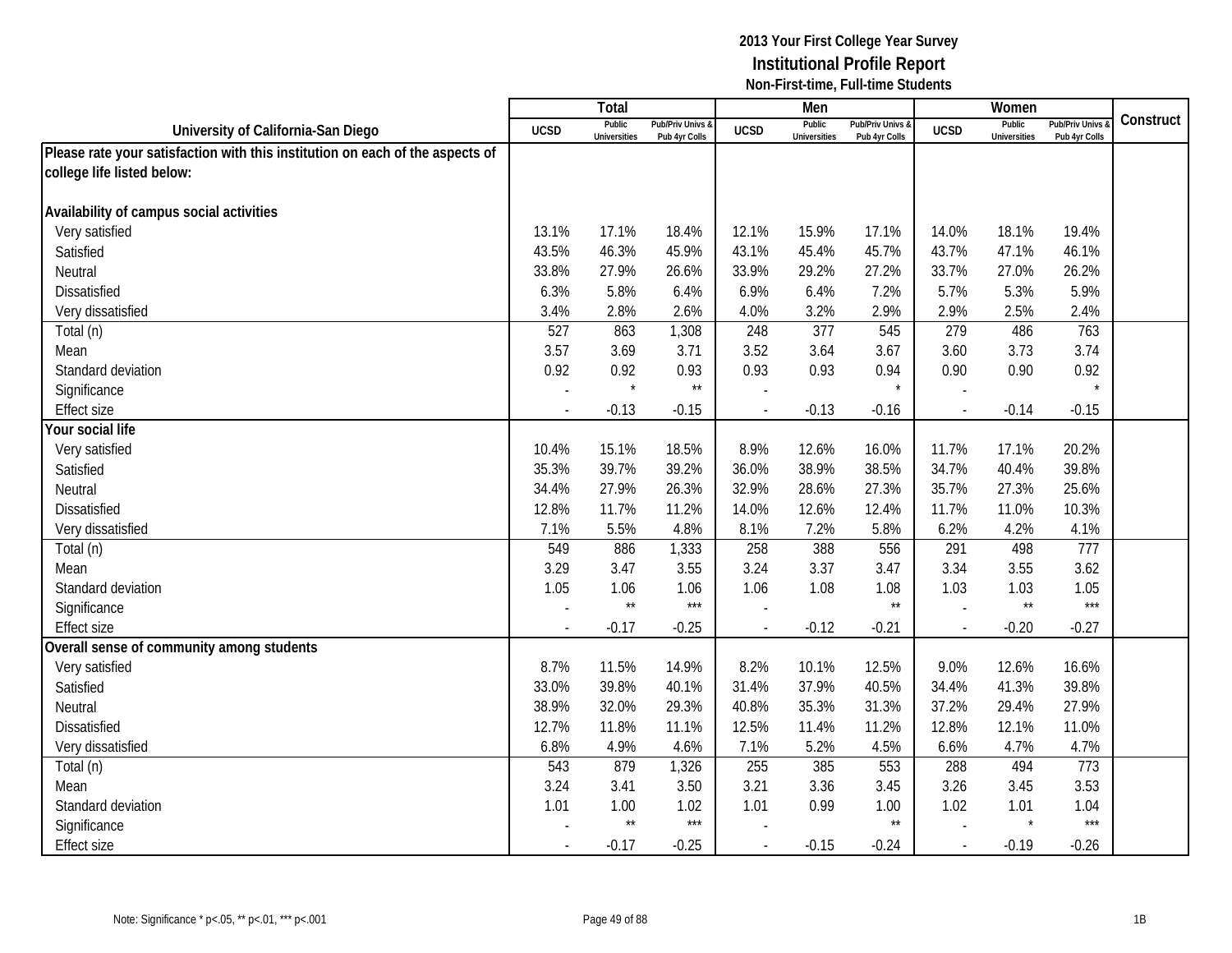|                                                                               |             | Total                         |                                   |             | Men                           |                                   |             | Women                         |                                        |              |
|-------------------------------------------------------------------------------|-------------|-------------------------------|-----------------------------------|-------------|-------------------------------|-----------------------------------|-------------|-------------------------------|----------------------------------------|--------------|
| University of California-San Diego                                            | <b>UCSD</b> | Public<br><b>Universities</b> | Pub/Priv Univs &<br>Pub 4yr Colls | <b>UCSD</b> | Public<br><b>Universities</b> | Pub/Priv Univs &<br>Pub 4yr Colls | <b>UCSD</b> | Public<br><b>Universities</b> | <b>Pub/Priv Univs</b><br>Pub 4yr Colls | Construct    |
| Please rate your satisfaction with this institution on each of the aspects of |             |                               |                                   |             |                               |                                   |             |                               |                                        |              |
| college life listed below:                                                    |             |                               |                                   |             |                               |                                   |             |                               |                                        |              |
|                                                                               |             |                               |                                   |             |                               |                                   |             |                               |                                        |              |
| Overall college experience                                                    |             |                               |                                   |             |                               |                                   |             |                               |                                        |              |
| Very satisfied                                                                | 13.9%       | 18.5%                         | 21.6%                             | 13.4%       | 17.1%                         | 19.3%                             | 14.4%       | 19.6%                         | 23.2%                                  |              |
| Satisfied                                                                     | 46.1%       | 47.4%                         | 44.4%                             | 48.7%       | 48.3%                         | 45.9%                             | 43.8%       | 46.6%                         | 43.4%                                  |              |
| Neutral                                                                       | 26.6%       | 23.3%                         | 23.3%                             | 24.5%       | 23.3%                         | 23.8%                             | 28.4%       | 23.4%                         | 23.0%                                  |              |
| <b>Dissatisfied</b>                                                           | 9.2%        | 7.2%                          | 6.9%                              | 8.8%        | 7.4%                          | 7.7%                              | 9.6%        | 7.0%                          | 6.3%                                   | Overall      |
| Very dissatisfied                                                             | 4.2%        | 3.6%                          | 3.8%                              | 4.6%        | 3.8%                          | 3.4%                              | 3.8%        | 3.4%                          | 4.1%                                   | Satisfaction |
| Total (n)                                                                     | 553         | 891                           | 1,339                             | 261         | 391                           | 560                               | 292         | 500                           | 779                                    |              |
| Mean                                                                          | 3.56        | 3.70                          | 3.73                              | 3.57        | 3.68                          | 3.70                              | 3.55        | 3.72                          | 3.75                                   |              |
| Standard deviation                                                            | 0.98        | 0.97                          | 1.00                              | 0.98        | 0.97                          | 0.98                              | 0.98        | 0.97                          | 1.01                                   |              |
| Significance                                                                  |             | $\star\star$                  | $***$                             |             |                               |                                   |             | $\star$                       | $\star\star$                           |              |
| <b>Effect size</b>                                                            |             | $-0.14$                       | $-0.17$                           |             | $-0.11$                       | $-0.13$                           |             | $-0.18$                       | $-0.20$                                |              |
| What is your overall grade average (as of your most recently completed        |             |                               |                                   |             |                               |                                   |             |                               |                                        |              |
| academic term)?                                                               |             |                               |                                   |             |                               |                                   |             |                               |                                        |              |
| A or A+                                                                       | 13.2%       | 16.9%                         | 16.0%                             | 15.6%       | 18.5%                         | 17.3%                             | 10.9%       | 15.7%                         | 15.1%                                  |              |
| А-                                                                            | 17.3%       | 17.7%                         | 18.2%                             | 18.3%       | 19.0%                         | 19.0%                             | 16.4%       | 16.7%                         | 17.6%                                  |              |
| B+                                                                            | 19.5%       | 19.1%                         | 19.3%                             | 17.6%       | 16.9%                         | 17.6%                             | 21.2%       | 20.7%                         | 20.5%                                  |              |
| Β                                                                             | 23.8%       | 20.9%                         | 21.0%                             | 24.4%       | 22.3%                         | 21.5%                             | 23.2%       | 19.7%                         | 20.5%                                  |              |
| B-                                                                            | 11.9%       | 10.9%                         | 10.3%                             | 11.1%       | 10.8%                         | 10.7%                             | 12.6%       | 11.1%                         | 10.0%                                  |              |
| $C +$                                                                         | 6.5%        | 6.8%                          | 7.5%                              | 3.8%        | 4.1%                          | 5.3%                              | 8.9%        | 8.9%                          | 9.0%                                   |              |
| $\mathsf C$                                                                   | 5.9%        | 5.9%                          | 5.4%                              | 7.3%        | 6.7%                          | 6.6%                              | 4.8%        | 5.2%                          | 4.5%                                   |              |
| D                                                                             | 1.6%        | 1.2%                          | 1.3%                              | 1.5%        | 1.3%                          | 1.4%                              | 1.7%        | 1.2%                          | 1.3%                                   |              |
| I did not receive grades in my courses                                        | 0.4%        | 0.7%                          | 1.0%                              | 0.4%        | 0.5%                          | 0.5%                              | 0.3%        | 0.8%                          | 1.4%                                   |              |
| Total (n)                                                                     | 555         | 887                           | 1,341                             | 262         | 390                           | 562                               | 293         | 497                           | 779                                    |              |
| Mean                                                                          | 6.43        | 6.55                          | 6.52                              | 6.53        | 6.64                          | 6.58                              | 6.33        | 6.48                          | 6.47                                   |              |
| Standard deviation                                                            | 1.78        | 1.84                          | 1.86                              | 1.82        | 1.84                          | 1.85                              | 1.74        | 1.84                          | 1.86                                   |              |
| Significance                                                                  |             |                               |                                   |             |                               |                                   |             |                               |                                        |              |
| <b>Effect size</b>                                                            |             | $-0.07$                       | $-0.05$                           |             | $-0.06$                       | $-0.03$                           |             | $-0.08$                       | $-0.08$                                |              |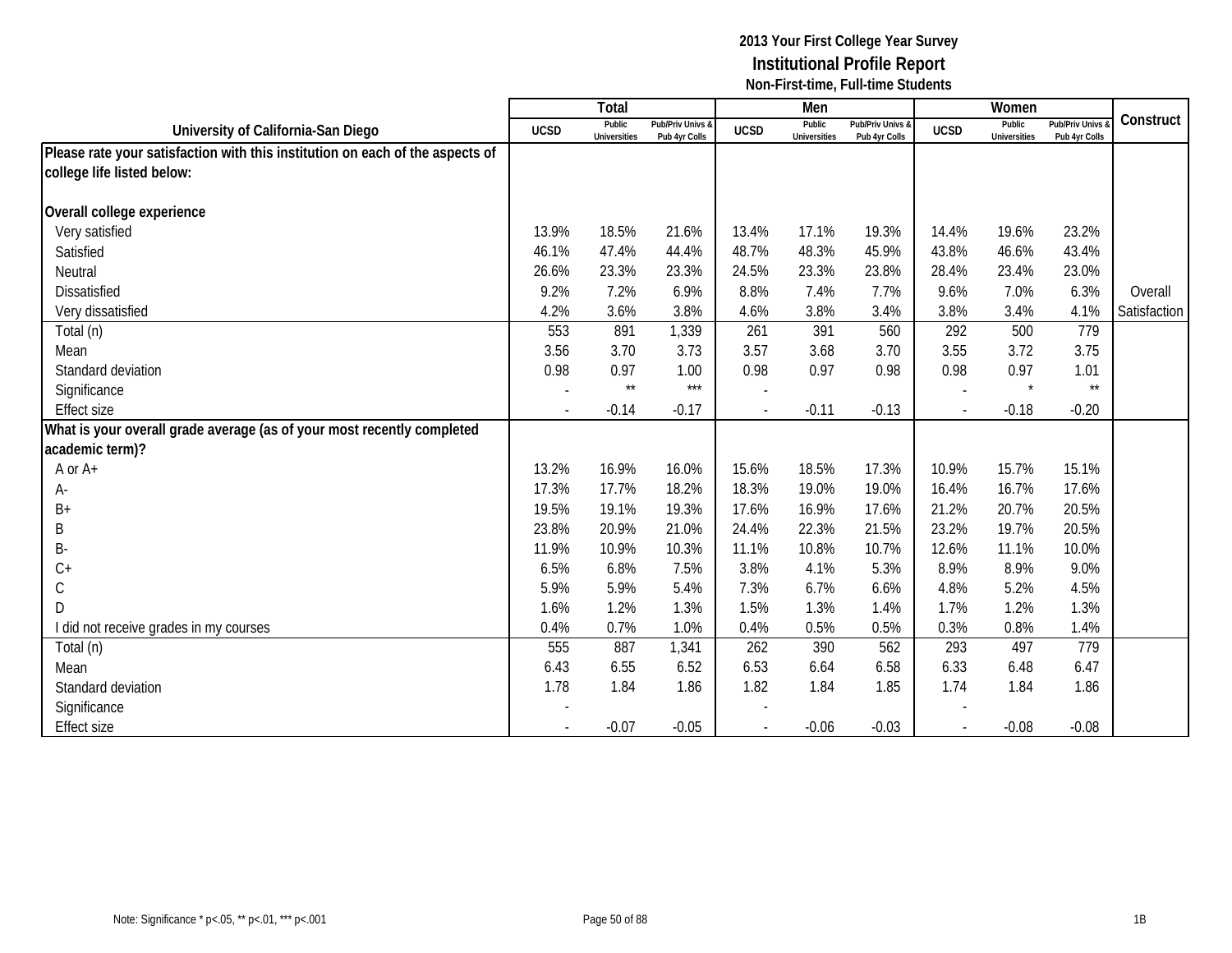|                                                                       |             | Total                         |                                   |                | Men                           |                                   |             | Women                         |                                        |           |
|-----------------------------------------------------------------------|-------------|-------------------------------|-----------------------------------|----------------|-------------------------------|-----------------------------------|-------------|-------------------------------|----------------------------------------|-----------|
| University of California-San Diego                                    | <b>UCSD</b> | Public<br><b>Universities</b> | Pub/Priv Univs &<br>Pub 4yr Colls | <b>UCSD</b>    | Public<br><b>Universities</b> | Pub/Priv Univs &<br>Pub 4yr Colls | <b>UCSD</b> | Public<br><b>Universities</b> | <b>Pub/Priv Univs</b><br>Pub 4yr Colls | Construct |
| Think about your current abilities and tell us how strong or weak you |             |                               |                                   |                |                               |                                   |             |                               |                                        |           |
| believe you are in each of the following areas:                       |             |                               |                                   |                |                               |                                   |             |                               |                                        |           |
|                                                                       |             |                               |                                   |                |                               |                                   |             |                               |                                        |           |
| General knowledge                                                     |             |                               |                                   |                |                               |                                   |             |                               |                                        |           |
| A major strength                                                      | 21.1%       | 22.2%                         | 22.6%                             | 22.6%          | 26.0%                         | 26.8%                             | 19.7%       | 19.2%                         | 19.5%                                  |           |
| Somewhat strong                                                       | 50.5%       | 50.9%                         | 50.6%                             | 52.1%          | 52.0%                         | 49.3%                             | 49.0%       | 50.1%                         | 51.6%                                  |           |
| Average                                                               | 26.0%       | 24.2%                         | 24.3%                             | 22.6%          | 18.9%                         | 20.8%                             | 29.0%       | 28.4%                         | 27.0%                                  |           |
| Somewhat weak                                                         | 1.8%        | 2.2%                          | 1.9%                              | 1.1%           | 2.1%                          | 2.0%                              | 2.4%        | 2.3%                          | 1.9%                                   |           |
| A major weakness                                                      | 0.7%        | 0.5%                          | 0.5%                              | 1.5%           | 1.0%                          | 1.1%                              | 0.0%        | 0.0%                          | 0.0%                                   |           |
| Total (n)                                                             | 551         | 860                           | 1,286                             | 261            | 381                           | 544                               | 290         | 479                           | 742                                    |           |
| Mean                                                                  | 3.89        | 3.92                          | 3.93                              | 3.93           | 4.00                          | 3.99                              | 3.86        | 3.86                          | 3.89                                   |           |
| Standard deviation                                                    | 0.77        | 0.77                          | 0.76                              | 0.80           | 0.79                          | 0.81                              | 0.75        | 0.74                          | 0.73                                   |           |
| Significance                                                          |             |                               |                                   |                |                               |                                   |             |                               |                                        |           |
| <b>Effect size</b>                                                    |             | $-0.04$                       | $-0.05$                           |                | $-0.09$                       | $-0.07$                           |             | 0.00                          | $-0.04$                                |           |
| Knowledge of a particular field or discipline                         |             |                               |                                   |                |                               |                                   |             |                               |                                        |           |
| A major strength                                                      | 23.4%       | 26.2%                         | 25.2%                             | 26.4%          | 29.8%                         | 29.2%                             | 20.7%       | 23.4%                         | 22.3%                                  |           |
| Somewhat strong                                                       | 48.8%       | 46.5%                         | 46.0%                             | 50.2%          | 47.0%                         | 46.2%                             | 47.6%       | 46.1%                         | 45.9%                                  |           |
| Average                                                               | 24.7%       | 23.8%                         | 25.4%                             | 20.3%          | 20.3%                         | 21.8%                             | 28.6%       | 26.5%                         | 28.0%                                  |           |
| Somewhat weak                                                         | 2.2%        | 2.9%                          | 2.8%                              | 1.9%           | 2.1%                          | 2.0%                              | 2.4%        | 3.5%                          | 3.4%                                   |           |
| A major weakness                                                      | 0.9%        | 0.6%                          | 0.5%                              | 1.1%           | 0.8%                          | 0.7%                              | 0.7%        | 0.4%                          | 0.4%                                   |           |
| Total (n)                                                             | 551         | 858                           | 1,280                             | 261            | 379                           | 541                               | 290         | 479                           | 739                                    |           |
| Mean                                                                  | 3.92        | 3.95                          | 3.93                              | 3.99           | 4.03                          | 4.01                              | 3.85        | 3.89                          | 3.86                                   |           |
| Standard deviation                                                    | 0.80        | 0.82                          | 0.81                              | 0.81           | 0.81                          | 0.81                              | 0.79        | 0.82                          | 0.81                                   |           |
| Significance                                                          |             |                               |                                   |                |                               |                                   |             |                               |                                        |           |
| <b>Effect size</b>                                                    |             | $-0.04$                       | $-0.01$                           |                | $-0.05$                       | $-0.02$                           | ÷,          | $-0.05$                       | $-0.01$                                |           |
| Knowledge of people from different races/cultures                     |             |                               |                                   |                |                               |                                   |             |                               |                                        |           |
| A major strength                                                      | 13.6%       | 13.5%                         | 13.8%                             | 12.3%          | 12.4%                         | 13.5%                             | 14.8%       | 14.4%                         | 14.1%                                  |           |
| Somewhat strong                                                       | 37.6%       | 38.1%                         | 36.7%                             | 36.4%          | 36.9%                         | 35.9%                             | 38.6%       | 39.0%                         | 37.3%                                  |           |
| Average                                                               | 41.6%       | 40.7%                         | 41.8%                             | 42.5%          | 41.4%                         | 41.9%                             | 40.7%       | 40.1%                         | 41.7%                                  |           |
| Somewhat weak                                                         | 6.2%        | 6.9%                          | 6.7%                              | 6.9%           | 7.7%                          | 7.4%                              | 5.5%        | 6.3%                          | 6.2%                                   |           |
| A major weakness                                                      | 1.1%        | 0.8%                          | 0.9%                              | 1.9%           | 1.6%                          | 1.3%                              | 0.3%        | 0.2%                          | 0.7%                                   |           |
| Total (n)                                                             | 551         | 858                           | 1,279                             | 261            | 379                           | 540                               | 290         | 479                           | 739                                    |           |
| Mean                                                                  | 3.56        | 3.57                          | 3.56                              | 3.50           | 3.51                          | 3.53                              | 3.62        | 3.61                          | 3.58                                   |           |
| Standard deviation                                                    | 0.84        | 0.84                          | 0.85                              | 0.87           | 0.86                          | 0.86                              | 0.82        | 0.82                          | 0.83                                   |           |
| Significance                                                          |             |                               |                                   |                |                               |                                   |             |                               |                                        |           |
| <b>Effect size</b>                                                    | $\sim$      | $-0.01$                       | 0.00                              | $\blacksquare$ | $-0.01$                       | $-0.03$                           | $\sim$      | 0.01                          | 0.05                                   |           |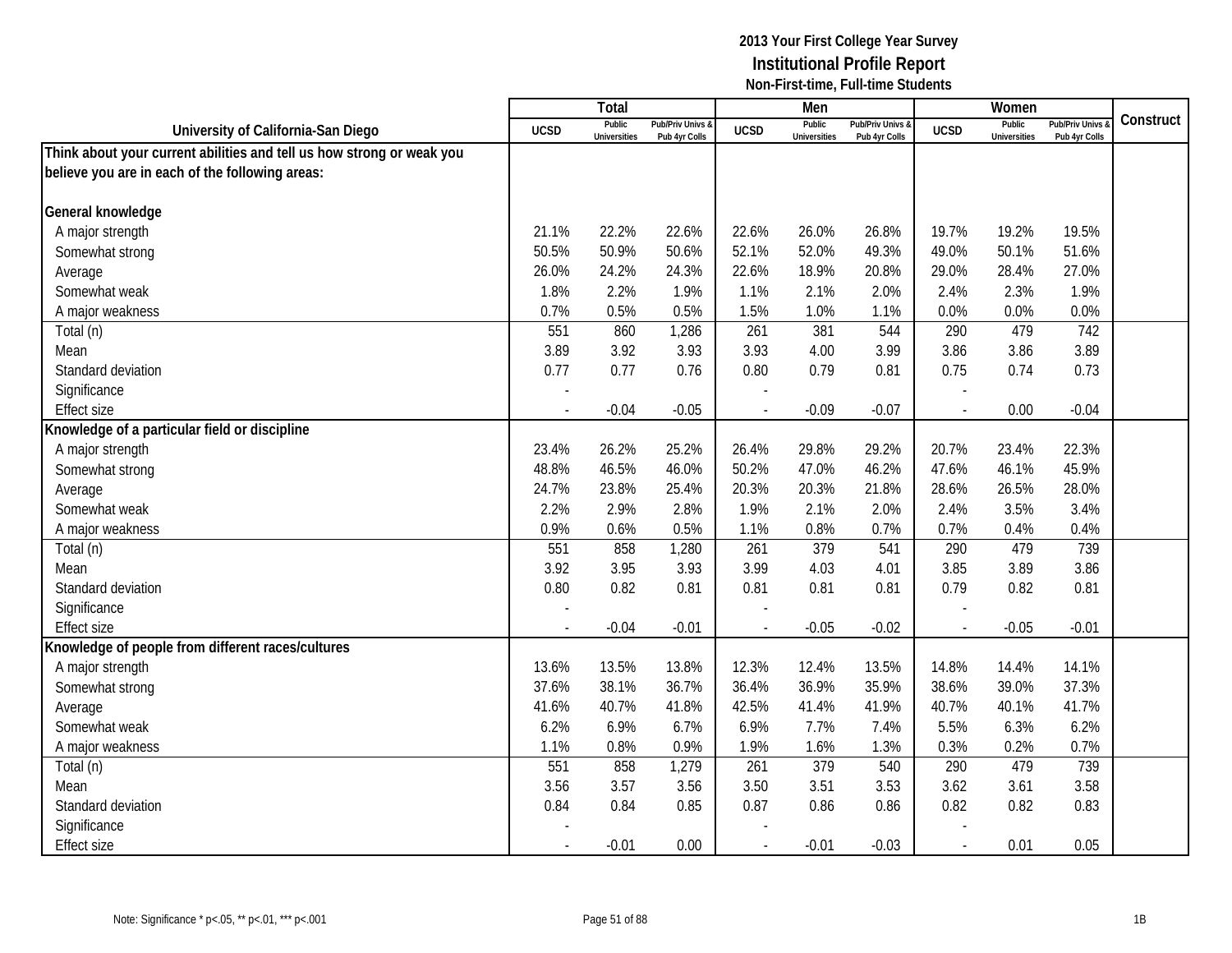|                                                                       |                | <b>Total</b>                  |                                   |                | Men                           |                                   |             | Women                         |                                        |           |
|-----------------------------------------------------------------------|----------------|-------------------------------|-----------------------------------|----------------|-------------------------------|-----------------------------------|-------------|-------------------------------|----------------------------------------|-----------|
| University of California-San Diego                                    | <b>UCSD</b>    | Public<br><b>Universities</b> | Pub/Priv Univs &<br>Pub 4yr Colls | <b>UCSD</b>    | Public<br><b>Universities</b> | Pub/Priv Univs &<br>Pub 4yr Colls | <b>UCSD</b> | Public<br><b>Universities</b> | <b>Pub/Priv Univs</b><br>Pub 4yr Colls | Construct |
| Think about your current abilities and tell us how strong or weak you |                |                               |                                   |                |                               |                                   |             |                               |                                        |           |
| believe you are in each of the following areas:                       |                |                               |                                   |                |                               |                                   |             |                               |                                        |           |
|                                                                       |                |                               |                                   |                |                               |                                   |             |                               |                                        |           |
| Understanding of the problems facing your community                   |                |                               |                                   |                |                               |                                   |             |                               |                                        |           |
| A major strength                                                      | 9.1%           | 10.9%                         | 11.0%                             | 6.1%           | 7.1%                          | 8.3%                              | 11.7%       | 13.8%                         | 13.0%                                  |           |
| Somewhat strong                                                       | 34.1%          | 36.1%                         | 36.0%                             | 37.2%          | 39.6%                         | 39.9%                             | 31.4%       | 33.3%                         | 33.2%                                  |           |
| Average                                                               | 43.7%          | 41.0%                         | 42.1%                             | 42.5%          | 39.6%                         | 40.3%                             | 44.8%       | 42.1%                         | 43.4%                                  |           |
| Somewhat weak                                                         | 11.3%          | 10.7%                         | 9.5%                              | 11.1%          | 11.1%                         | 9.1%                              | 11.4%       | 10.5%                         | 9.9%                                   | Civic     |
| A major weakness                                                      | 1.8%           | 1.4%                          | 1.3%                              | 3.1%           | 2.6%                          | 2.4%                              | 0.7%        | 0.4%                          | 0.5%                                   | Awareness |
| Total (n)                                                             | 551            | 857                           | 1,279                             | 261            | 379                           | 541                               | 290         | 478                           | 738                                    |           |
| Mean                                                                  | 3.37           | 3.44                          | 3.46                              | 3.32           | 3.37                          | 3.43                              | 3.42        | 3.50                          | 3.48                                   |           |
| Standard deviation                                                    | 0.87           | 0.87                          | 0.86                              | 0.87           | 0.87                          | 0.86                              | 0.87        | 0.87                          | 0.86                                   |           |
| Significance                                                          |                |                               | $\star$                           |                |                               |                                   |             |                               |                                        |           |
| <b>Effect size</b>                                                    |                | $-0.08$                       | $-0.10$                           |                | $-0.06$                       | $-0.13$                           |             | $-0.09$                       | $-0.07$                                |           |
| Understanding of national issues                                      |                |                               |                                   |                |                               |                                   |             |                               |                                        |           |
| A major strength                                                      | 10.9%          | 10.5%                         | 10.6%                             | 12.3%          | 12.1%                         | 12.8%                             | 9.7%        | 9.2%                          | 9.1%                                   |           |
| Somewhat strong                                                       | 27.9%          | 29.2%                         | 29.5%                             | 34.9%          | 35.1%                         | 35.1%                             | 21.7%       | 24.5%                         | 25.5%                                  |           |
| Average                                                               | 40.8%          | 40.5%                         | 41.2%                             | 34.1%          | 34.8%                         | 36.7%                             | 46.9%       | 45.0%                         | 44.4%                                  |           |
| Somewhat weak                                                         | 15.8%          | 16.1%                         | 15.3%                             | 14.2%          | 14.2%                         | 12.4%                             | 17.2%       | 17.6%                         | 17.5%                                  | Civic     |
| A major weakness                                                      | 4.5%           | 3.7%                          | 3.3%                              | 4.6%           | 3.7%                          | 3.0%                              | 4.5%        | 3.8%                          | 3.5%                                   | Awareness |
| Total (n)                                                             | 551            | 857                           | 1,277                             | 261            | 379                           | 539                               | 290         | 478                           | 738                                    |           |
| Mean                                                                  | 3.25           | 3.27                          | 3.29                              | 3.36           | 3.38                          | 3.42                              | 3.15        | 3.18                          | 3.19                                   |           |
| Standard deviation                                                    | 1.00           | 0.98                          | 0.96                              | 1.02           | 0.99                          | 0.96                              | 0.97        | 0.95                          | 0.95                                   |           |
| Significance                                                          |                |                               |                                   |                |                               |                                   |             |                               |                                        |           |
| <b>Effect size</b>                                                    |                | $-0.02$                       | $-0.04$                           |                | $-0.02$                       | $-0.06$                           | $\sim$      | $-0.03$                       | $-0.04$                                |           |
| <b>Understanding of global issues</b>                                 |                |                               |                                   |                |                               |                                   |             |                               |                                        |           |
| A major strength                                                      | 11.1%          | 10.6%                         | 10.4%                             | 12.6%          | 11.6%                         | 12.2%                             | 9.7%        | 9.8%                          | 9.1%                                   |           |
| Somewhat strong                                                       | 31.0%          | 31.0%                         | 30.4%                             | 36.4%          | 36.9%                         | 35.7%                             | 26.2%       | 26.4%                         | 26.6%                                  |           |
| Average                                                               | 35.4%          | 36.6%                         | 38.9%                             | 30.7%          | 32.5%                         | 35.1%                             | 39.7%       | 40.0%                         | 41.6%                                  |           |
| Somewhat weak                                                         | 17.1%          | 17.5%                         | 16.5%                             | 14.6%          | 14.0%                         | 12.9%                             | 19.3%       | 20.3%                         | 19.1%                                  | Civic     |
| A major weakness                                                      | 5.4%           | 4.2%                          | 3.8%                              | 5.7%           | 5.0%                          | 4.1%                              | 5.2%        | 3.6%                          | 3.7%                                   | Awareness |
| Total (n)                                                             | 551            | 857                           | 1,279                             | 261            | 379                           | 541                               | 290         | 478                           | 738                                    |           |
| Mean                                                                  | 3.25           | 3.26                          | 3.27                              | 3.36           | 3.36                          | 3.39                              | 3.16        | 3.19                          | 3.18                                   |           |
| Standard deviation                                                    | 1.04           | 1.00                          | 0.98                              | 1.06           | 1.02                          | 0.99                              | 1.01        | 0.98                          | 0.97                                   |           |
| Significance                                                          |                |                               |                                   |                |                               |                                   |             |                               |                                        |           |
| <b>Effect size</b>                                                    | $\blacksquare$ | $-0.01$                       | $-0.02$                           | $\overline{a}$ | 0.00                          | $-0.03$                           | $\sim$      | $-0.03$                       | $-0.02$                                |           |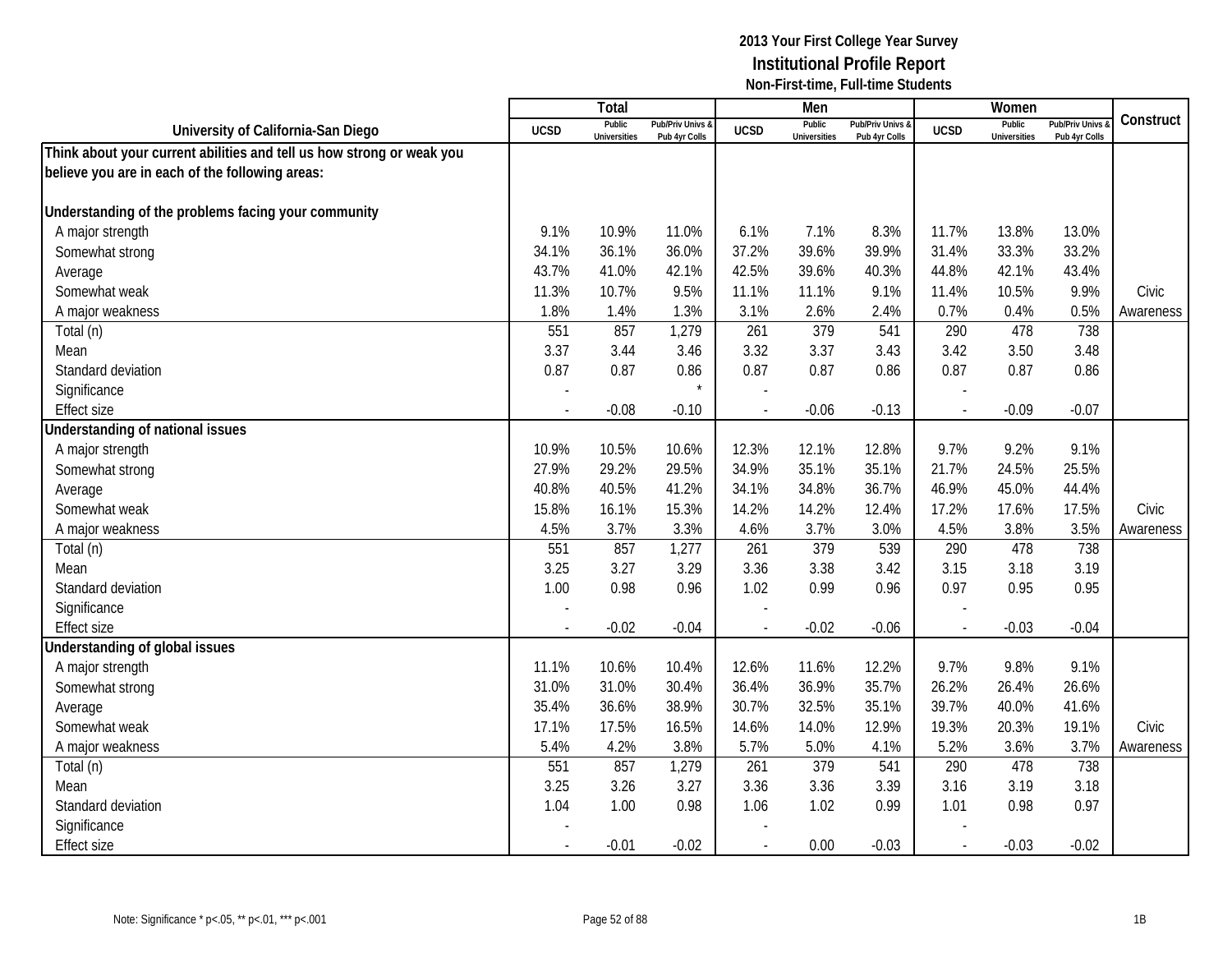|                                                                       |             | <b>Total</b>                  |                                   |                | Men                           |                                   |                          | Women                         |                                        |           |
|-----------------------------------------------------------------------|-------------|-------------------------------|-----------------------------------|----------------|-------------------------------|-----------------------------------|--------------------------|-------------------------------|----------------------------------------|-----------|
| University of California-San Diego                                    | <b>UCSD</b> | Public<br><b>Universities</b> | Pub/Priv Univs &<br>Pub 4yr Colls | <b>UCSD</b>    | Public<br><b>Universities</b> | Pub/Priv Univs &<br>Pub 4yr Colls | <b>UCSD</b>              | Public<br><b>Universities</b> | <b>Pub/Priv Univs</b><br>Pub 4yr Colls | Construct |
| Think about your current abilities and tell us how strong or weak you |             |                               |                                   |                |                               |                                   |                          |                               |                                        |           |
| believe you are in each of the following areas:                       |             |                               |                                   |                |                               |                                   |                          |                               |                                        |           |
|                                                                       |             |                               |                                   |                |                               |                                   |                          |                               |                                        |           |
| Ability to conduct research                                           |             |                               |                                   |                |                               |                                   |                          |                               |                                        |           |
| A major strength                                                      | 14.0%       | 13.8%                         | 13.3%                             | 14.9%          | 15.6%                         | 15.0%                             | 13.1%                    | 12.3%                         | 12.1%                                  |           |
| Somewhat strong                                                       | 31.4%       | 33.5%                         | 33.8%                             | 33.7%          | 36.1%                         | 36.5%                             | 29.3%                    | 31.4%                         | 31.8%                                  |           |
| Average                                                               | 40.8%       | 40.7%                         | 41.6%                             | 35.6%          | 35.1%                         | 37.8%                             | 45.5%                    | 45.2%                         | 44.3%                                  |           |
| Somewhat weak                                                         | 11.3%       | 10.2%                         | 9.6%                              | 12.3%          | 10.8%                         | 8.5%                              | 10.3%                    | 9.6%                          | 10.4%                                  |           |
| A major weakness                                                      | 2.5%        | 1.9%                          | 1.6%                              | 3.4%           | 2.4%                          | 2.0%                              | 1.7%                     | 1.5%                          | 1.4%                                   |           |
| Total (n)                                                             | 551         | 857                           | 1,277                             | 261            | 379                           | 539                               | 290                      | 478                           | 738                                    |           |
| Mean                                                                  | 3.43        | 3.47                          | 3.48                              | 3.44           | 3.52                          | 3.54                              | 3.42                     | 3.44                          | 3.43                                   |           |
| Standard deviation                                                    | 0.95        | 0.92                          | 0.90                              | 1.00           | 0.96                          | 0.92                              | 0.90                     | 0.88                          | 0.88                                   |           |
| Significance                                                          |             |                               |                                   |                |                               |                                   |                          |                               |                                        |           |
| <b>Effect size</b>                                                    |             | $-0.04$                       | $-0.06$                           |                | $-0.08$                       | $-0.11$                           |                          | $-0.02$                       | $-0.01$                                |           |
| Ability to work as part of a team                                     |             |                               |                                   |                |                               |                                   |                          |                               |                                        |           |
| A major strength                                                      | 31.8%       | 31.8%                         | 30.5%                             | 31.8%          | 31.1%                         | 30.2%                             | 31.8%                    | 32.3%                         | 30.7%                                  |           |
| Somewhat strong                                                       | 40.4%       | 41.2%                         | 41.8%                             | 39.5%          | 41.7%                         | 42.2%                             | 41.2%                    | 40.9%                         | 41.6%                                  |           |
| Average                                                               | 24.2%       | 23.7%                         | 24.3%                             | 22.6%          | 22.2%                         | 23.1%                             | 25.6%                    | 24.9%                         | 25.1%                                  |           |
| Somewhat weak                                                         | 2.9%        | 2.8%                          | 3.1%                              | 4.6%           | 4.0%                          | 3.7%                              | 1.4%                     | 1.9%                          | 2.6%                                   |           |
| A major weakness                                                      | 0.7%        | 0.5%                          | 0.3%                              | 1.5%           | 1.1%                          | 0.7%                              | 0.0%                     | 0.0%                          | 0.0%                                   |           |
| Total (n)                                                             | 550         | 856                           | 1,276                             | 261            | 379                           | 540                               | 289                      | 477                           | 736                                    |           |
| Mean                                                                  | 4.00        | 4.01                          | 3.99                              | 3.95           | 3.98                          | 3.97                              | 4.03                     | 4.04                          | 4.00                                   |           |
| Standard deviation                                                    | 0.86        | 0.84                          | 0.84                              | 0.93           | 0.89                          | 0.87                              | 0.79                     | 0.80                          | 0.81                                   |           |
| Significance                                                          |             |                               |                                   |                |                               |                                   |                          |                               |                                        |           |
| <b>Effect size</b>                                                    |             | $-0.01$                       | 0.01                              |                | $-0.03$                       | $-0.02$                           | $\overline{a}$           | $-0.01$                       | 0.04                                   |           |
| Critical thinking skills                                              |             |                               |                                   |                |                               |                                   |                          |                               |                                        |           |
| A major strength                                                      | 32.5%       | 32.4%                         | 31.1%                             | 38.7%          | 38.0%                         | 36.4%                             | 26.9%                    | 28.0%                         | 27.2%                                  |           |
| Somewhat strong                                                       | 42.1%       | 42.2%                         | 41.4%                             | 39.8%          | 41.2%                         | 39.6%                             | 44.1%                    | 43.1%                         | 42.8%                                  |           |
| Average                                                               | 21.8%       | 22.1%                         | 23.7%                             | 18.4%          | 17.9%                         | 21.1%                             | 24.8%                    | 25.3%                         | 25.6%                                  |           |
| Somewhat weak                                                         | 2.5%        | 2.6%                          | 3.1%                              | 1.1%           | 1.6%                          | 1.7%                              | 3.8%                     | 3.3%                          | 4.2%                                   |           |
| A major weakness                                                      | 1.1%        | 0.7%                          | 0.6%                              | 1.9%           | 1.3%                          | 1.3%                              | 0.3%                     | 0.2%                          | 0.1%                                   |           |
| Total (n)                                                             | 551         | 857                           | 1,279                             | 261            | 379                           | 541                               | 290                      | 478                           | 738                                    |           |
| Mean                                                                  | 4.02        | 4.03                          | 3.99                              | 4.12           | 4.13                          | 4.08                              | 3.93                     | 3.95                          | 3.93                                   |           |
| Standard deviation                                                    | 0.86        | 0.84                          | 0.85                              | 0.88           | 0.85                          | 0.87                              | 0.84                     | 0.83                          | 0.84                                   |           |
| Significance                                                          |             |                               |                                   |                |                               |                                   |                          |                               |                                        |           |
| <b>Effect size</b>                                                    |             | $-0.01$                       | 0.04                              | $\blacksquare$ | $-0.01$                       | 0.05                              | $\overline{\phantom{a}}$ | $-0.02$                       | 0.00                                   |           |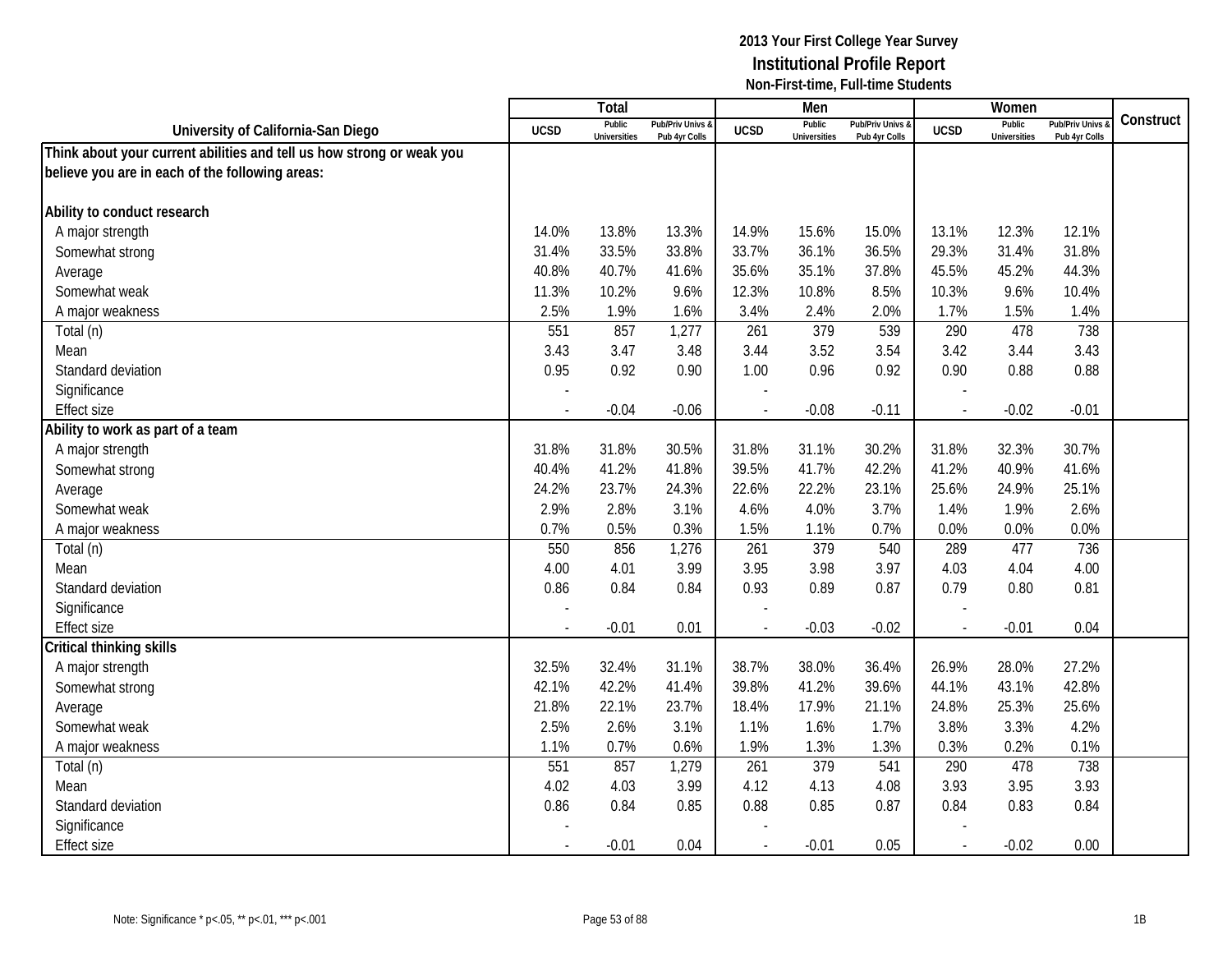|                                                                       |             | Total                         |                                   |                          | Men                           |                                   |             | Women                         |                                 |            |
|-----------------------------------------------------------------------|-------------|-------------------------------|-----------------------------------|--------------------------|-------------------------------|-----------------------------------|-------------|-------------------------------|---------------------------------|------------|
| University of California-San Diego                                    | <b>UCSD</b> | Public<br><b>Universities</b> | Pub/Priv Univs &<br>Pub 4yr Colls | <b>UCSD</b>              | Public<br><b>Universities</b> | Pub/Priv Univs &<br>Pub 4yr Colls | <b>UCSD</b> | Public<br><b>Universities</b> | Pub/Priv Univs<br>Pub 4yr Colls | Construct  |
| Think about your current abilities and tell us how strong or weak you |             |                               |                                   |                          |                               |                                   |             |                               |                                 |            |
| believe you are in each of the following areas:                       |             |                               |                                   |                          |                               |                                   |             |                               |                                 |            |
| Problem-solving skills                                                |             |                               |                                   |                          |                               |                                   |             |                               |                                 |            |
| A major strength                                                      | 33.8%       | 33.5%                         | 33.0%                             | 38.3%                    | 37.7%                         | 37.2%                             | 29.7%       | 30.1%                         | 29.9%                           |            |
| Somewhat strong                                                       | 41.6%       | 42.7%                         | 41.0%                             | 41.4%                    | 43.3%                         | 40.7%                             | 41.7%       | 42.3%                         | 41.2%                           |            |
| Average                                                               | 20.5%       | 20.2%                         | 22.3%                             | 16.9%                    | 16.1%                         | 19.3%                             | 23.8%       | 23.4%                         | 24.6%                           |            |
| Somewhat weak                                                         | 3.4%        | 3.0%                          | 3.1%                              | 2.3%                     | 2.1%                          | 1.9%                              | 4.5%        | 3.8%                          | 4.1%                            |            |
| A major weakness                                                      | 0.7%        | 0.6%                          | 0.5%                              | 1.1%                     | 0.8%                          | 0.9%                              | 0.3%        | 0.4%                          | 0.3%                            |            |
| Total (n)                                                             | 551         | 857                           | 1,277                             | 261                      | 379                           | 540                               | 290         | 478                           | 737                             |            |
| Mean                                                                  | 4.04        | 4.05                          | 4.03                              | 4.13                     | 4.15                          | 4.11                              | 3.96        | 3.98                          | 3.96                            |            |
| Standard deviation                                                    | 0.86        | 0.84                          | 0.85                              | 0.86                     | 0.82                          | 0.84                              | 0.86        | 0.85                          | 0.85                            |            |
| Significance                                                          |             |                               |                                   | $\overline{\phantom{a}}$ |                               |                                   |             |                               |                                 |            |
| <b>Effect size</b>                                                    |             | $-0.01$                       | 0.01                              |                          | $-0.02$                       | 0.02                              |             | $-0.02$                       | 0.00                            |            |
| Leadership ability                                                    |             |                               |                                   |                          |                               |                                   |             |                               |                                 |            |
| A major strength                                                      | 25.6%       | 28.1%                         | 27.4%                             | 26.8%                    | 28.2%                         | 27.8%                             | 24.5%       | 28.0%                         | 27.1%                           |            |
| Somewhat strong                                                       | 35.4%       | 35.5%                         | 36.4%                             | 34.9%                    | 35.9%                         | 35.6%                             | 35.9%       | 35.1%                         | 37.0%                           |            |
| Average                                                               | 26.1%       | 25.2%                         | 25.6%                             | 25.3%                    | 24.5%                         | 26.3%                             | 26.9%       | 25.7%                         | 25.1%                           |            |
| Somewhat weak                                                         | 10.2%       | 9.0%                          | 8.4%                              | 10.3%                    | 9.5%                          | 8.5%                              | 10.0%       | 8.6%                          | 8.3%                            |            |
| A major weakness                                                      | 2.7%        | 2.2%                          | 2.1%                              | 2.7%                     | 1.8%                          | 1.7%                              | 2.8%        | 2.5%                          | 2.4%                            | Leadership |
| Total (n)                                                             | 551         | 857                           | 1,276                             | 261                      | 379                           | 539                               | 290         | 478                           | 737                             |            |
| Mean                                                                  | 3.71        | 3.78                          | 3.79                              | 3.73                     | 3.79                          | 3.79                              | 3.69        | 3.78                          | 3.78                            |            |
| Standard deviation                                                    | 1.04        | 1.02                          | 1.01                              | 1.05                     | 1.02                          | 1.00                              | 1.04        | 1.03                          | 1.01                            |            |
| Significance                                                          |             |                               |                                   |                          |                               |                                   |             |                               |                                 |            |
| <b>Effect size</b>                                                    |             | $-0.07$                       | $-0.08$                           |                          | $-0.06$                       | $-0.06$                           |             | $-0.09$                       | $-0.09$                         |            |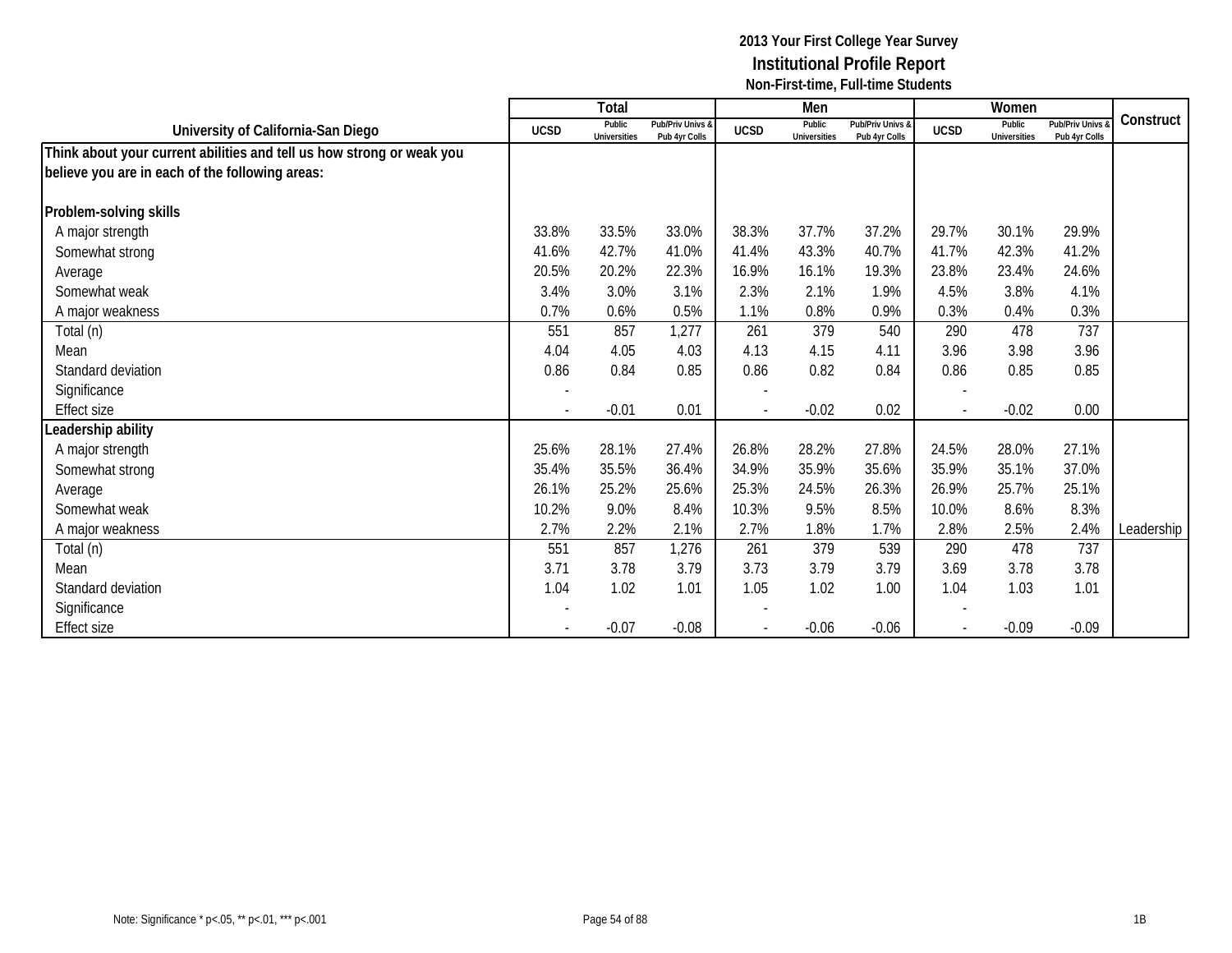|                                                                       |             | Total                         |                                   |             | Men                           |                                   |             | Women                         |                                        |           |
|-----------------------------------------------------------------------|-------------|-------------------------------|-----------------------------------|-------------|-------------------------------|-----------------------------------|-------------|-------------------------------|----------------------------------------|-----------|
| University of California-San Diego                                    | <b>UCSD</b> | Public<br><b>Universities</b> | Pub/Priv Univs &<br>Pub 4yr Colls | <b>UCSD</b> | Public<br><b>Universities</b> | Pub/Priv Univs &<br>Pub 4yr Colls | <b>UCSD</b> | Public<br><b>Universities</b> | <b>Pub/Priv Univs</b><br>Pub 4yr Colls | Construct |
| Where did you primarily live while attending college this past year?  |             |                               |                                   |             |                               |                                   |             |                               |                                        |           |
|                                                                       |             |                               |                                   |             |                               |                                   |             |                               |                                        |           |
| On campus special interest housing                                    |             |                               |                                   |             |                               |                                   |             |                               |                                        |           |
| First-year student housing                                            | 1.6%        | 5.6%                          | 13.2%                             | 1.2%        | 3.7%                          | 11.6%                             | 2.1%        | 7.1%                          | 14.3%                                  |           |
| Cultural or minority student housing                                  | 0.4%        | 0.2%                          | 0.2%                              | 0.4%        | 0.3%                          | 0.2%                              | 0.3%        | 0.2%                          | 0.1%                                   |           |
| Single-sex housing                                                    | 0.4%        | 0.7%                          | 0.5%                              | 0.4%        | 0.5%                          | 0.4%                              | 0.3%        | 0.8%                          | 0.6%                                   |           |
| Special academic program housing                                      | 0.2%        | 1.6%                          | 1.9%                              | 0.4%        | 0.8%                          | 1.0%                              | 0.0%        | 2.3%                          | 2.5%                                   |           |
| Other special interest housing                                        | 2.2%        | 2.0%                          | 1.5%                              | 1.9%        | 1.9%                          | 1.7%                              | 2.4%        | 2.1%                          | 1.4%                                   |           |
| On campus regular college housing                                     |             |                               |                                   |             |                               |                                   |             |                               |                                        |           |
| Residence hall                                                        | 7.1%        | 24.4%                         | 27.4%                             | 5.8%        | 21.2%                         | 23.0%                             | 8.3%        | 26.9%                         | 30.7%                                  |           |
| Apartment                                                             | 27.8%       | 19.6%                         | 13.9%                             | 26.2%       | 19.9%                         | 14.7%                             | 29.3%       | 19.3%                         | 13.4%                                  |           |
| Fraternity or sorority housing                                        | 0.0%        | 0.2%                          | 0.3%                              | 0.0%        | 0.3%                          | 0.4%                              | 0.0%        | 0.2%                          | 0.3%                                   |           |
| Other residential housing                                             | 2.0%        | 1.8%                          | 1.8%                              | 3.5%        | 3.2%                          | 3.1%                              | 0.7%        | 0.6%                          | 0.8%                                   |           |
| Off campus                                                            |             |                               |                                   |             |                               |                                   |             |                               |                                        |           |
| At home with family                                                   | 17.5%       | 14.3%                         | 16.8%                             | 20.4%       | 16.4%                         | 18.5%                             | 14.8%       | 12.6%                         | 15.6%                                  |           |
| Fraternity or sorority                                                | 0.9%        | 0.6%                          | 0.6%                              | 1.9%        | 1.3%                          | 1.4%                              | 0.0%        | 0.0%                          | 0.0%                                   |           |
| Rented apartment or house                                             | 37.6%       | 27.1%                         | 20.5%                             | 35.4%       | 28.1%                         | 22.4%                             | 39.7%       | 26.3%                         | 19.1%                                  |           |
| Other                                                                 | 2.4%        | 1.9%                          | 1.4%                              | 2.7%        | 2.4%                          | 1.7%                              | 2.1%        | 1.5%                          | 1.1%                                   |           |
| Total (n)                                                             | 550         | 853                           | 1,229                             | 260         | 377                           | 518                               | 290         | 476                           | 711                                    |           |
| Indicate the importance to you personally of each of the following:   |             |                               |                                   |             |                               |                                   |             |                               |                                        |           |
|                                                                       |             |                               |                                   |             |                               |                                   |             |                               |                                        |           |
| Becoming accomplished in one of the performing arts (acting, dancing, |             |                               |                                   |             |                               |                                   |             |                               |                                        |           |
| etc.)                                                                 |             |                               |                                   |             |                               |                                   |             |                               |                                        |           |
| Essential                                                             | 10.3%       | 10.4%                         | 11.1%                             | 10.5%       | 10.4%                         | 10.4%                             | 10.0%       | 10.4%                         | 11.7%                                  |           |
| Very important                                                        | 15.0%       | 15.4%                         | 16.5%                             | 14.1%       | 15.7%                         | 17.1%                             | 15.9%       | 15.2%                         | 16.0%                                  |           |
| Somewhat important                                                    | 27.5%       | 26.8%                         | 26.0%                             | 24.6%       | 24.4%                         | 24.7%                             | 30.1%       | 28.8%                         | 27.0%                                  |           |
| Not important                                                         | 47.2%       | 47.4%                         | 46.3%                             | 50.8%       | 49.6%                         | 47.8%                             | 43.9%       | 45.6%                         | 45.2%                                  |           |
| Total (n)                                                             | 545         | 798                           | 1,175                             | 256         | 357                           | 502                               | 289         | 441                           | 673                                    |           |
| Mean                                                                  | 1.88        | 1.89                          | 1.93                              | 1.84        | 1.87                          | 1.90                              | 1.92        | 1.90                          | 1.94                                   |           |
| Standard deviation                                                    | 1.01        | 1.02                          | 1.03                              | 1.02        | 1.03                          | 1.03                              | 1.00        | 1.01                          | 1.04                                   |           |
| Significance                                                          |             |                               |                                   |             |                               |                                   |             |                               |                                        |           |
| <b>Effect size</b>                                                    | $\sim$      | $-0.01$                       | $-0.05$                           |             | $-0.03$                       | $-0.06$                           | $\sim$      | 0.02                          | $-0.02$                                |           |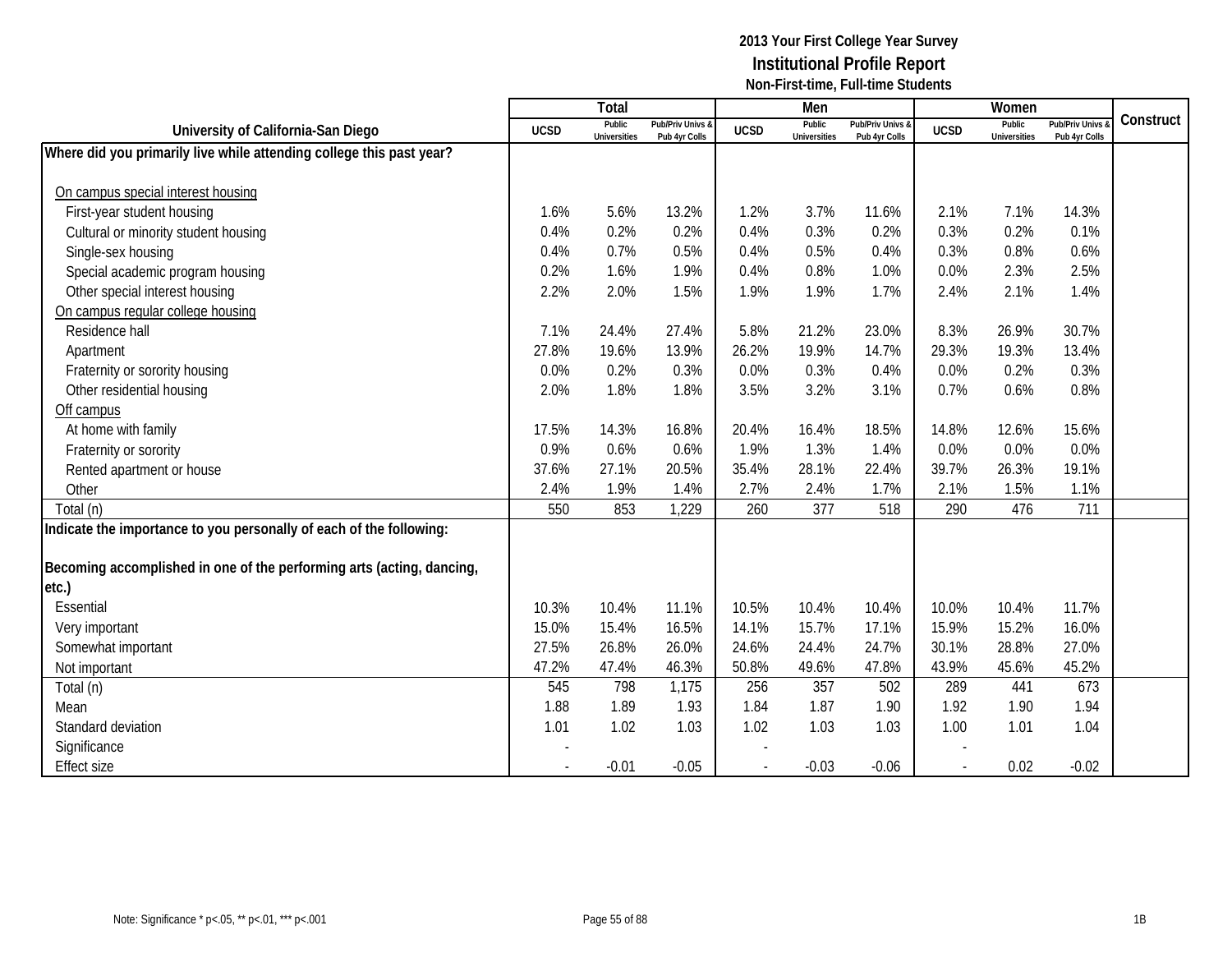|                                                                          |                | Total                         |                                   |                          | Men                           |                                   |             | Women                         |                                        |           |
|--------------------------------------------------------------------------|----------------|-------------------------------|-----------------------------------|--------------------------|-------------------------------|-----------------------------------|-------------|-------------------------------|----------------------------------------|-----------|
| University of California-San Diego                                       | <b>UCSD</b>    | Public<br><b>Universities</b> | Pub/Priv Univs &<br>Pub 4yr Colls | <b>UCSD</b>              | Public<br><b>Universities</b> | Pub/Priv Univs &<br>Pub 4yr Colls | <b>UCSD</b> | Public<br><b>Universities</b> | <b>Pub/Priv Univs</b><br>Pub 4yr Colls | Construct |
| Indicate the importance to you personally of each of the following:      |                |                               |                                   |                          |                               |                                   |             |                               |                                        |           |
|                                                                          |                |                               |                                   |                          |                               |                                   |             |                               |                                        |           |
| Becoming an authority in my field                                        |                |                               |                                   |                          |                               |                                   |             |                               |                                        |           |
| Essential                                                                | 21.8%          | 21.7%                         | 22.7%                             | 27.0%                    | 24.1%                         | 24.2%                             | 17.3%       | 19.8%                         | 21.6%                                  |           |
| Very important                                                           | 39.1%          | 40.8%                         | 41.6%                             | 39.5%                    | 43.1%                         | 42.7%                             | 38.8%       | 39.0%                         | 40.7%                                  |           |
| Somewhat important                                                       | 29.2%          | 28.6%                         | 26.9%                             | 23.4%                    | 23.0%                         | 23.4%                             | 34.3%       | 33.3%                         | 29.6%                                  |           |
| Not important                                                            | 9.9%           | 8.8%                          | 8.8%                              | 10.2%                    | 9.8%                          | 9.8%                              | 9.7%        | 8.0%                          | 8.1%                                   |           |
| Total (n)                                                                | 545            | 796                           | 1,171                             | 256                      | 357                           | 501                               | 289         | 439                           | 670                                    |           |
| Mean                                                                     | 2.73           | 2.76                          | 2.78                              | 2.83                     | 2.82                          | 2.81                              | 2.64        | 2.71                          | 2.76                                   |           |
| Standard deviation                                                       | 0.91           | 0.89                          | 0.90                              | 0.94                     | 0.91                          | 0.91                              | 0.88        | 0.87                          | 0.88                                   |           |
| Significance                                                             |                |                               |                                   |                          |                               |                                   |             |                               |                                        |           |
| <b>Effect size</b>                                                       |                | $-0.03$                       | $-0.06$                           |                          | 0.01                          | 0.02                              |             | $-0.08$                       | $-0.14$                                |           |
| Obtaining recognition from my colleagues for contributions to my special |                |                               |                                   |                          |                               |                                   |             |                               |                                        |           |
| field                                                                    |                |                               |                                   |                          |                               |                                   |             |                               |                                        |           |
| Essential                                                                | 16.9%          | 18.1%                         | 18.4%                             | 20.7%                    | 20.7%                         | 19.3%                             | 13.5%       | 16.0%                         | 17.6%                                  |           |
| Very important                                                           | 42.2%          | 43.8%                         | 43.6%                             | 38.7%                    | 41.5%                         | 43.4%                             | 45.3%       | 45.7%                         | 43.8%                                  |           |
| Somewhat important                                                       | 30.6%          | 29.7%                         | 30.0%                             | 31.3%                    | 29.1%                         | 29.5%                             | 30.1%       | 30.1%                         | 30.3%                                  |           |
| Not important                                                            | 10.3%          | 8.4%                          | 8.0%                              | 9.4%                     | 8.7%                          | 7.8%                              | 11.1%       | 8.2%                          | 8.2%                                   |           |
| Total (n)                                                                | 545            | 795                           | 1,171                             | 256                      | 357                           | 502                               | 289         | 438                           | 669                                    |           |
| Mean                                                                     | 2.66           | 2.72                          | 2.72                              | 2.71                     | 2.74                          | 2.74                              | 2.61        | 2.69                          | 2.71                                   |           |
| Standard deviation                                                       | 0.88           | 0.86                          | 0.85                              | 0.90                     | 0.88                          | 0.86                              | 0.86        | 0.84                          | 0.85                                   |           |
| Significance                                                             |                |                               |                                   |                          |                               |                                   |             |                               |                                        |           |
| <b>Effect size</b>                                                       | $\overline{a}$ | $-0.07$                       | $-0.07$                           | $\overline{\phantom{a}}$ | $-0.03$                       | $-0.03$                           |             | $-0.10$                       | $-0.12$                                |           |
| nfluencing the political structure                                       |                |                               |                                   |                          |                               |                                   |             |                               |                                        |           |
| Essential                                                                | 8.8%           | 8.4%                          | 8.4%                              | 11.7%                    | 10.6%                         | 10.0%                             | 6.2%        | 6.6%                          | 7.2%                                   |           |
| Very important                                                           | 20.7%          | 20.5%                         | 20.0%                             | 22.7%                    | 21.8%                         | 23.3%                             | 19.0%       | 19.4%                         | 17.5%                                  |           |
| Somewhat important                                                       | 36.1%          | 36.0%                         | 38.4%                             | 36.3%                    | 35.9%                         | 38.6%                             | 36.0%       | 36.1%                         | 38.2%                                  |           |
| Not important                                                            | 34.3%          | 35.1%                         | 33.2%                             | 29.3%                    | 31.7%                         | 28.1%                             | 38.8%       | 37.9%                         | 37.1%                                  |           |
| Total (n)                                                                | 545            | 795                           | 1,170                             | 256                      | 357                           | 502                               | 289         | 438                           | 668                                    |           |
| Mean                                                                     | 2.04           | 2.02                          | 2.04                              | 2.17                     | 2.11                          | 2.15                              | 1.93        | 1.95                          | 1.95                                   |           |
| Standard deviation                                                       | 0.95           | 0.95                          | 0.93                              | 0.98                     | 0.97                          | 0.94                              | 0.91        | 0.91                          | 0.91                                   |           |
| Significance                                                             |                |                               |                                   |                          |                               |                                   |             |                               |                                        |           |
| <b>Effect size</b>                                                       |                | 0.02                          | 0.00                              |                          | 0.06                          | 0.02                              |             | $-0.02$                       | $-0.02$                                |           |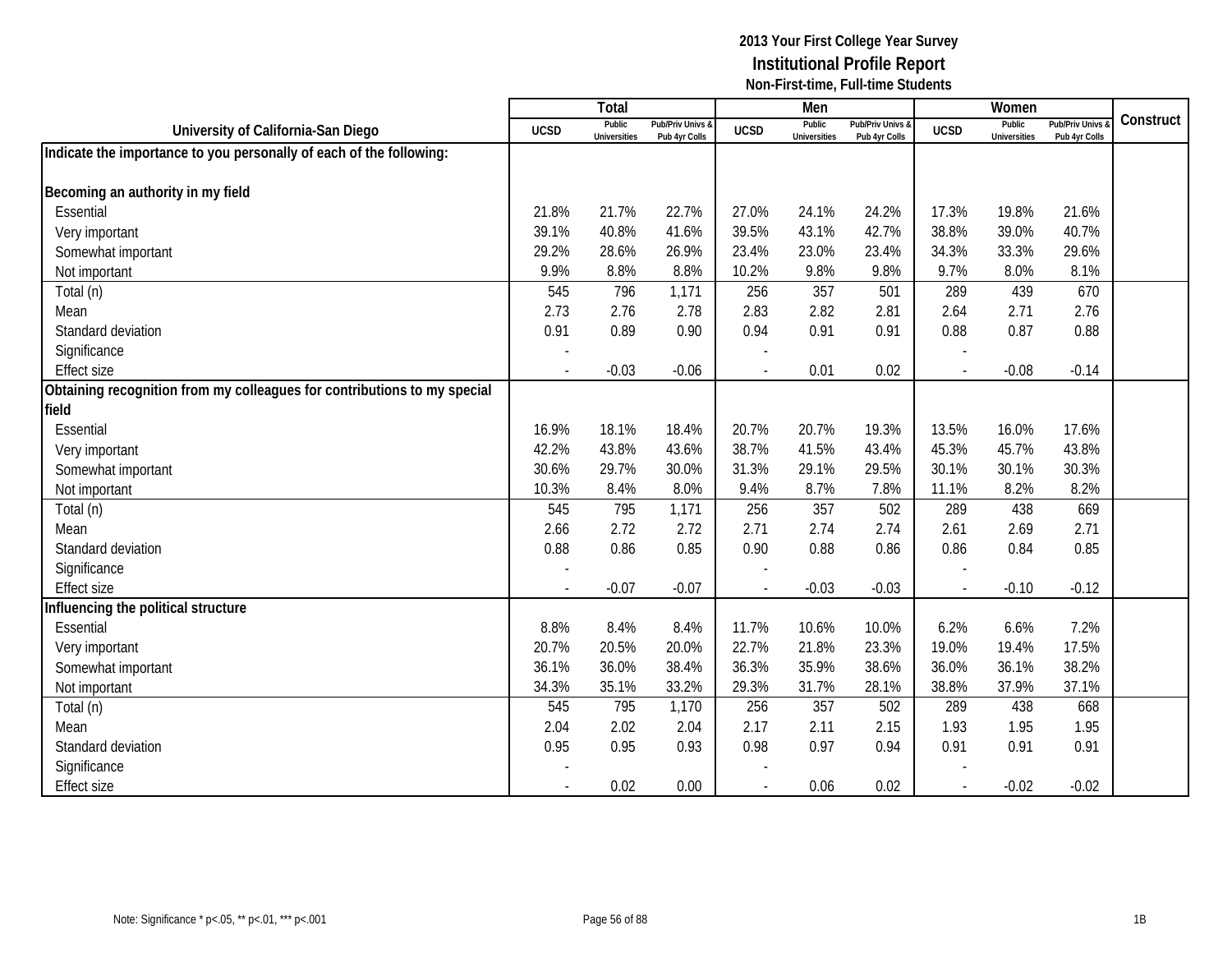|                                                                     |                          | <b>Total</b>                  |                                   |                | Men                           |                                   |                | Women                         |                                        |           |
|---------------------------------------------------------------------|--------------------------|-------------------------------|-----------------------------------|----------------|-------------------------------|-----------------------------------|----------------|-------------------------------|----------------------------------------|-----------|
| University of California-San Diego                                  | <b>UCSD</b>              | Public<br><b>Universities</b> | Pub/Priv Univs &<br>Pub 4yr Colls | <b>UCSD</b>    | Public<br><b>Universities</b> | Pub/Priv Univs &<br>Pub 4yr Colls | <b>UCSD</b>    | Public<br><b>Universities</b> | <b>Pub/Priv Univs</b><br>Pub 4yr Colls | Construct |
| Indicate the importance to you personally of each of the following: |                          |                               |                                   |                |                               |                                   |                |                               |                                        |           |
|                                                                     |                          |                               |                                   |                |                               |                                   |                |                               |                                        |           |
| Influencing social values                                           |                          |                               |                                   |                |                               |                                   |                |                               |                                        |           |
| Essential                                                           | 18.2%                    | 16.5%                         | 16.6%                             | 18.0%          | 16.0%                         | 15.4%                             | 18.3%          | 16.9%                         | 17.5%                                  |           |
| Very important                                                      | 35.2%                    | 36.3%                         | 36.0%                             | 32.8%          | 33.7%                         | 34.7%                             | 37.4%          | 38.4%                         | 37.0%                                  |           |
| Somewhat important                                                  | 31.9%                    | 33.0%                         | 34.4%                             | 30.9%          | 32.0%                         | 33.9%                             | 32.9%          | 33.8%                         | 34.9%                                  | Social    |
| Not important                                                       | 14.7%                    | 14.2%                         | 12.9%                             | 18.4%          | 18.3%                         | 16.0%                             | 11.4%          | 11.0%                         | 10.6%                                  | Agency    |
| Total (n)                                                           | 545                      | 794                           | 1,167                             | 256            | 356                           | 499                               | 289            | 438                           | 668                                    |           |
| Mean                                                                | 2.57                     | 2.55                          | 2.56                              | 2.50           | 2.47                          | 2.49                              | 2.63           | 2.61                          | 2.61                                   |           |
| Standard deviation                                                  | 0.95                     | 0.93                          | 0.92                              | 0.99           | 0.97                          | 0.94                              | 0.91           | 0.89                          | 0.90                                   | Civic     |
| Significance                                                        |                          |                               |                                   |                |                               |                                   |                |                               |                                        | Engage-   |
| <b>Effect size</b>                                                  | $\overline{\phantom{a}}$ | 0.02                          | 0.01                              | $\overline{a}$ | 0.03                          | 0.01                              | $\sim$         | 0.02                          | 0.02                                   | ment      |
| Raising a family                                                    |                          |                               |                                   |                |                               |                                   |                |                               |                                        |           |
| Essential                                                           | 34.7%                    | 36.0%                         | 36.7%                             | 39.1%          | 37.5%                         | 36.3%                             | 30.9%          | 34.8%                         | 37.0%                                  |           |
| Very important                                                      | 28.7%                    | 29.2%                         | 30.5%                             | 29.7%          | 30.3%                         | 32.7%                             | 27.8%          | 28.4%                         | 28.9%                                  |           |
| Somewhat important                                                  | 25.6%                    | 23.4%                         | 21.9%                             | 21.5%          | 21.6%                         | 21.8%                             | 29.2%          | 24.9%                         | 22.0%                                  |           |
| Not important                                                       | 11.0%                    | 11.3%                         | 10.9%                             | 9.8%           | 10.6%                         | 9.2%                              | 12.2%          | 11.9%                         | 12.1%                                  |           |
| Total (n)                                                           | 544                      | 794                           | 1,167                             | 256            | 357                           | 499                               | 288            | 437                           | 668                                    |           |
| Mean                                                                | 2.87                     | 2.90                          | 2.93                              | 2.98           | 2.95                          | 2.96                              | 2.77           | 2.86                          | 2.91                                   |           |
| Standard deviation                                                  | 1.01                     | 1.02                          | 1.01                              | 1.00           | 1.01                          | 0.97                              | 1.02           | 1.03                          | 1.03                                   |           |
| Significance                                                        |                          |                               |                                   |                |                               |                                   |                |                               |                                        |           |
| <b>Effect size</b>                                                  |                          | $-0.03$                       | $-0.06$                           |                | 0.03                          | 0.02                              |                | $-0.09$                       | $-0.14$                                |           |
| Being very well off financially                                     |                          |                               |                                   |                |                               |                                   |                |                               |                                        |           |
| Essential                                                           | 32.7%                    | 31.1%                         | 33.1%                             | 34.0%          | 32.8%                         | 33.8%                             | 31.5%          | 29.7%                         | 32.5%                                  |           |
| Very important                                                      | 36.7%                    | 38.6%                         | 38.6%                             | 34.4%          | 36.4%                         | 37.8%                             | 38.8%          | 40.4%                         | 39.1%                                  |           |
| Somewhat important                                                  | 26.1%                    | 25.9%                         | 24.3%                             | 25.8%          | 24.9%                         | 23.0%                             | 26.3%          | 26.7%                         | 25.2%                                  |           |
| Not important                                                       | 4.6%                     | 4.4%                          | 4.1%                              | 5.9%           | 5.9%                          | 5.4%                              | 3.5%           | 3.2%                          | 3.1%                                   |           |
| Total (n)                                                           | 545                      | 795                           | 1,167                             | 256            | 357                           | 500                               | 289            | 438                           | 667                                    |           |
| Mean                                                                | 2.97                     | 2.96                          | 3.01                              | 2.96           | 2.96                          | 3.00                              | 2.98           | 2.97                          | 3.01                                   |           |
| Standard deviation                                                  | 0.88                     | 0.86                          | 0.86                              | 0.91           | 0.90                          | 0.89                              | 0.85           | 0.83                          | 0.84                                   |           |
| Significance                                                        |                          |                               |                                   |                |                               |                                   |                |                               |                                        |           |
| <b>Effect size</b>                                                  |                          | 0.01                          | $-0.05$                           | $\overline{a}$ | 0.00                          | $-0.04$                           | $\blacksquare$ | 0.01                          | $-0.04$                                |           |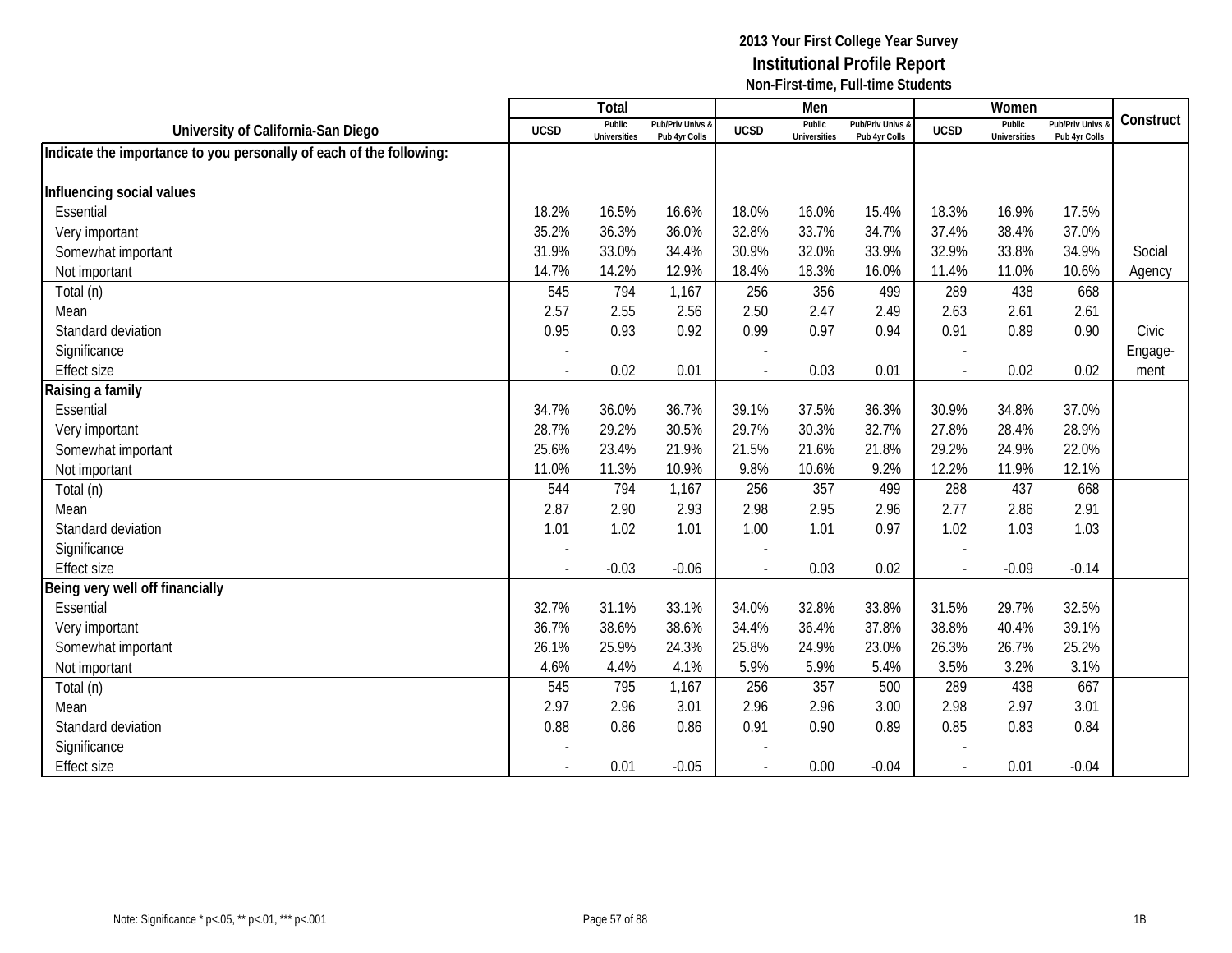|                                                                     |                | Total                         |                                   |                          | Men                           |                                   |             | Women                         |                                        |           |
|---------------------------------------------------------------------|----------------|-------------------------------|-----------------------------------|--------------------------|-------------------------------|-----------------------------------|-------------|-------------------------------|----------------------------------------|-----------|
| University of California-San Diego                                  | <b>UCSD</b>    | Public<br><b>Universities</b> | Pub/Priv Univs &<br>Pub 4yr Colls | <b>UCSD</b>              | Public<br><b>Universities</b> | Pub/Priv Univs &<br>Pub 4yr Colls | <b>UCSD</b> | Public<br><b>Universities</b> | <b>Pub/Priv Univs</b><br>Pub 4yr Colls | Construct |
| Indicate the importance to you personally of each of the following: |                |                               |                                   |                          |                               |                                   |             |                               |                                        |           |
|                                                                     |                |                               |                                   |                          |                               |                                   |             |                               |                                        |           |
| Helping others who are in difficulty                                |                |                               |                                   |                          |                               |                                   |             |                               |                                        |           |
| Essential                                                           | 35.2%          | 35.2%                         | 36.7%                             | 31.3%                    | 31.4%                         | 31.5%                             | 38.8%       | 38.4%                         | 40.6%                                  |           |
| Very important                                                      | 43.3%          | 45.0%                         | 43.4%                             | 43.8%                    | 44.5%                         | 43.2%                             | 42.9%       | 45.4%                         | 43.6%                                  |           |
| Somewhat important                                                  | 20.7%          | 18.9%                         | 18.6%                             | 23.8%                    | 22.7%                         | 23.5%                             | 18.0%       | 15.8%                         | 15.0%                                  | Social    |
| Not important                                                       | 0.7%           | 0.9%                          | 1.2%                              | 1.2%                     | 1.4%                          | 1.8%                              | 0.3%        | 0.5%                          | 0.7%                                   | Agency    |
| Total (n)                                                           | 545            | 795                           | 1,165                             | 256                      | 357                           | 498                               | 289         | 438                           | 667                                    |           |
| Mean                                                                | 3.13           | 3.15                          | 3.16                              | 3.05                     | 3.06                          | 3.04                              | 3.20        | 3.22                          | 3.24                                   |           |
| Standard deviation                                                  | 0.76           | 0.75                          | 0.76                              | 0.77                     | 0.77                          | 0.79                              | 0.74        | 0.72                          | 0.73                                   |           |
| Significance                                                        |                |                               |                                   |                          |                               |                                   |             |                               |                                        |           |
| <b>Effect size</b>                                                  | $\overline{a}$ | $-0.03$                       | $-0.04$                           | $\overline{\phantom{a}}$ | $-0.01$                       | 0.01                              |             | $-0.03$                       | $-0.05$                                |           |
| Making a theoretical contribution to science                        |                |                               |                                   |                          |                               |                                   |             |                               |                                        |           |
| <b>Essential</b>                                                    | 14.7%          | 13.2%                         | 12.6%                             | 18.4%                    | 17.1%                         | 16.1%                             | 11.5%       | 10.1%                         | 9.9%                                   |           |
| Very important                                                      | 24.4%          | 26.2%                         | 25.5%                             | 25.0%                    | 26.6%                         | 28.1%                             | 24.0%       | 25.9%                         | 23.5%                                  |           |
| Somewhat important                                                  | 38.4%          | 36.9%                         | 35.2%                             | 40.6%                    | 39.5%                         | 36.7%                             | 36.5%       | 34.8%                         | 34.0%                                  |           |
| Not important                                                       | 22.4%          | 23.7%                         | 26.8%                             | 16.0%                    | 16.8%                         | 19.1%                             | 28.1%       | 29.3%                         | 32.6%                                  |           |
| Total (n)                                                           | 544            | 794                           | 1,163                             | 256                      | 357                           | 498                               | 288         | 437                           | 665                                    |           |
| Mean                                                                | 2.31           | 2.29                          | 2.24                              | 2.46                     | 2.44                          | 2.41                              | 2.19        | 2.17                          | 2.11                                   |           |
| Standard deviation                                                  | 0.98           | 0.97                          | 0.98                              | 0.97                     | 0.96                          | 0.97                              | 0.97        | 0.96                          | 0.97                                   |           |
| Significance                                                        |                |                               |                                   |                          |                               |                                   |             |                               |                                        |           |
| <b>Effect size</b>                                                  |                | 0.02                          | 0.07                              |                          | 0.02                          | 0.05                              |             | 0.02                          | 0.08                                   |           |
| Writing original works (poems, novels, etc.)                        |                |                               |                                   |                          |                               |                                   |             |                               |                                        |           |
| Essential                                                           | 10.3%          | 8.6%                          | 9.3%                              | 12.1%                    | 9.5%                          | 9.6%                              | 8.7%        | 7.8%                          | 9.0%                                   |           |
| Very important                                                      | 16.7%          | 16.7%                         | 17.1%                             | 17.6%                    | 18.8%                         | 20.2%                             | 15.9%       | 15.1%                         | 14.8%                                  |           |
| Somewhat important                                                  | 31.2%          | 30.6%                         | 30.3%                             | 29.7%                    | 29.7%                         | 30.1%                             | 32.5%       | 31.3%                         | 30.4%                                  |           |
| Not important                                                       | 41.8%          | 44.2%                         | 43.3%                             | 40.6%                    | 42.0%                         | 40.1%                             | 42.9%       | 45.9%                         | 45.8%                                  |           |
| Total (n)                                                           | 545            | 795                           | 1,163                             | 256                      | 357                           | 499                               | 289         | 438                           | 664                                    |           |
| Mean                                                                | 1.95           | 1.90                          | 1.92                              | 2.01                     | 1.96                          | 1.99                              | 1.90        | 1.85                          | 1.87                                   |           |
| Standard deviation                                                  | 1.00           | 0.97                          | 0.99                              | 1.03                     | 0.99                          | 0.99                              | 0.96        | 0.95                          | 0.98                                   |           |
| Significance                                                        |                |                               |                                   |                          |                               |                                   |             |                               |                                        |           |
| <b>Effect size</b>                                                  |                | 0.05                          | 0.03                              | $\blacksquare$           | 0.05                          | 0.02                              |             | 0.05                          | 0.03                                   |           |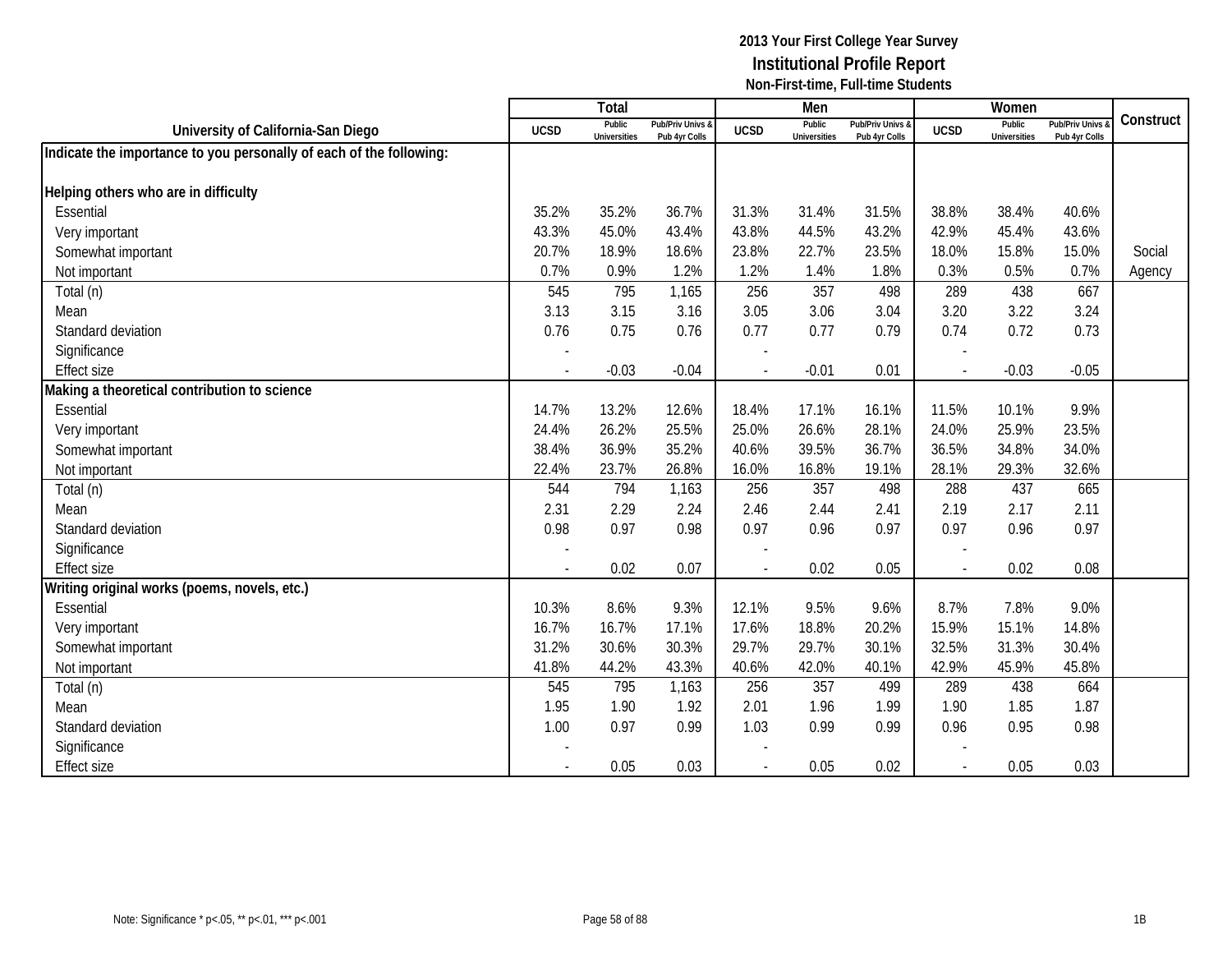|                                                                     |                          | <b>Total</b>                  |                                   |                          | Men                           |                                   |                | Women                         |                                        |           |
|---------------------------------------------------------------------|--------------------------|-------------------------------|-----------------------------------|--------------------------|-------------------------------|-----------------------------------|----------------|-------------------------------|----------------------------------------|-----------|
| University of California-San Diego                                  | <b>UCSD</b>              | Public<br><b>Universities</b> | Pub/Priv Univs &<br>Pub 4yr Colls | <b>UCSD</b>              | Public<br><b>Universities</b> | Pub/Priv Univs &<br>Pub 4yr Colls | <b>UCSD</b>    | Public<br><b>Universities</b> | <b>Pub/Priv Univs</b><br>Pub 4yr Colls | Construct |
| Indicate the importance to you personally of each of the following: |                          |                               |                                   |                          |                               |                                   |                |                               |                                        |           |
|                                                                     |                          |                               |                                   |                          |                               |                                   |                |                               |                                        |           |
| Creating artistic works (painting, sculpture, etc.)                 |                          |                               |                                   |                          |                               |                                   |                |                               |                                        |           |
| Essential                                                           | 11.9%                    | 10.2%                         | 10.5%                             | 14.5%                    | 12.0%                         | 12.0%                             | 9.7%           | 8.7%                          | 9.3%                                   |           |
| Very important                                                      | 15.2%                    | 15.7%                         | 15.6%                             | 13.3%                    | 15.4%                         | 16.5%                             | 17.0%          | 16.0%                         | 15.0%                                  |           |
| Somewhat important                                                  | 30.6%                    | 28.8%                         | 28.1%                             | 29.3%                    | 26.9%                         | 26.9%                             | 31.8%          | 30.4%                         | 29.0%                                  |           |
| Not important                                                       | 42.2%                    | 45.2%                         | 45.7%                             | 43.0%                    | 45.7%                         | 44.6%                             | 41.5%          | 44.9%                         | 46.6%                                  |           |
| Total (n)                                                           | 545                      | 794                           | 1,163                             | 256                      | 357                           | 498                               | 289            | 437                           | 665                                    |           |
| Mean                                                                | 1.97                     | 1.91                          | 1.91                              | 1.99                     | 1.94                          | 1.96                              | 1.95           | 1.89                          | 1.87                                   |           |
| Standard deviation                                                  | 1.03                     | 1.01                          | 1.01                              | 1.07                     | 1.04                          | 1.05                              | 0.99           | 0.97                          | 0.99                                   |           |
| Significance                                                        |                          |                               |                                   |                          |                               |                                   |                |                               |                                        |           |
| <b>Effect size</b>                                                  | $\overline{\phantom{a}}$ | 0.06                          | 0.06                              | $\overline{\phantom{a}}$ | 0.05                          | 0.03                              |                | 0.06                          | 0.08                                   |           |
| Becoming successful in a business of my own                         |                          |                               |                                   |                          |                               |                                   |                |                               |                                        |           |
| <b>Essential</b>                                                    | 20.7%                    | 19.7%                         | 20.1%                             | 24.6%                    | 23.5%                         | 22.9%                             | 17.3%          | 16.7%                         | 18.0%                                  |           |
| Very important                                                      | 27.5%                    | 27.3%                         | 27.8%                             | 28.9%                    | 28.6%                         | 30.6%                             | 26.3%          | 26.3%                         | 25.8%                                  |           |
| Somewhat important                                                  | 31.4%                    | 30.9%                         | 30.6%                             | 27.7%                    | 28.0%                         | 28.0%                             | 34.6%          | 33.3%                         | 32.5%                                  |           |
| Not important                                                       | 20.4%                    | 22.0%                         | 21.5%                             | 18.8%                    | 19.9%                         | 18.5%                             | 21.8%          | 23.7%                         | 23.7%                                  |           |
| Total (n)                                                           | 545                      | 795                           | 1,164                             | 256                      | 357                           | 497                               | 289            | 438                           | 667                                    |           |
| Mean                                                                | 2.49                     | 2.45                          | 2.47                              | 2.59                     | 2.56                          | 2.58                              | 2.39           | 2.36                          | 2.38                                   |           |
| Standard deviation                                                  | 1.04                     | 1.04                          | 1.04                              | 1.05                     | 1.06                          | 1.04                              | 1.01           | 1.02                          | 1.03                                   |           |
| Significance                                                        |                          |                               |                                   |                          |                               |                                   |                |                               |                                        |           |
| <b>Effect size</b>                                                  |                          | 0.04                          | 0.02                              |                          | 0.03                          | 0.01                              |                | 0.03                          | 0.01                                   |           |
| Becoming involved in programs to clean up the environment           |                          |                               |                                   |                          |                               |                                   |                |                               |                                        |           |
| Essential                                                           | 15.2%                    | 14.7%                         | 14.7%                             | 15.2%                    | 13.7%                         | 14.1%                             | 15.2%          | 15.5%                         | 15.2%                                  |           |
| Very important                                                      | 27.9%                    | 27.7%                         | 26.3%                             | 29.3%                    | 28.3%                         | 27.9%                             | 26.6%          | 27.2%                         | 25.1%                                  |           |
| Somewhat important                                                  | 43.5%                    | 43.8%                         | 42.8%                             | 40.6%                    | 42.9%                         | 42.0%                             | 46.0%          | 44.5%                         | 43.4%                                  |           |
| Not important                                                       | 13.4%                    | 13.8%                         | 16.2%                             | 14.8%                    | 15.1%                         | 16.1%                             | 12.1%          | 12.8%                         | 16.4%                                  |           |
| Total (n)                                                           | 545                      | 795                           | 1,164                             | 256                      | 357                           | 498                               | 289            | 438                           | 666                                    |           |
| Mean                                                                | 2.45                     | 2.43                          | 2.39                              | 2.45                     | 2.41                          | 2.40                              | 2.45           | 2.45                          | 2.39                                   |           |
| Standard deviation                                                  | 0.91                     | 0.90                          | 0.93                              | 0.92                     | 0.91                          | 0.92                              | 0.89           | 0.90                          | 0.93                                   |           |
| Significance                                                        |                          |                               |                                   |                          |                               |                                   |                |                               |                                        |           |
| <b>Effect size</b>                                                  |                          | 0.02                          | 0.06                              |                          | 0.04                          | 0.05                              | $\blacksquare$ | 0.00                          | 0.06                                   |           |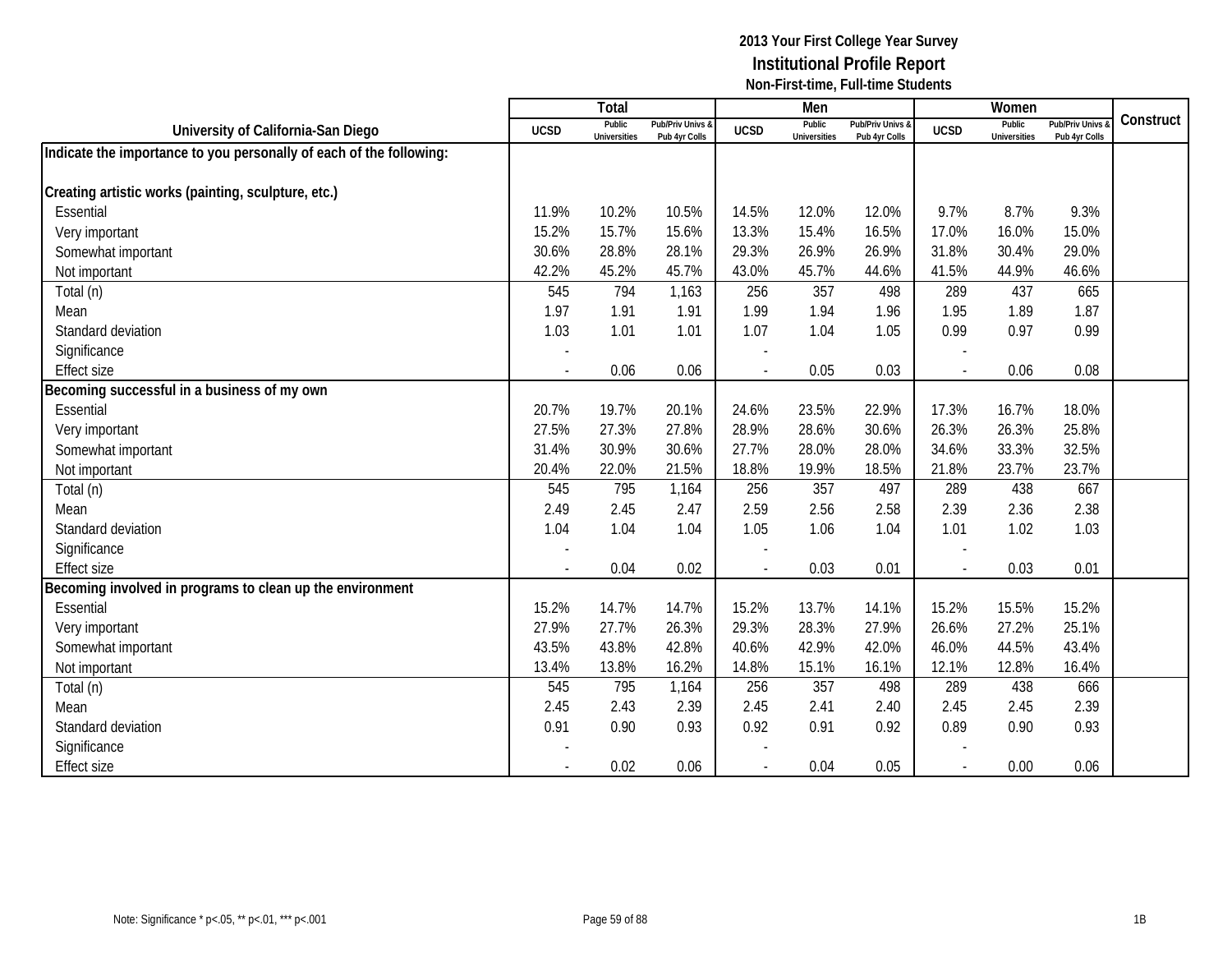|                                                                     |                          | <b>Total</b>                  |                                   |                | Men                           |                                   |                | Women                         |                                        |           |
|---------------------------------------------------------------------|--------------------------|-------------------------------|-----------------------------------|----------------|-------------------------------|-----------------------------------|----------------|-------------------------------|----------------------------------------|-----------|
| University of California-San Diego                                  | <b>UCSD</b>              | Public<br><b>Universities</b> | Pub/Priv Univs &<br>Pub 4yr Colls | <b>UCSD</b>    | Public<br><b>Universities</b> | Pub/Priv Univs &<br>Pub 4yr Colls | <b>UCSD</b>    | Public<br><b>Universities</b> | <b>Pub/Priv Univs</b><br>Pub 4yr Colls | Construct |
| Indicate the importance to you personally of each of the following: |                          |                               |                                   |                |                               |                                   |                |                               |                                        |           |
|                                                                     |                          |                               |                                   |                |                               |                                   |                |                               |                                        |           |
| Developing a meaningful philosophy of life                          |                          |                               |                                   |                |                               |                                   |                |                               |                                        |           |
| Essential                                                           | 32.1%                    | 31.6%                         | 30.0%                             | 34.4%          | 33.3%                         | 32.3%                             | 30.1%          | 30.1%                         | 28.4%                                  |           |
| Very important                                                      | 31.7%                    | 30.9%                         | 29.9%                             | 31.6%          | 30.5%                         | 30.0%                             | 31.8%          | 31.3%                         | 29.9%                                  |           |
| Somewhat important                                                  | 29.0%                    | 27.3%                         | 27.9%                             | 25.8%          | 24.9%                         | 26.6%                             | 31.8%          | 29.2%                         | 28.8%                                  |           |
| Not important                                                       | 7.2%                     | 10.2%                         | 12.1%                             | 8.2%           | 11.2%                         | 11.1%                             | 6.2%           | 9.4%                          | 12.9%                                  |           |
| Total (n)                                                           | 545                      | 795                           | 1,162                             | 256            | 357                           | 496                               | 289            | 438                           | 666                                    |           |
| Mean                                                                | 2.89                     | 2.84                          | 2.78                              | 2.92           | 2.86                          | 2.83                              | 2.86           | 2.82                          | 2.74                                   |           |
| Standard deviation                                                  | 0.94                     | 0.99                          | 1.01                              | 0.96           | 1.01                          | 1.00                              | 0.92           | 0.97                          | 1.01                                   |           |
| Significance                                                        |                          |                               | $\star$                           |                |                               |                                   |                |                               |                                        |           |
| <b>Effect size</b>                                                  | $\overline{\phantom{a}}$ | 0.05                          | 0.11                              | $\blacksquare$ | 0.06                          | 0.09                              | $\sim$         | 0.04                          | 0.12                                   |           |
| Participating in a community action program                         |                          |                               |                                   |                |                               |                                   |                |                               |                                        |           |
| Essential                                                           | 12.7%                    | 12.1%                         | 13.6%                             | 10.9%          | 9.8%                          | 10.7%                             | 14.2%          | 14.1%                         | 15.9%                                  |           |
| Very important                                                      | 30.7%                    | 30.6%                         | 29.9%                             | 27.7%          | 28.0%                         | 28.4%                             | 33.3%          | 32.7%                         | 31.1%                                  |           |
| Somewhat important                                                  | 40.8%                    | 40.8%                         | 39.8%                             | 40.6%          | 40.3%                         | 39.2%                             | 41.0%          | 41.2%                         | 40.2%                                  | Social    |
| Not important                                                       | 15.8%                    | 16.4%                         | 16.7%                             | 20.7%          | 21.8%                         | 21.7%                             | 11.5%          | 12.0%                         | 12.8%                                  | Agency    |
| Total (n)                                                           | 544                      | 791                           | 1,159                             | 256            | 357                           | 497                               | 288            | 434                           | 662                                    |           |
| Mean                                                                | 2.40                     | 2.38                          | 2.41                              | 2.29           | 2.26                          | 2.28                              | 2.50           | 2.49                          | 2.50                                   |           |
| Standard deviation                                                  | 0.90                     | 0.90                          | 0.92                              | 0.92           | 0.91                          | 0.92                              | 0.88           | 0.88                          | 0.91                                   |           |
| Significance                                                        |                          |                               |                                   |                |                               |                                   |                |                               |                                        |           |
| <b>Effect size</b>                                                  |                          | 0.02                          | $-0.01$                           |                | 0.03                          | 0.01                              |                | 0.01                          | 0.00                                   |           |
| Helping to promote racial understanding                             |                          |                               |                                   |                |                               |                                   |                |                               |                                        |           |
| Essential                                                           | 16.0%                    | 14.5%                         | 14.5%                             | 13.3%          | 11.5%                         | 12.1%                             | 18.3%          | 17.0%                         | 16.3%                                  |           |
| Very important                                                      | 30.1%                    | 30.9%                         | 30.9%                             | 31.3%          | 30.5%                         | 30.5%                             | 29.1%          | 31.3%                         | 31.1%                                  |           |
| Somewhat important                                                  | 38.7%                    | 38.3%                         | 38.5%                             | 37.1%          | 37.8%                         | 38.0%                             | 40.1%          | 38.6%                         | 38.8%                                  | Social    |
| Not important                                                       | 15.2%                    | 16.3%                         | 16.2%                             | 18.4%          | 20.2%                         | 19.4%                             | 12.5%          | 13.1%                         | 13.7%                                  | Agency    |
| Total (n)                                                           | 545                      | 792                           | 1,157                             | 256            | 357                           | 495                               | 289            | 435                           | 662                                    |           |
| Mean                                                                | 2.47                     | 2.44                          | 2.44                              | 2.39           | 2.33                          | 2.35                              | 2.53           | 2.52                          | 2.50                                   |           |
| Standard deviation                                                  | 0.94                     | 0.93                          | 0.93                              | 0.94           | 0.93                          | 0.93                              | 0.93           | 0.92                          | 0.92                                   |           |
| Significance                                                        |                          |                               |                                   |                |                               |                                   |                |                               |                                        |           |
| <b>Effect size</b>                                                  |                          | 0.03                          | 0.03                              |                | 0.06                          | 0.04                              | $\blacksquare$ | 0.01                          | 0.03                                   |           |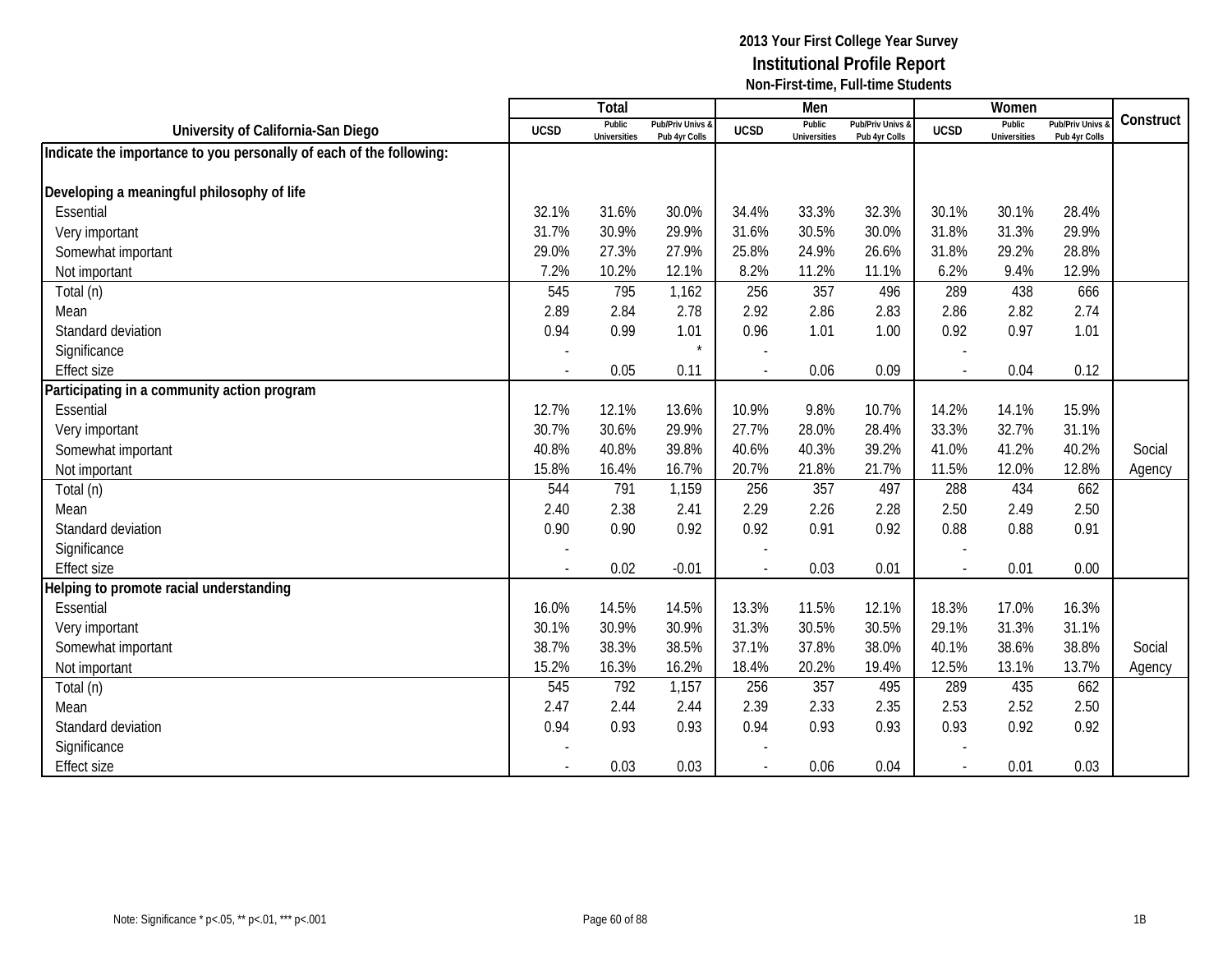|                                                                     |                          | Total                  |                                   |                          | Men                           |                                   |             | Women                         |                                        |           |
|---------------------------------------------------------------------|--------------------------|------------------------|-----------------------------------|--------------------------|-------------------------------|-----------------------------------|-------------|-------------------------------|----------------------------------------|-----------|
| University of California-San Diego                                  | <b>UCSD</b>              | Public<br>Universities | Pub/Priv Univs &<br>Pub 4yr Colls | <b>UCSD</b>              | Public<br><b>Universities</b> | Pub/Priv Univs &<br>Pub 4yr Colls | <b>UCSD</b> | Public<br><b>Universities</b> | <b>Pub/Priv Univs</b><br>Pub 4yr Colls | Construct |
| Indicate the importance to you personally of each of the following: |                          |                        |                                   |                          |                               |                                   |             |                               |                                        |           |
| Keeping up to date with political affairs                           |                          |                        |                                   |                          |                               |                                   |             |                               |                                        |           |
| Essential                                                           | 14.9%                    | 13.5%                  | 13.7%                             | 16.0%                    | 14.3%                         | 15.1%                             | 13.8%       | 12.9%                         | 12.7%                                  |           |
| Very important                                                      | 27.3%                    | 28.5%                  | 28.6%                             | 31.6%                    | 32.2%                         | 33.3%                             | 23.5%       | 25.5%                         | 25.2%                                  |           |
| Somewhat important                                                  | 40.0%                    | 40.2%                  | 39.3%                             | 37.9%                    | 37.5%                         | 36.7%                             | 41.9%       | 42.3%                         | 41.2%                                  | Social    |
| Not important                                                       | 17.8%                    | 17.8%                  | 18.4%                             | 14.5%                    | 16.0%                         | 14.9%                             | 20.8%       | 19.3%                         | 21.0%                                  | Agency    |
| Total (n)                                                           | 545                      | 792                    | 1,159                             | 256                      | 357                           | 496                               | 289         | 435                           | 663                                    |           |
| Mean                                                                | 2.39                     | 2.38                   | 2.38                              | 2.49                     | 2.45                          | 2.49                              | 2.30        | 2.32                          | 2.30                                   |           |
| Standard deviation                                                  | 0.95                     | 0.93                   | 0.94                              | 0.93                     | 0.92                          | 0.92                              | 0.95        | 0.93                          | 0.94                                   | Civic     |
| Significance                                                        | $\overline{\phantom{a}}$ |                        |                                   |                          |                               |                                   |             |                               |                                        | Engage-   |
| Effect size                                                         | $\overline{\phantom{a}}$ | 0.01                   | 0.01                              | $\overline{\phantom{a}}$ | 0.04                          | 0.00                              | $\sim$      | $-0.02$                       | 0.00                                   | ment      |
| Becoming a community leader                                         |                          |                        |                                   |                          |                               |                                   |             |                               |                                        |           |
| Essential                                                           | 13.6%                    | 13.1%                  | 14.6%                             | 12.9%                    | 12.3%                         | 13.3%                             | 14.2%       | 13.8%                         | 15.5%                                  |           |
| Very important                                                      | 24.6%                    | 27.7%                  | 28.1%                             | 25.0%                    | 26.1%                         | 28.6%                             | 24.2%       | 29.0%                         | 27.8%                                  |           |
| Somewhat important                                                  | 39.4%                    | 38.3%                  | 37.9%                             | 37.5%                    | 37.8%                         | 36.9%                             | 41.2%       | 38.6%                         | 38.6%                                  | Social    |
| Not important                                                       | 22.4%                    | 21.0%                  | 19.4%                             | 24.6%                    | 23.8%                         | 21.2%                             | 20.4%       | 18.6%                         | 18.1%                                  | Agency    |
| Total (n)                                                           | 545                      | 792                    | 1,159                             | 256                      | 357                           | 496                               | 289         | 435                           | 663                                    |           |
| Mean                                                                | 2.29                     | 2.33                   | 2.38                              | 2.26                     | 2.27                          | 2.34                              | 2.32        | 2.38                          | 2.41                                   |           |
| Standard deviation                                                  | 0.96                     | 0.95                   | 0.96                              | 0.97                     | 0.96                          | 0.96                              | 0.96        | 0.94                          | 0.96                                   |           |
| Significance                                                        |                          |                        |                                   |                          |                               |                                   |             |                               |                                        |           |
| Effect size                                                         |                          | $-0.04$                | $-0.09$                           |                          | $-0.01$                       | $-0.08$                           |             | $-0.06$                       | $-0.09$                                |           |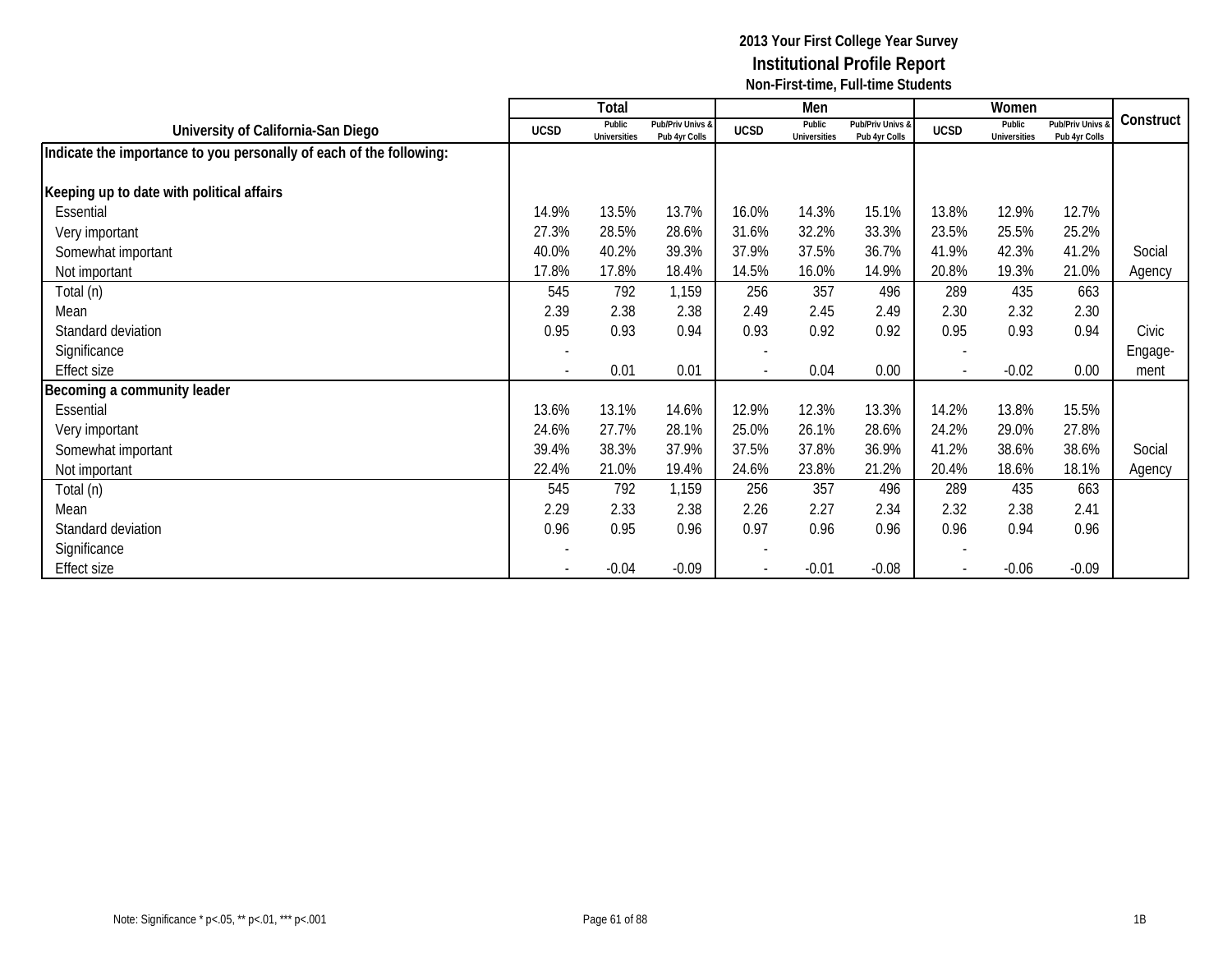|                                                                     |                          | Total                         |                                   |                          | Men                           |                                   |                          | Women                         |                                   |           |
|---------------------------------------------------------------------|--------------------------|-------------------------------|-----------------------------------|--------------------------|-------------------------------|-----------------------------------|--------------------------|-------------------------------|-----------------------------------|-----------|
| University of California-San Diego                                  | <b>UCSD</b>              | Public<br><b>Universities</b> | Pub/Priv Univs &<br>Pub 4yr Colls | <b>UCSD</b>              | Public<br><b>Universities</b> | Pub/Priv Univs &<br>Pub 4yr Colls | <b>UCSD</b>              | Public<br><b>Universities</b> | Pub/Priv Univs &<br>Pub 4yr Colls | Construct |
| Indicate the importance to you personally of each of the following: |                          |                               |                                   |                          |                               |                                   |                          |                               |                                   |           |
|                                                                     |                          |                               |                                   |                          |                               |                                   |                          |                               |                                   |           |
| Improving my understanding of other countries and cultures          |                          |                               |                                   |                          |                               |                                   |                          |                               |                                   |           |
| Essential                                                           | 25.5%                    | 23.4%                         | 23.3%                             | 22.7%                    | 20.7%                         | 22.3%                             | 28.0%                    | 25.5%                         | 24.1%                             |           |
| Very important                                                      | 36.1%                    | 37.0%                         | 35.3%                             | 36.7%                    | 35.9%                         | 33.4%                             | 35.6%                    | 37.9%                         | 36.8%                             |           |
| Somewhat important                                                  | 32.3%                    | 33.3%                         | 34.0%                             | 32.4%                    | 34.5%                         | 35.0%                             | 32.2%                    | 32.4%                         | 33.3%                             |           |
| Not important                                                       | 6.1%                     | 6.3%                          | 7.4%                              | 8.2%                     | 9.0%                          | 9.3%                              | 4.2%                     | 4.1%                          | 5.9%                              |           |
| Total (n)                                                           | 545                      | 792                           | 1,155                             | 256                      | 357                           | 494                               | 289                      | 435                           | 661                               |           |
| Mean                                                                | 2.81                     | 2.77                          | 2.75                              | 2.74                     | 2.68                          | 2.69                              | 2.88                     | 2.85                          | 2.79                              |           |
| Standard deviation                                                  | 0.89                     | 0.88                          | 0.90                              | 0.90                     | 0.90                          | 0.92                              | 0.87                     | 0.85                          | 0.88                              |           |
| Significance                                                        | $\overline{\phantom{a}}$ |                               |                                   |                          |                               |                                   |                          |                               |                                   |           |
| <b>Effect size</b>                                                  | $\overline{\phantom{a}}$ | 0.05                          | 0.07                              | $\overline{\phantom{a}}$ | 0.07                          | 0.05                              | $\overline{\phantom{a}}$ | 0.04                          | 0.10                              |           |
| Adopting "green" practices to protect the environment               |                          |                               |                                   |                          |                               |                                   |                          |                               |                                   |           |
| Essential                                                           | 24.2%                    | 23.5%                         | 21.6%                             | 19.5%                    | 18.2%                         | 16.2%                             | 28.4%                    | 27.8%                         | 25.6%                             |           |
| Very important                                                      | 36.9%                    | 36.6%                         | 35.1%                             | 39.5%                    | 38.9%                         | 38.0%                             | 34.6%                    | 34.7%                         | 32.9%                             |           |
| Somewhat important                                                  | 33.9%                    | 33.5%                         | 34.9%                             | 34.0%                    | 33.9%                         | 35.4%                             | 33.9%                    | 33.1%                         | 34.5%                             |           |
| Not important                                                       | 5.0%                     | 6.4%                          | 8.5%                              | 7.0%                     | 9.0%                          | 10.5%                             | 3.1%                     | 4.4%                          | 6.9%                              |           |
| Total (n)                                                           | 545                      | 792                           | 1,158                             | 256                      | 357                           | 495                               | 289                      | 435                           | 663                               |           |
| Mean                                                                | 2.80                     | 2.77                          | 2.70                              | 2.71                     | 2.66                          | 2.60                              | 2.88                     | 2.86                          | 2.77                              |           |
| Standard deviation                                                  | 0.86                     | 0.88                          | 0.90                              | 0.86                     | 0.88                          | 0.88                              | 0.86                     | 0.88                          | 0.91                              |           |
| Significance                                                        |                          |                               |                                   |                          |                               |                                   |                          |                               |                                   |           |
| <b>Effect size</b>                                                  |                          | 0.03                          | 0.11                              |                          | 0.06                          | 0.13                              |                          | 0.02                          | 0.12                              |           |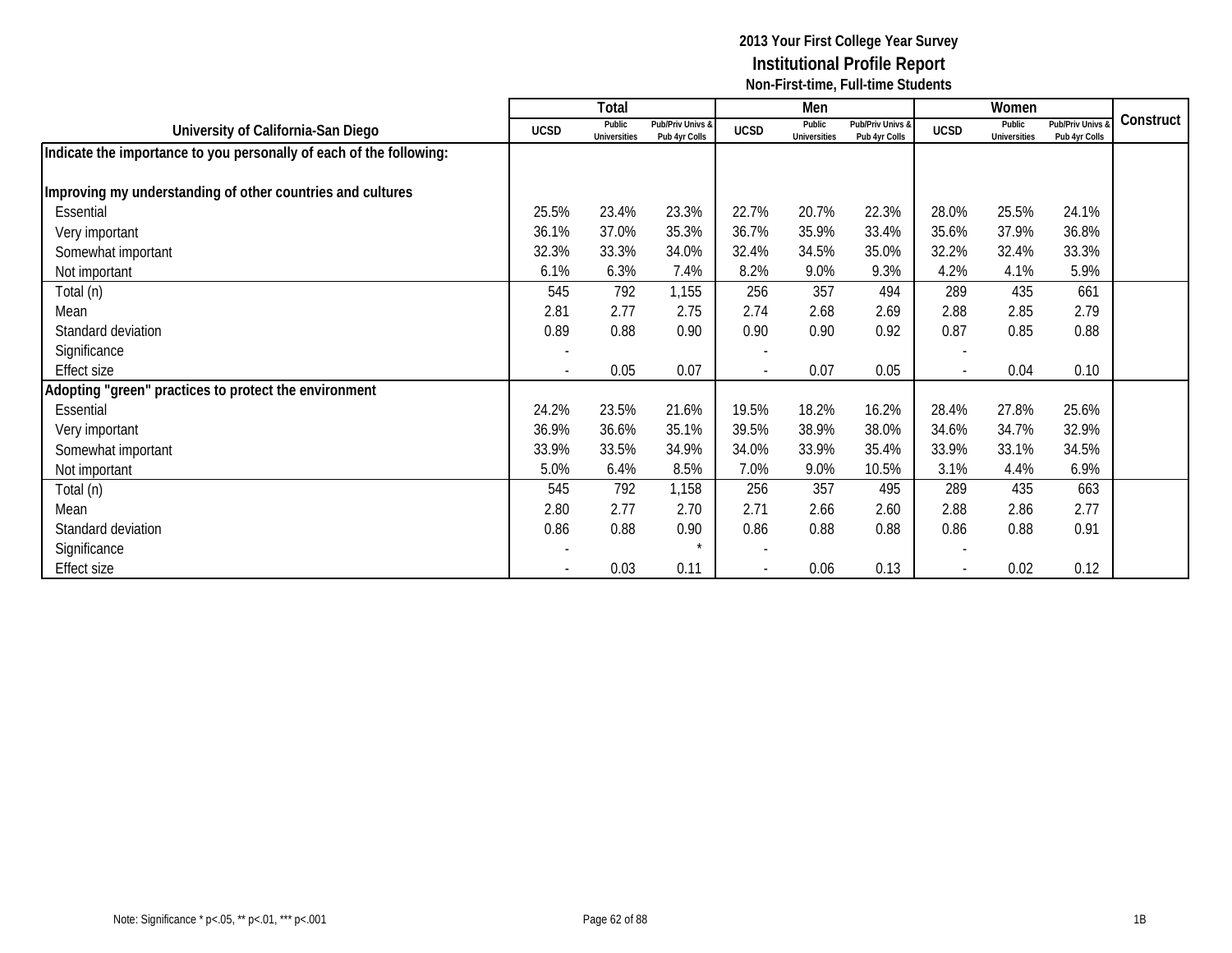|                                                                           |                          | <b>Total</b>                  |                                   |                          | Men                           |                                   |                          | Women                         |                                 |             |
|---------------------------------------------------------------------------|--------------------------|-------------------------------|-----------------------------------|--------------------------|-------------------------------|-----------------------------------|--------------------------|-------------------------------|---------------------------------|-------------|
| University of California-San Diego                                        | <b>UCSD</b>              | Public<br><b>Universities</b> | Pub/Priv Univs &<br>Pub 4yr Colls | <b>UCSD</b>              | Public<br><b>Universities</b> | Pub/Priv Univs &<br>Pub 4yr Colls | <b>UCSD</b>              | Public<br><b>Universities</b> | Pub/Priv Univs<br>Pub 4yr Colls | Construct   |
| To what extent have you experienced the following with students from a    |                          |                               |                                   |                          |                               |                                   |                          |                               |                                 |             |
| racial/ethnic group other than your own?                                  |                          |                               |                                   |                          |                               |                                   |                          |                               |                                 |             |
|                                                                           |                          |                               |                                   |                          |                               |                                   |                          |                               |                                 |             |
| Dined or shared a meal                                                    |                          |                               |                                   |                          |                               |                                   |                          |                               |                                 |             |
| Very often                                                                | 29.4%                    | 29.0%                         | 31.4%                             | 25.8%                    | 25.1%                         | 28.8%                             | 32.5%                    | 32.2%                         | 33.4%                           |             |
| Often                                                                     | 28.3%                    | 27.5%                         | 27.0%                             | 26.6%                    | 26.6%                         | 26.7%                             | 29.8%                    | 28.3%                         | 27.2%                           | Positive    |
| Sometimes                                                                 | 26.2%                    | 26.7%                         | 25.2%                             | 29.3%                    | 28.9%                         | 27.1%                             | 23.5%                    | 25.0%                         | 23.8%                           | Cross-      |
| Seldom                                                                    | 9.7%                     | 10.0%                         | 10.2%                             | 11.7%                    | 12.3%                         | 11.0%                             | 8.0%                     | 8.2%                          | 9.6%                            | Racial      |
| Never                                                                     | 6.4%                     | 6.7%                          | 6.1%                              | 6.6%                     | 7.1%                          | 6.4%                              | 6.2%                     | 6.3%                          | 5.9%                            | Interaction |
| Total (n)                                                                 | 545                      | 778                           | 1,129                             | 256                      | 350                           | 483                               | 289                      | 428                           | 646                             |             |
| Mean                                                                      | 3.64                     | 3.62                          | 3.67                              | 3.53                     | 3.50                          | 3.60                              | 3.74                     | 3.72                          | 3.73                            |             |
| Standard deviation                                                        | 1.18                     | 1.19                          | 1.19                              | 1.18                     | 1.20                          | 1.19                              | 1.17                     | 1.18                          | 1.19                            |             |
| Significance                                                              | $\overline{a}$           |                               |                                   |                          |                               |                                   |                          |                               |                                 |             |
| <b>Effect size</b>                                                        | $\blacksquare$           | 0.02                          | $-0.03$                           | $\overline{a}$           | 0.02                          | $-0.06$                           | $\blacksquare$           | 0.02                          | 0.01                            |             |
| Had meaningful and honest discussions about race/ethnic relations outside |                          |                               |                                   |                          |                               |                                   |                          |                               |                                 |             |
| of class                                                                  |                          |                               |                                   |                          |                               |                                   |                          |                               |                                 |             |
| Very often                                                                | 18.8%                    | 19.2%                         | 19.1%                             | 17.6%                    | 16.3%                         | 18.2%                             | 19.8%                    | 21.5%                         | 19.8%                           |             |
| Often                                                                     | 19.3%                    | 19.4%                         | 21.2%                             | 16.0%                    | 18.6%                         | 19.9%                             | 22.2%                    | 20.1%                         | 22.2%                           | Positive    |
| Sometimes                                                                 | 30.1%                    | 29.3%                         | 29.0%                             | 30.1%                    | 30.0%                         | 29.2%                             | 30.2%                    | 28.8%                         | 28.8%                           | Cross-      |
| Seldom                                                                    | 18.4%                    | 19.4%                         | 18.7%                             | 19.9%                    | 20.6%                         | 18.6%                             | 17.0%                    | 18.5%                         | 18.7%                           | Racial      |
| Never                                                                     | 13.4%                    | 12.6%                         | 12.1%                             | 16.4%                    | 14.6%                         | 14.1%                             | 10.8%                    | 11.0%                         | 10.6%                           | Interaction |
| Total (n)                                                                 | 544                      | 777                           | 1,126                             | 256                      | 350                           | 483                               | 288                      | 427                           | 643                             |             |
| Mean                                                                      | 3.12                     | 3.13                          | 3.17                              | 2.98                     | 3.01                          | 3.10                              | 3.23                     | 3.23                          | 3.22                            |             |
| Standard deviation                                                        | 1.29                     | 1.28                          | 1.27                              | 1.31                     | 1.28                          | 1.29                              | 1.25                     | 1.28                          | 1.26                            |             |
| Significance                                                              |                          |                               |                                   |                          |                               |                                   |                          |                               |                                 |             |
| <b>Effect size</b>                                                        |                          | $-0.01$                       | $-0.04$                           |                          | $-0.02$                       | $-0.09$                           |                          | 0.00                          | 0.01                            |             |
| Had guarded, cautious interactions                                        |                          |                               |                                   |                          |                               |                                   |                          |                               |                                 |             |
| Very often                                                                | 4.2%                     | 4.4%                          | 4.9%                              | 5.1%                     | 4.9%                          | 6.0%                              | 3.5%                     | 4.0%                          | 4.0%                            |             |
| Often                                                                     | 9.2%                     | 9.9%                          | 12.3%                             | 9.8%                     | 10.3%                         | 12.2%                             | 8.7%                     | 9.6%                          | 12.3%                           | Negative    |
| Sometimes                                                                 | 29.2%                    | 27.4%                         | 26.7%                             | 31.3%                    | 30.6%                         | 28.4%                             | 27.4%                    | 24.8%                         | 25.5%                           | Cross-      |
| Seldom                                                                    | 25.7%                    | 27.3%                         | 25.9%                             | 23.4%                    | 25.4%                         | 25.5%                             | 27.8%                    | 28.8%                         | 26.3%                           | Racial      |
| Never                                                                     | 31.6%                    | 31.0%                         | 30.2%                             | 30.5%                    | 28.9%                         | 28.0%                             | 32.6%                    | 32.8%                         | 31.9%                           | Interaction |
| Total (n)                                                                 | 544                      | 777                           | 1,126                             | 256                      | 350                           | 483                               | 288                      | 427                           | 643                             |             |
| Mean                                                                      | 2.29                     | 2.29                          | 2.36                              | 2.36                     | 2.37                          | 2.43                              | 2.23                     | 2.23                          | 2.30                            |             |
| Standard deviation                                                        | 1.13                     | 1.14                          | 1.17                              | 1.16                     | 1.14                          | 1.19                              | 1.10                     | 1.13                          | 1.16                            |             |
| Significance                                                              |                          |                               |                                   |                          |                               |                                   |                          |                               |                                 |             |
| <b>Effect size</b>                                                        | $\overline{\phantom{a}}$ | 0.00                          | $-0.06$                           | $\overline{\phantom{a}}$ | $-0.01$                       | $-0.06$                           | $\overline{\phantom{a}}$ | 0.00                          | $-0.06$                         |             |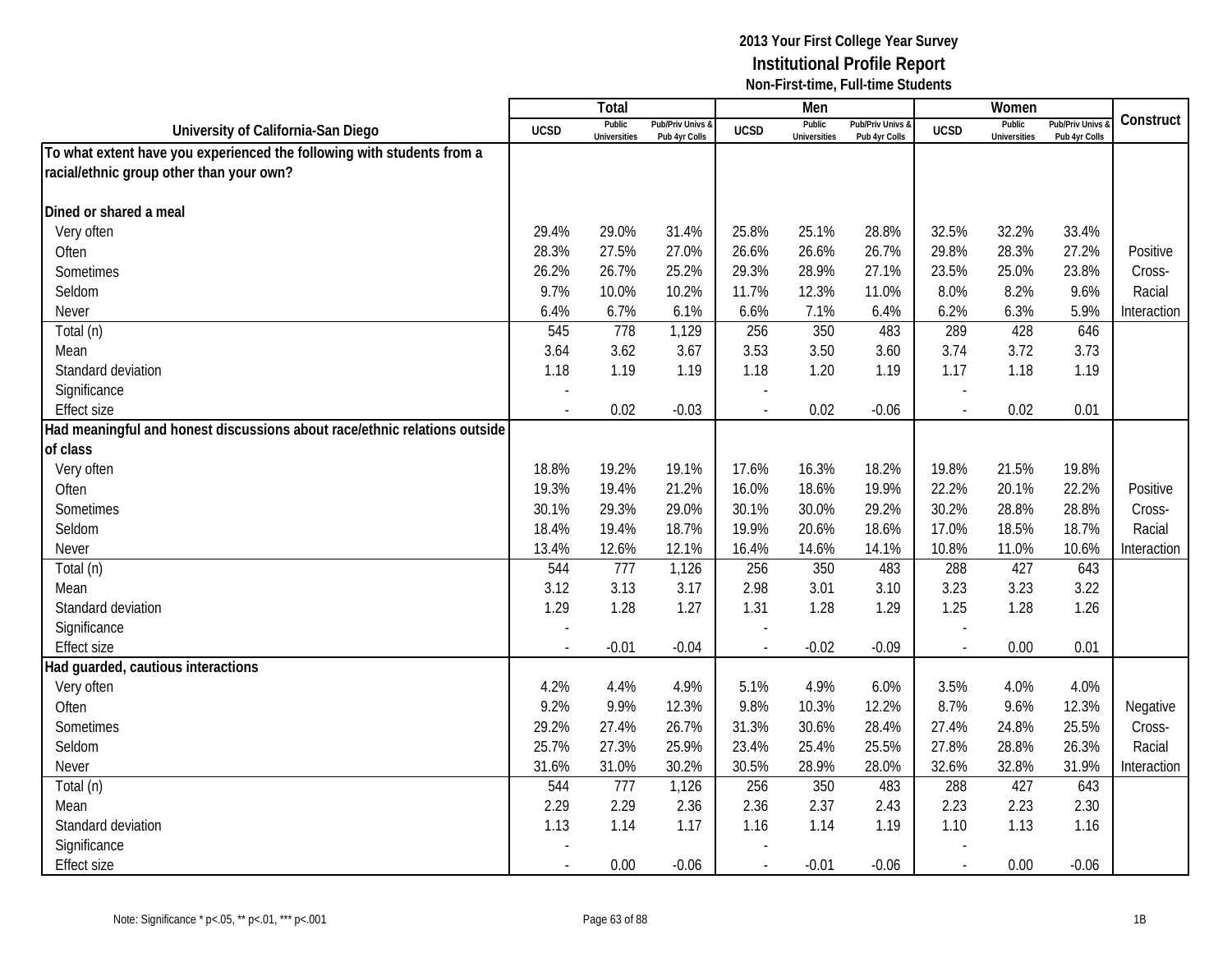|                                                                        |                | Total                         |                                   |                | Men                           |                                 |              | Women                         |                                        |             |
|------------------------------------------------------------------------|----------------|-------------------------------|-----------------------------------|----------------|-------------------------------|---------------------------------|--------------|-------------------------------|----------------------------------------|-------------|
| University of California-San Diego                                     | <b>UCSD</b>    | Public<br><b>Universities</b> | Pub/Priv Univs &<br>Pub 4yr Colls | <b>UCSD</b>    | Public<br><b>Universities</b> | Pub/Priv Univs<br>Pub 4yr Colls | <b>UCSD</b>  | Public<br><b>Universities</b> | <b>Pub/Priv Univs</b><br>Pub 4yr Colls | Construct   |
| To what extent have you experienced the following with students from a |                |                               |                                   |                |                               |                                 |              |                               |                                        |             |
| racial/ethnic group other than your own?                               |                |                               |                                   |                |                               |                                 |              |                               |                                        |             |
|                                                                        |                |                               |                                   |                |                               |                                 |              |                               |                                        |             |
| Shared personal feelings and problems                                  |                |                               |                                   |                |                               |                                 |              |                               |                                        |             |
| Very often                                                             | 17.8%          | 18.7%                         | 18.8%                             | 14.5%          | 14.6%                         | 15.4%                           | 20.8%        | 22.1%                         | 21.3%                                  |             |
| Often                                                                  | 23.9%          | 24.0%                         | 25.0%                             | 20.7%          | 21.1%                         | 23.4%                           | 26.7%        | 26.3%                         | 26.2%                                  | Positive    |
| Sometimes                                                              | 33.3%          | 32.1%                         | 31.6%                             | 34.4%          | 34.3%                         | 34.2%                           | 32.3%        | 30.3%                         | 29.6%                                  | Cross-      |
| Seldom                                                                 | 14.0%          | 14.8%                         | 14.0%                             | 17.2%          | 17.4%                         | 15.6%                           | 11.1%        | 12.7%                         | 12.8%                                  | Racial      |
| Never                                                                  | 11.0%          | 10.4%                         | 10.7%                             | 13.3%          | 12.6%                         | 11.4%                           | 9.0%         | 8.7%                          | 10.1%                                  | Interaction |
| Total (n)                                                              | 544            | 776                           | 1,124                             | 256            | 350                           | 482                             | 288          | 426                           | 642                                    |             |
| Mean                                                                   | 3.24           | 3.26                          | 3.27                              | 3.06           | 3.08                          | 3.16                            | 3.39         | 3.40                          | 3.36                                   |             |
| Standard deviation                                                     | 1.22           | 1.22                          | 1.22                              | 1.22           | 1.21                          | 1.20                            | 1.19         | 1.21                          | 1.23                                   |             |
| Significance                                                           |                |                               |                                   |                |                               |                                 |              |                               |                                        |             |
| <b>Effect size</b>                                                     |                | $-0.02$                       | $-0.02$                           | $\overline{a}$ | $-0.02$                       | $-0.08$                         | $\mathbf{r}$ | $-0.01$                       | 0.02                                   |             |
| Had tense, somewhat hostile interactions                               |                |                               |                                   |                |                               |                                 |              |                               |                                        |             |
| Very often                                                             | 2.6%           | 2.2%                          | 3.3%                              | 3.9%           | 3.4%                          | 4.8%                            | 1.4%         | 1.2%                          | 2.2%                                   |             |
| Often                                                                  | 3.9%           | 3.7%                          | 5.5%                              | 2.7%           | 2.9%                          | 6.2%                            | 4.9%         | 4.4%                          | 5.0%                                   | Negative    |
| Sometimes                                                              | 17.6%          | 16.9%                         | 16.3%                             | 18.4%          | 18.0%                         | 17.4%                           | 17.0%        | 15.9%                         | 15.4%                                  | Cross-      |
| Seldom                                                                 | 23.5%          | 23.8%                         | 23.1%                             | 23.0%          | 23.7%                         | 22.2%                           | 24.0%        | 23.9%                         | 23.8%                                  | Racial      |
| Never                                                                  | 52.4%          | 53.4%                         | 51.8%                             | 52.0%          | 52.0%                         | 49.4%                           | 52.8%        | 54.6%                         | 53.7%                                  | Interaction |
| Total (n)                                                              | 544            | 777                           | 1,125                             | 256            | 350                           | 482                             | 288          | 427                           | 643                                    |             |
| Mean                                                                   | 1.81           | 1.77                          | 1.85                              | 1.84           | 1.82                          | 1.95                            | 1.78         | 1.74                          | 1.78                                   |             |
| Standard deviation                                                     | 1.03           | 1.00                          | 1.08                              | 1.07           | 1.05                          | 1.16                            | 0.99         | 0.96                          | 1.02                                   |             |
| Significance                                                           |                |                               |                                   |                |                               |                                 |              |                               |                                        |             |
| <b>Effect size</b>                                                     |                | 0.04                          | $-0.04$                           | $\blacksquare$ | 0.02                          | $-0.09$                         | $\sim$       | 0.04                          | 0.00                                   |             |
| Had intellectual discussions outside of class                          |                |                               |                                   |                |                               |                                 |              |                               |                                        |             |
| Very often                                                             | 19.9%          | 20.9%                         | 21.4%                             | 19.9%          | 21.1%                         | 21.3%                           | 19.8%        | 20.7%                         | 21.5%                                  |             |
| Often                                                                  | 26.3%          | 25.1%                         | 25.9%                             | 24.2%          | 24.3%                         | 26.9%                           | 28.1%        | 25.8%                         | 25.2%                                  | Positive    |
| Sometimes                                                              | 30.7%          | 30.0%                         | 29.1%                             | 34.4%          | 32.3%                         | 30.6%                           | 27.4%        | 28.2%                         | 28.0%                                  | Cross-      |
| Seldom                                                                 | 15.4%          | 15.5%                         | 14.4%                             | 13.3%          | 13.4%                         | 12.6%                           | 17.4%        | 17.1%                         | 15.7%                                  | Racial      |
| Never                                                                  | 7.7%           | 8.5%                          | 9.1%                              | 8.2%           | 8.9%                          | 8.7%                            | 7.3%         | 8.2%                          | 9.5%                                   | Interaction |
| Total (n)                                                              | 544            | 776                           | 1,126                             | 256            | 350                           | 484                             | 288          | 426                           | 642                                    |             |
| Mean                                                                   | 3.35           | 3.34                          | 3.36                              | 3.34           | 3.35                          | 3.39                            | 3.36         | 3.34                          | 3.33                                   |             |
| Standard deviation                                                     | 1.18           | 1.21                          | 1.22                              | 1.18           | 1.21                          | 1.20                            | 1.19         | 1.21                          | 1.24                                   |             |
| Significance                                                           |                |                               |                                   |                |                               |                                 |              |                               |                                        |             |
| <b>Effect size</b>                                                     | $\blacksquare$ | 0.01                          | $-0.01$                           | $\blacksquare$ | $-0.01$                       | $-0.04$                         | $\sim$       | 0.02                          | 0.02                                   |             |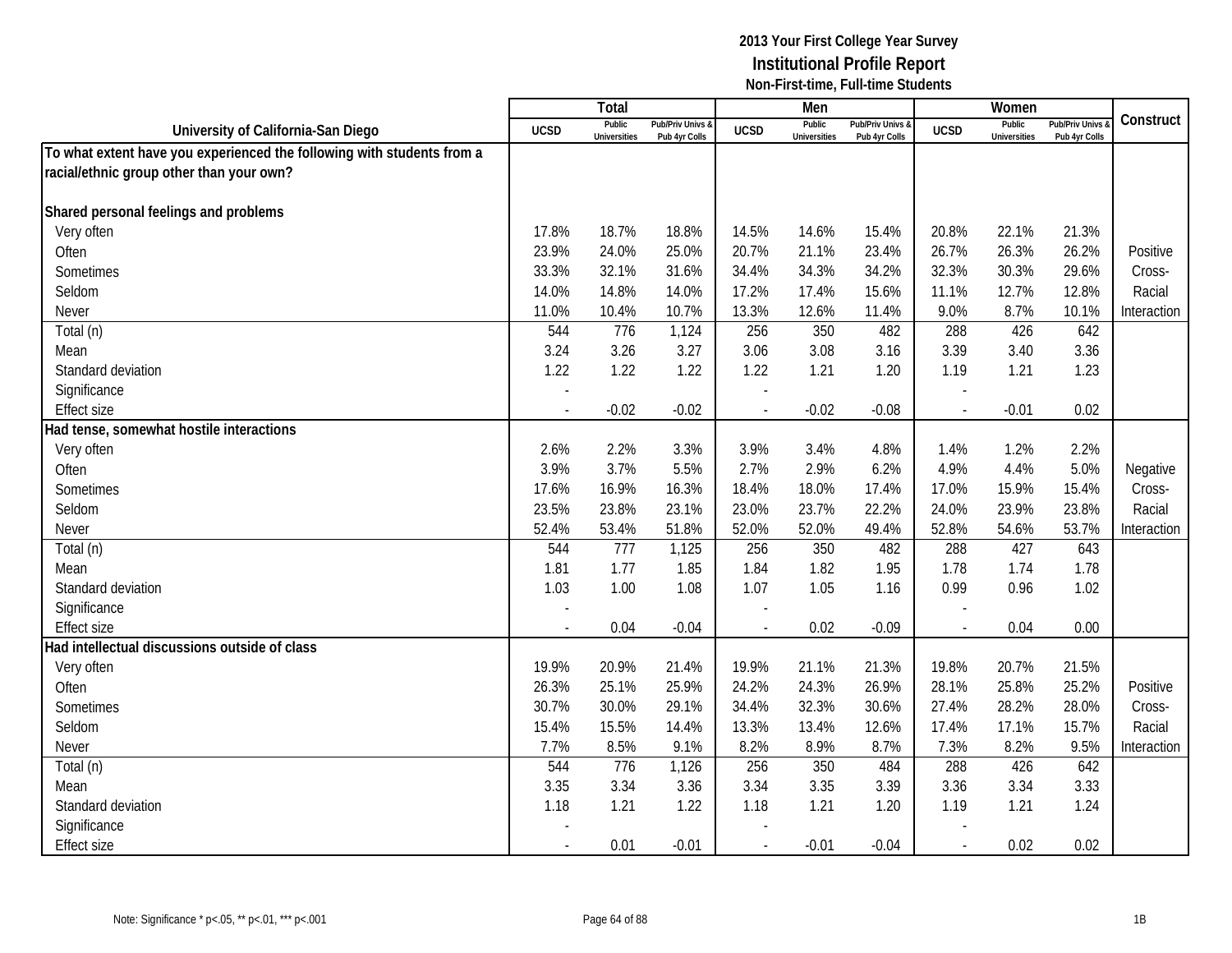|                                                                        |                | Total                         |                                   |                | Men                           |                                   |                          | Women                         |                                        |             |
|------------------------------------------------------------------------|----------------|-------------------------------|-----------------------------------|----------------|-------------------------------|-----------------------------------|--------------------------|-------------------------------|----------------------------------------|-------------|
| University of California-San Diego                                     | <b>UCSD</b>    | Public<br><b>Universities</b> | Pub/Priv Univs &<br>Pub 4yr Colls | <b>UCSD</b>    | Public<br><b>Universities</b> | Pub/Priv Univs &<br>Pub 4yr Colls | <b>UCSD</b>              | Public<br><b>Universities</b> | <b>Pub/Priv Univs</b><br>Pub 4yr Colls | Construct   |
| To what extent have you experienced the following with students from a |                |                               |                                   |                |                               |                                   |                          |                               |                                        |             |
| racial/ethnic group other than your own?                               |                |                               |                                   |                |                               |                                   |                          |                               |                                        |             |
|                                                                        |                |                               |                                   |                |                               |                                   |                          |                               |                                        |             |
| Felt insulted or threatened because of your race/ethnicity             |                |                               |                                   |                |                               |                                   |                          |                               |                                        |             |
| Very often                                                             | 2.8%           | 2.2%                          | 3.3%                              | 4.3%           | 3.4%                          | 5.0%                              | 1.4%                     | 1.2%                          | 2.0%                                   |             |
| Often                                                                  | 4.8%           | 5.0%                          | 6.1%                              | 5.1%           | 5.4%                          | 7.5%                              | 4.5%                     | 4.7%                          | 5.1%                                   | Negative    |
| Sometimes                                                              | 14.7%          | 13.8%                         | 14.1%                             | 15.2%          | 14.6%                         | 14.5%                             | 14.2%                    | 13.1%                         | 13.9%                                  | Cross-      |
| Seldom                                                                 | 18.4%          | 18.3%                         | 16.8%                             | 17.2%          | 17.4%                         | 16.4%                             | 19.4%                    | 19.0%                         | 17.1%                                  | Racial      |
| Never                                                                  | 59.4%          | 60.7%                         | 59.6%                             | 58.2%          | 59.1%                         | 56.6%                             | 60.4%                    | 62.1%                         | 61.8%                                  | Interaction |
| Total (n)                                                              | 544            | 777                           | 1,124                             | 256            | 350                           | 482                               | 288                      | 427                           | 642                                    |             |
| Mean                                                                   | 1.73           | 1.70                          | 1.77                              | 1.80           | 1.77                          | 1.88                              | 1.67                     | 1.64                          | 1.68                                   |             |
| Standard deviation                                                     | 1.05           | 1.03                          | 1.11                              | 1.14           | 1.10                          | 1.20                              | 0.97                     | 0.96                          | 1.02                                   |             |
| Significance                                                           |                |                               |                                   |                |                               |                                   |                          |                               |                                        |             |
| <b>Effect size</b>                                                     |                | 0.03                          | $-0.04$                           |                | 0.03                          | $-0.07$                           | $\overline{a}$           | 0.03                          | $-0.01$                                |             |
| Studied or prepared for class                                          |                |                               |                                   |                |                               |                                   |                          |                               |                                        |             |
| Very often                                                             | 31.1%          | 29.6%                         | 29.9%                             | 27.7%          | 26.3%                         | 25.9%                             | 34.0%                    | 32.3%                         | 32.8%                                  |             |
| Often                                                                  | 27.2%          | 26.4%                         | 26.6%                             | 25.8%          | 24.0%                         | 26.1%                             | 28.5%                    | 28.3%                         | 26.9%                                  | Positive    |
| Sometimes                                                              | 25.0%          | 25.2%                         | 25.1%                             | 28.5%          | 29.7%                         | 29.0%                             | 21.9%                    | 21.5%                         | 22.1%                                  | Cross-      |
| Seldom                                                                 | 8.5%           | 10.4%                         | 10.2%                             | 9.8%           | 11.1%                         | 10.6%                             | 7.3%                     | 9.8%                          | 10.0%                                  | Racial      |
| Never                                                                  | 8.3%           | 8.4%                          | 8.3%                              | 8.2%           | 8.9%                          | 8.3%                              | 8.3%                     | 8.0%                          | 8.2%                                   | Interaction |
| Total (n)                                                              | 544            | 777                           | 1,125                             | 256            | 350                           | 482                               | 288                      | 427                           | 643                                    |             |
| Mean                                                                   | 3.64           | 3.58                          | 3.60                              | 3.55           | 3.48                          | 3.51                              | 3.73                     | 3.67                          | 3.66                                   |             |
| Standard deviation                                                     | 1.23           | 1.24                          | 1.24                              | 1.22           | 1.24                          | 1.22                              | 1.24                     | 1.24                          | 1.26                                   |             |
| Significance                                                           |                |                               |                                   |                |                               |                                   |                          |                               |                                        |             |
| <b>Effect size</b>                                                     |                | 0.05                          | 0.03                              | ÷,             | 0.06                          | 0.03                              | $\overline{\phantom{a}}$ | 0.05                          | 0.06                                   |             |
| Socialized or partied                                                  |                |                               |                                   |                |                               |                                   |                          |                               |                                        |             |
| Very often                                                             | 17.7%          | 20.1%                         | 21.5%                             | 18.0%          | 19.2%                         | 21.2%                             | 17.4%                    | 20.8%                         | 21.8%                                  |             |
| Often                                                                  | 24.7%          | 25.1%                         | 26.4%                             | 25.5%          | 25.2%                         | 26.0%                             | 24.0%                    | 25.1%                         | 26.7%                                  | Positive    |
| Sometimes                                                              | 30.9%          | 29.3%                         | 27.0%                             | 29.8%          | 29.8%                         | 28.1%                             | 31.9%                    | 28.8%                         | 26.3%                                  | Cross-      |
| Seldom                                                                 | 16.9%          | 16.1%                         | 15.4%                             | 16.5%          | 15.5%                         | 13.9%                             | 17.4%                    | 16.6%                         | 16.5%                                  | Racial      |
| Never                                                                  | 9.8%           | 9.4%                          | 9.6%                              | 10.2%          | 10.3%                         | 10.8%                             | 9.4%                     | 8.7%                          | 8.7%                                   | Interaction |
| Total (n)                                                              | 543            | 776                           | 1,124                             | 255            | 349                           | 481                               | 288                      | 427                           | 643                                    |             |
| Mean                                                                   | 3.24           | 3.30                          | 3.35                              | 3.25           | 3.28                          | 3.33                              | 3.23                     | 3.33                          | 3.36                                   |             |
| Standard deviation                                                     | 1.21           | 1.23                          | 1.24                              | 1.22           | 1.23                          | 1.26                              | 1.20                     | 1.22                          | 1.23                                   |             |
| Significance                                                           |                |                               |                                   |                |                               |                                   |                          |                               |                                        |             |
| <b>Effect size</b>                                                     | $\blacksquare$ | $-0.05$                       | $-0.09$                           | $\blacksquare$ | $-0.02$                       | $-0.06$                           | $\sim$                   | $-0.08$                       | $-0.11$                                |             |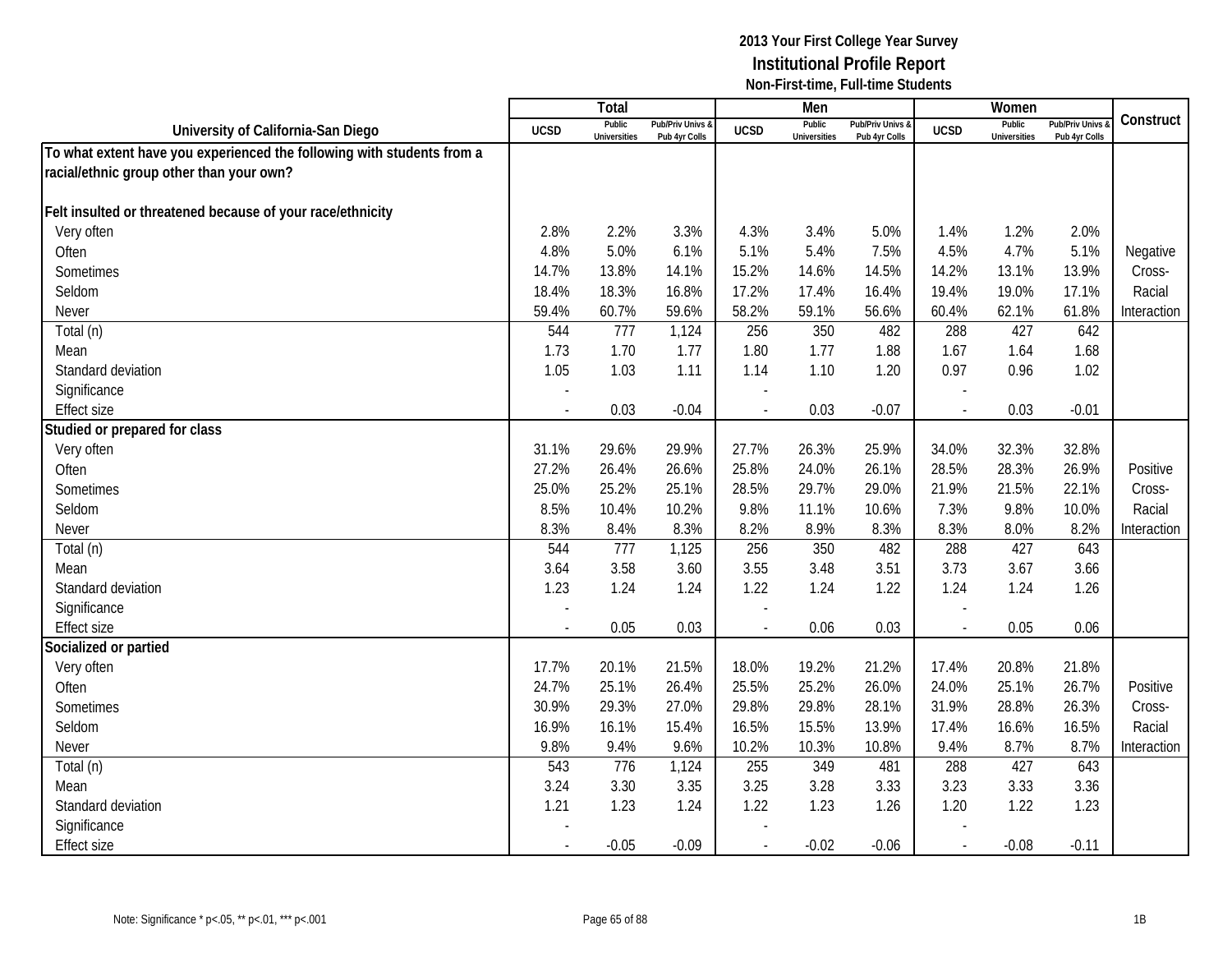|                                                                            |                          | Total                         |                                   |                          | Men                           |                                   |                          | Women                         |                                 |           |
|----------------------------------------------------------------------------|--------------------------|-------------------------------|-----------------------------------|--------------------------|-------------------------------|-----------------------------------|--------------------------|-------------------------------|---------------------------------|-----------|
| University of California-San Diego                                         | <b>UCSD</b>              | Public<br><b>Universities</b> | Pub/Priv Univs &<br>Pub 4yr Colls | <b>UCSD</b>              | Public<br><b>Universities</b> | Pub/Priv Univs &<br>Pub 4yr Colls | <b>UCSD</b>              | Public<br><b>Universities</b> | Pub/Priv Univs<br>Pub 4yr Colls | Construct |
| Since entering this college, how much time have you spent during a typical |                          |                               |                                   |                          |                               |                                   |                          |                               |                                 |           |
| week doing the following activities?                                       |                          |                               |                                   |                          |                               |                                   |                          |                               |                                 |           |
|                                                                            |                          |                               |                                   |                          |                               |                                   |                          |                               |                                 |           |
| Attending classes/labs                                                     |                          |                               |                                   |                          |                               |                                   |                          |                               |                                 |           |
| Over 20 hours                                                              | 9.0%                     | 10.2%                         | 11.4%                             | 7.4%                     | 9.5%                          | 10.6%                             | 10.4%                    | 10.8%                         | 12.1%                           |           |
| 16 to 20 hours                                                             | 18.6%                    | 21.3%                         | 21.5%                             | 14.8%                    | 17.8%                         | 17.2%                             | 21.9%                    | 24.3%                         | 24.7%                           |           |
| 11 to 15 hours                                                             | 31.8%                    | 31.9%                         | 29.6%                             | 32.8%                    | 31.4%                         | 28.9%                             | 30.9%                    | 32.4%                         | 30.2%                           |           |
| 6 to 10 hours                                                              | 26.1%                    | 23.7%                         | 22.8%                             | 27.3%                    | 25.1%                         | 23.1%                             | 25.0%                    | 22.5%                         | 22.6%                           |           |
| 3 to 5 hours                                                               | 10.3%                    | 8.6%                          | 8.8%                              | 11.7%                    | 10.1%                         | 11.2%                             | 9.0%                     | 7.4%                          | 7.0%                            |           |
| 1 to 2 hours                                                               | 2.9%                     | 2.9%                          | 3.4%                              | 3.1%                     | 3.6%                          | 4.8%                              | 2.8%                     | 2.5%                          | 2.3%                            |           |
| Less than one hour                                                         | 0.6%                     | 0.5%                          | 0.9%                              | 1.2%                     | 1.2%                          | 1.3%                              | 0.0%                     | 0.0%                          | 0.5%                            |           |
| None                                                                       | 0.7%                     | 0.8%                          | 1.6%                              | 1.6%                     | 1.5%                          | 2.9%                              | 0.0%                     | 0.2%                          | 0.7%                            |           |
| Total (n)                                                                  | 544                      | 746                           | 1,057                             | 256                      | 338                           | 454                               | 288                      | 408                           | 603                             |           |
| Mean                                                                       | 5.75                     | 5.86                          | 5.82                              | 5.57                     | 5.69                          | 5.59                              | 5.91                     | 6.00                          | 6.00                            |           |
| Standard deviation                                                         | 1.30                     | 1.32                          | 1.44                              | 1.37                     | 1.41                          | 1.57                              | 1.22                     | 1.22                          | 1.30                            |           |
| Significance                                                               |                          |                               |                                   |                          |                               |                                   |                          |                               |                                 |           |
| <b>Effect size</b>                                                         |                          | $-0.08$                       | $-0.05$                           | $\overline{a}$           | $-0.09$                       | $-0.01$                           | $\overline{\phantom{a}}$ | $-0.07$                       | $-0.07$                         |           |
| Studying/homework                                                          |                          |                               |                                   |                          |                               |                                   |                          |                               |                                 |           |
| Over 20 hours                                                              | 11.9%                    | 12.1%                         | 11.3%                             | 14.8%                    | 13.3%                         | 13.4%                             | 9.4%                     | 11.0%                         | 9.6%                            |           |
| 16 to 20 hours                                                             | 12.7%                    | 13.7%                         | 13.4%                             | 11.7%                    | 12.4%                         | 10.6%                             | 13.5%                    | 14.7%                         | 15.6%                           |           |
| 11 to 15 hours                                                             | 17.6%                    | 17.2%                         | 16.9%                             | 15.2%                    | 15.1%                         | 14.8%                             | 19.8%                    | 18.9%                         | 18.4%                           |           |
| 6 to 10 hours                                                              | 30.5%                    | 29.9%                         | 28.6%                             | 30.1%                    | 29.3%                         | 28.0%                             | 30.9%                    | 30.4%                         | 29.1%                           |           |
| 3 to 5 hours                                                               | 21.0%                    | 20.4%                         | 21.8%                             | 21.1%                    | 21.6%                         | 22.7%                             | 20.8%                    | 19.4%                         | 21.1%                           |           |
| 1 to 2 hours                                                               | 5.0%                     | 5.5%                          | 5.7%                              | 4.7%                     | 6.2%                          | 7.0%                              | 5.2%                     | 4.9%                          | 4.7%                            |           |
| Less than one hour                                                         | 0.9%                     | 0.9%                          | 1.7%                              | 1.6%                     | 1.2%                          | 2.4%                              | 0.3%                     | 0.7%                          | 1.2%                            |           |
| None                                                                       | 0.4%                     | 0.4%                          | 0.7%                              | 0.8%                     | 0.9%                          | 1.1%                              | 0.0%                     | 0.0%                          | 0.3%                            |           |
| Total (n)                                                                  | 544                      | 746                           | 1,056                             | 256                      | 338                           | 454                               | 288                      | 408                           | 602                             |           |
| Mean                                                                       | 5.44                     | 5.45                          | 5.37                              | 5.45                     | 5.39                          | 5.28                              | 5.43                     | 5.50                          | 5.43                            |           |
| Standard deviation                                                         | 1.46                     | 1.48                          | 1.51                              | 1.56                     | 1.55                          | 1.62                              | 1.36                     | 1.41                          | 1.43                            |           |
| Significance                                                               |                          |                               |                                   |                          |                               |                                   |                          |                               |                                 |           |
| <b>Effect size</b>                                                         | $\overline{\phantom{a}}$ | $-0.01$                       | 0.05                              | $\overline{\phantom{a}}$ | 0.04                          | 0.10                              | $\sim$                   | $-0.05$                       | 0.00                            |           |
|                                                                            |                          |                               |                                   |                          |                               |                                   |                          |                               |                                 |           |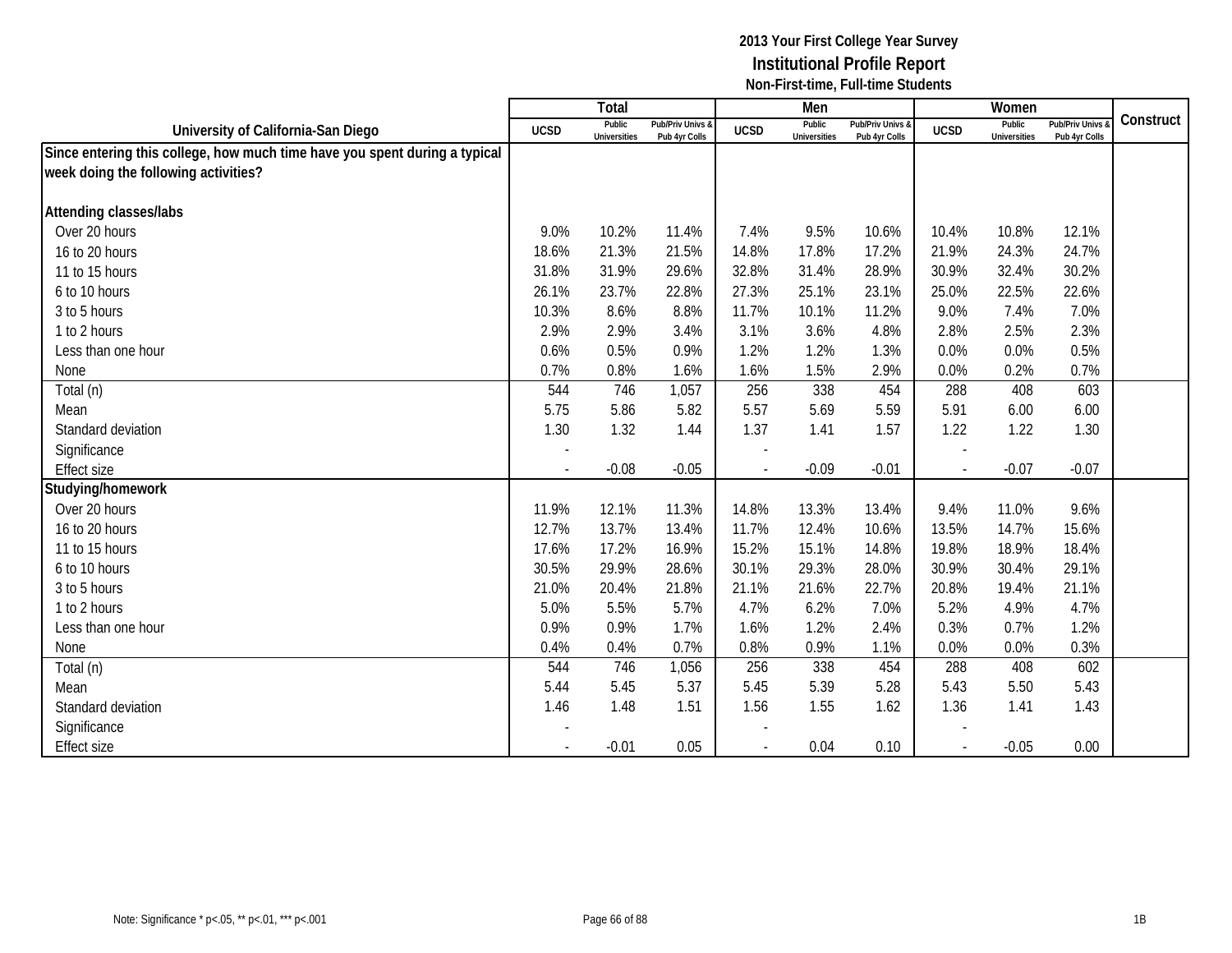|                                                                            |                          | Total                         |                                   |                          | Men                           |                                   |             | Women                         |                                        |           |
|----------------------------------------------------------------------------|--------------------------|-------------------------------|-----------------------------------|--------------------------|-------------------------------|-----------------------------------|-------------|-------------------------------|----------------------------------------|-----------|
| University of California-San Diego                                         | <b>UCSD</b>              | Public<br><b>Universities</b> | Pub/Priv Univs &<br>Pub 4yr Colls | <b>UCSD</b>              | Public<br><b>Universities</b> | Pub/Priv Univs &<br>Pub 4yr Colls | <b>UCSD</b> | Public<br><b>Universities</b> | <b>Pub/Priv Univs</b><br>Pub 4yr Colls | Construct |
| Since entering this college, how much time have you spent during a typical |                          |                               |                                   |                          |                               |                                   |             |                               |                                        |           |
| week doing the following activities?                                       |                          |                               |                                   |                          |                               |                                   |             |                               |                                        |           |
|                                                                            |                          |                               |                                   |                          |                               |                                   |             |                               |                                        |           |
| Socializing with friends                                                   |                          |                               |                                   |                          |                               |                                   |             |                               |                                        |           |
| Over 20 hours                                                              | 4.2%                     | 6.6%                          | 8.3%                              | 4.3%                     | 6.5%                          | 8.8%                              | 4.2%        | 6.6%                          | 8.0%                                   |           |
| 16 to 20 hours                                                             | 5.1%                     | 6.0%                          | 6.5%                              | 5.1%                     | 6.2%                          | 6.2%                              | 5.2%        | 5.9%                          | 6.8%                                   |           |
| 11 to 15 hours                                                             | 9.6%                     | 11.4%                         | 12.3%                             | 8.6%                     | 10.1%                         | 11.1%                             | 10.4%       | 12.5%                         | 13.3%                                  |           |
| 6 to 10 hours                                                              | 23.9%                    | 25.5%                         | 25.4%                             | 22.3%                    | 22.8%                         | 22.3%                             | 25.3%       | 27.8%                         | 27.7%                                  |           |
| 3 to 5 hours                                                               | 35.5%                    | 31.8%                         | 28.7%                             | 35.9%                    | 33.1%                         | 30.1%                             | 35.1%       | 30.7%                         | 27.6%                                  |           |
| 1 to 2 hours                                                               | 14.3%                    | 12.3%                         | 12.0%                             | 14.8%                    | 13.9%                         | 13.7%                             | 13.9%       | 11.1%                         | 10.8%                                  |           |
| Less than one hour                                                         | 5.1%                     | 4.2%                          | 4.0%                              | 6.6%                     | 5.0%                          | 4.9%                              | 3.8%        | 3.4%                          | 3.3%                                   |           |
| None                                                                       | 2.2%                     | 2.1%                          | 2.7%                              | 2.3%                     | 2.4%                          | 2.9%                              | 2.1%        | 2.0%                          | 2.5%                                   |           |
| Total (n)                                                                  | 544                      | 745                           | 1,054                             | 256                      | 338                           | 452                               | 288         | 407                           | 602                                    |           |
| Mean                                                                       | 4.44                     | 4.66                          | 4.75                              | 4.37                     | 4.57                          | 4.66                              | 4.51        | 4.73                          | 4.82                                   |           |
| Standard deviation                                                         | 1.46                     | 1.54                          | 1.62                              | 1.49                     | 1.57                          | 1.67                              | 1.43        | 1.51                          | 1.58                                   |           |
| Significance                                                               | $\overline{\phantom{a}}$ | $\star\star$                  | $***$                             |                          |                               |                                   |             |                               | $\star\star$                           |           |
| <b>Effect size</b>                                                         |                          | $-0.14$                       | $-0.19$                           |                          | $-0.13$                       | $-0.17$                           | $\sim$      | $-0.15$                       | $-0.20$                                |           |
| <b>Exercising or sports</b>                                                |                          |                               |                                   |                          |                               |                                   |             |                               |                                        |           |
| Over 20 hours                                                              | 1.5%                     | 1.9%                          | 2.4%                              | 2.0%                     | 1.8%                          | 3.3%                              | 1.0%        | 2.0%                          | 1.7%                                   |           |
| 16 to 20 hours                                                             | 0.6%                     | 0.8%                          | 1.4%                              | 0.8%                     | 1.5%                          | 1.3%                              | 0.3%        | 0.2%                          | 1.5%                                   |           |
| 11 to 15 hours                                                             | 3.5%                     | 4.3%                          | 4.9%                              | 4.7%                     | 4.2%                          | 6.4%                              | 2.4%        | 4.4%                          | 3.8%                                   |           |
| 6 to 10 hours                                                              | 13.6%                    | 14.4%                         | 15.2%                             | 16.8%                    | 15.7%                         | 16.0%                             | 10.8%       | 13.3%                         | 14.6%                                  |           |
| 3 to 5 hours                                                               | 29.8%                    | 31.0%                         | 30.0%                             | 27.7%                    | 29.7%                         | 28.4%                             | 31.6%       | 32.0%                         | 31.1%                                  |           |
| 1 to 2 hours                                                               | 26.8%                    | 24.9%                         | 23.9%                             | 26.6%                    | 25.5%                         | 23.8%                             | 27.1%       | 24.4%                         | 24.0%                                  |           |
| Less than one hour                                                         | 13.2%                    | 12.5%                         | 12.5%                             | 12.1%                    | 12.5%                         | 12.2%                             | 14.2%       | 12.6%                         | 12.6%                                  |           |
| None                                                                       | 11.0%                    | 10.2%                         | 9.7%                              | 9.4%                     | 9.2%                          | 8.4%                              | 12.5%       | 11.1%                         | 10.6%                                  |           |
| Total (n)                                                                  | 544                      | 743                           | 1,051                             | 256                      | 337                           | 450                               | 288         | 406                           | 601                                    |           |
| Mean                                                                       | 3.42                     | 3.52                          | 3.61                              | 3.57                     | 3.58                          | 3.73                              | 3.28        | 3.48                          | 3.52                                   |           |
| Standard deviation                                                         | 1.42                     | 1.46                          | 1.52                              | 1.47                     | 1.47                          | 1.58                              | 1.36        | 1.46                          | 1.48                                   |           |
| Significance                                                               |                          |                               |                                   |                          |                               |                                   |             |                               |                                        |           |
| <b>Effect size</b>                                                         | $\overline{\phantom{a}}$ | $-0.07$                       | $-0.13$                           | $\overline{\phantom{a}}$ | $-0.01$                       | $-0.10$                           | $\sim$      | $-0.14$                       | $-0.16$                                |           |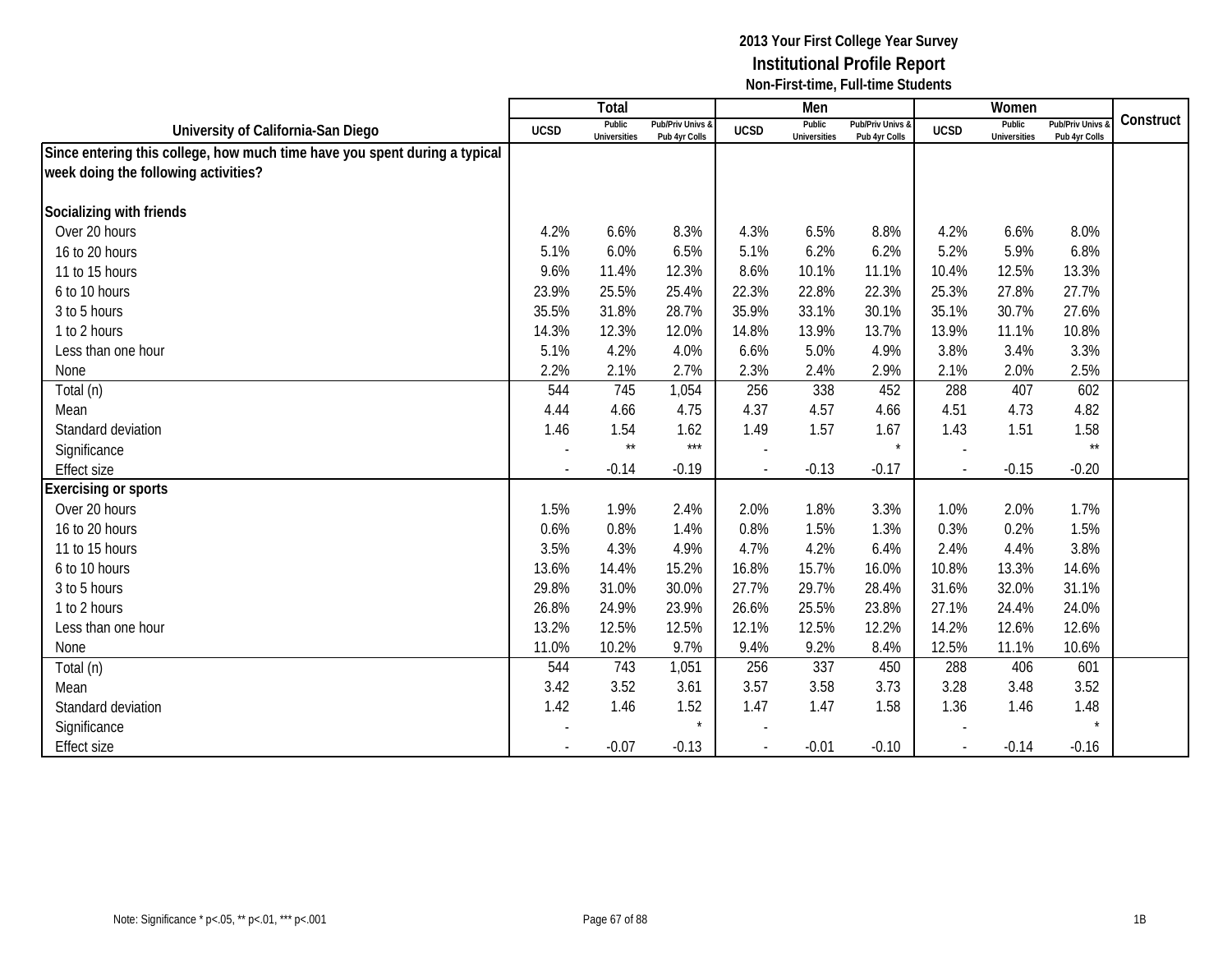|                                                                            |                | Total                         |                                   |                | Men                           |                                   |             | Women                         |                                 |           |
|----------------------------------------------------------------------------|----------------|-------------------------------|-----------------------------------|----------------|-------------------------------|-----------------------------------|-------------|-------------------------------|---------------------------------|-----------|
| University of California-San Diego                                         | <b>UCSD</b>    | Public<br><b>Universities</b> | Pub/Priv Univs &<br>Pub 4yr Colls | <b>UCSD</b>    | Public<br><b>Universities</b> | Pub/Priv Univs &<br>Pub 4yr Colls | <b>UCSD</b> | Public<br><b>Universities</b> | Pub/Priv Univs<br>Pub 4yr Colls | Construct |
| Since entering this college, how much time have you spent during a typical |                |                               |                                   |                |                               |                                   |             |                               |                                 |           |
| week doing the following activities?                                       |                |                               |                                   |                |                               |                                   |             |                               |                                 |           |
|                                                                            |                |                               |                                   |                |                               |                                   |             |                               |                                 |           |
| Partying                                                                   |                |                               |                                   |                |                               |                                   |             |                               |                                 |           |
| Over 20 hours                                                              | 0.7%           | 0.7%                          | 0.8%                              | 0.8%           | 0.6%                          | 1.1%                              | 0.7%        | 0.7%                          | 0.5%                            |           |
| 16 to 20 hours                                                             | 0.6%           | 0.9%                          | 1.0%                              | 0.4%           | 0.6%                          | 0.4%                              | 0.7%        | 1.2%                          | 1.3%                            |           |
| 11 to 15 hours                                                             | 0.9%           | 1.2%                          | 2.0%                              | 1.2%           | 1.2%                          | 2.7%                              | 0.7%        | 1.2%                          | 1.5%                            |           |
| 6 to 10 hours                                                              | 3.7%           | 5.2%                          | 6.1%                              | 3.5%           | 5.3%                          | 6.2%                              | 3.8%        | 5.2%                          | 6.0%                            |           |
| 3 to 5 hours                                                               | 16.2%          | 18.3%                         | 18.2%                             | 18.4%          | 18.1%                         | 16.9%                             | 14.2%       | 18.4%                         | 19.1%                           |           |
| 1 to 2 hours                                                               | 20.8%          | 19.9%                         | 19.2%                             | 21.1%          | 20.2%                         | 20.2%                             | 20.5%       | 19.7%                         | 18.5%                           |           |
| Less than one hour                                                         | 19.3%          | 17.2%                         | 15.8%                             | 18.0%          | 16.9%                         | 15.8%                             | 20.5%       | 17.4%                         | 15.8%                           |           |
| None                                                                       | 37.9%          | 36.6%                         | 37.0%                             | 36.7%          | 37.1%                         | 36.7%                             | 38.9%       | 36.1%                         | 37.3%                           |           |
| Total (n)                                                                  | 544            | 744                           | 1,051                             | 256            | 337                           | 450                               | 288         | 407                           | 601                             |           |
| Mean                                                                       | 2.37           | 2.49                          | 2.54                              | 2.43           | 2.47                          | 2.56                              | 2.32        | 2.51                          | 2.53                            |           |
| Standard deviation                                                         | 1.41           | 1.48                          | 1.54                              | 1.42           | 1.46                          | 1.56                              | 1.40        | 1.51                          | 1.53                            |           |
| Significance                                                               |                |                               | $\star$                           |                |                               |                                   |             |                               |                                 |           |
| <b>Effect size</b>                                                         | $\overline{a}$ | $-0.08$                       | $-0.11$                           | $\overline{a}$ | $-0.03$                       | $-0.08$                           | $\sim$      | $-0.13$                       | $-0.14$                         |           |
| Working (for pay) on campus                                                |                |                               |                                   |                |                               |                                   |             |                               |                                 |           |
| Over 20 hours                                                              | 0.7%           | 0.5%                          | 0.8%                              | 0.4%           | 0.3%                          | 0.9%                              | 1.0%        | 0.7%                          | 0.7%                            |           |
| 16 to 20 hours                                                             | 2.4%           | 2.2%                          | 2.1%                              | 2.7%           | 2.7%                          | 2.2%                              | 2.1%        | 1.7%                          | 2.0%                            |           |
| 11 to 15 hours                                                             | 5.7%           | 6.1%                          | 6.1%                              | 3.9%           | 4.5%                          | 5.3%                              | 7.3%        | 7.4%                          | 6.7%                            |           |
| 6 to 10 hours                                                              | 3.9%           | 6.3%                          | 7.1%                              | 2.7%           | 4.2%                          | 5.3%                              | 4.9%        | 8.1%                          | 8.5%                            |           |
| 3 to 5 hours                                                               | 2.8%           | 3.4%                          | 3.7%                              | 3.5%           | 4.5%                          | 4.9%                              | 2.1%        | 2.5%                          | 2.8%                            |           |
| 1 to 2 hours                                                               | 1.7%           | 2.2%                          | 2.6%                              | 1.2%           | 2.4%                          | 3.3%                              | 2.1%        | 2.0%                          | 2.0%                            |           |
| Less than one hour                                                         | 1.8%           | 1.3%                          | 1.3%                              | 2.7%           | 2.1%                          | 2.0%                              | 1.0%        | 0.7%                          | 0.8%                            |           |
| None                                                                       | 81.1%          | 78.1%                         | 76.3%                             | 82.8%          | 79.5%                         | 76.0%                             | 79.5%       | 76.8%                         | 76.5%                           |           |
| Total (n)                                                                  | 544            | 743                           | 1,051                             | 256            | 337                           | 450                               | 288         | 406                           | 601                             |           |
| Mean                                                                       | 1.77           | 1.88                          | 1.94                              | 1.65           | 1.77                          | 1.91                              | 1.87        | 1.97                          | 1.97                            |           |
| Standard deviation                                                         | 1.74           | 1.79                          | 1.83                              | 1.60           | 1.68                          | 1.79                              | 1.84        | 1.87                          | 1.86                            |           |
| Significance                                                               |                |                               |                                   |                |                               |                                   |             |                               |                                 |           |
| <b>Effect size</b>                                                         | $\blacksquare$ | $-0.06$                       | $-0.09$                           | $\blacksquare$ | $-0.07$                       | $-0.15$                           | $\sim$      | $-0.05$                       | $-0.05$                         |           |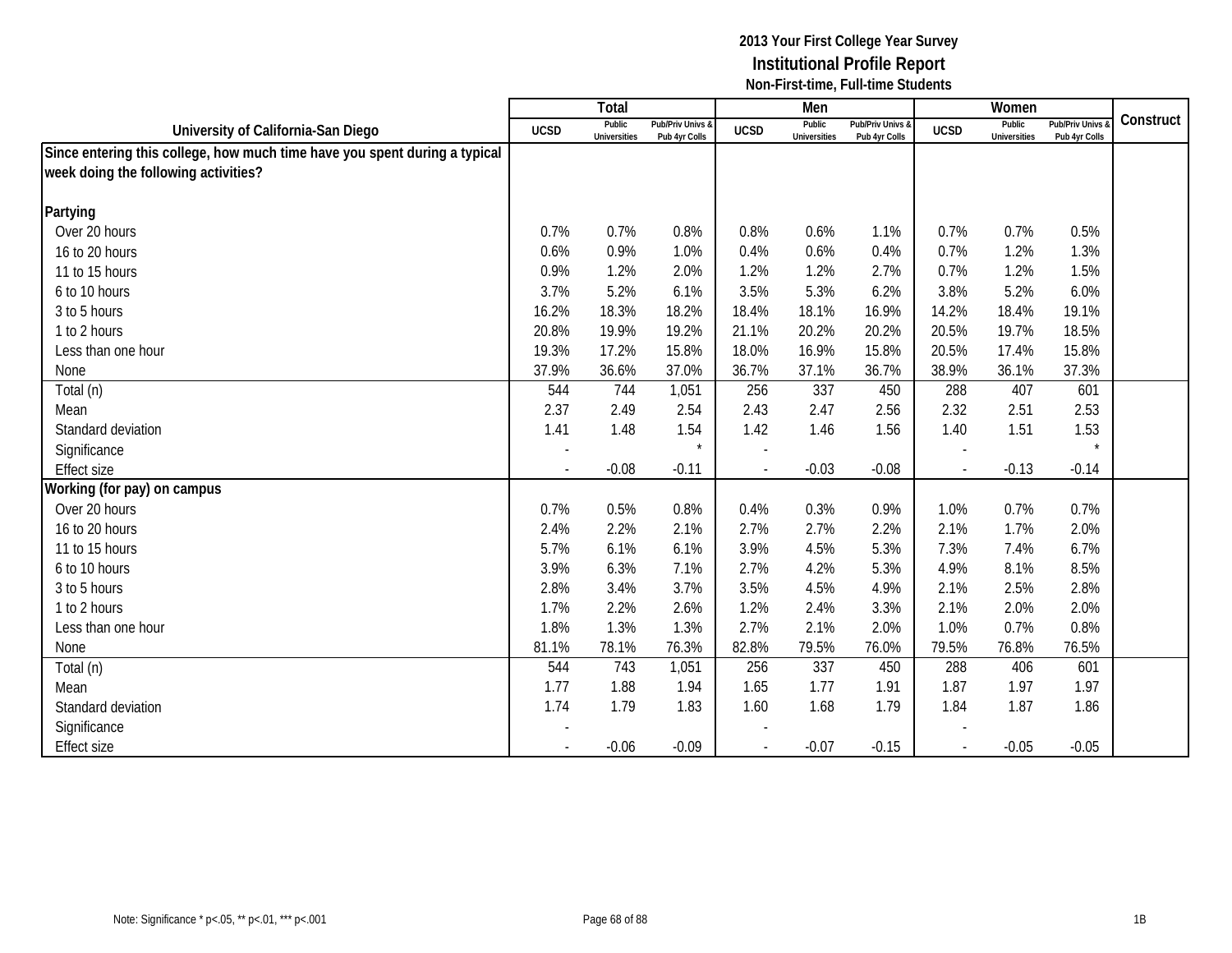|                                                                            |                          | Total                         |                                   |                          | Men                           |                                   |             | Women                         |                                 |           |
|----------------------------------------------------------------------------|--------------------------|-------------------------------|-----------------------------------|--------------------------|-------------------------------|-----------------------------------|-------------|-------------------------------|---------------------------------|-----------|
| University of California-San Diego                                         | <b>UCSD</b>              | Public<br><b>Universities</b> | Pub/Priv Univs &<br>Pub 4yr Colls | <b>UCSD</b>              | Public<br><b>Universities</b> | Pub/Priv Univs &<br>Pub 4yr Colls | <b>UCSD</b> | Public<br><b>Universities</b> | Pub/Priv Univs<br>Pub 4yr Colls | Construct |
| Since entering this college, how much time have you spent during a typical |                          |                               |                                   |                          |                               |                                   |             |                               |                                 |           |
| week doing the following activities?                                       |                          |                               |                                   |                          |                               |                                   |             |                               |                                 |           |
|                                                                            |                          |                               |                                   |                          |                               |                                   |             |                               |                                 |           |
| Working (for pay) off campus                                               |                          |                               |                                   |                          |                               |                                   |             |                               |                                 |           |
| Over 20 hours                                                              | 7.6%                     | 5.9%                          | 6.3%                              | 6.3%                     | 5.0%                          | 5.3%                              | 8.7%        | 6.7%                          | 7.0%                            |           |
| 16 to 20 hours                                                             | 4.8%                     | 4.5%                          | 4.8%                              | 5.5%                     | 5.3%                          | 4.2%                              | 4.2%        | 3.7%                          | 5.2%                            |           |
| 11 to 15 hours                                                             | 7.0%                     | 5.8%                          | 5.6%                              | 6.6%                     | 5.6%                          | 6.5%                              | 7.3%        | 5.9%                          | 5.0%                            |           |
| 6 to 10 hours                                                              | 4.6%                     | 4.7%                          | 4.2%                              | 3.5%                     | 3.3%                          | 3.3%                              | 5.6%        | 5.9%                          | 4.8%                            |           |
| 3 to 5 hours                                                               | 6.1%                     | 5.3%                          | 5.5%                              | 6.6%                     | 5.6%                          | 5.8%                              | 5.6%        | 5.0%                          | 5.3%                            |           |
| 1 to 2 hours                                                               | 2.4%                     | 2.6%                          | 3.3%                              | 2.3%                     | 3.3%                          | 4.0%                              | 2.4%        | 2.0%                          | 2.8%                            |           |
| Less than one hour                                                         | 1.5%                     | 1.1%                          | 1.5%                              | 2.3%                     | 1.8%                          | 2.4%                              | 0.7%        | 0.5%                          | 0.8%                            |           |
| None                                                                       | 66.1%                    | 70.2%                         | 68.7%                             | 66.8%                    | 70.0%                         | 68.4%                             | 65.4%       | 70.3%                         | 68.9%                           |           |
| Total (n)                                                                  | 542                      | 741                           | 1,048                             | 256                      | 337                           | 449                               | 286         | 404                           | 599                             |           |
| Mean                                                                       | 2.60                     | 2.38                          | 2.42                              | 2.51                     | 2.34                          | 2.36                              | 2.68        | 2.42                          | 2.47                            |           |
| Standard deviation                                                         | 2.46                     | 2.32                          | 2.35                              | 2.39                     | 2.28                          | 2.27                              | 2.52        | 2.36                          | 2.40                            |           |
| Significance                                                               |                          |                               |                                   |                          |                               |                                   |             |                               |                                 |           |
| <b>Effect size</b>                                                         | $\overline{a}$           | 0.09                          | 0.08                              | $\overline{\phantom{a}}$ | 0.07                          | 0.07                              | $\sim$      | 0.11                          | 0.09                            |           |
| Student clubs and groups                                                   |                          |                               |                                   |                          |                               |                                   |             |                               |                                 |           |
| Over 20 hours                                                              | 0.7%                     | 0.5%                          | 0.9%                              | 0.4%                     | 0.3%                          | 0.9%                              | 1.0%        | 0.7%                          | 0.8%                            |           |
| 16 to 20 hours                                                             | 1.1%                     | 1.2%                          | 1.0%                              | 1.2%                     | 1.2%                          | 0.9%                              | 1.0%        | 1.2%                          | 1.2%                            |           |
| 11 to 15 hours                                                             | 1.3%                     | 1.5%                          | 2.4%                              | 0.8%                     | 0.9%                          | 2.4%                              | 1.7%        | 2.0%                          | 2.3%                            |           |
| 6 to 10 hours                                                              | 7.0%                     | 8.2%                          | 8.1%                              | 7.4%                     | 8.9%                          | 8.9%                              | 6.6%        | 7.7%                          | 7.5%                            |           |
| 3 to 5 hours                                                               | 13.1%                    | 15.2%                         | 15.6%                             | 12.9%                    | 15.7%                         | 14.9%                             | 13.2%       | 14.8%                         | 16.2%                           |           |
| 1 to 2 hours                                                               | 15.5%                    | 16.6%                         | 17.1%                             | 15.2%                    | 16.0%                         | 17.4%                             | 15.7%       | 17.0%                         | 16.9%                           |           |
| Less than one hour                                                         | 9.8%                     | 10.6%                         | 10.4%                             | 7.4%                     | 7.7%                          | 8.5%                              | 11.8%       | 13.1%                         | 11.9%                           |           |
| None                                                                       | 51.6%                    | 46.1%                         | 44.5%                             | 54.7%                    | 49.3%                         | 46.1%                             | 48.8%       | 43.5%                         | 43.2%                           |           |
| Total (n)                                                                  | 543                      | 742                           | 1,048                             | 256                      | 337                           | 449                               | 287         | 405                           | 599                             |           |
| Mean                                                                       | 2.26                     | 2.41                          | 2.48                              | 2.20                     | 2.36                          | 2.47                              | 2.32        | 2.45                          | 2.49                            |           |
| Standard deviation                                                         | 1.58                     | 1.60                          | 1.64                              | 1.55                     | 1.58                          | 1.66                              | 1.61        | 1.61                          | 1.63                            |           |
| Significance                                                               |                          |                               |                                   |                          |                               | $\star$                           |             |                               |                                 |           |
| <b>Effect size</b>                                                         | $\overline{\phantom{a}}$ | $-0.09$                       | $-0.13$                           | $\blacksquare$           | $-0.10$                       | $-0.16$                           | $\sim$      | $-0.08$                       | $-0.10$                         |           |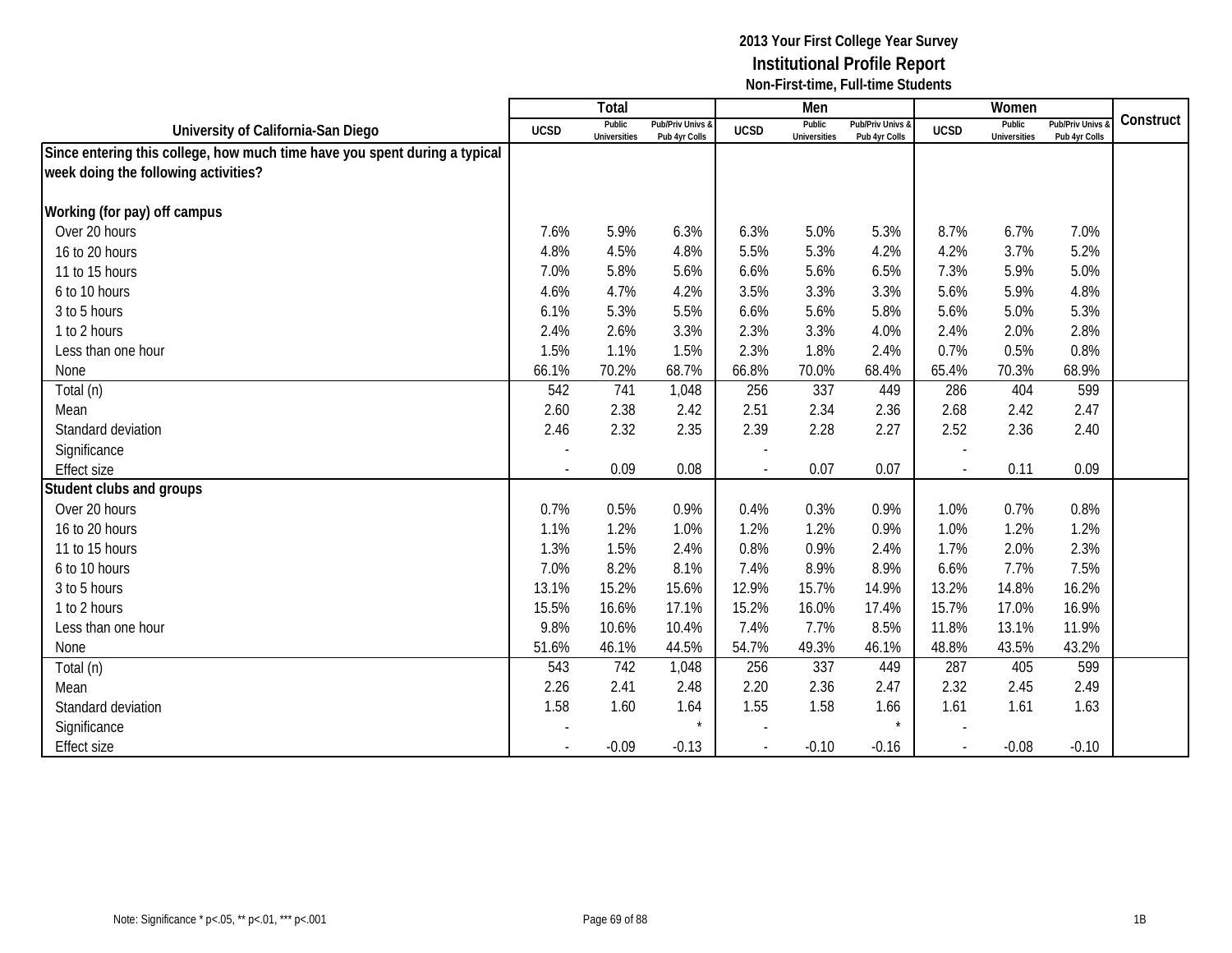|                                                                            |                          | <b>Total</b>                  |                                   |                          | Men                           |                                   |             | Women                         |                                        |           |
|----------------------------------------------------------------------------|--------------------------|-------------------------------|-----------------------------------|--------------------------|-------------------------------|-----------------------------------|-------------|-------------------------------|----------------------------------------|-----------|
| University of California-San Diego                                         | <b>UCSD</b>              | Public<br><b>Universities</b> | Pub/Priv Univs &<br>Pub 4yr Colls | <b>UCSD</b>              | Public<br><b>Universities</b> | Pub/Priv Univs &<br>Pub 4yr Colls | <b>UCSD</b> | Public<br><b>Universities</b> | <b>Pub/Priv Univs</b><br>Pub 4yr Colls | Construct |
| Since entering this college, how much time have you spent during a typical |                          |                               |                                   |                          |                               |                                   |             |                               |                                        |           |
| week doing the following activities?                                       |                          |                               |                                   |                          |                               |                                   |             |                               |                                        |           |
|                                                                            |                          |                               |                                   |                          |                               |                                   |             |                               |                                        |           |
| <b>Watching TV</b>                                                         |                          |                               |                                   |                          |                               |                                   |             |                               |                                        |           |
| Over 20 hours                                                              | 1.7%                     | 1.3%                          | 1.5%                              | 2.3%                     | 1.8%                          | 2.4%                              | 1.0%        | 1.0%                          | 0.8%                                   |           |
| 16 to 20 hours                                                             | 0.6%                     | 0.8%                          | 1.0%                              | 1.2%                     | 1.5%                          | 1.3%                              | 0.0%        | 0.2%                          | 0.7%                                   |           |
| 11 to 15 hours                                                             | 4.1%                     | 3.6%                          | 3.3%                              | 3.9%                     | 4.2%                          | 3.8%                              | 4.2%        | 3.2%                          | 3.0%                                   |           |
| 6 to 10 hours                                                              | 10.5%                    | 10.4%                         | 10.3%                             | 9.4%                     | 10.7%                         | 11.3%                             | 11.5%       | 10.1%                         | 9.5%                                   |           |
| 3 to 5 hours                                                               | 27.4%                    | 24.8%                         | 24.7%                             | 26.2%                    | 23.1%                         | 22.7%                             | 28.6%       | 26.2%                         | 26.2%                                  |           |
| 1 to 2 hours                                                               | 22.5%                    | 24.3%                         | 24.3%                             | 20.3%                    | 20.2%                         | 21.3%                             | 24.4%       | 27.7%                         | 26.5%                                  |           |
| Less than one hour                                                         | 11.6%                    | 12.8%                         | 13.2%                             | 11.3%                    | 12.5%                         | 12.7%                             | 11.8%       | 13.1%                         | 13.7%                                  |           |
| None                                                                       | 21.7%                    | 22.0%                         | 21.7%                             | 25.4%                    | 26.1%                         | 24.4%                             | 18.5%       | 18.5%                         | 19.7%                                  |           |
| Total (n)                                                                  | 543                      | 742                           | 1,050                             | 256                      | 337                           | 450                               | 287         | 405                           | 600                                    |           |
| Mean                                                                       | 3.16                     | 3.10                          | 3.10                              | 3.11                     | 3.07                          | 3.13                              | 3.21        | 3.12                          | 3.08                                   |           |
| Standard deviation                                                         | 1.59                     | 1.57                          | 1.58                              | 1.70                     | 1.70                          | 1.71                              | 1.49        | 1.45                          | 1.47                                   |           |
| Significance                                                               | $\overline{\phantom{a}}$ |                               |                                   |                          |                               |                                   |             |                               |                                        |           |
| <b>Effect size</b>                                                         |                          | 0.04                          | 0.04                              | $\overline{\phantom{a}}$ | 0.02                          | $-0.01$                           |             | 0.06                          | 0.09                                   |           |
| Household/childcare duties                                                 |                          |                               |                                   |                          |                               |                                   |             |                               |                                        |           |
| Over 20 hours                                                              | 3.1%                     | 2.4%                          | 2.2%                              | 2.4%                     | 2.1%                          | 2.2%                              | 3.8%        | 2.7%                          | 2.2%                                   |           |
| 16 to 20 hours                                                             | 0.7%                     | 0.7%                          | 1.0%                              | 0.8%                     | 0.9%                          | 0.9%                              | 0.7%        | 0.5%                          | 1.2%                                   |           |
| 11 to 15 hours                                                             | 1.5%                     | 1.1%                          | 2.0%                              | 0.8%                     | 0.6%                          | 1.6%                              | 2.1%        | 1.5%                          | 2.3%                                   |           |
| 6 to 10 hours                                                              | 4.6%                     | 4.7%                          | 4.3%                              | 3.9%                     | 4.2%                          | 4.2%                              | 5.2%        | 5.2%                          | 4.3%                                   |           |
| 3 to 5 hours                                                               | 21.2%                    | 17.4%                         | 15.8%                             | 19.2%                    | 16.4%                         | 14.5%                             | 23.0%       | 18.3%                         | 16.9%                                  |           |
| 1 to 2 hours                                                               | 25.6%                    | 23.8%                         | 23.1%                             | 25.5%                    | 22.9%                         | 22.7%                             | 25.8%       | 24.4%                         | 23.4%                                  |           |
| Less than one hour                                                         | 13.1%                    | 13.5%                         | 13.2%                             | 9.4%                     | 9.2%                          | 9.1%                              | 16.4%       | 17.0%                         | 16.2%                                  |           |
| None                                                                       | 30.1%                    | 36.4%                         | 38.4%                             | 38.0%                    | 43.8%                         | 44.8%                             | 23.0%       | 30.4%                         | 33.6%                                  |           |
| Total (n)                                                                  | 542                      | 741                           | 1,048                             | 255                      | 336                           | 449                               | 287         | 405                           | 599                                    |           |
| Mean                                                                       | 2.80                     | 2.59                          | 2.56                              | 2.59                     | 2.44                          | 2.44                              | 2.99        | 2.71                          | 2.65                                   |           |
| Standard deviation                                                         | 1.65                     | 1.61                          | 1.64                              | 1.61                     | 1.61                          | 1.65                              | 1.67        | 1.61                          | 1.63                                   |           |
| Significance                                                               |                          |                               | $\star\star$                      |                          |                               |                                   |             |                               | $\star\star$                           |           |
| <b>Effect size</b>                                                         | $\overline{\phantom{a}}$ | 0.13                          | 0.15                              | $\overline{\phantom{a}}$ | 0.09                          | 0.09                              | $\sim$      | 0.17                          | 0.21                                   |           |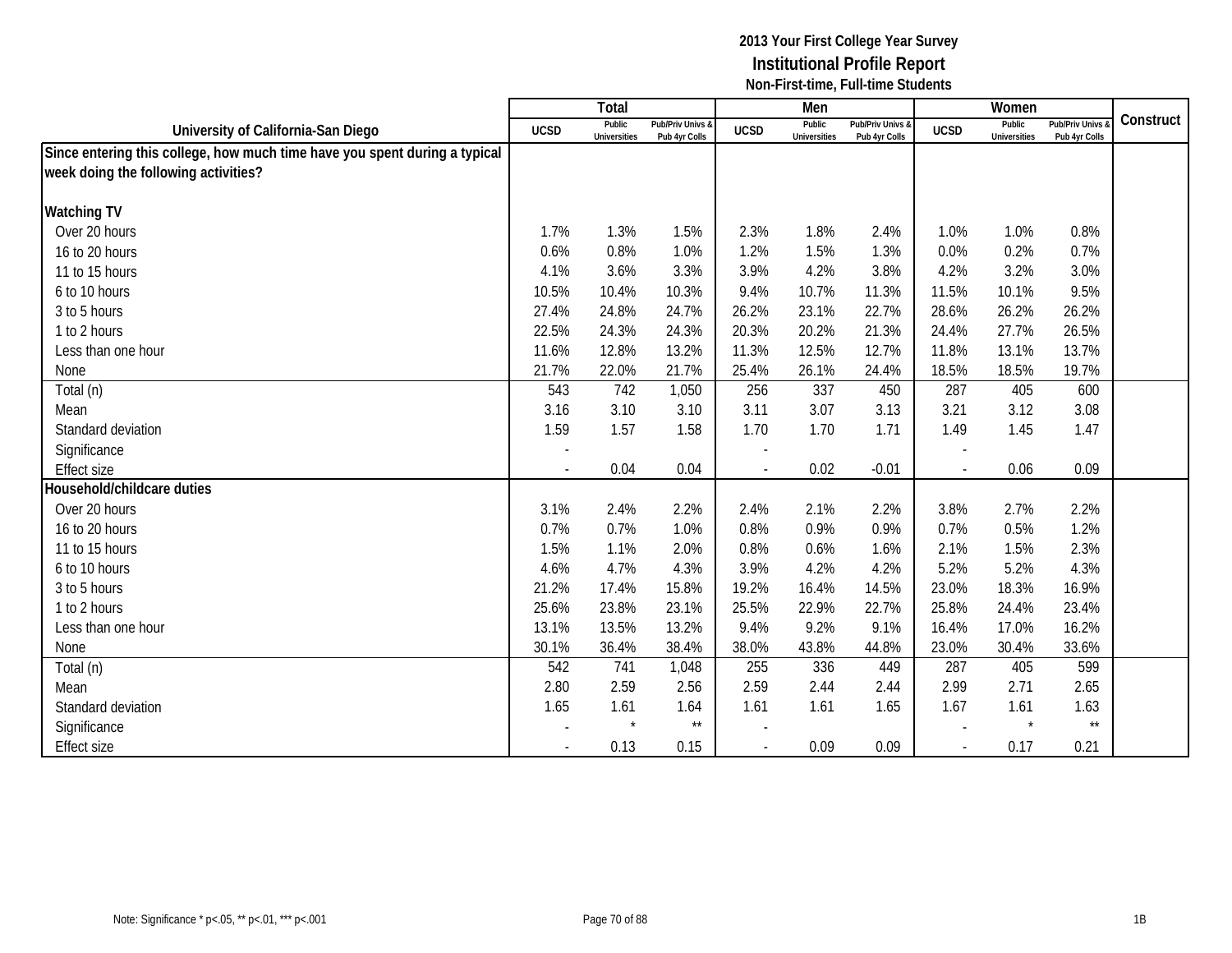|                                                                            |                          | Total                         |                                   |                          | Men                           |                                   |             | Women                         |                                        |           |
|----------------------------------------------------------------------------|--------------------------|-------------------------------|-----------------------------------|--------------------------|-------------------------------|-----------------------------------|-------------|-------------------------------|----------------------------------------|-----------|
| University of California-San Diego                                         | <b>UCSD</b>              | Public<br><b>Universities</b> | Pub/Priv Univs &<br>Pub 4yr Colls | <b>UCSD</b>              | Public<br><b>Universities</b> | Pub/Priv Univs &<br>Pub 4yr Colls | <b>UCSD</b> | Public<br><b>Universities</b> | <b>Pub/Priv Univs</b><br>Pub 4yr Colls | Construct |
| Since entering this college, how much time have you spent during a typical |                          |                               |                                   |                          |                               |                                   |             |                               |                                        |           |
| week doing the following activities?                                       |                          |                               |                                   |                          |                               |                                   |             |                               |                                        |           |
|                                                                            |                          |                               |                                   |                          |                               |                                   |             |                               |                                        |           |
| Commuting                                                                  |                          |                               |                                   |                          |                               |                                   |             |                               |                                        |           |
| Over 20 hours                                                              | 1.3%                     | 1.1%                          | 1.3%                              | 1.2%                     | 1.2%                          | 1.8%                              | 1.4%        | 1.0%                          | 1.0%                                   |           |
| 16 to 20 hours                                                             | 0.7%                     | 0.9%                          | 1.0%                              | 0.4%                     | 1.2%                          | 1.1%                              | 1.0%        | 0.7%                          | 1.0%                                   |           |
| 11 to 15 hours                                                             | 4.8%                     | 3.8%                          | 3.4%                              | 3.5%                     | 3.0%                          | 3.1%                              | 5.9%        | 4.4%                          | 3.7%                                   |           |
| 6 to 10 hours                                                              | 13.4%                    | 11.3%                         | 10.1%                             | 12.5%                    | 11.3%                         | 9.8%                              | 14.3%       | 11.4%                         | 10.4%                                  |           |
| 3 to 5 hours                                                               | 26.7%                    | 21.7%                         | 19.8%                             | 28.5%                    | 23.7%                         | 22.4%                             | 25.1%       | 20.0%                         | 17.9%                                  |           |
| 1 to 2 hours                                                               | 17.7%                    | 17.0%                         | 15.8%                             | 20.7%                    | 19.9%                         | 18.7%                             | 15.0%       | 14.6%                         | 13.7%                                  |           |
| Less than one hour                                                         | 7.9%                     | 9.6%                          | 9.8%                              | 6.3%                     | 8.0%                          | 9.3%                              | 9.4%        | 10.9%                         | 10.2%                                  |           |
| None                                                                       | 27.4%                    | 34.6%                         | 38.5%                             | 27.0%                    | 31.8%                         | 33.8%                             | 27.9%       | 37.0%                         | 42.1%                                  |           |
| Total (n)                                                                  | 543                      | 742                           | 1,048                             | 256                      | 337                           | 450                               | 287         | 405                           | 598                                    |           |
| Mean                                                                       | 3.15                     | 2.86                          | 2.74                              | 3.11                     | 2.94                          | 2.88                              | 3.17        | 2.79                          | 2.64                                   |           |
| Standard deviation                                                         | 1.68                     | 1.70                          | 1.73                              | 1.61                     | 1.67                          | 1.72                              | 1.75        | 1.72                          | 1.73                                   |           |
| Significance                                                               | $\overline{a}$           | $\star\star$                  | $***$                             |                          |                               |                                   |             | $\star\star$                  | $***$                                  |           |
| <b>Effect size</b>                                                         | $\overline{\phantom{a}}$ | 0.17                          | 0.24                              | $\overline{\phantom{a}}$ | 0.10                          | 0.13                              | $\sim$      | 0.22                          | 0.31                                   |           |
| Online social networks (Facebook, Twitter, etc.)                           |                          |                               |                                   |                          |                               |                                   |             |                               |                                        |           |
| Over 20 hours                                                              | 4.1%                     | 3.5%                          | 4.1%                              | 4.3%                     | 4.2%                          | 4.9%                              | 3.8%        | 3.0%                          | 3.5%                                   |           |
| 16 to 20 hours                                                             | 2.0%                     | 2.4%                          | 2.4%                              | 1.6%                     | 2.4%                          | 2.0%                              | 2.4%        | 2.5%                          | 2.7%                                   |           |
| 11 to 15 hours                                                             | 5.5%                     | 5.7%                          | 5.4%                              | 3.5%                     | 3.3%                          | 3.6%                              | 7.3%        | 7.7%                          | 6.8%                                   |           |
| 6 to 10 hours                                                              | 16.2%                    | 15.8%                         | 15.9%                             | 14.5%                    | 14.2%                         | 14.7%                             | 17.8%       | 17.0%                         | 16.9%                                  |           |
| 3 to 5 hours                                                               | 29.3%                    | 30.1%                         | 29.0%                             | 28.1%                    | 28.2%                         | 26.4%                             | 30.3%       | 31.6%                         | 30.9%                                  |           |
| 1 to 2 hours                                                               | 22.1%                    | 22.8%                         | 24.7%                             | 23.0%                    | 24.0%                         | 25.3%                             | 21.3%       | 21.7%                         | 24.2%                                  |           |
| Less than one hour                                                         | 13.6%                    | 13.2%                         | 11.9%                             | 17.6%                    | 16.9%                         | 15.6%                             | 10.1%       | 10.1%                         | 9.2%                                   |           |
| None                                                                       | 7.2%                     | 6.6%                          | 6.6%                              | 7.4%                     | 6.8%                          | 7.6%                              | 7.0%        | 6.4%                          | 5.8%                                   |           |
| Total (n)                                                                  | 543                      | 742                           | 1,049                             | 256                      | 337                           | 450                               | 287         | 405                           | 599                                    |           |
| Mean                                                                       | 3.79                     | 3.79                          | 3.82                              | 3.63                     | 3.66                          | 3.68                              | 3.93        | 3.90                          | 3.92                                   |           |
| Standard deviation                                                         | 1.61                     | 1.57                          | 1.59                              | 1.61                     | 1.60                          | 1.65                              | 1.60        | 1.54                          | 1.54                                   |           |
| Significance                                                               |                          |                               |                                   |                          |                               |                                   |             |                               |                                        |           |
| <b>Effect size</b>                                                         | $\overline{\phantom{a}}$ | 0.00                          | $-0.02$                           | $\overline{\phantom{a}}$ | $-0.02$                       | $-0.03$                           | $\sim$      | 0.02                          | 0.01                                   |           |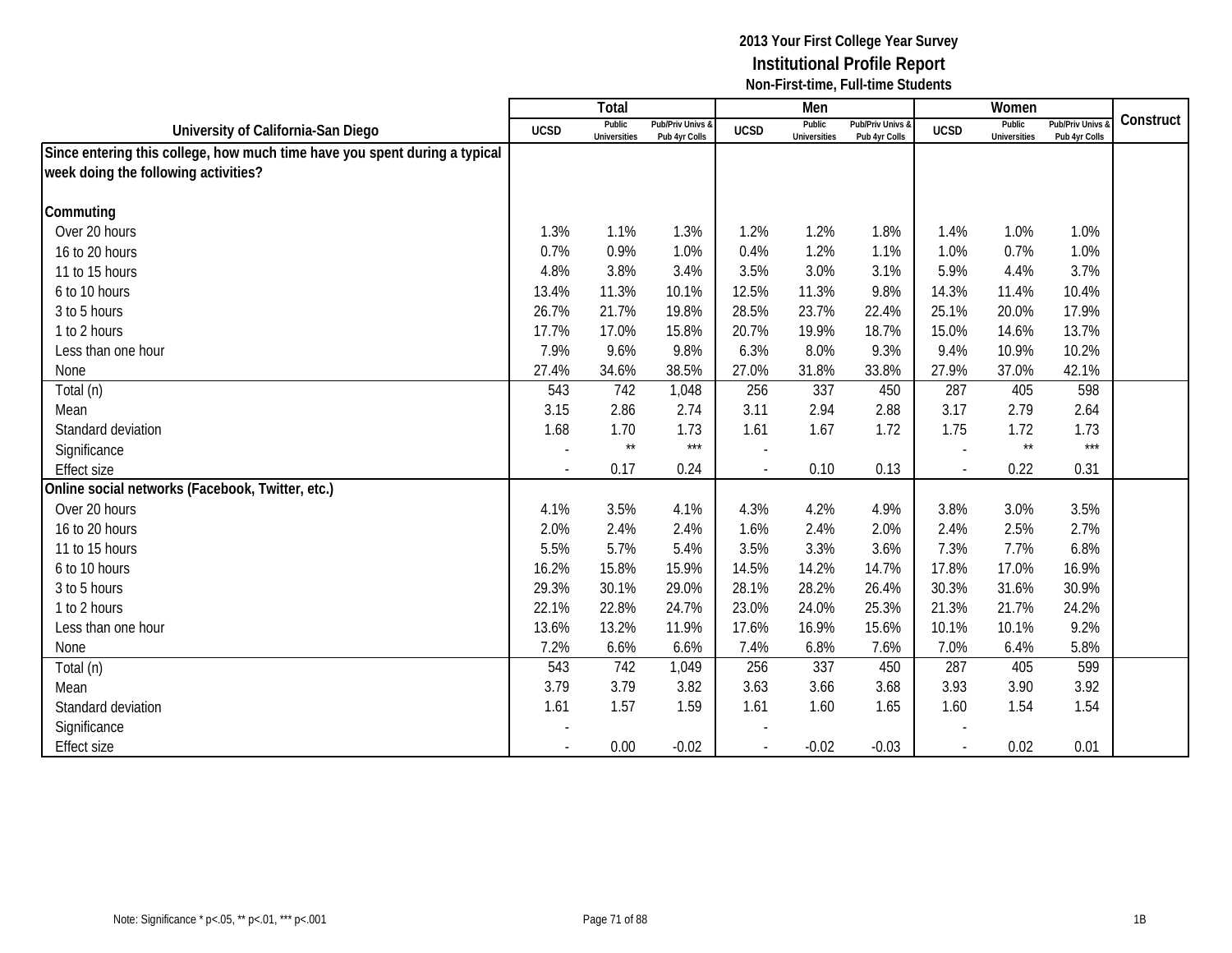|                                                                 |             | <b>Total</b>                  |                                   |             | Men                           |                                 |             | Women                         |                                        |           |
|-----------------------------------------------------------------|-------------|-------------------------------|-----------------------------------|-------------|-------------------------------|---------------------------------|-------------|-------------------------------|----------------------------------------|-----------|
| University of California-San Diego                              | <b>UCSD</b> | Public<br><b>Universities</b> | Pub/Priv Univs 8<br>Pub 4yr Colls | <b>UCSD</b> | Public<br><b>Universities</b> | Pub/Priv Univs<br>Pub 4yr Colls | <b>UCSD</b> | Public<br><b>Universities</b> | <b>Pub/Priv Univs</b><br>Pub 4yr Colls | Construct |
| Since entering this college have you:                           |             |                               |                                   |             |                               |                                 |             |                               |                                        |           |
|                                                                 |             |                               |                                   |             |                               |                                 |             |                               |                                        |           |
| Decided to pursue a different major                             |             |                               |                                   |             |                               |                                 |             |                               |                                        |           |
| Yes                                                             | 28.3%       | 29.8%                         | 32.3%                             | 27.3%       | 28.1%                         | 31.7%                           | 29.1%       | 31.2%                         | 32.7%                                  |           |
| No                                                              | 71.7%       | 70.2%                         | 67.7%                             | 72.7%       | 71.9%                         | 68.3%                           | 70.9%       | 68.8%                         | 67.3%                                  |           |
| Total (n)                                                       | 541         | 719                           | 1,004                             | 256         | 331                           | 429                             | 285         | 388                           | 575                                    |           |
| Remained undecided about a major                                |             |                               |                                   |             |                               |                                 |             |                               |                                        |           |
| Yes                                                             | 10.0%       | 10.8%                         | 15.6%                             | 9.0%        | 10.6%                         | 15.9%                           | 10.9%       | 11.1%                         | 15.4%                                  |           |
| No                                                              | 90.0%       | 89.2%                         | 84.4%                             | 91.0%       | 89.4%                         | 84.1%                           | 89.1%       | 88.9%                         | 84.6%                                  |           |
| Total (n)                                                       | 541         | 719                           | 999                               | 256         | 331                           | 428                             | 285         | 388                           | 571                                    |           |
| Changed your career choice                                      |             |                               |                                   |             |                               |                                 |             |                               |                                        |           |
| Yes                                                             | 29.9%       | 31.2%                         | 32.4%                             | 24.6%       | 26.6%                         | 28.9%                           | 34.7%       | 35.1%                         | 35.0%                                  |           |
| No                                                              | 70.1%       | 68.8%                         | 67.6%                             | 75.4%       | 73.4%                         | 71.1%                           | 65.3%       | 64.9%                         | 65.0%                                  |           |
| Total (n)                                                       | 541         | 719                           | 1,001                             | 256         | 331                           | 429                             | 285         | 388                           | 572                                    |           |
| Participated in student government                              |             |                               |                                   |             |                               |                                 |             |                               |                                        |           |
| Yes                                                             | 5.0%        | 7.1%                          | 7.6%                              | 5.5%        | 7.3%                          | 9.3%                            | 4.6%        | 7.0%                          | 6.3%                                   |           |
| <b>No</b>                                                       | 95.0%       | 92.9%                         | 92.4%                             | 94.5%       | 92.7%                         | 90.7%                           | 95.4%       | 93.0%                         | 93.7%                                  |           |
| Total (n)                                                       | 541         | 719                           | 999                               | 256         | 331                           | 429                             | 285         | 388                           | 570                                    |           |
| Held a full-time job (approx. 40 hours) while taking classes    |             |                               |                                   |             |                               |                                 |             |                               |                                        |           |
| Yes                                                             | 9.4%        | 8.5%                          | 9.3%                              | 8.6%        | 8.5%                          | 10.3%                           | 10.2%       | 8.5%                          | 8.6%                                   |           |
| <b>No</b>                                                       | 90.6%       | 91.5%                         | 90.7%                             | 91.4%       | 91.5%                         | 89.7%                           | 89.8%       | 91.5%                         | 91.4%                                  |           |
| Total (n)                                                       | 541         | 719                           | 997                               | 256         | 331                           | 427                             | 285         | 388                           | 570                                    |           |
| Joined a social fraternity or sorority                          |             |                               |                                   |             |                               |                                 |             |                               |                                        |           |
| Yes                                                             | 7.6%        | 7.9%                          | 10.6%                             | 7.1%        | 7.6%                          | 11.0%                           | 8.1%        | 8.2%                          | 10.4%                                  |           |
| No                                                              | 92.4%       | 92.1%                         | 89.4%                             | 92.9%       | 92.4%                         | 89.0%                           | 91.9%       | 91.8%                         | 89.6%                                  |           |
| Total (n)                                                       | 540         | 718                           | 996                               | 255         | 330                           | 426                             | 285         | 388                           | 570                                    |           |
| Played club, intramural, or recreational sports                 |             |                               |                                   |             |                               |                                 |             |                               |                                        |           |
| Yes                                                             | 20.9%       | 26.1%                         | 28.4%                             | 27.0%       | 31.7%                         | 35.8%                           | 15.4%       | 21.4%                         | 22.8%                                  |           |
| No                                                              | 79.1%       | 73.9%                         | 71.6%                             | 73.0%       | 68.3%                         | 64.2%                           | 84.6%       | 78.6%                         | 77.2%                                  |           |
| Total (n)                                                       | 541         | 719                           | 997                               | 256         | 331                           | 427                             | 285         | 388                           | 570                                    |           |
| Played intercollegiate athletics (e.g., NCAA or NAIA-sponsored) |             |                               |                                   |             |                               |                                 |             |                               |                                        |           |
| Yes                                                             | 3.0%        | 3.5%                          | 5.9%                              | 4.7%        | 4.5%                          | 7.9%                            | 1.4%        | 2.6%                          | 4.4%                                   |           |
| No                                                              | 97.0%       | 96.5%                         | 94.1%                             | 95.3%       | 95.5%                         | 92.1%                           | 98.6%       | 97.4%                         | 95.6%                                  |           |
| Total (n)                                                       | 541         | 719                           | 998                               | 256         | 331                           | 428                             | 285         | 388                           | 570                                    |           |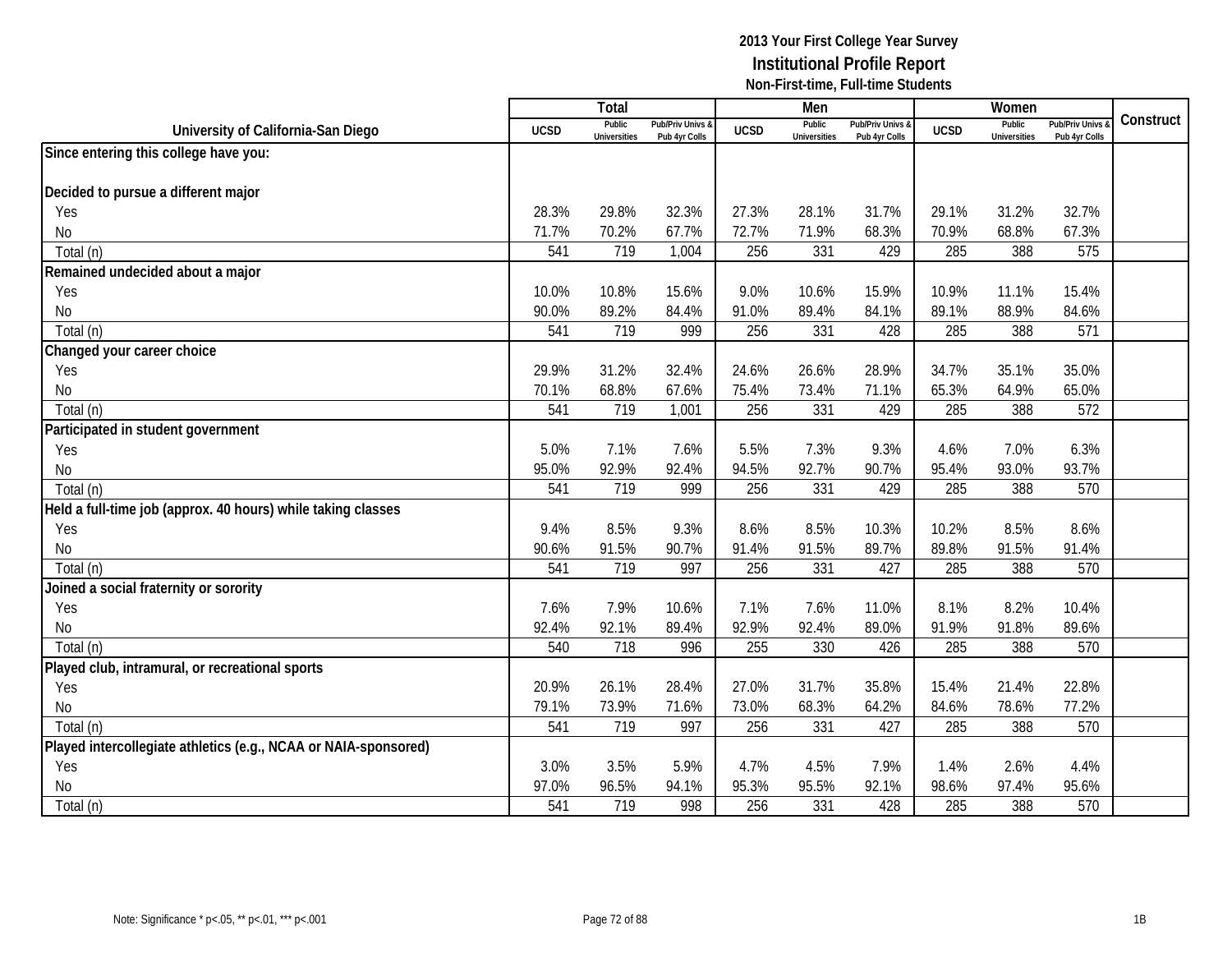|                                                                         |             | Total                         |                                   |             | Men                           |                                   |             | Women                         |                                        |            |
|-------------------------------------------------------------------------|-------------|-------------------------------|-----------------------------------|-------------|-------------------------------|-----------------------------------|-------------|-------------------------------|----------------------------------------|------------|
| University of California-San Diego                                      | <b>UCSD</b> | Public<br><b>Universities</b> | Pub/Priv Univs &<br>Pub 4yr Colls | <b>UCSD</b> | Public<br><b>Universities</b> | Pub/Priv Univs &<br>Pub 4yr Colls | <b>UCSD</b> | Public<br><b>Universities</b> | <b>Pub/Priv Univs</b><br>Pub 4yr Colls | Construct  |
| Since entering this college have you:                                   |             |                               |                                   |             |                               |                                   |             |                               |                                        |            |
|                                                                         |             |                               |                                   |             |                               |                                   |             |                               |                                        |            |
| Participated in student groups/clubs                                    |             |                               |                                   |             |                               |                                   |             |                               |                                        |            |
| Yes                                                                     | 45.1%       | 48.5%                         | 49.0%                             | 40.6%       | 43.5%                         | 45.3%                             | 49.1%       | 52.8%                         | 51.8%                                  |            |
| No                                                                      | 54.9%       | 51.5%                         | 51.0%                             | 59.4%       | 56.5%                         | 54.7%                             | 50.9%       | 47.2%                         | 48.2%                                  |            |
| Total (n)                                                               | 541         | 719                           | 997                               | 256         | 331                           | 428                               | 285         | 388                           | 569                                    |            |
| Sought personal counseling                                              |             |                               |                                   |             |                               |                                   |             |                               |                                        |            |
| Yes                                                                     | 27.6%       | 28.2%                         | 28.3%                             | 23.9%       | 25.5%                         | 28.6%                             | 30.9%       | 30.6%                         | 28.0%                                  |            |
| No                                                                      | 72.4%       | 71.8%                         | 71.7%                             | 76.1%       | 74.5%                         | 71.4%                             | 69.1%       | 69.4%                         | 72.0%                                  |            |
| Total (n)                                                               | 540         | 716                           | 994                               | 255         | 330                           | 426                               | 285         | 386                           | 568                                    |            |
| Strengthened your religious beliefs/convictions                         |             |                               |                                   |             |                               |                                   |             |                               |                                        |            |
| Yes                                                                     | 21.0%       | 22.2%                         | 28.7%                             | 19.3%       | 21.9%                         | 27.6%                             | 22.5%       | 22.5%                         | 29.6%                                  |            |
| <b>No</b>                                                               | 79.0%       | 77.8%                         | 71.3%                             | 80.7%       | 78.1%                         | 72.4%                             | 77.5%       | 77.5%                         | 70.4%                                  |            |
| Total (n)                                                               | 539         | 715                           | 992                               | 254         | 329                           | 424                               | 285         | 386                           | 568                                    |            |
| Failed one or more courses                                              |             |                               |                                   |             |                               |                                   |             |                               |                                        |            |
| Yes                                                                     | 16.3%       | 16.3%                         | 17.2%                             | 16.1%       | 17.0%                         | 17.6%                             | 16.5%       | 15.8%                         | 16.9%                                  |            |
| No                                                                      | 83.7%       | 83.7%                         | 82.8%                             | 83.9%       | 83.0%                         | 82.4%                             | 83.5%       | 84.2%                         | 83.1%                                  |            |
| Total (n)                                                               | 540         | 716                           | 994                               | 255         | 330                           | 426                               | 285         | 386                           | 568                                    |            |
| Participated in leadership training                                     |             |                               |                                   |             |                               |                                   |             |                               |                                        |            |
| Yes                                                                     | 11.1%       | 13.5%                         | 17.1%                             | 9.0%        | 11.5%                         | 16.7%                             | 13.0%       | 15.3%                         | 17.5%                                  |            |
| <b>No</b>                                                               | 88.9%       | 86.5%                         | 82.9%                             | 91.0%       | 88.5%                         | 83.3%                             | 87.0%       | 84.7%                         | 82.5%                                  | Leadership |
| Total (n)                                                               | 540         | 716                           | 993                               | 255         | 330                           | 426                               | 285         | 386                           | 567                                    |            |
| Taken an honors course                                                  |             |                               |                                   |             |                               |                                   |             |                               |                                        |            |
| Yes                                                                     | 6.3%        | 10.6%                         | 12.1%                             | 6.7%        | 11.2%                         | 12.0%                             | 6.0%        | 10.1%                         | 12.2%                                  |            |
| No                                                                      | 93.7%       | 89.4%                         | 87.9%                             | 93.3%       | 88.8%                         | 88.0%                             | 94.0%       | 89.9%                         | 87.8%                                  |            |
| Total (n)                                                               | 539         | 715                           | 990                               | 255         | 330                           | 424                               | 284         | 385                           | 566                                    |            |
| Taken a remedial or developmental course                                |             |                               |                                   |             |                               |                                   |             |                               |                                        |            |
| Yes                                                                     | 7.6%        | 8.7%                          | 11.4%                             | 8.3%        | 9.4%                          | 11.1%                             | 7.0%        | 8.0%                          | 11.7%                                  |            |
| <b>No</b>                                                               | 92.4%       | 91.3%                         | 88.6%                             | 91.7%       | 90.6%                         | 88.9%                             | 93.0%       | 92.0%                         | 88.3%                                  |            |
| Total (n)                                                               | 539         | 715                           | 990                               | 254         | 329                           | 424                               | 285         | 386                           | 566                                    |            |
| Enrolled in a formal program where a group of students take two or more |             |                               |                                   |             |                               |                                   |             |                               |                                        |            |
| courses together (e.g., FIG, learning community, linked courses)        |             |                               |                                   |             |                               |                                   |             |                               |                                        |            |
| Yes                                                                     | 4.4%        | 8.0%                          | 10.0%                             | 4.7%        | 7.6%                          | 10.8%                             | 4.2%        | 8.3%                          | 9.3%                                   |            |
| <b>No</b>                                                               | 95.6%       | 92.0%                         | 90.0%                             | 95.3%       | 92.4%                         | 89.2%                             | 95.8%       | 91.7%                         | 90.7%                                  |            |
| Total (n)                                                               | 540         | 716                           | 992                               | 255         | 330                           | 425                               | 285         | 386                           | 567                                    |            |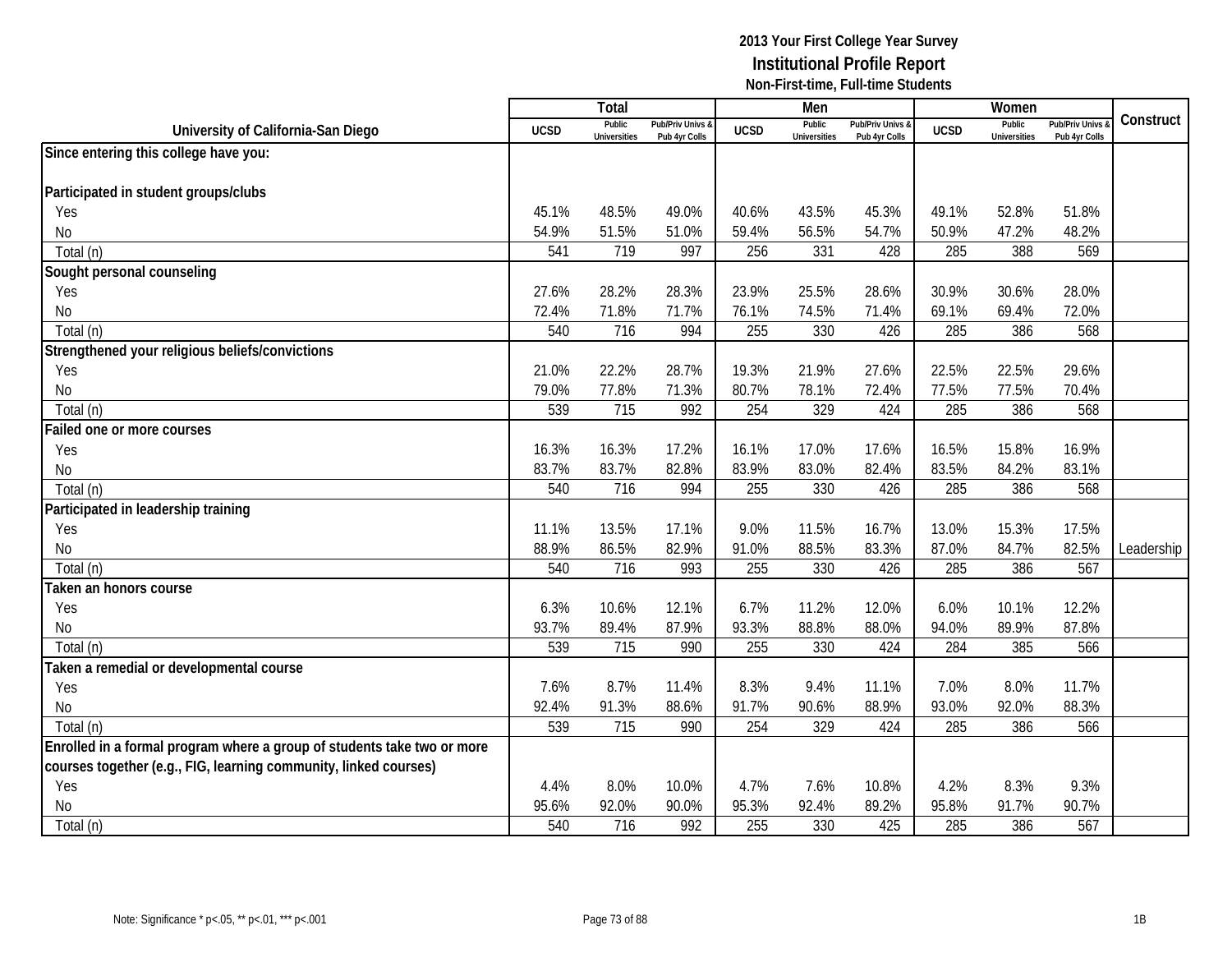|                                                                          |             | Total                         |                                   |             | Men                           |                                   |             | Women                         |                                        |            |
|--------------------------------------------------------------------------|-------------|-------------------------------|-----------------------------------|-------------|-------------------------------|-----------------------------------|-------------|-------------------------------|----------------------------------------|------------|
| University of California-San Diego                                       | <b>UCSD</b> | Public<br><b>Universities</b> | Pub/Priv Univs &<br>Pub 4yr Colls | <b>UCSD</b> | Public<br><b>Universities</b> | Pub/Priv Univs &<br>Pub 4yr Colls | <b>UCSD</b> | Public<br><b>Universities</b> | <b>Pub/Priv Univs</b><br>Pub 4yr Colls | Construct  |
| Since entering this college have you:                                    |             |                               |                                   |             |                               |                                   |             |                               |                                        |            |
|                                                                          |             |                               |                                   |             |                               |                                   |             |                               |                                        |            |
| Participated in an academic support program                              |             |                               |                                   |             |                               |                                   |             |                               |                                        |            |
| Yes                                                                      | 11.9%       | 12.2%                         | 12.6%                             | 10.6%       | 10.6%                         | 12.7%                             | 13.0%       | 13.5%                         | 12.5%                                  |            |
| No                                                                       | 88.1%       | 87.8%                         | 87.4%                             | 89.4%       | 89.4%                         | 87.3%                             | 87.0%       | 86.5%                         | 87.5%                                  |            |
| Total (n)                                                                | 540         | 716                           | 992                               | 255         | 330                           | 424                               | 285         | 386                           | 568                                    |            |
| Had a roommate of a different race/ethnicity                             |             |                               |                                   |             |                               |                                   |             |                               |                                        |            |
| Yes                                                                      | 47.3%       | 45.0%                         | 44.1%                             | 43.0%       | 42.6%                         | 41.9%                             | 51.2%       | 47.2%                         | 45.7%                                  |            |
| No                                                                       | 52.7%       | 55.0%                         | 55.9%                             | 57.0%       | 57.4%                         | 58.1%                             | 48.8%       | 52.8%                         | 54.3%                                  |            |
| Total (n)                                                                | 541         | 717                           | 992                               | 256         | 331                           | 425                               | 285         | 386                           | 567                                    |            |
| Accumulated excessive credit card debt                                   |             |                               |                                   |             |                               |                                   |             |                               |                                        |            |
| Yes                                                                      | 14.1%       | 12.2%                         | 11.8%                             | 12.5%       | 11.8%                         | 13.4%                             | 15.4%       | 12.5%                         | 10.6%                                  |            |
| No                                                                       | 85.9%       | 87.8%                         | 88.2%                             | 87.5%       | 88.2%                         | 86.6%                             | 84.6%       | 87.5%                         | 89.4%                                  |            |
| Total (n)                                                                | 540         | 715                           | 988                               | 255         | 330                           | 424                               | 285         | 385                           | 564                                    |            |
| Taken a course or first-year seminar designed to connect faculty and     |             |                               |                                   |             |                               |                                   |             |                               |                                        |            |
| students in focused academic inquiry                                     |             |                               |                                   |             |                               |                                   |             |                               |                                        |            |
| Yes                                                                      | 15.5%       | 19.8%                         | 23.8%                             | 15.6%       | 19.3%                         | 23.6%                             | 15.4%       | 20.3%                         | 23.9%                                  |            |
| No                                                                       | 84.5%       | 80.2%                         | 76.2%                             | 84.4%       | 80.7%                         | 76.4%                             | 84.6%       | 79.7%                         | 76.1%                                  |            |
| Total (n)                                                                | 541         | 716                           | 988                               | 256         | 331                           | 424                               | 285         | 385                           | 564                                    |            |
| Taken a course or first-year seminar designed to help students adjust to |             |                               |                                   |             |                               |                                   |             |                               |                                        |            |
| college-level academics                                                  |             |                               |                                   |             |                               |                                   |             |                               |                                        |            |
| Yes                                                                      | 16.6%       | 20.6%                         | 24.8%                             | 18.8%       | 21.8%                         | 25.5%                             | 14.7%       | 19.5%                         | 24.3%                                  |            |
| No                                                                       | 83.4%       | 79.4%                         | 75.2%                             | 81.3%       | 78.2%                         | 74.5%                             | 85.3%       | 80.5%                         | 75.7%                                  |            |
| Total (n)                                                                | 541         | 715                           | 987                               | 256         | 331                           | 423                               | 285         | 384                           | 564                                    |            |
| Taken a course or first-year seminar designed to help students adjust to |             |                               |                                   |             |                               |                                   |             |                               |                                        |            |
| college life                                                             |             |                               |                                   |             |                               |                                   |             |                               |                                        |            |
| Yes                                                                      | 14.2%       | 18.9%                         | 25.2%                             | 15.2%       | 19.0%                         | 23.6%                             | 13.3%       | 18.7%                         | 26.4%                                  |            |
| No                                                                       | 85.8%       | 81.1%                         | 74.8%                             | 84.8%       | 81.0%                         | 76.4%                             | 86.7%       | 81.3%                         | 73.6%                                  |            |
| Total (n)                                                                | 541         | 716                           | 989                               | 256         | 331                           | 424                               | 285         | 385                           | 565                                    |            |
| Been a leader in an organization                                         |             |                               |                                   |             |                               |                                   |             |                               |                                        |            |
| Yes                                                                      | 15.7%       | 17.9%                         | 19.8%                             | 14.1%       | 16.9%                         | 20.1%                             | 17.2%       | 18.7%                         | 19.6%                                  |            |
| No                                                                       | 84.3%       | 82.1%                         | 80.2%                             | 85.9%       | 83.1%                         | 79.9%                             | 82.8%       | 81.3%                         | 80.4%                                  | Leadership |
| Total (n)                                                                | 541         | 716                           | 989                               | 256         | 331                           | 423                               | 285         | 385                           | 566                                    |            |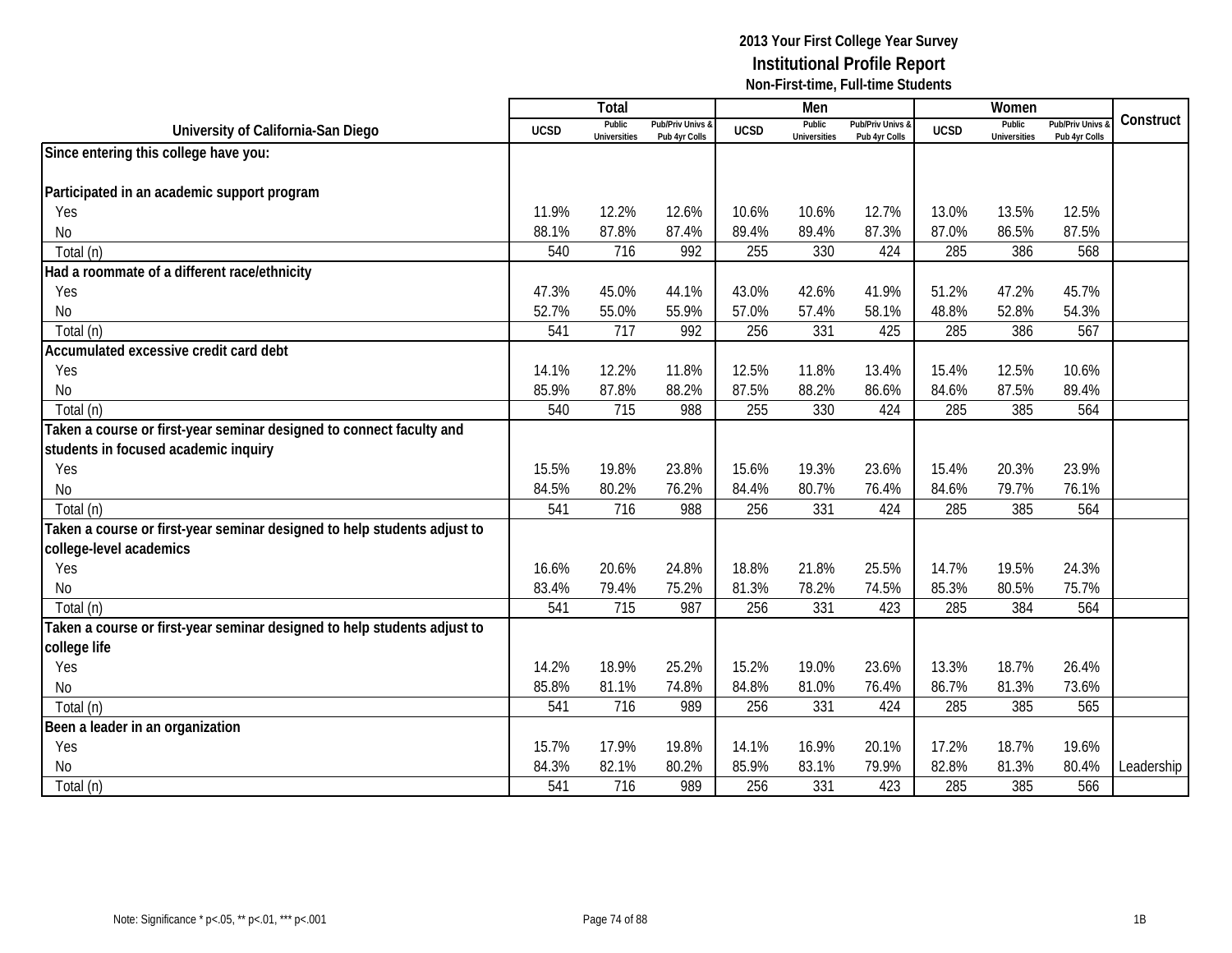|                                                              |             | <b>Total</b>                  |                                   |             | Men                           |                                   |             | Women                         |                                        |             |
|--------------------------------------------------------------|-------------|-------------------------------|-----------------------------------|-------------|-------------------------------|-----------------------------------|-------------|-------------------------------|----------------------------------------|-------------|
| University of California-San Diego                           | <b>UCSD</b> | Public<br><b>Universities</b> | Pub/Priv Univs &<br>Pub 4yr Colls | <b>UCSD</b> | Public<br><b>Universities</b> | Pub/Priv Univs &<br>Pub 4vr Colls | <b>UCSD</b> | Public<br><b>Universities</b> | <b>Pub/Priv Univs</b><br>Pub 4yr Colls | Construct   |
| Since entering this college have you:                        |             |                               |                                   |             |                               |                                   |             |                               |                                        |             |
|                                                              |             |                               |                                   |             |                               |                                   |             |                               |                                        |             |
| Voted in the 2012 fall election                              |             |                               |                                   |             |                               |                                   |             |                               |                                        |             |
| Yes                                                          | 43.3%       | 45.8%                         | 47.3%                             | 41.8%       | 42.6%                         | 44.8%                             | 44.6%       | 48.6%                         | 49.2%                                  |             |
| No                                                           | 56.7%       | 54.2%                         | 52.7%                             | 58.2%       | 57.4%                         | 55.2%                             | 55.4%       | 51.4%                         | 50.8%                                  |             |
| Total (n)                                                    | 541         | 716                           | 987                               | 256         | 331                           | 422                               | 285         | 385                           | 565                                    |             |
| Communicated regularly with your professors                  |             |                               |                                   |             |                               |                                   |             |                               |                                        |             |
| Yes                                                          | 36.8%       | 39.5%                         | 46.1%                             | 34.0%       | 37.8%                         | 44.2%                             | 39.3%       | 41.0%                         | 47.5%                                  | Faculty     |
| No                                                           | 63.2%       | 60.5%                         | 53.9%                             | 66.0%       | 62.2%                         | 55.8%                             | 60.7%       | 59.0%                         | 52.5%                                  | Interaction |
| Total (n)                                                    | 541         | 716                           | 989                               | 256         | 331                           | 423                               | 285         | 385                           | 566                                    |             |
| Taken courses from more than one institution simultaneously  |             |                               |                                   |             |                               |                                   |             |                               |                                        |             |
| Yes                                                          | 8.7%        | 7.8%                          | 8.8%                              | 9.4%        | 9.4%                          | 10.7%                             | 8.1%        | 6.5%                          | 7.4%                                   |             |
| No                                                           | 91.3%       | 92.2%                         | 91.2%                             | 90.6%       | 90.6%                         | 89.3%                             | 91.9%       | 93.5%                         | 92.6%                                  |             |
| Total (n)                                                    | 540         | 715                           | 987                               | 255         | 330                           | 421                               | 285         | 385                           | 566                                    |             |
| Taken a course exclusively online at this institution        |             |                               |                                   |             |                               |                                   |             |                               |                                        |             |
| Yes                                                          | 3.9%        | 7.6%                          | 11.0%                             | 3.5%        | 6.7%                          | 11.2%                             | 4.2%        | 8.3%                          | 10.8%                                  |             |
| No                                                           | 96.1%       | 92.4%                         | 89.0%                             | 96.5%       | 93.3%                         | 88.8%                             | 95.8%       | 91.7%                         | 89.2%                                  |             |
| Total (n)                                                    | 540         | 715                           | 986                               | 255         | 330                           | 420                               | 285         | 385                           | 566                                    |             |
| Taken a course exclusively online at a different institution |             |                               |                                   |             |                               |                                   |             |                               |                                        |             |
| Yes                                                          | 14.6%       | 14.0%                         | 13.2%                             | 15.3%       | 15.2%                         | 15.7%                             | 14.0%       | 13.0%                         | 11.3%                                  |             |
| No                                                           | 85.4%       | 86.0%                         | 86.8%                             | 84.7%       | 84.8%                         | 84.3%                             | 86.0%       | 87.0%                         | 88.7%                                  |             |
| Total (n)                                                    | 540         | 715                           | 986                               | 255         | 330                           | 420                               | 285         | 385                           | 566                                    |             |
| Participated in an ethnic/racial student organization        |             |                               |                                   |             |                               |                                   |             |                               |                                        |             |
| Yes                                                          | 14.2%       | 13.7%                         | 15.3%                             | 12.1%       | 11.8%                         | 14.7%                             | 16.1%       | 15.3%                         | 15.7%                                  |             |
| No                                                           | 85.8%       | 86.3%                         | 84.7%                             | 87.9%       | 88.2%                         | 85.3%                             | 83.9%       | 84.7%                         | 84.3%                                  |             |
| Total (n)                                                    | 541         | 716                           | 988                               | 256         | 331                           | 422                               | 285         | 385                           | 566                                    |             |
| Joined a student-run political club                          |             |                               |                                   |             |                               |                                   |             |                               |                                        |             |
| Yes                                                          | 3.9%        | 4.5%                          | 6.1%                              | 5.5%        | 6.0%                          | 8.7%                              | 2.5%        | 3.1%                          | 4.1%                                   |             |
| No                                                           | 96.1%       | 95.5%                         | 93.9%                             | 94.5%       | 94.0%                         | 91.3%                             | 97.5%       | 96.9%                         | 95.9%                                  |             |
| Total (n)                                                    | 541         | 716                           | 989                               | 256         | 331                           | 423                               | 285         | 385                           | 566                                    |             |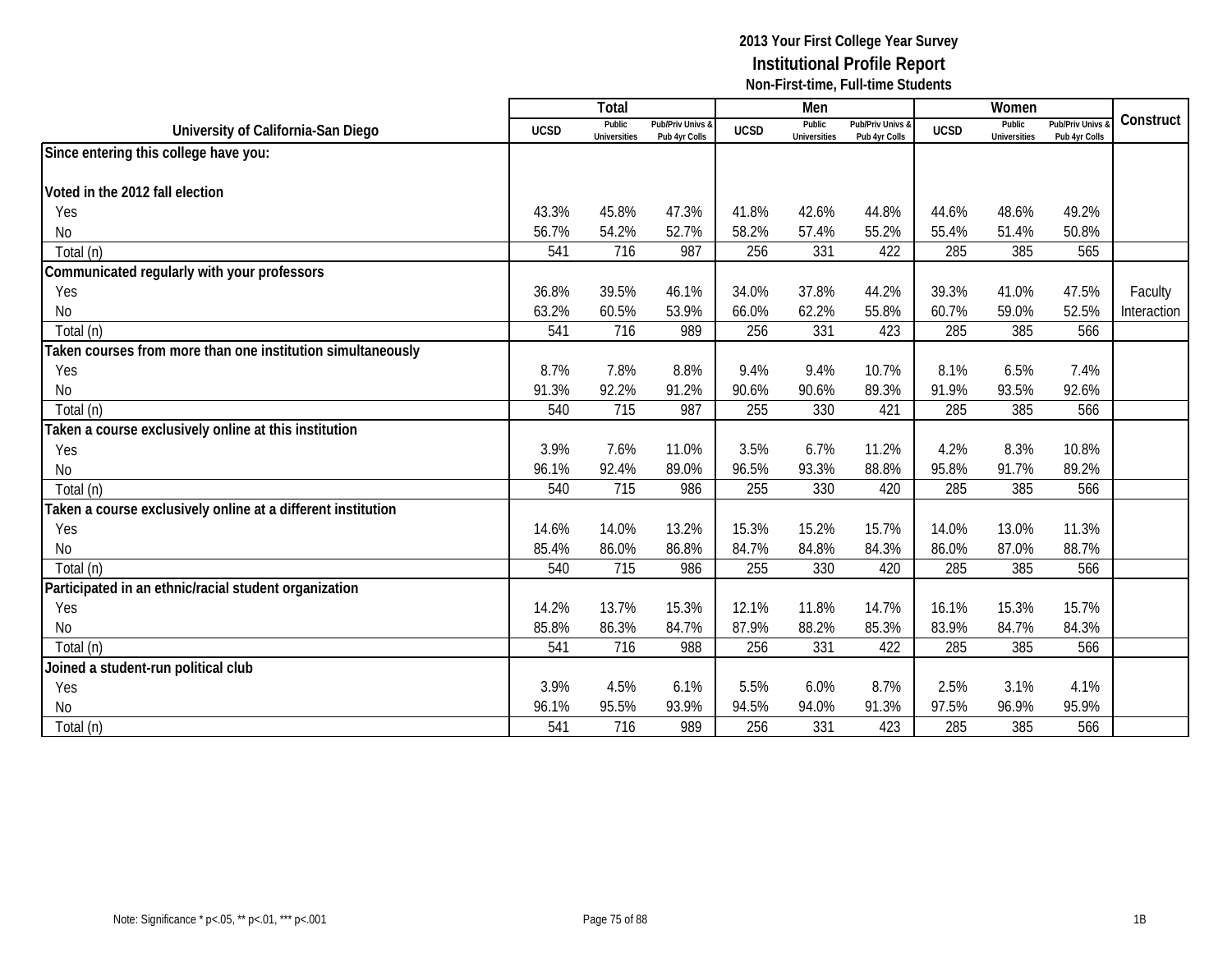|                                                         |                          | Total                         |                                   |             | Men                           |                                   |             | Women                         |                                        |            |
|---------------------------------------------------------|--------------------------|-------------------------------|-----------------------------------|-------------|-------------------------------|-----------------------------------|-------------|-------------------------------|----------------------------------------|------------|
| University of California-San Diego                      | <b>UCSD</b>              | Public<br><b>Universities</b> | Pub/Priv Univs &<br>Pub 4yr Colls | <b>UCSD</b> | Public<br><b>Universities</b> | Pub/Priv Univs &<br>Pub 4yr Colls | <b>UCSD</b> | Public<br><b>Universities</b> | <b>Pub/Priv Univs</b><br>Pub 4yr Colls | Construct  |
| Since entering this college, indicate how often you:    |                          |                               |                                   |             |                               |                                   |             |                               |                                        |            |
|                                                         |                          |                               |                                   |             |                               |                                   |             |                               |                                        |            |
| Turned in course assignment(s) late                     |                          |                               |                                   |             |                               |                                   |             |                               |                                        |            |
| Frequently                                              | 5.3%                     | 6.0%                          | 6.8%                              | 6.0%        | 7.4%                          | 9.5%                              | 4.7%        | 4.8%                          | 4.7%                                   | Academic   |
| Occasionally                                            | 21.8%                    | 24.6%                         | 27.1%                             | 22.6%       | 26.0%                         | 27.9%                             | 21.1%       | 23.4%                         | 26.6%                                  | Disengage- |
| Not at all                                              | 72.9%                    | 69.4%                         | 66.1%                             | 71.4%       | 66.7%                         | 62.7%                             | 74.2%       | 71.8%                         | 68.7%                                  | ment       |
| Total (n)                                               | 527                      | 663                           | 899                               | 252         | 312                           | 391                               | 275         | 351                           | 508                                    |            |
| Mean                                                    | 1.32                     | 1.37                          | 1.41                              | 1.35        | 1.41                          | 1.47                              | 1.31        | 1.33                          | 1.36                                   |            |
| Standard deviation                                      | 0.57                     | 0.59                          | 0.61                              | 0.59        | 0.62                          | 0.66                              | 0.55        | 0.56                          | 0.57                                   |            |
| Significance                                            |                          |                               | $\star\star$                      |             |                               | $\star$                           |             |                               |                                        |            |
| <b>Effect size</b>                                      | $\overline{\phantom{a}}$ | $-0.08$                       | $-0.15$                           |             | $-0.10$                       | $-0.18$                           |             | $-0.04$                       | $-0.09$                                |            |
| Contributed to class discussions                        |                          |                               |                                   |             |                               |                                   |             |                               |                                        |            |
| Frequently                                              | 21.3%                    | 23.5%                         | 26.0%                             | 23.4%       | 25.6%                         | 26.6%                             | 19.3%       | 21.7%                         | 25.6%                                  |            |
| Occasionally                                            | 64.3%                    | 64.1%                         | 63.5%                             | 62.7%       | 61.5%                         | 62.7%                             | 65.8%       | 66.4%                         | 64.2%                                  |            |
| Not at all                                              | 14.4%                    | 12.4%                         | 10.5%                             | 13.9%       | 12.8%                         | 10.7%                             | 14.9%       | 12.0%                         | 10.2%                                  |            |
| Total (n)                                               | 527                      | 663                           | 899                               | 252         | 312                           | 391                               | 275         | 351                           | 508                                    |            |
| Mean                                                    | 2.07                     | 2.11                          | 2.16                              | 2.10        | 2.13                          | 2.16                              | 2.04        | 2.10                          | 2.15                                   |            |
| Standard deviation                                      | 0.59                     | 0.59                          | 0.58                              | 0.60        | 0.61                          | 0.59                              | 0.58        | 0.57                          | 0.58                                   |            |
| Significance                                            | $\overline{a}$           |                               | $\star\star$                      |             |                               |                                   |             |                               |                                        |            |
| <b>Effect size</b>                                      |                          | $-0.07$                       | $-0.16$                           |             | $-0.05$                       | $-0.10$                           |             | $-0.11$                       | $-0.19$                                |            |
| Discussed course content with students outside of class |                          |                               |                                   |             |                               |                                   |             |                               |                                        |            |
| Frequently                                              | 37.5%                    | 38.4%                         | 38.3%                             | 35.7%       | 37.2%                         | 37.2%                             | 39.1%       | 39.4%                         | 39.1%                                  |            |
| Occasionally                                            | 55.1%                    | 54.5%                         | 54.7%                             | 56.7%       | 55.1%                         | 54.9%                             | 53.6%       | 54.0%                         | 54.5%                                  |            |
| Not at all                                              | 7.4%                     | 7.1%                          | 7.0%                              | 7.5%        | 7.7%                          | 7.9%                              | 7.3%        | 6.6%                          | 6.3%                                   |            |
| Total (n)                                               | 526                      | 662                           | 896                               | 252         | 312                           | 390                               | 274         | 350                           | 506                                    |            |
| Mean                                                    | 2.30                     | 2.31                          | 2.31                              | 2.28        | 2.29                          | 2.29                              | 2.32        | 2.33                          | 2.33                                   |            |
| Standard deviation                                      | 0.60                     | 0.60                          | 0.60                              | 0.60        | 0.60                          | 0.61                              | 0.60        | 0.59                          | 0.59                                   |            |
| Significance                                            |                          |                               |                                   |             |                               |                                   |             |                               |                                        |            |
| <b>Effect size</b>                                      |                          | $-0.02$                       | $-0.02$                           |             | $-0.02$                       | $-0.02$                           |             | $-0.02$                       | $-0.02$                                |            |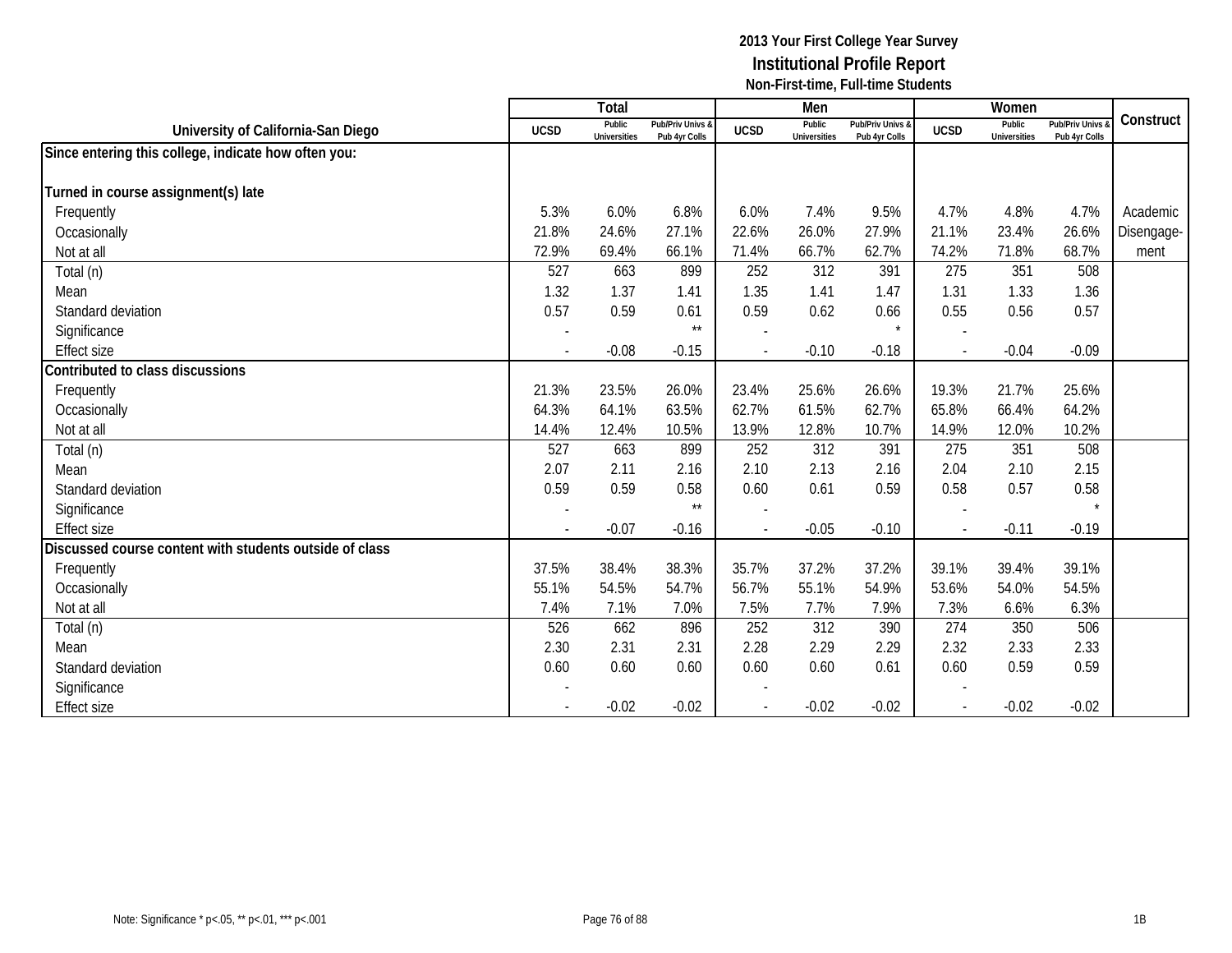|                                                      |                          | Total                         |                                   |                          | Men                           |                                   |               | Women                         |                                        |            |
|------------------------------------------------------|--------------------------|-------------------------------|-----------------------------------|--------------------------|-------------------------------|-----------------------------------|---------------|-------------------------------|----------------------------------------|------------|
| University of California-San Diego                   | <b>UCSD</b>              | Public<br><b>Universities</b> | Pub/Priv Univs &<br>Pub 4yr Colls | <b>UCSD</b>              | Public<br><b>Universities</b> | Pub/Priv Univs &<br>Pub 4yr Colls | <b>UCSD</b>   | Public<br><b>Universities</b> | <b>Pub/Priv Univs</b><br>Pub 4yr Colls | Construct  |
| Since entering this college, indicate how often you: |                          |                               |                                   |                          |                               |                                   |               |                               |                                        |            |
|                                                      |                          |                               |                                   |                          |                               |                                   |               |                               |                                        |            |
| Skipped class                                        |                          |                               |                                   |                          |                               |                                   |               |                               |                                        |            |
| Frequently                                           | 6.7%                     | 7.4%                          | 7.9%                              | 7.9%                     | 9.0%                          | 10.5%                             | 5.5%          | 6.0%                          | 5.9%                                   | Academic   |
| Occasionally                                         | 68.6%                    | 66.3%                         | 62.2%                             | 66.3%                    | 65.1%                         | 60.6%                             | 70.8%         | 67.4%                         | 63.4%                                  | Disengage- |
| Not at all                                           | 24.7%                    | 26.3%                         | 29.9%                             | 25.8%                    | 26.0%                         | 28.9%                             | 23.7%         | 26.6%                         | 30.6%                                  | ment       |
| Total (n)                                            | 526                      | 662                           | 897                               | 252                      | 312                           | 391                               | 274           | 350                           | 506                                    |            |
| Mean                                                 | 1.82                     | 1.81                          | 1.78                              | 1.82                     | 1.83                          | 1.82                              | 1.82          | 1.79                          | 1.75                                   |            |
| Standard deviation                                   | 0.53                     | 0.55                          | 0.57                              | 0.55                     | 0.57                          | 0.60                              | 0.51          | 0.53                          | 0.55                                   |            |
| Significance                                         |                          |                               |                                   |                          |                               |                                   |               |                               |                                        |            |
| <b>Effect size</b>                                   | $\blacksquare$           | 0.02                          | 0.07                              | $\sim$                   | $-0.02$                       | 0.00                              |               | 0.06                          | 0.13                                   |            |
| Received tutoring                                    |                          |                               |                                   |                          |                               |                                   |               |                               |                                        |            |
| Frequently                                           | 9.9%                     | 10.3%                         | 10.4%                             | 8.7%                     | 9.0%                          | 10.1%                             | 10.9%         | 11.4%                         | 10.7%                                  |            |
| Occasionally                                         | 35.9%                    | 36.0%                         | 36.5%                             | 37.3%                    | 37.0%                         | 37.9%                             | 34.7%         | 35.1%                         | 35.4%                                  |            |
| Not at all                                           | 54.2%                    | 53.7%                         | 53.1%                             | 54.0%                    | 54.0%                         | 52.1%                             | 54.4%         | 53.4%                         | 54.0%                                  |            |
| Total (n)                                            | 526                      | 661                           | 894                               | 252                      | 311                           | 388                               | 274           | 350                           | 506                                    |            |
| Mean                                                 | 1.56                     | 1.57                          | 1.57                              | 1.55                     | 1.55                          | 1.58                              | 1.57          | 1.58                          | 1.57                                   |            |
| Standard deviation                                   | 0.67                     | 0.67                          | 0.67                              | 0.65                     | 0.65                          | 0.67                              | 0.68          | 0.69                          | 0.68                                   |            |
| Significance                                         | $\overline{\phantom{a}}$ |                               |                                   |                          |                               |                                   |               |                               |                                        |            |
| <b>Effect size</b>                                   | $\blacksquare$           | $-0.01$                       | $-0.01$                           | $\overline{\phantom{a}}$ | 0.00                          | $-0.04$                           | $\mathcal{L}$ | $-0.01$                       | 0.00                                   |            |
| Worked on a professor's research project             |                          |                               |                                   |                          |                               |                                   |               |                               |                                        |            |
| Frequently                                           | 4.6%                     | 5.6%                          | 6.4%                              | 4.4%                     | 6.1%                          | 7.2%                              | 4.7%          | 5.2%                          | 5.8%                                   |            |
| Occasionally                                         | 11.8%                    | 12.7%                         | 15.5%                             | 11.5%                    | 13.5%                         | 17.1%                             | 12.0%         | 12.0%                         | 14.3%                                  |            |
| Not at all                                           | 83.7%                    | 81.7%                         | 78.1%                             | 84.1%                    | 80.4%                         | 75.7%                             | 83.2%         | 82.8%                         | 80.0%                                  |            |
| Total (n)                                            | 526                      | 660                           | 895                               | 252                      | 311                           | 391                               | 274           | 349                           | 504                                    |            |
| Mean                                                 | 1.21                     | 1.24                          | 1.28                              | 1.20                     | 1.26                          | 1.31                              | 1.22          | 1.22                          | 1.26                                   |            |
| Standard deviation                                   | 0.51                     | 0.54                          | 0.57                              | 0.50                     | 0.56                          | 0.60                              | 0.51          | 0.53                          | 0.55                                   |            |
| Significance                                         |                          |                               | $\star$                           |                          |                               | $\star$                           |               |                               |                                        |            |
| <b>Effect size</b>                                   |                          | $-0.06$                       | $-0.12$                           |                          | $-0.11$                       | $-0.18$                           |               | 0.00                          | $-0.07$                                |            |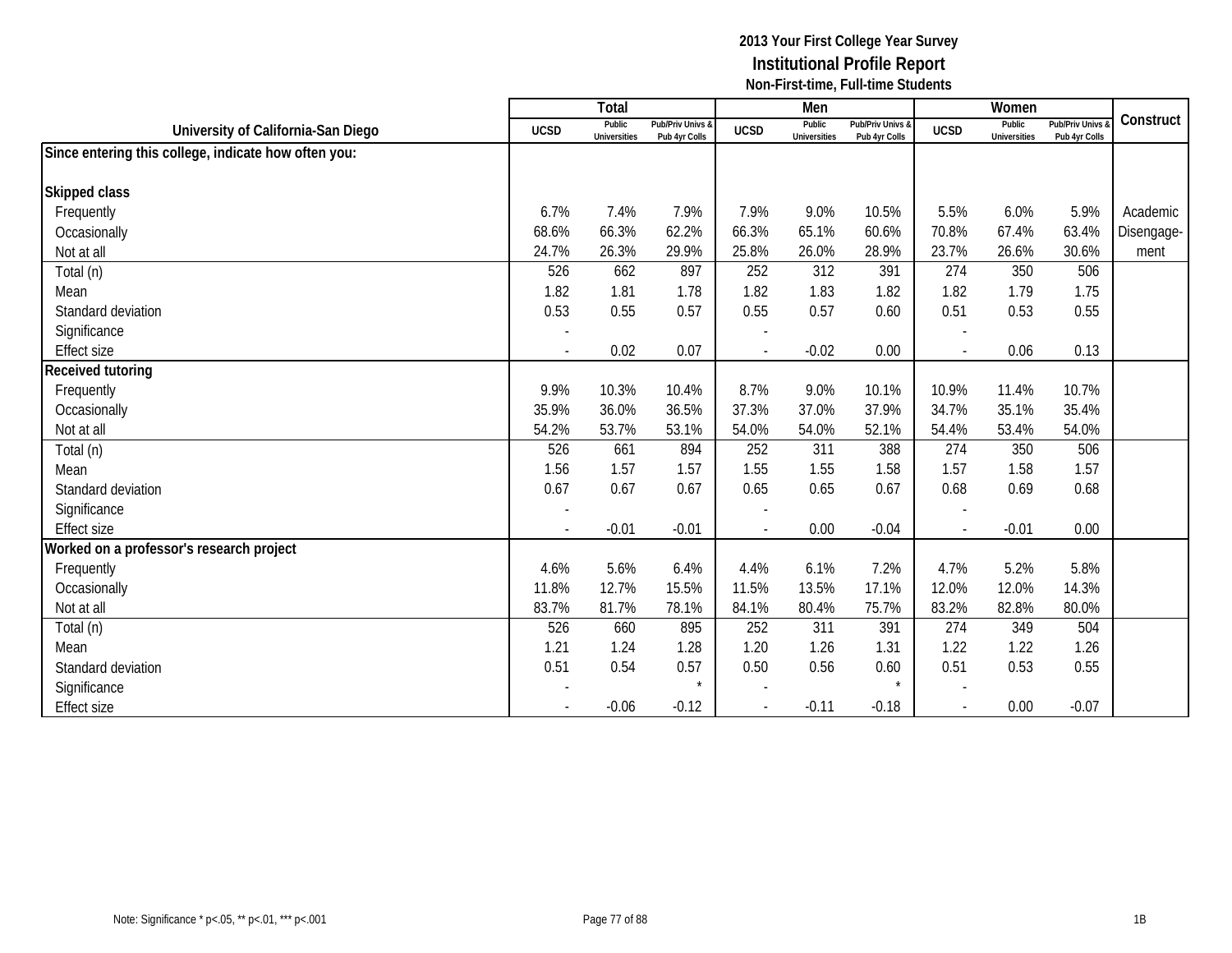|                                                                        |                          | Total                         |                                   |             | Men                           |                                   |                | Women                         |                                        |             |
|------------------------------------------------------------------------|--------------------------|-------------------------------|-----------------------------------|-------------|-------------------------------|-----------------------------------|----------------|-------------------------------|----------------------------------------|-------------|
| University of California-San Diego                                     | <b>UCSD</b>              | Public<br><b>Universities</b> | Pub/Priv Univs 8<br>Pub 4yr Colls | <b>UCSD</b> | Public<br><b>Universities</b> | Pub/Priv Univs &<br>Pub 4yr Colls | <b>UCSD</b>    | Public<br><b>Universities</b> | <b>Pub/Priv Univs</b><br>Pub 4yr Colls | Construct   |
| Since entering this college, indicate how often you:                   |                          |                               |                                   |             |                               |                                   |                |                               |                                        |             |
|                                                                        |                          |                               |                                   |             |                               |                                   |                |                               |                                        |             |
| Turned in course assignments that did not reflect your best work       |                          |                               |                                   |             |                               |                                   |                |                               |                                        |             |
| Frequently                                                             | 7.6%                     | 8.2%                          | 8.6%                              | 8.3%        | 9.3%                          | 11.6%                             | 6.9%           | 7.2%                          | 6.3%                                   | Academic    |
| Occasionally                                                           | 64.3%                    | 64.4%                         | 64.6%                             | 63.1%       | 63.7%                         | 62.7%                             | 65.3%          | 65.0%                         | 66.1%                                  | Disengage-  |
| Not at all                                                             | 28.1%                    | 27.4%                         | 26.8%                             | 28.6%       | 27.0%                         | 25.7%                             | 27.7%          | 27.8%                         | 27.6%                                  | ment        |
| Total (n)                                                              | 526                      | 660                           | 893                               | 252         | 311                           | 389                               | 274            | 349                           | 504                                    |             |
| Mean                                                                   | 1.79                     | 1.81                          | 1.82                              | 1.80        | 1.82                          | 1.86                              | 1.79           | 1.79                          | 1.79                                   |             |
| Standard deviation                                                     | 0.56                     | 0.57                          | 0.57                              | 0.57        | 0.58                          | 0.59                              | 0.55           | 0.55                          | 0.54                                   |             |
| Significance                                                           |                          |                               |                                   |             |                               |                                   |                |                               |                                        |             |
| <b>Effect size</b>                                                     |                          | $-0.04$                       | $-0.05$                           |             | $-0.03$                       | $-0.10$                           |                | 0.00                          | 0.00                                   |             |
| Had difficulty getting along with your roommate(s) / housemate(s)      |                          |                               |                                   |             |                               |                                   |                |                               |                                        |             |
| Frequently                                                             | 8.7%                     | 10.2%                         | 10.2%                             | 7.9%        | 9.0%                          | 9.3%                              | 9.5%           | 11.2%                         | 10.9%                                  |             |
| Occasionally                                                           | 34.4%                    | 34.7%                         | 34.8%                             | 32.1%       | 34.7%                         | 35.2%                             | 36.5%          | 34.7%                         | 34.5%                                  |             |
| Not at all                                                             | 56.8%                    | 55.2%                         | 55.0%                             | 59.9%       | 56.3%                         | 55.5%                             | 54.0%          | 54.2%                         | 54.6%                                  |             |
| Total (n)                                                              | 526                      | 660                           | 893                               | 252         | 311                           | 389                               | 274            | 349                           | 504                                    |             |
| Mean                                                                   | 1.52                     | 1.55                          | 1.55                              | 1.48        | 1.53                          | 1.54                              | 1.55           | 1.57                          | 1.56                                   |             |
| Standard deviation                                                     | 0.65                     | 0.67                          | 0.67                              | 0.64        | 0.66                          | 0.66                              | 0.66           | 0.69                          | 0.68                                   |             |
| Significance                                                           |                          |                               |                                   |             |                               |                                   |                |                               |                                        |             |
| <b>Effect size</b>                                                     | $\overline{\phantom{a}}$ | $-0.04$                       | $-0.04$                           |             | $-0.08$                       | $-0.09$                           | $\blacksquare$ | $-0.03$                       | $-0.01$                                |             |
| Received from your professor advice or guidance about your educational |                          |                               |                                   |             |                               |                                   |                |                               |                                        |             |
| program                                                                |                          |                               |                                   |             |                               |                                   |                |                               |                                        |             |
| Frequently                                                             | 5.7%                     | 7.8%                          | 10.6%                             | 7.9%        | 9.3%                          | 12.3%                             | 3.7%           | 6.4%                          | 9.3%                                   |             |
| Occasionally                                                           | 43.2%                    | 46.3%                         | 48.1%                             | 41.3%       | 44.4%                         | 46.8%                             | 45.1%          | 48.0%                         | 49.1%                                  | Faculty     |
| Not at all                                                             | 51.0%                    | 46.0%                         | 41.3%                             | 50.8%       | 46.3%                         | 40.9%                             | 51.3%          | 45.7%                         | 41.6%                                  | Interaction |
| Total (n)                                                              | 525                      | 657                           | 886                               | 252         | 311                           | 389                               | 273            | 346                           | 497                                    |             |
| Mean                                                                   | 1.55                     | 1.62                          | 1.69                              | 1.57        | 1.63                          | 1.71                              | 1.52           | 1.61                          | 1.68                                   |             |
| Standard deviation                                                     | 0.60                     | 0.63                          | 0.65                              | 0.64        | 0.65                          | 0.67                              | 0.57           | 0.61                          | 0.64                                   |             |
| Significance                                                           |                          |                               | $***$                             |             |                               | $\star\star$                      |                |                               | $***$                                  |             |
| <b>Effect size</b>                                                     |                          | $-0.11$                       | $-0.22$                           |             | $-0.09$                       | $-0.21$                           |                | $-0.15$                       | $-0.25$                                |             |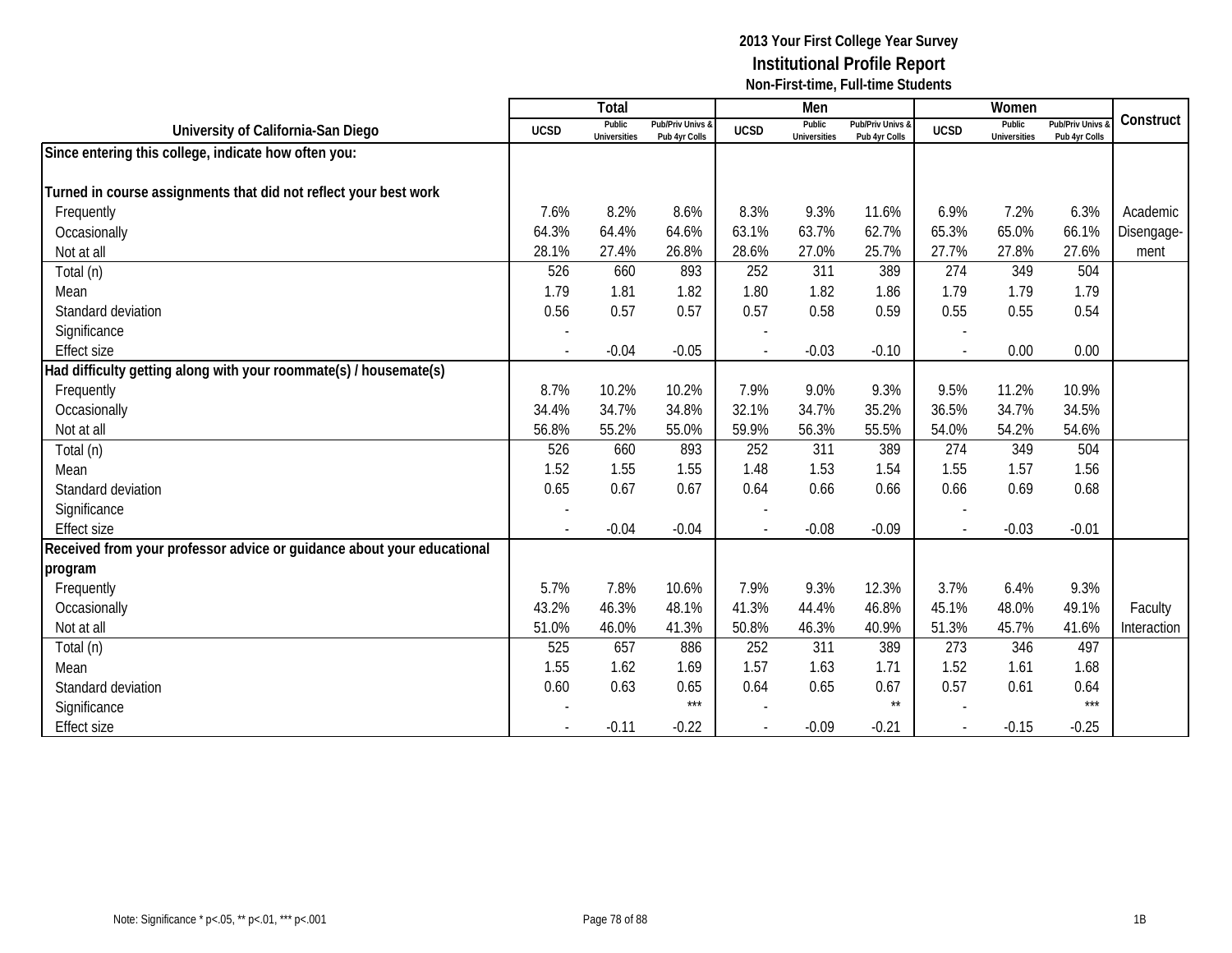|                                                      |                          | Total                         |                                   |                          | Men                           |                                   |              | Women                         |                                        |           |
|------------------------------------------------------|--------------------------|-------------------------------|-----------------------------------|--------------------------|-------------------------------|-----------------------------------|--------------|-------------------------------|----------------------------------------|-----------|
| University of California-San Diego                   | <b>UCSD</b>              | Public<br><b>Universities</b> | Pub/Priv Univs &<br>Pub 4yr Colls | <b>UCSD</b>              | Public<br><b>Universities</b> | Pub/Priv Univs &<br>Pub 4yr Colls | <b>UCSD</b>  | Public<br><b>Universities</b> | <b>Pub/Priv Univs</b><br>Pub 4yr Colls | Construct |
| Since entering this college, indicate how often you: |                          |                               |                                   |                          |                               |                                   |              |                               |                                        |           |
|                                                      |                          |                               |                                   |                          |                               |                                   |              |                               |                                        |           |
| Witnessed academic dishonesty/cheating               |                          |                               |                                   |                          |                               |                                   |              |                               |                                        |           |
| Frequently                                           | 7.2%                     | 7.2%                          | 7.2%                              | 7.5%                     | 7.7%                          | 9.0%                              | 7.0%         | 6.6%                          | 5.8%                                   |           |
| Occasionally                                         | 32.4%                    | 34.2%                         | 34.5%                             | 32.9%                    | 34.7%                         | 35.1%                             | 31.9%        | 33.8%                         | 34.1%                                  |           |
| Not at all                                           | 60.4%                    | 58.6%                         | 58.2%                             | 59.5%                    | 57.6%                         | 55.9%                             | 61.2%        | 59.5%                         | 60.1%                                  |           |
| Total (n)                                            | 525                      | 657                           | 886                               | 252                      | 311                           | 390                               | 273          | 346                           | 496                                    |           |
| Mean                                                 | 1.47                     | 1.49                          | 1.49                              | 1.48                     | 1.50                          | 1.53                              | 1.46         | 1.47                          | 1.46                                   |           |
| Standard deviation                                   | 0.63                     | 0.63                          | 0.63                              | 0.63                     | 0.64                          | 0.66                              | 0.62         | 0.62                          | 0.60                                   |           |
| Significance                                         |                          |                               |                                   |                          |                               |                                   |              |                               |                                        |           |
| <b>Effect size</b>                                   | $\overline{\phantom{a}}$ | $-0.03$                       | $-0.03$                           | $\sim$                   | $-0.03$                       | $-0.08$                           | $\sim$       | $-0.02$                       | 0.00                                   |           |
| Went home for the weekend                            |                          |                               |                                   |                          |                               |                                   |              |                               |                                        |           |
| Frequently                                           | 27.5%                    | 26.0%                         | 28.3%                             | 29.2%                    | 27.5%                         | 28.2%                             | 26.0%        | 24.6%                         | 28.4%                                  |           |
| Occasionally                                         | 37.1%                    | 37.6%                         | 37.0%                             | 34.4%                    | 34.6%                         | 34.6%                             | 39.6%        | 40.2%                         | 38.8%                                  |           |
| Not at all                                           | 35.4%                    | 36.5%                         | 34.7%                             | 36.4%                    | 37.9%                         | 37.2%                             | 34.4%        | 35.3%                         | 32.8%                                  |           |
| Total (n)                                            | 523                      | 655                           | 884                               | 250                      | 309                           | 387                               | 273          | 346                           | 497                                    |           |
| Mean                                                 | 1.92                     | 1.89                          | 1.94                              | 1.93                     | 1.90                          | 1.91                              | 1.92         | 1.89                          | 1.96                                   |           |
| Standard deviation                                   | 0.79                     | 0.78                          | 0.79                              | 0.81                     | 0.80                          | 0.80                              | 0.77         | 0.77                          | 0.78                                   |           |
| Significance                                         |                          |                               |                                   |                          |                               |                                   |              |                               |                                        |           |
| <b>Effect size</b>                                   | $\blacksquare$           | 0.04                          | $-0.03$                           | $\overline{\phantom{a}}$ | 0.04                          | 0.03                              | $\mathbb{L}$ | 0.04                          | $-0.05$                                |           |
| Received advice/counseling from another student      |                          |                               |                                   |                          |                               |                                   |              |                               |                                        |           |
| Frequently                                           | 10.1%                    | 10.5%                         | 12.3%                             | 8.8%                     | 9.4%                          | 11.1%                             | 11.4%        | 11.6%                         | 13.3%                                  |           |
| Occasionally                                         | 57.4%                    | 58.4%                         | 57.1%                             | 59.8%                    | 61.0%                         | 60.5%                             | 55.3%        | 56.1%                         | 54.4%                                  |           |
| Not at all                                           | 32.4%                    | 31.1%                         | 30.6%                             | 31.5%                    | 29.7%                         | 28.4%                             | 33.3%        | 32.4%                         | 32.3%                                  |           |
| Total (n)                                            | 524                      | 656                           | 883                               | 251                      | 310                           | 387                               | 273          | 346                           | 496                                    |           |
| Mean                                                 | 1.78                     | 1.79                          | 1.82                              | 1.77                     | 1.80                          | 1.83                              | 1.78         | 1.79                          | 1.81                                   |           |
| Standard deviation                                   | 0.61                     | 0.61                          | 0.63                              | 0.59                     | 0.59                          | 0.61                              | 0.63         | 0.63                          | 0.65                                   |           |
| Significance                                         |                          |                               |                                   |                          |                               |                                   |              |                               |                                        |           |
| <b>Effect size</b>                                   |                          | $-0.02$                       | $-0.06$                           |                          | $-0.05$                       | $-0.10$                           |              | $-0.02$                       | $-0.05$                                |           |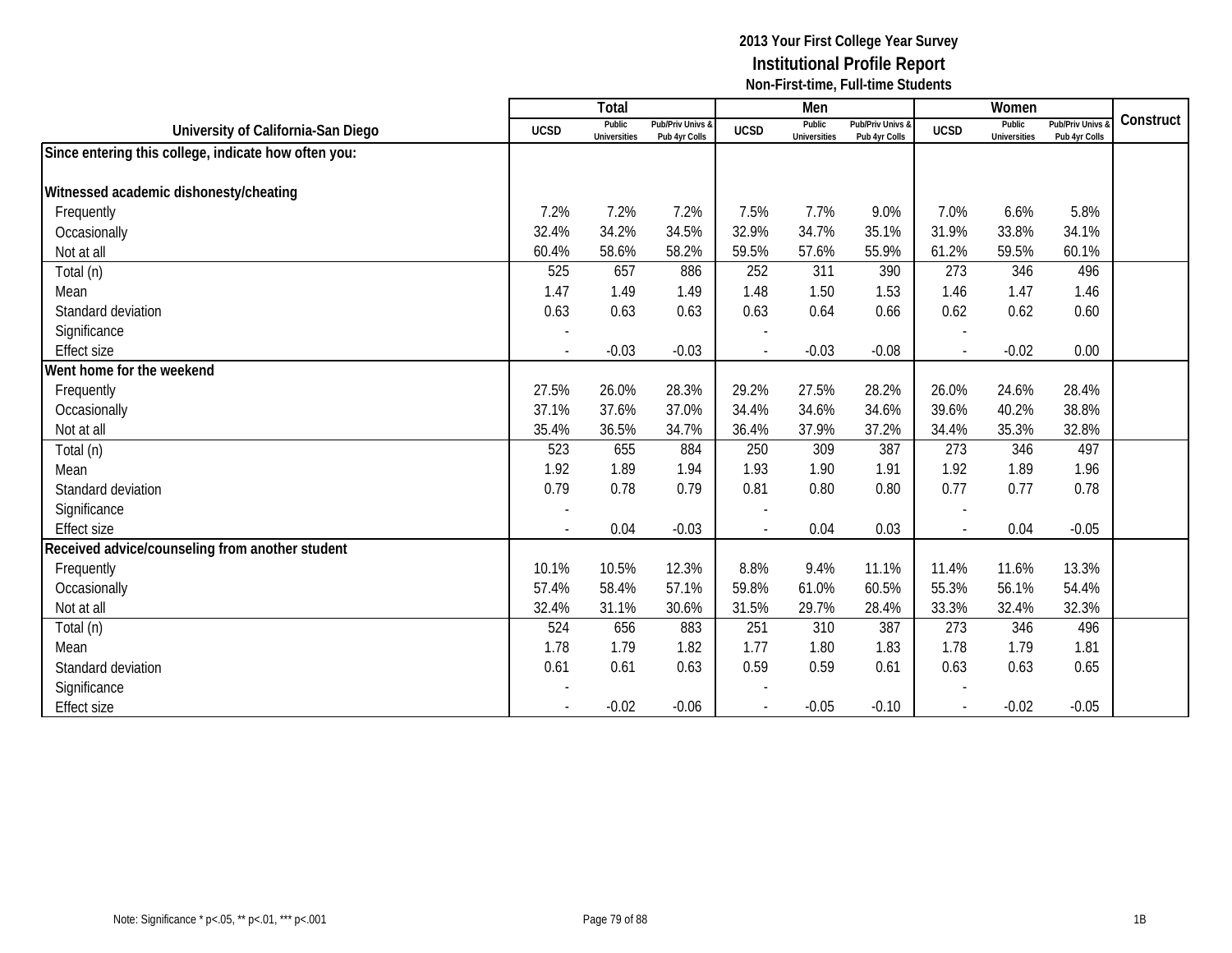|                                                       |                          | Total                         |                                              |                          | Men                           |                                   |             | Women                         |                                        |            |
|-------------------------------------------------------|--------------------------|-------------------------------|----------------------------------------------|--------------------------|-------------------------------|-----------------------------------|-------------|-------------------------------|----------------------------------------|------------|
| University of California-San Diego                    | <b>UCSD</b>              | Public<br><b>Universities</b> | <b>Pub/Priv Univs &amp;</b><br>Pub 4yr Colls | <b>UCSD</b>              | Public<br><b>Universities</b> | Pub/Priv Univs &<br>Pub 4yr Colls | <b>UCSD</b> | Public<br><b>Universities</b> | <b>Pub/Priv Univs</b><br>Pub 4yr Colls | Construct  |
| Since entering this college, indicate how often you:  |                          |                               |                                              |                          |                               |                                   |             |                               |                                        |            |
|                                                       |                          |                               |                                              |                          |                               |                                   |             |                               |                                        |            |
| Fell asleep in class                                  |                          |                               |                                              |                          |                               |                                   |             |                               |                                        |            |
| Frequently                                            | 4.2%                     | 4.6%                          | 5.9%                                         | 5.6%                     | 6.1%                          | 8.0%                              | 2.9%        | 3.2%                          | 4.2%                                   | Academic   |
| Occasionally                                          | 37.3%                    | 37.0%                         | 35.3%                                        | 36.1%                    | 37.6%                         | 37.4%                             | 38.5%       | 36.4%                         | 33.6%                                  | Disengage- |
| Not at all                                            | 58.5%                    | 58.4%                         | 58.9%                                        | 58.3%                    | 56.3%                         | 54.6%                             | 58.6%       | 60.4%                         | 62.2%                                  | ment       |
| Total (n)                                             | 525                      | 657                           | 885                                          | 252                      | 311                           | 388                               | 273         | 346                           | 497                                    |            |
| Mean                                                  | 1.46                     | 1.46                          | 1.47                                         | 1.47                     | 1.50                          | 1.53                              | 1.44        | 1.43                          | 1.42                                   |            |
| Standard deviation                                    | 0.58                     | 0.58                          | 0.61                                         | 0.60                     | 0.61                          | 0.64                              | 0.55        | 0.56                          | 0.57                                   |            |
| Significance                                          |                          |                               |                                              |                          |                               |                                   |             |                               |                                        |            |
| <b>Effect size</b>                                    |                          | 0.00                          | $-0.02$                                      |                          | $-0.05$                       | $-0.09$                           |             | 0.02                          | 0.04                                   |            |
| Had difficulty getting the courses you need           |                          |                               |                                              |                          |                               |                                   |             |                               |                                        |            |
| Frequently                                            | 9.5%                     | 10.0%                         | 12.1%                                        | 10.7%                    | 11.6%                         | 13.4%                             | 8.4%        | 8.7%                          | 11.1%                                  |            |
| Occasionally                                          | 51.4%                    | 51.0%                         | 49.3%                                        | 49.6%                    | 50.5%                         | 48.6%                             | 53.1%       | 51.4%                         | 49.9%                                  |            |
| Not at all                                            | 39.0%                    | 39.0%                         | 38.6%                                        | 39.7%                    | 37.9%                         | 38.0%                             | 38.5%       | 39.9%                         | 39.0%                                  |            |
| Total (n)                                             | 525                      | 657                           | 886                                          | 252                      | 311                           | 389                               | 273         | 346                           | 497                                    |            |
| Mean                                                  | 1.70                     | 1.71                          | 1.73                                         | 1.71                     | 1.74                          | 1.75                              | 1.70        | 1.69                          | 1.72                                   |            |
| Standard deviation                                    | 0.63                     | 0.64                          | 0.66                                         | 0.65                     | 0.65                          | 0.67                              | 0.62        | 0.62                          | 0.65                                   |            |
| Significance                                          |                          |                               |                                              |                          |                               |                                   |             |                               |                                        |            |
| <b>Effect size</b>                                    | $\overline{\phantom{a}}$ | $-0.02$                       | $-0.05$                                      | $\overline{\phantom{a}}$ | $-0.05$                       | $-0.06$                           |             | 0.02                          | $-0.03$                                |            |
| Instant messaged/texted during class                  |                          |                               |                                              |                          |                               |                                   |             |                               |                                        |            |
| Frequently                                            | 17.7%                    | 18.7%                         | 19.3%                                        | 15.9%                    | 16.1%                         | 16.7%                             | 19.4%       | 21.1%                         | 21.3%                                  |            |
| Occasionally                                          | 60.0%                    | 59.1%                         | 58.2%                                        | 57.5%                    | 57.9%                         | 58.4%                             | 62.3%       | 60.1%                         | 58.1%                                  |            |
| Not at all                                            | 22.3%                    | 22.2%                         | 22.5%                                        | 26.6%                    | 26.0%                         | 24.9%                             | 18.3%       | 18.8%                         | 20.5%                                  |            |
| Total (n)                                             | 525                      | 657                           | 886                                          | 252                      | 311                           | 389                               | 273         | 346                           | 497                                    |            |
| Mean                                                  | 1.95                     | 1.96                          | 1.97                                         | 1.89                     | 1.90                          | 1.92                              | 2.01        | 2.02                          | 2.01                                   |            |
| Standard deviation                                    | 0.63                     | 0.64                          | 0.65                                         | 0.64                     | 0.64                          | 0.64                              | 0.62        | 0.63                          | 0.65                                   |            |
| Significance                                          |                          |                               |                                              |                          |                               |                                   |             |                               |                                        |            |
| <b>Effect size</b>                                    |                          | $-0.02$                       | $-0.03$                                      | $\overline{a}$           | $-0.02$                       | $-0.05$                           |             | $-0.02$                       | 0.00                                   |            |
| Worked with classmates on group projects during class |                          |                               |                                              |                          |                               |                                   |             |                               |                                        |            |
| Frequently                                            | 14.3%                    | 16.9%                         | 18.1%                                        | 16.3%                    | 19.4%                         | 19.9%                             | 12.5%       | 14.7%                         | 16.7%                                  |            |
| Occasionally                                          | 55.2%                    | 56.4%                         | 58.7%                                        | 56.2%                    | 56.5%                         | 58.3%                             | 54.2%       | 56.4%                         | 59.0%                                  |            |
| Not at all                                            | 30.5%                    | 26.7%                         | 23.2%                                        | 27.5%                    | 24.2%                         | 21.8%                             | 33.3%       | 28.9%                         | 24.3%                                  |            |
| Total (n)                                             | $\overline{524}$         | 656                           | 883                                          | 251                      | 310                           | 386                               | 273         | 346                           | 497                                    |            |
| Mean                                                  | 1.84                     | 1.90                          | 1.95                                         | 1.89                     | 1.95                          | 1.98                              | 1.79        | 1.86                          | 1.92                                   |            |
| Standard deviation                                    | 0.65                     | 0.65                          | 0.64                                         | 0.65                     | 0.66                          | 0.65                              | 0.64        | 0.65                          | 0.64                                   |            |
| Significance                                          |                          |                               | $^{\star\star}$                              |                          |                               |                                   |             |                               | $\star\star$                           |            |
| <b>Effect size</b>                                    |                          | $-0.09$                       | $-0.17$                                      |                          | $-0.09$                       | $-0.14$                           |             | $-0.11$                       | $-0.20$                                |            |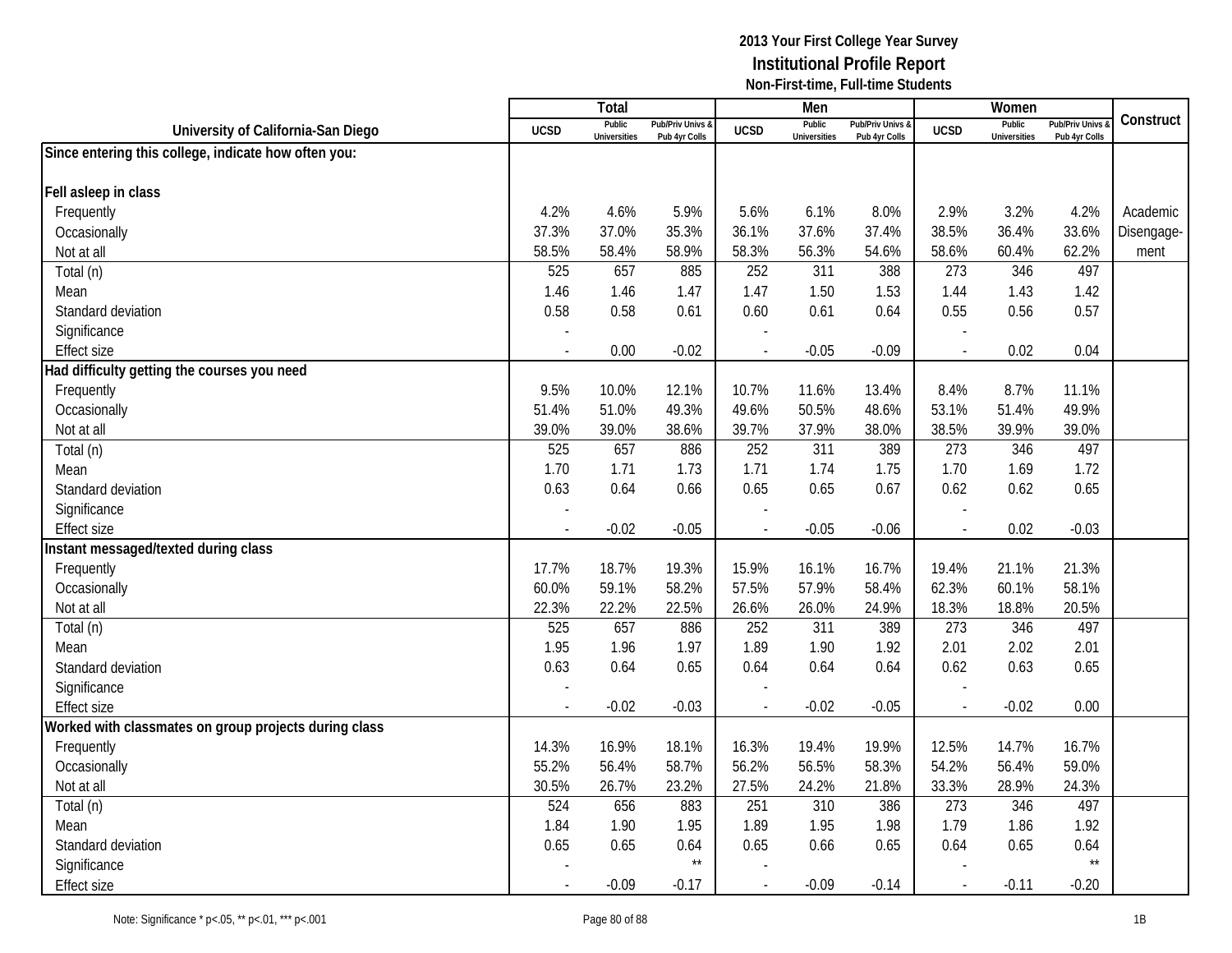|                                                           |                          | Total                         |                                   |                          | Men                           |                                   |             | Women                         |                                        |           |
|-----------------------------------------------------------|--------------------------|-------------------------------|-----------------------------------|--------------------------|-------------------------------|-----------------------------------|-------------|-------------------------------|----------------------------------------|-----------|
| University of California-San Diego                        | <b>UCSD</b>              | Public<br><b>Universities</b> | Pub/Priv Univs &<br>Pub 4yr Colls | <b>UCSD</b>              | Public<br><b>Universities</b> | Pub/Priv Univs &<br>Pub 4yr Colls | <b>UCSD</b> | Public<br><b>Universities</b> | <b>Pub/Priv Univs</b><br>Pub 4yr Colls | Construct |
| Since entering this college, indicate how often you:      |                          |                               |                                   |                          |                               |                                   |             |                               |                                        |           |
|                                                           |                          |                               |                                   |                          |                               |                                   |             |                               |                                        |           |
| Worked with classmates on group projects outside of class |                          |                               |                                   |                          |                               |                                   |             |                               |                                        |           |
| Frequently                                                | 18.5%                    | 20.9%                         | 21.1%                             | 21.4%                    | 23.5%                         | 22.9%                             | 15.8%       | 18.5%                         | 19.6%                                  |           |
| Occasionally                                              | 55.8%                    | 56.2%                         | 59.3%                             | 54.0%                    | 54.0%                         | 56.2%                             | 57.5%       | 58.1%                         | 61.8%                                  |           |
| Not at all                                                | 25.7%                    | 23.0%                         | 19.6%                             | 24.6%                    | 22.5%                         | 20.9%                             | 26.7%       | 23.4%                         | 18.6%                                  |           |
| Total (n)                                                 | 525                      | 657                           | 883                               | 252                      | 311                           | 388                               | 273         | 346                           | 495                                    |           |
| Mean                                                      | 1.93                     | 1.98                          | 2.01                              | 1.97                     | 2.01                          | 2.02                              | 1.89        | 1.95                          | 2.01                                   |           |
| Standard deviation                                        | 0.66                     | 0.66                          | 0.64                              | 0.68                     | 0.68                          | 0.66                              | 0.64        | 0.65                          | 0.62                                   |           |
| Significance                                              |                          |                               |                                   |                          |                               |                                   |             |                               |                                        |           |
| <b>Effect size</b>                                        | $\overline{a}$           | $-0.08$                       | $-0.13$                           | $\overline{a}$           | $-0.06$                       | $-0.08$                           |             | $-0.09$                       | $-0.19$                                |           |
| Accessed your campus' library resources electronically    |                          |                               |                                   |                          |                               |                                   |             |                               |                                        |           |
| Frequently                                                | 27.4%                    | 27.5%                         | 30.4%                             | 23.8%                    | 23.2%                         | 24.7%                             | 30.8%       | 31.5%                         | 34.8%                                  |           |
| Occasionally                                              | 51.4%                    | 52.5%                         | 51.1%                             | 52.4%                    | 55.0%                         | 54.9%                             | 50.5%       | 50.3%                         | 48.1%                                  |           |
| Not at all                                                | 21.1%                    | 19.9%                         | 18.5%                             | 23.8%                    | 21.9%                         | 20.4%                             | 18.7%       | 18.2%                         | 17.1%                                  |           |
| Total (n)                                                 | 525                      | 657                           | 885                               | 252                      | 311                           | 388                               | 273         | 346                           | 497                                    |           |
| Mean                                                      | 2.06                     | 2.08                          | 2.12                              | 2.00                     | 2.01                          | 2.04                              | 2.12        | 2.13                          | 2.18                                   |           |
| <b>Standard Deviation</b>                                 | 0.69                     | 0.69                          | 0.69                              | 0.69                     | 0.67                          | 0.67                              | 0.69        | 0.69                          | 0.70                                   |           |
| Significance                                              | $\overline{\phantom{a}}$ |                               |                                   |                          |                               |                                   |             |                               |                                        |           |
| <b>Effect Size</b>                                        | $\overline{\phantom{a}}$ | $-0.03$                       | $-0.09$                           | $\overline{\phantom{a}}$ | $-0.01$                       | $-0.06$                           | $\sim$      | $-0.01$                       | $-0.09$                                |           |
| Made a presentation in class                              |                          |                               |                                   |                          |                               |                                   |             |                               |                                        |           |
| Frequently                                                | 6.9%                     | 8.8%                          | 13.0%                             | 6.7%                     | 8.0%                          | 11.6%                             | 7.0%        | 9.6%                          | 14.1%                                  |           |
| Occasionally                                              | 52.1%                    | 55.3%                         | 57.3%                             | 53.2%                    | 56.6%                         | 57.9%                             | 51.1%       | 54.2%                         | 56.9%                                  |           |
| Not at all                                                | 41.0%                    | 35.8%                         | 29.7%                             | 40.1%                    | 35.4%                         | 30.5%                             | 41.9%       | 36.2%                         | 29.0%                                  |           |
| Total (n)                                                 | 524                      | 656                           | 883                               | 252                      | 311                           | 387                               | 272         | 345                           | 496                                    |           |
| Mean                                                      | 1.66                     | 1.73                          | 1.83                              | 1.67                     | 1.73                          | 1.81                              | 1.65        | 1.73                          | 1.85                                   |           |
| Standard deviation                                        | 0.60                     | 0.61                          | 0.63                              | 0.60                     | 0.60                          | 0.62                              | 0.61        | 0.62                          | 0.64                                   |           |
| Significance                                              |                          | $\star$                       | $***$                             |                          |                               | $\star\star$                      |             |                               | $***$                                  |           |
| <b>Effect size</b>                                        |                          | $-0.11$                       | $-0.27$                           |                          | $-0.10$                       | $-0.23$                           |             | $-0.13$                       | $-0.31$                                |           |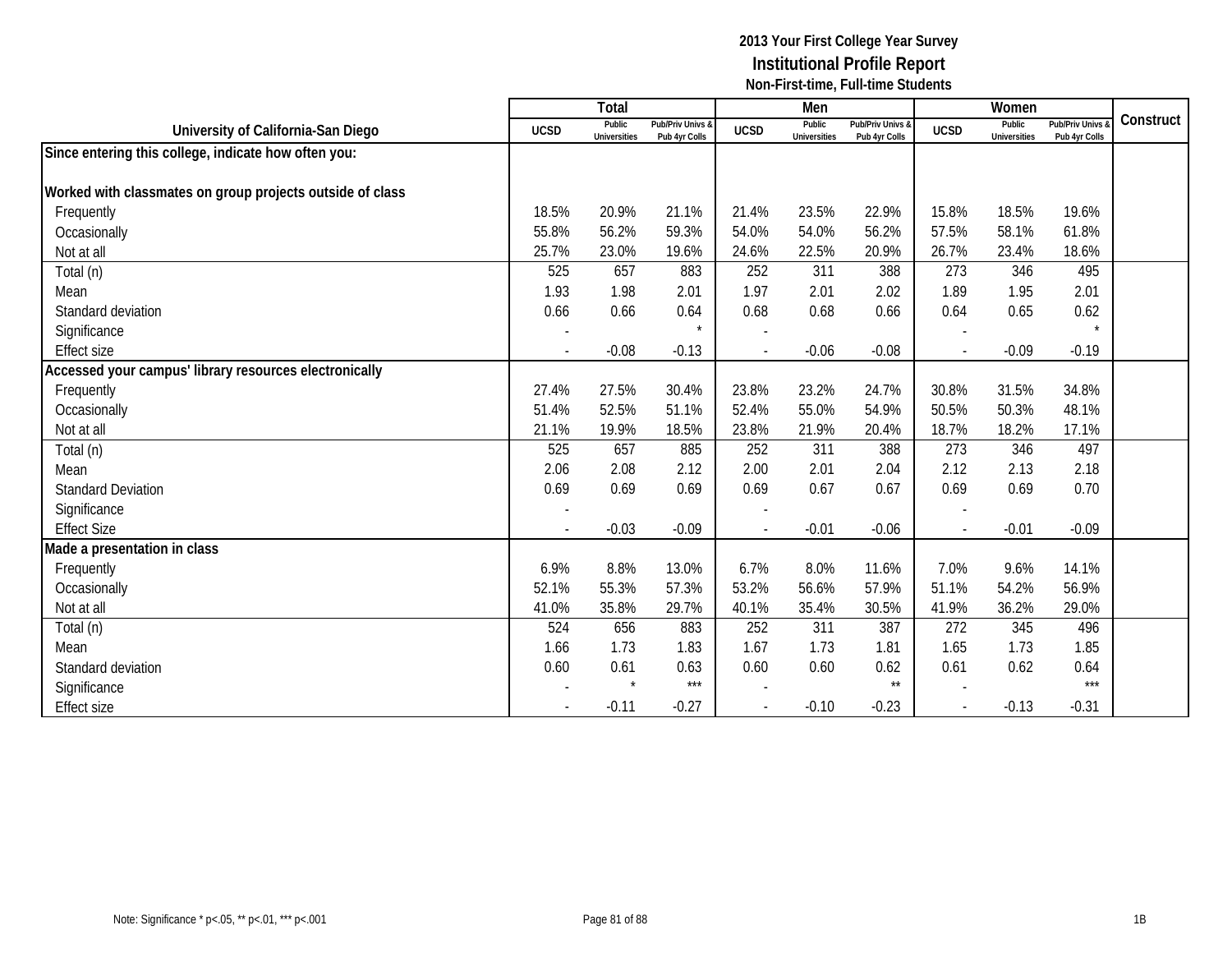|                                                         |                          | <b>Total</b>                  |                                   |                          | Men                           |                                   |             | Women                         |                                        |           |
|---------------------------------------------------------|--------------------------|-------------------------------|-----------------------------------|--------------------------|-------------------------------|-----------------------------------|-------------|-------------------------------|----------------------------------------|-----------|
| University of California-San Diego                      | <b>UCSD</b>              | Public<br><b>Universities</b> | Pub/Priv Univs &<br>Pub 4yr Colls | <b>UCSD</b>              | Public<br><b>Universities</b> | Pub/Priv Univs &<br>Pub 4yr Colls | <b>UCSD</b> | Public<br><b>Universities</b> | <b>Pub/Priv Univs</b><br>Pub 4yr Colls | Construct |
| Since entering this college, indicate how often you:    |                          |                               |                                   |                          |                               |                                   |             |                               |                                        |           |
|                                                         |                          |                               |                                   |                          |                               |                                   |             |                               |                                        |           |
| Applied concepts from courses to everyday life          |                          |                               |                                   |                          |                               |                                   |             |                               |                                        |           |
| Frequently                                              | 21.0%                    | 20.7%                         | 21.0%                             | 20.6%                    | 19.6%                         | 20.6%                             | 21.2%       | 21.7%                         | 21.3%                                  |           |
| Occasionally                                            | 58.3%                    | 60.4%                         | 61.2%                             | 54.4%                    | 57.9%                         | 58.8%                             | 61.9%       | 62.7%                         | 63.2%                                  |           |
| Not at all                                              | 20.8%                    | 18.9%                         | 17.7%                             | 25.0%                    | 22.5%                         | 20.6%                             | 16.8%       | 15.6%                         | 15.5%                                  |           |
| Total (n)                                               | 525                      | 657                           | 885                               | 252                      | 311                           | 388                               | 273         | 346                           | 497                                    |           |
| Mean                                                    | 2.00                     | 2.02                          | 2.03                              | 1.96                     | 1.97                          | 2.00                              | 2.04        | 2.06                          | 2.06                                   |           |
| Standard deviation                                      | 0.65                     | 0.63                          | 0.62                              | 0.68                     | 0.65                          | 0.64                              | 0.62        | 0.61                          | 0.60                                   |           |
| Significance                                            | $\overline{\phantom{a}}$ |                               |                                   | $\overline{\phantom{a}}$ |                               |                                   |             |                               |                                        |           |
| <b>Effect size</b>                                      |                          | $-0.03$                       | $-0.05$                           |                          | $-0.02$                       | $-0.06$                           |             | $-0.03$                       | $-0.03$                                |           |
| Used the institution's course catalog (paper or online) |                          |                               |                                   |                          |                               |                                   |             |                               |                                        |           |
| Frequently                                              | 33.7%                    | 33.6%                         | 33.0%                             | 29.8%                    | 30.9%                         | 31.2%                             | 37.4%       | 36.1%                         | 34.4%                                  |           |
| Occasionally                                            | 52.6%                    | 53.6%                         | 53.3%                             | 55.2%                    | 55.0%                         | 54.6%                             | 50.2%       | 52.3%                         | 52.3%                                  |           |
| Not at all                                              | 13.7%                    | 12.8%                         | 13.7%                             | 15.1%                    | 14.1%                         | 14.2%                             | 12.5%       | 11.6%                         | 13.3%                                  |           |
| Total (n)                                               | 525                      | 657                           | 885                               | 252                      | 311                           | 388                               | 273         | 346                           | 497                                    |           |
| Mean                                                    | 2.20                     | 2.21                          | 2.19                              | 2.15                     | 2.17                          | 2.17                              | 2.25        | 2.25                          | 2.21                                   |           |
| Standard deviation                                      | 0.66                     | 0.65                          | 0.66                              | 0.65                     | 0.65                          | 0.65                              | 0.66        | 0.65                          | 0.66                                   |           |
| Significance                                            |                          |                               |                                   |                          |                               |                                   |             |                               |                                        |           |
| <b>Effect size</b>                                      | $\overline{\phantom{a}}$ | $-0.02$                       | 0.02                              |                          | $-0.03$                       | $-0.03$                           |             | 0.00                          | 0.06                                   |           |
| Are you currently registered to vote?                   |                          |                               |                                   |                          |                               |                                   |             |                               |                                        |           |
| Ineligible                                              | 13.4%                    | 13.2%                         | 12.3%                             | 9.6%                     | 11.3%                         | 12.2%                             | 16.8%       | 14.9%                         | 12.4%                                  |           |
| Yes                                                     | 68.7%                    | 67.7%                         | 68.9%                             | 71.3%                    | 68.1%                         | 68.1%                             | 66.3%       | 67.3%                         | 69.6%                                  |           |
| No                                                      | 17.9%                    | 19.1%                         | 18.8%                             | 19.1%                    | 20.6%                         | 19.6%                             | 16.8%       | 17.8%                         | 18.1%                                  |           |
| Total (n)                                               | 524                      | 653                           | 885                               | 251                      | 310                           | 392                               | 273         | 343                           | 493                                    |           |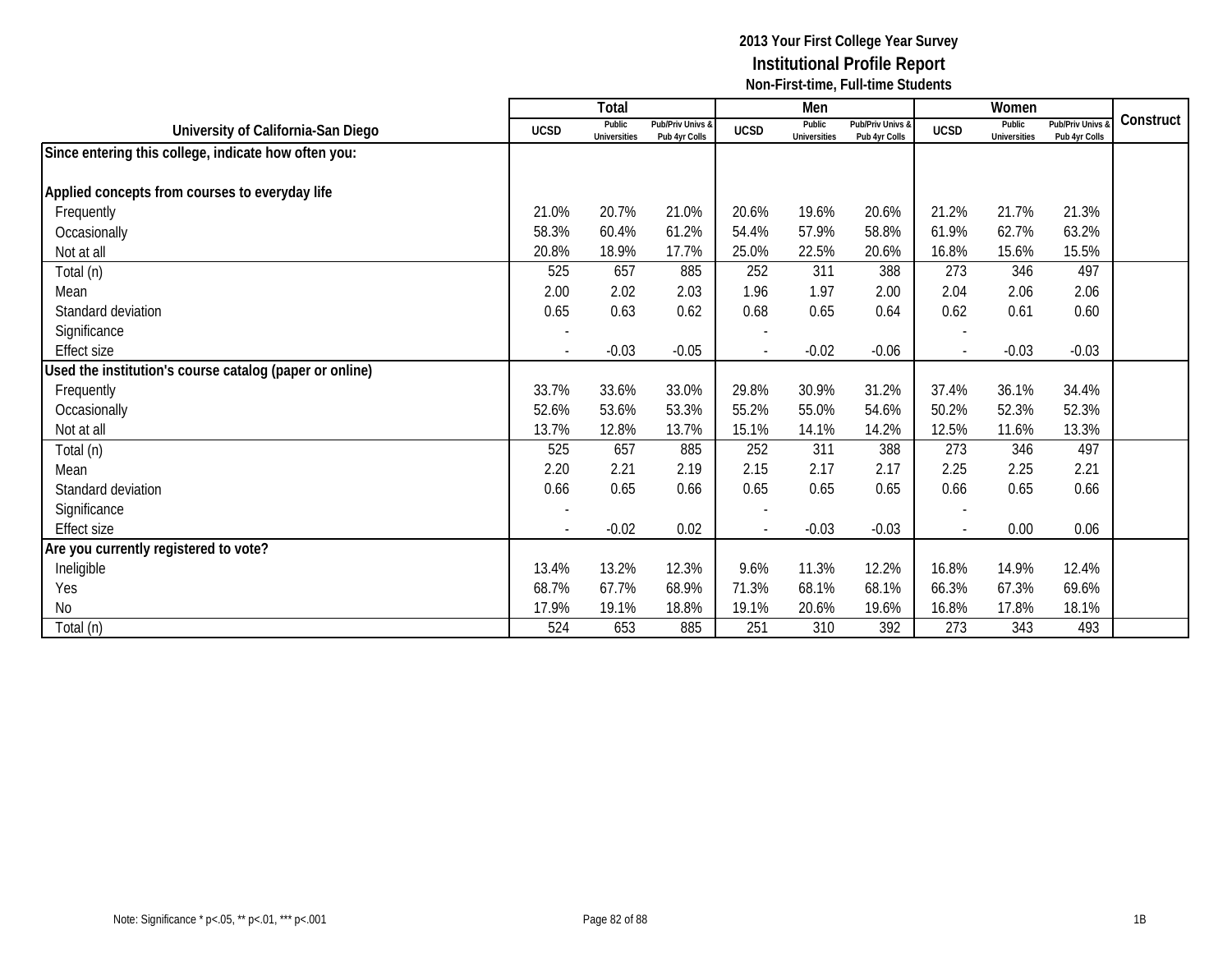|                                                                              |                | Total                         |                                   |             | Men                           |                                   |                          | Women                         |                                        |              |
|------------------------------------------------------------------------------|----------------|-------------------------------|-----------------------------------|-------------|-------------------------------|-----------------------------------|--------------------------|-------------------------------|----------------------------------------|--------------|
| University of California-San Diego                                           | <b>UCSD</b>    | Public<br><b>Universities</b> | Pub/Priv Univs &<br>Pub 4yr Colls | <b>UCSD</b> | Public<br><b>Universities</b> | Pub/Priv Univs &<br>Pub 4yr Colls | <b>UCSD</b>              | Public<br><b>Universities</b> | <b>Pub/Priv Univs</b><br>Pub 4yr Colls | Construct    |
| If you could make your college choice over, would you still choose to enroll |                |                               |                                   |             |                               |                                   |                          |                               |                                        |              |
| at your current (or most recent) college?                                    |                |                               |                                   |             |                               |                                   |                          |                               |                                        |              |
| Definitely yes                                                               | 40.6%          | 41.7%                         | 41.4%                             | 39.8%       | 41.3%                         | 40.7%                             | 41.4%                    | 42.0%                         | 41.9%                                  |              |
| Probably yes                                                                 | 36.1%          | 36.1%                         | 36.4%                             | 35.5%       | 34.8%                         | 36.1%                             | 36.6%                    | 37.3%                         | 36.6%                                  |              |
| Probably not                                                                 | 11.3%          | 10.4%                         | 9.9%                              | 12.4%       | 11.9%                         | 11.0%                             | 10.3%                    | 9.0%                          | 9.0%                                   |              |
| Definitely not                                                               | 5.0%           | 5.2%                          | 5.7%                              | 5.6%        | 5.8%                          | 6.4%                              | 4.4%                     | 4.7%                          | 5.1%                                   | Overall      |
| Not sure yet                                                                 | 7.1%           | 6.6%                          | 6.7%                              | 6.8%        | 6.1%                          | 5.9%                              | 7.3%                     | 7.0%                          | 7.4%                                   | Satisfaction |
| Total (n)                                                                    | 524            | 653                           | 880                               | 251         | 310                           | 391                               | 273                      | 343                           | 489                                    |              |
| Mean                                                                         | 3.98           | 4.01                          | 4.00                              | 3.96        | 3.99                          | 3.99                              | 4.00                     | 4.03                          | 4.01                                   |              |
| Standard deviation                                                           | 1.16           | 1.15                          | 1.16                              | 1.17        | 1.15                          | 1.14                              | 1.16                     | 1.15                          | 1.17                                   |              |
| Significance                                                                 |                |                               |                                   |             |                               |                                   |                          |                               |                                        |              |
| <b>Effect size</b>                                                           | $\blacksquare$ | $-0.03$                       | $-0.02$                           |             | $-0.03$                       | $-0.03$                           | $\overline{\phantom{a}}$ | $-0.03$                       | $-0.01$                                |              |
| What do you think you will be doing in Fall 2013?                            |                |                               |                                   |             |                               |                                   |                          |                               |                                        |              |
| Attending your current (or most recent) institution                          | 95.8%          | 92.5%                         | 90.8%                             | 94.0%       | 90.4%                         | 89.0%                             | 97.4%                    | 94.5%                         | 92.2%                                  |              |
| Attending another institution                                                | 1.3%           | 3.5%                          | 3.7%                              | 2.0%        | 4.2%                          | 4.3%                              | 0.7%                     | 2.9%                          | 3.3%                                   |              |
| Don't know / have not decided yet                                            | 1.7%           | 2.1%                          | 3.7%                              | 2.0%        | 2.6%                          | 4.1%                              | 1.5%                     | 1.7%                          | 3.5%                                   |              |
| Not attending any institution                                                | 1.1%           | 1.8%                          | 1.7%                              | 2.0%        | 2.9%                          | 2.6%                              | 0.4%                     | 0.9%                          | 1.0%                                   |              |
| Total (n)                                                                    | 525            | 654                           | 881                               | 252         | 311                           | 392                               | 273                      | 343                           | 489                                    |              |
| Are you currently a full-time or part-time student?                          |                |                               |                                   |             |                               |                                   |                          |                               |                                        |              |
| Full-time                                                                    | 95.6%          | 90.4%                         | 85.5%                             | 95.6%       | 90.4%                         | 85.8%                             | 95.6%                    | 90.4%                         | 85.3%                                  |              |
| Part-time                                                                    | 3.0%           | 5.8%                          | 10.1%                             | 3.2%        | 5.8%                          | 10.1%                             | 2.9%                     | 5.8%                          | 10.2%                                  |              |
| Not enrolled                                                                 | 1.3%           | 3.8%                          | 4.3%                              | 1.2%        | 3.9%                          | 4.1%                              | 1.5%                     | 3.8%                          | 4.5%                                   |              |
| Total (n)                                                                    | 525            | 654                           | 877                               | 252         | 311                           | 388                               | 273                      | 343                           | 489                                    |              |
| Did you transfer into this institution from another college/university?      |                |                               |                                   |             |                               |                                   |                          |                               |                                        |              |
| Yes                                                                          | 92.0%          | 77.8%                         | 63.8%                             | 93.7%       | 80.4%                         | 69.9%                             | 90.5%                    | 75.4%                         | 59.0%                                  |              |
| No                                                                           | 8.0%           | 22.2%                         | 36.2%                             | 6.3%        | 19.6%                         | 30.1%                             | 9.5%                     | 24.6%                         | 41.0%                                  |              |
| Total (n)                                                                    | 525.0          | 653.0                         | 879.0                             | 252.0       | 311.0                         | 389.0                             | 273.0                    | 342.0                         | 490.0                                  |              |
| What year did you first enter this college:                                  |                |                               |                                   |             |                               |                                   |                          |                               |                                        |              |
| 2008 or earlier                                                              | 0.0%           | 0.3%                          | 0.3%                              | 0.0%        | 0.3%                          | 0.5%                              | 0.0%                     | 0.3%                          | 0.2%                                   |              |
| 2009                                                                         | 0.0%           | 0.2%                          | 0.3%                              | 0.0%        | 0.3%                          | 0.5%                              | 0.0%                     | 0.0%                          | 0.2%                                   |              |
| 2010                                                                         | 0.4%           | 0.5%                          | 0.9%                              | 0.4%        | 0.6%                          | 0.8%                              | 0.4%                     | 0.3%                          | 1.0%                                   |              |
| 2011                                                                         | 0.8%           | 1.7%                          | 3.8%                              | 0.8%        | 1.6%                          | 3.9%                              | 0.7%                     | 1.8%                          | 3.8%                                   |              |
| 2012 or 2013                                                                 | 98.9%          | 97.4%                         | 94.5%                             | 98.8%       | 97.1%                         | 94.2%                             | 98.9%                    | 97.6%                         | 94.8%                                  |              |
| Total (n)                                                                    | 524            | 650                           | 860                               | 251         | 310                           | 380                               | 273                      | 340                           | 480                                    |              |